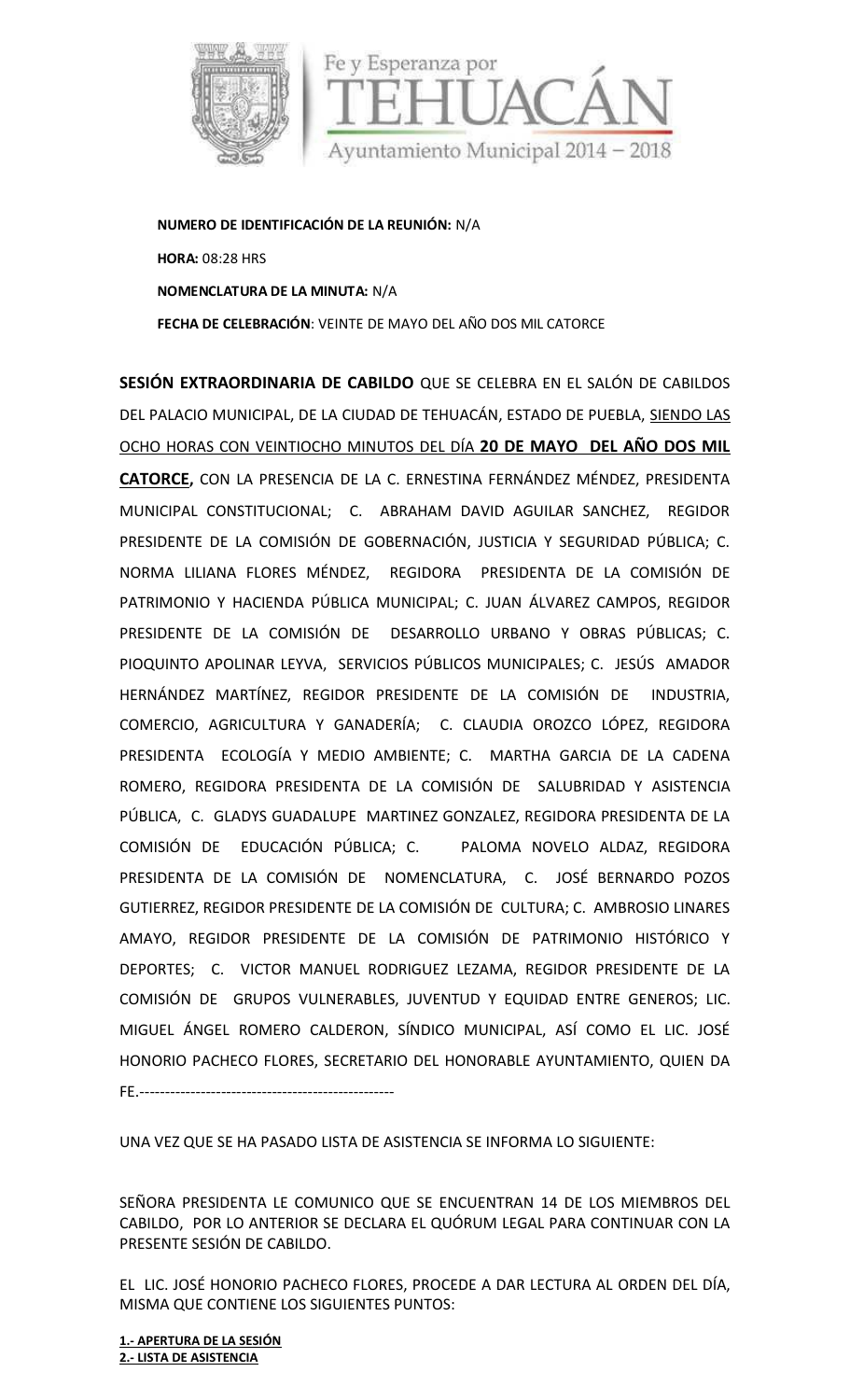- ANÁLISIS, DISCUSIÓN Y EN SU CASO APROBACIÓN DE LAS PARTICIPACIONES MENSUALES POR LA CANTIDAD DE \$16,790.00 PARA SER ENTREGADAS AL INSPECTOR DE RANCHO CABRAS.
- ANÁLISIS, DISCUSIÓN Y EN SU CASO APROBACIÓN DEL DICTAMEN QUE VERSA SOBRE LA ADQUISICIÓN DE DIEZ CAMIONETAS TIPO PICK UP DOBLE CABINA Y 10 MOTOS, PARA LA DIRECCIÓN DE SEGURIDAD PÚBLICA.
- ANÁLISIS, DISCUSIÓN Y EN SU CASO APROBACIÓN DEL DICTAMEN QUE VERSA SOBRE LA ADQUISICIÓN DE DOS UNIDADES TIPO PICK UP DOBLE CABINA, PARA LA DIRECCIÓN DE OBRAS PÚBLICAS.

## **6.- COMISIÓN DE PATRIMONIO Y HACIENDA PÚBLICA MUNICIPAL.**

- ANÁLISIS, DISCUSIÓN Y EN SU CASO APROBACIÓN DEL DICTAMEN QUE CONTIENE LOS ESTADOS FINANCIEROS CORRESPONDIENTES AL MES DE ABRIL DEL 2014.
- ANÁLISIS, DISCUSIÓN Y EN SU CASO APROBACIÓN DEL DICTAMEN QUE CONTIENE LA PRÓRROGA PARA LA EXTENSIÓN DEL PLAZO DE CONDONACIÓN DE ESPECTACULARES AL 30 DE JUNIO DEL PRESENTE AÑO, CON LAS SIGUIENTES MODIFICACIONES: DESCUENTO DEL 50% A GIROS DEL CATÁLOGO DE BAJO IMPACTO, 25% A INTEGRANTES DE CÁMARAS, ASOCIACIONES Y CONSEJO DE PARTICIPACIÓN CIUDADANA.

## **7.- COMISIÓN DE ENTREGA-RECEPCIÓN.**

 ANÁLISIS, DISCUSIÓN Y EN SU CASO APROBACIÓN DEL DICTAMEN DE ENTREGA- RECEPCIÓN.

#### **8.- REGIDURIÍA DE SALUBRIDAD Y ASISTENCIA PÚBLICA.**

 ANÁLISIS, DISCUSIÓN Y EN SU CASO APROBACIÓN DEL CABILDO PARA QUE SE AUTORICE A LA C. PRESIDENTA MUNICIPAL, OTORGUE MANDATO ESPECIAL IRREVOCABLE A FAVOR DE LA SECRETARÍA DE FINANZAS Y ADMINISTRACIÓN DEL GOBIERNO DEL ESTADO DE PUEBLA, PARA QUE SE EFECTÚE DESCUENTO DE PARTICIPACIONES QUE LE CORRESPONDE AL MUNICIPIO POR CONCEPTO DE CONSUMO DE CLORO.

#### **CLAUSURA.**

# **PRESIDENCIA.- ANÁLISIS, DISCUSIÓN Y EN SU CASO APROBACIÓN DE LAS PARTICIPACIONES MENSUALES POR LA CANTIDAD DE \$16,790.00 PARA SER ENTREGADAS AL INSPECTOR DE RANCHO CABRAS.**

EL LIC JOSÉ HONORIO PACHECO FLORES, PROCEDE A DAR LECTURA AL PETITORIO CORRESPONDIENTE, MISMO QUE A LA LETRA DICE:

# **"…HONORABLE CABILDO:**

LA SUSCRITA ERNESTINA FERNANDEZ MENDEZ, PRESIDENTA MUNICIPAL CONSTITUCIONAL DE TEHUACÁN, PUEBLA, CON LAS FACULTADES QUE ME CONFIERE EL ARTÍCULO 78 Y 91 DE LA LEY ORGANICA MUNICIPAL DEL ESTADO DE PUEBLA, TOMANDO EN CONSIDERACION LOS ARGUMENTOS DE HECHO Y DE DERECHO QUE EN EL PRESENTE SE VIERTEN SOMETO A CONSIDERACIÓN DE ESTE HONORABLE CUERPO COLEGIADO EL PRESENTE PETITORIO MEDIANTE EL CUAL SE SOLICITA DE ÉSTE HONORABLE CABILDO **APRUEBE LA CANTIDAD MENSUAL QUE COMO PARTICIPACIÓN LE SERÁ ENTREGADA A LA INSPECTORÍA DE RANCHO CABRAS, LO ANTERIOR EN BASE A LOS SIGUIENTES: C O N S I D E R A N D O S**

**I.-** QUE EL PÁRRAFO PRIMERO DE LA FRACCIÓN II DEL ARTÍCULO 115 DE LA CONSTITUCIÓN POLÍTICA DE LOS ESTADOS UNIDOS MEXICANOS, DETERMINA QUE LOS AYUNTAMIENTOS TENDRÁN FACULTADES PARA APROBAR, DE ACUERDO CON LAS LEYES EN MATERIA MUNICIPAL QUE DEBERÁN EXPEDIR LAS LEGISLATURAS DE LOS ESTADOS, LOS BANDOS DE POLICÍA Y GOBIERNO, LOS REGLAMENTOS, CIRCULARES Y DISPOSICIONES ADMINISTRATIVAS DE OBSERVANCIA GENERAL DENTRO DE SUS RESPECTIVAS JURISDICCIONES, QUE ORGANICEN LA ADMINISTRACIÓN PÚBLICA MUNICIPAL, REGULEN LAS MATERIAS, PROCEDIMIENTOS, FUNCIONES Y SERVICIOS PÚBLICOS DE SU COMPETENCIA Y ASEGUREN LA PARTICIPACIÓN CIUDADANA Y VECINAL; MISMA DISPOSICIÓN QUE ES TRASLADADA A LA FRACCIÓN III DEL ARTÍCULO 105 DE LA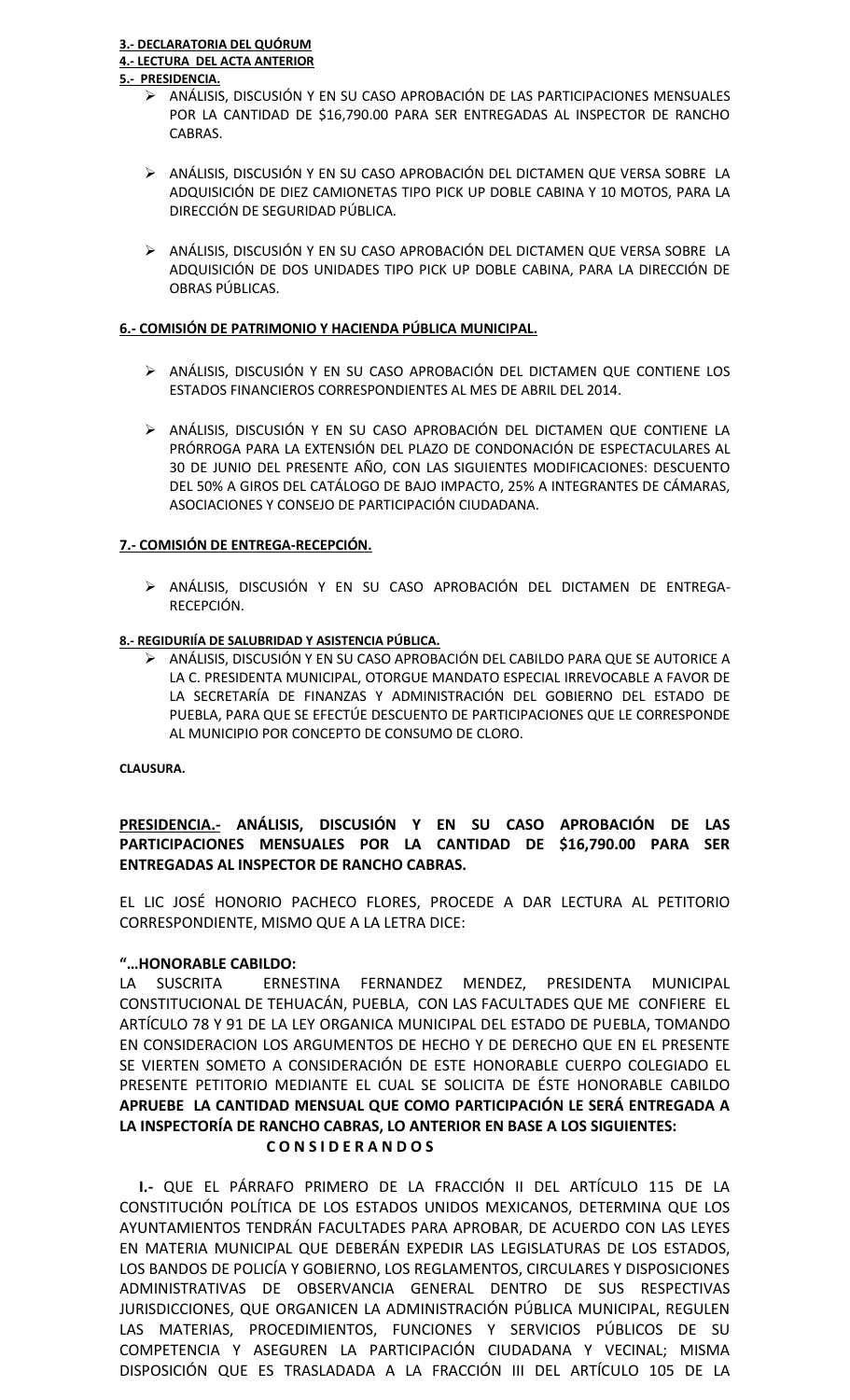CONSTITUCIÓN POLÍTICA DEL ESTADO LIBRE Y SOBERANO DE PUEBLA;

**II.-** QUE EL ARTÍCULO 76 PRIMER PÁRRAFO DE LA LEY ORGÁNICA MUNICIPAL DETERMINA QUE EL AYUNTAMIENTO SESIONARÁ VÁLIDAMENTE CON LA ASISTENCIA DE LA MAYORÍA DE SUS MIEMBROS Y DEL SECRETARIO DEL AYUNTAMIENTO O LA PERSONA QUE LEGALMENTE LO SUSTITUYA;

**III.-** QUE EL ARTÍCULO 77 DE LA MISMA LEY EN CITA DETERMINA QUE LOS ACUERDOS DE LOS AYUNTAMIENTOS SE TOMARÁN POR MAYORÍA DE VOTOS DEL PRESIDENTE MUNICIPAL, REGIDORES Y SÍNDICO, Y EN CASO DE EMPATE, EL PRESIDENTE MUNICIPAL TENDRÁ VOTO DE CALIDAD;

**IV.-** QUE LA FRACCIÓN XVIII DEL ARTÍCULO 78 DE LA LEY ORGÁNICA MUNICIPAL DETERMINA EN SU PARTE CONDUCENTE QUE SON ATRIBUCIONES DE LOS AYUNTAMIENTOS EL DE PROMOVER CUANTO SE ESTIME CONVENIENTE PARA EL PROGRESO ECONÓMICO, SOCIAL Y CULTURAL DEL MUNICIPIO.

**VI.-** QUE LOS ARTÍCULOS 140 Y 141 DE LA LEY ORGÁNICA MUNICIPAL ESTABLECEN QUE EL PATRIMONIO MUNICIPAL SE CONSTITUYE POR LA UNIVERSALIDAD DE LOS DERECHOS Y ACCIONES DE QUE ES TITULAR EL MUNICIPIO, LOS CUALES PUEDEN VALORARSE ECONÓMICAMENTE Y SE ENCUENTRAN DESTINADO A LA REALIZACIÓN DE SUS FINES; ASI MISMO, FORMAN PARTE DEL PATRIMONIO MUNICIPAL, LA HACIENDA PÚBLICA MUNICIPAL, ASÍ COMO AQUELLOS BIENES Y DERECHOS QUE POR CUALQUIER TÍTULO LE TRANSFIERAN AL MUNICIPIO, LA FEDERACIÓN, EL ESTADO, LOS PARTICULARES O CUALQUIER OTRO ORGANISMO PÚBLICO O PRIVADO.

**VII.-** DE IGUAL FORMA, LOS AYUNTAMIENTO, DE CONFORMIDAD CON LA LEY, ADMINISTRARÁN LIBREMENTE LA HACIENDA PÚBLICA MUNICIPAL Y DEBERÁN, DENTRO DE LOS LÍMITES LEGALES CORRESPONDIENTES Y DE ACUERDO CON EL PRESUPUESTO DE EGRESOS Y EL PLAN DE DESARROLLO MUNICIPAL VIGENTES, ATENDER EFICAZMENTE LOS DIFERENTES RAMOS DE LA ADMINISTRACIÓN PÚBLICA MUNICIPAL, DE ACUERDO A LO PREVISTO EN LO ESTATUIDO POR EL DIVERSO 143 DE LA LEY ORGÁNICA MUNICIPAL.

**VIII.-** QUE EL ARTÍCULO 150 DE LA MULTICITADA LEY ORGÁNICA MUNICIPAL ESTABLECE QUE EL GASTO MUNICIPAL SE EJERCERÁ DE ACUERDO A LO QUE DETERMINE EL AYUNTAMIENTO;

**IX**.- QUE CON EL OBJETO DE QUE LAS AUTORIDADES AUXILIARES CUMPLAN CON LAS OBLIGACIONES Y ATRIBUCIONES, ENTRE LAS QUE SE ENCUENTRAN PROCURAR LA DEBIDA PRESTACIÓN DE LOS SERVICIOS PÚBLICOS Y EN GENERAL LA BUENA MARCHA DE LA ADMINISTRACIÓN PÚBLICA, SE HACE NECESARIO QUE ESTE HONORABLE CUERPO COLEGIADO, CABILDO APRUEBE LA CANTIDAD MENSUAL QUE COMO PARTICIPACIÓN LE SERÁ ENTREGADA A LA INSPECTORÍA DE RANCHO CABRAS.

POR LO EXPUESTO EN LOS CONSIDERANDOS QUE ANTECEDEN Y EN USO DE LAS FACULTADES CONFERIDAS SE PROPONE A CONSIDERACIÓN DE ESTE HONORABLE CUERPO COLEGIADO LO SIGUIENTE:

#### **P E T I T O R I O**

**PRIMERO.**- SE APRUEBE Y AUTORICE LA PARTICIPACIÓN MENSUAL QUE SE ENTREGARÁ A LA INSPECTORÍA DE RANCHO CABRAS QUE SE ENCUENTRA EN SANTA CATARINA OTZOLOTEPEC, SIENDO LA CANTIDAD DE \$16,790.00 (DIECISEIS MIL SETECIENTOS NOVENTA PESOS 00/100 M.N.).-

**SEGUNDO.-** QUE UNA VEZ APROBADO EL PUNTO QUE ANTECEDE, SE COMUNIQUE A LA TESORERA MUNICIPAL, PARA EL CUMPLIMIENTO AL MISMO.- ATENTAMENTE.- TEHUACÁN, PUEBLA, A 20 DE MAYO DEL 2014.- PRESIDENTA MUNICIPAL CONSTITUCIONAL.- C. ERNESTINA FERNÁNDEZ MÉNDEZ.- FIRMA ILEGIBLE".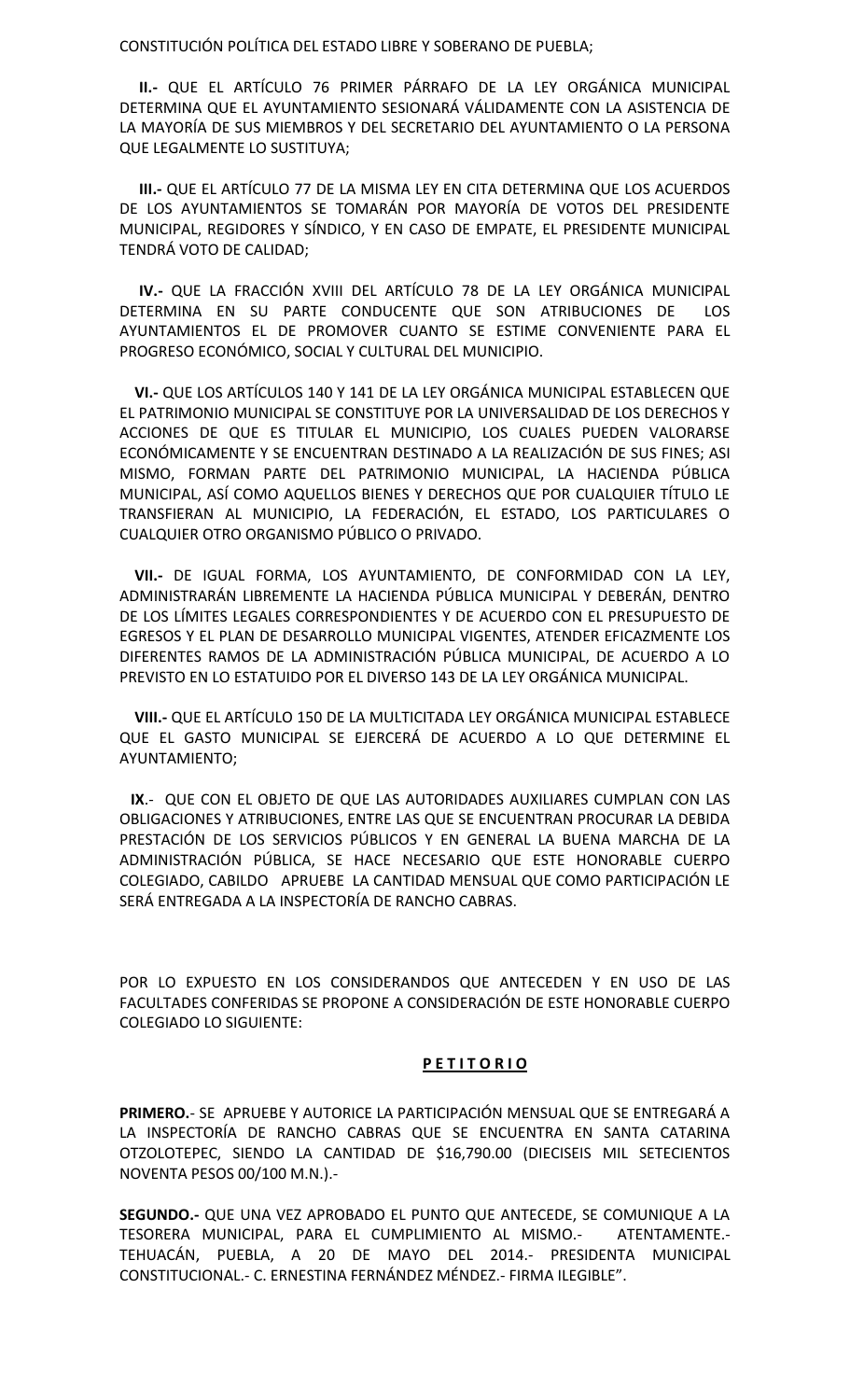SEÑORA PRESIDENTA MUNICIPAL, REGIDORES Y SINDICO MUNICIPAL, EN VOTACIÓN SE LES CONSULTA SI SE APRUEBA LA PROPUESTA PRESENTADA EN CUESTIÓN, LOS QUE ESTEN POR LA AFIRMATIVA, SÍRVANSE MANIFESTARLO LEVANTANDO LA MANO.

HABIÉNDOSE ANALIZADO AMPLIAMENTE EL CONTENIDO DEL PETITORIO DE REFERENCIA, POR UNANIMIDAD DE VOTOS A FAVOR POR PARTE DE LOS INTEGRANTES DEL HONORABLE CABILDO, SE DETERMINA EL SIGUIENTE:

# **A C U E R D O**

**PRIMERO.-** SE APRUEBA Y AUTORIZA LA PARTICIPACIÓN MENSUAL QUE **SE ENTREGARÁ A LA INSPECTORÍA DE RANCHO CABRAS** QUE SE ENCUENTRA EN SANTA CATARINA OTZOLOTEPEC DE ESTA JURISDICCIÓN MUNICIPAL, SIENDO LA CANTIDAD DE \$16,790.00 (DIECISEIS MIL SETECIENTOS NOVENTA PESOS 00/100 M.N.).

**SEGUNDO.-** COMUNÍQUESE EL PRESENTE ACUERDO A LA C. MARÍA ELENA PÉREZ SIMÓN, TESORERA MUNICIPAL, A FIN DE QUE DE CUMPLIMIENTO AL ACUERDO QUE ANTECEDE.

LO ANTERIOR CON FUNDAMENTO EN LOS DISPOSITIVOS LEGALES INVOCADOS EN EL PETITORIO DE REFERENCIA.

**PRESIDENCIA.- ANÁLISIS, DISCUSIÓN Y EN SU CASO APROBACIÓN DEL DICTAMEN QUE VERSA SOBRE LA ADQUISICIÓN DE DIEZ CAMIONETAS TIPO PICK UP DOBLE CABINA Y 10 MOTOS, PARA LA DIRECCIÓN DE SEGURIDAD PÚBLICA.**

EL LIC. JOSÉ HONORIO PACHECO FLORES, PROCEDE A DAR LECTURA AL PETITORIO CORRESPONDIENTE, MISMO QUE A LA LETRA DICE: **"… HONORABLE CABILDO:**

LA SUSCRITA C. ERNESTINA FERNÁNDEZ MÉNDEZ PRESIDENTA MUNICIPAL CONSTITUCIONAL DE TEHUACAN, PUE. CON LAS FACULTADES QUE ME CONFIERE EL ARTÍCULO 78 Y 91 Y DEMÁS RELATIVOS Y APLICABLES DE LA LEY ORGÁNICA MUNICIPAL DEL ESTADO DE PUEBLA, TOMANDO EN CONSIDERACIÓN LOS ARGUMENTOS DE HECHO Y DE DERECHO QUE EN EL PRESENTE SE VIERTEN SOMETO A USTEDES EL PRESENTE PETITORIO, BASÁNDOME PARA TAL EFECTO EN LOS SIGUIENTES:

# **C O N S I D E R A N D O S**

- I. QUE EL PÁRRAFO QUINTO DEL ARTÍCULO 21 DE LA CONSTITUCIÓN POLÍTICA DE LOS ESTADOS UNIDOS MEXICANOS DETERMINA QUE LA SEGURIDAD PÚBLICA ES UNA FUNCIÓN A CARGO DE LA FEDERACIÓN, EL DISTRITO FEDERAL, EL ESTADO Y LOS MUNICIPIOS, EN LAS RESPECTIVAS COMPETENCIAS QUE LA CONSTITUCIÓN SEÑALA.
- II. QUE EL PÁRRAFO PRIMERO DE LA FRACCIÓN II DEL ARTÍCULO 115 DE LA CONSTITUCIÓN POLÍTICA DE LOS ESTADOS UNIDOS MEXICANOS, DETERMINA QUE LOS AYUNTAMIENTOS TENDRÁN FACULTADES PARA APROBAR, DE ACUERDO CON LAS LEYES EN MATERIA MUNICIPAL QUE DEBERÁN EXPEDIR LAS LEGISLATURAS DE LOS ESTADOS, LOS BANDOS DE POLICÍA Y GOBIERNO, LOS REGLAMENTOS, CIRCULARES Y DISPOSICIONES ADMINISTRATIVAS DE OBSERVANCIA GENERAL DENTRO DE SUS RESPECTIVAS JURISDICCIONES, QUE ORGANICEN LA ADMINISTRACIÓN PÚBLICA MUNICIPAL, REGULEN LAS MATERIAS, PROCEDIMIENTOS, FUNCIONES Y SERVICIOS PÚBLICOS DE SU COMPETENCIA Y ASEGUREN LA PARTICIPACIÓN CIUDADANA Y VECINAL; MISMA DISPOSICIÓN QUE ES TRASLADADA A LA FRACCIÓN III DEL ARTÍCULO 105 DE LA CONSTITUCIÓN POLÍTICA DEL ESTADO LIBRE Y SOBERANO DE PUEBLA; Y A LOS ARTÍCULOS 3 Y 84 DE LA LEY ORGÁNICA MUNICIPAL.
- III. QUE EL ARTÍCULO 103 DE LA CONSTITUCIÓN POLÍTICA DEL ESTADO LIBRE Y SOBERANO DE PUEBLA, REFIERE A QUE LOS MUNICIPIOS TIENEN PERSONALIDAD JURÍDICA Y PATRIMONIO PROPIO, Y QUE LOS AYUNTAMIENTOS MANEJARAN CONFORME A LA LEY Y ADMINISTRARAN LIBREMENTE SU HACIENDA;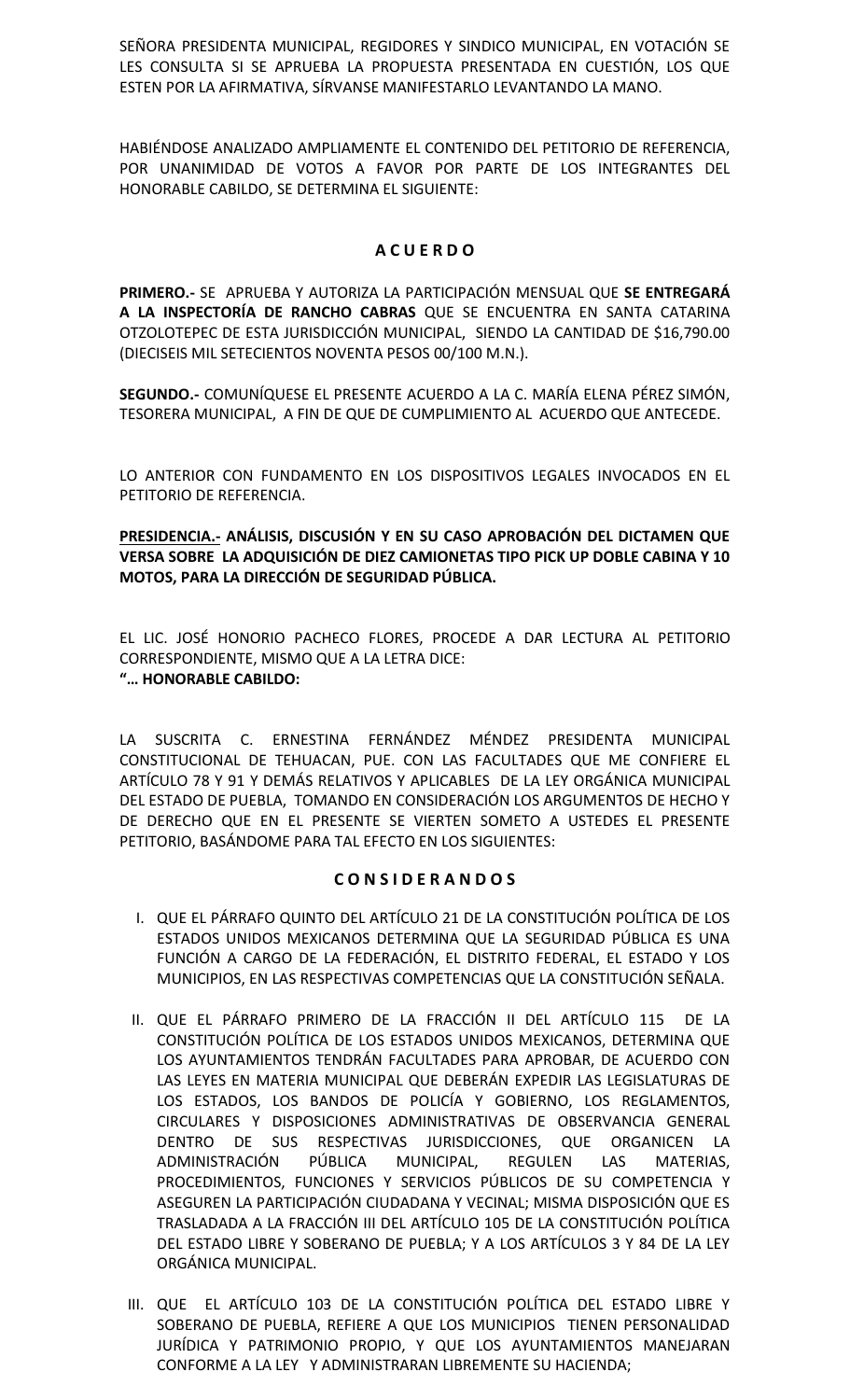- IV. QUE EL ARTÍCULO 25 DE LA LEY DE COORDINACIÓN FISCAL, ESTABLECE QUE CON INDEPENDENCIA DE LO ESTABLECIDO EN LOS CAPÍTULOS I Y IV DE LA MISMA LEY, RESPECTO DE LA PARTICIPACIÓN DE LOS ESTADOS, MUNICIPIOS Y EL DISTRITO FEDERAL EN LA RECAUDACIÓN FEDERAL PARTICIPANTE, SE CONSTITUIRÁN EN BENEFICIO DE DICHAS ENTIDADES FEDERATIVAS Y , EN SU CASO, DE LOS MUNICIPIOS CON CARGO A LOS RECURSOS DE LA FEDERACIÓN;
- V. QUE EL ARTÍCULO 37 DE LA LEY DE COORDINACIÓN FISCAL ESTABLECE QUE LAS APORTACIONES FEDERALES QUE CON CARGO AL FONDO DE APORTACIONES PARA EL FORTALECIMIENTO DE LOS MUNICIPIOS Y DE LAS DEMARCACIONES TERRITORIALES DEL DISTRITO FEDERAL RECIBIRÁN LOS MUNICIPIOS A TRAVÉS DE LOS ESTADOS SE DESTINARAN EXCLUSIVAMENTE A LA SATISFACCIÓN DE SUS REQUERIMIENTOS;
- VI. QUE EL ARTÍCULO 106, DE LA LEY DE COORDINACIÓN PARA EL FEDERALISMO HACENDARIO DEL ESTADO DE PUEBLA Y SUS MUNICIPIOS; ESTABLECE QUE LOS RECURSOS PROVENIENTES DEL FONDO DE APORTACIONES PARA EL FORTALECIMIENTO DE LOS MUNICIPIOS SE DESTINARÁN DE CONFORMIDAD A LO SEÑALADO EN LA LEY DE COORDINACIÓN FISCAL.
- VII. QUE EL ARTÍCULO 110, DE LA LEY DE COORDINACIÓN PARA EL FEDERALISMO HACENDARIO DEL ESTADO DE PUEBLA Y SUS MUNICIPIOS; ESTABLECE QUE PARA EL ÓPTIMO APROVECHAMIENTO DE LOS RECURSOS DE ESTE FONDO, LOS MUNICIPIOS LOS DESTINARÁN A LO ESTABLECIDO EN LA LEY DE COORDINACIÓN FISCAL; DANDO PRIORIDAD A LOS RUBROS SIGUIENTES: I. AMORTIZACIÓN DE EMPRÉSTITOS CONTRAÍDOS; II. AL PAGO DE SUS NECESIDADES VINCULADAS A LA SEGURIDAD PÚBLICA; III. A LA EJECUCIÓN DE OBRA DE INFRAESTRUCTURA; Y IV. AL PAGO DE DERECHOS Y APROVECHAMIENTOS POR CONCEPTO DE AGUA Y DESCARGAS DE AGUAS RESIDUALES.
- VIII. QUE EL ARTCULO 76 PRIMER PARRAFO DE LA LEY ORGANICA MUNICIPAL DETERMINA QUE EL AYUNTAMIENTO SESIONARA VALIDAMENTE CON LA ASISTENCIA DE LA MAYORIA DE SUS MIEMBROS Y DEL SECRETARIO DEL AYUNTAMIENTO O LA PERSONA QUE LEGALMENTE LO SUSTITUYA.
	- IX. QUE EL ARTICULO 77 DE LA MISMA LEY EN CITA DETERMINA QUE LOS ACUERDOS DE LOS AYUNTAMIENTOS SE TOMARAN POR MAYORIA DE VOTOS DEL PRESIDENTE MUNICIPAL, REGIDORES Y SINDICO, Y EN CASO DE EMPATE EL PRESIDENTE MUNICIPAL TENDRA VOTO DE CALIDAD.
	- X. QUE LA FRACCIÓN IV DEL ARTÍCULO 78 DE LA LEY ORGÁNICA MUNICIPAL, DETERMINA QUE SON ATRIBUCIONES DEL AYUNTAMIENTO EXPEDIR BANDOS DE POLICÍAS Y GOBIERNO, REGLAMENTOS, CIRCULARES Y DISPOSICIONES ADMINISTRATIVAS DE OBSERVANCIA GENERAL, REFERENTE A SU ORGANIZACIÓN, FUNCIONAMIENTO, SERVICIOS PÚBLICOS QUE DEBAN PRESTAR Y DEMÁS ASUNTOS DE SU COMPETENCIA, SUJETÁNDOSE A LAS BASES NORMATIVAS ESTABLECIDAS POR LA CONSTITUCIÓN POLÍTICA DEL ESTADO LIBRE Y SOBERANO DE PUEBLA , VIGILANDO SU OBSERVANCIA Y APLICACIÓN. QUE LA FRACCIÓN XVIII DEL ARTÍCULO REFERIDO EN EL CONSIDERANDO ANTERIOR DISPONE QUE SON ATRIBUCIONES DEL AYUNTAMIENTO PROMOVER CUANTO ESTIME CONVENIENTE PARA EL PROGRESO ECONÓMICO, SOCIAL Y CULTURAL DEL MUNICIPIO Y ACORDAR LA REALIZACIÓN DE OBRAS PÚBLICAS QUE FUEREN NECESARIAS.
	- XI. QUE EL ARTICULO 92 DE LA LEY ORGÁNICA MUNICIPAL, ESTIPULA EN SUS FRACCIONES III, IV, Y V QUE SON FACULTADES Y OBLIGACIONES DE LOS REGIDORES EL EJERCER LAS FACULTADES DE DELIBERACIÓN Y DECISIÓN DE LOS ASUNTOS QUE LE COMPETEN AL AYUNTAMIENTO, FORMAR PARTE DE LAS COMISIONES PARA LAS QUE FUEREN DESIGNADOS POR ESTE Y DICTAMINAR E INFORMAR SOBRE LOS ASUNTOS QUE SE LES ENCOMIENDE, DISPOSICIÓN QUE SE ARTICULA CON EL DISPOSITIVO 96 FRACCIÓN 1ª DEL MISMO ORDENAMIENTO QUE ESTABLECE QUE DENTRO DE LAS COMISIONES PERMANENTES DE REGIDORES SE ENCUENTRA LA DE PATRIMONIO, HACIENDA PÚBLICA MUNICIPAL, DE LA QUE FORMAMOS PARTE LOS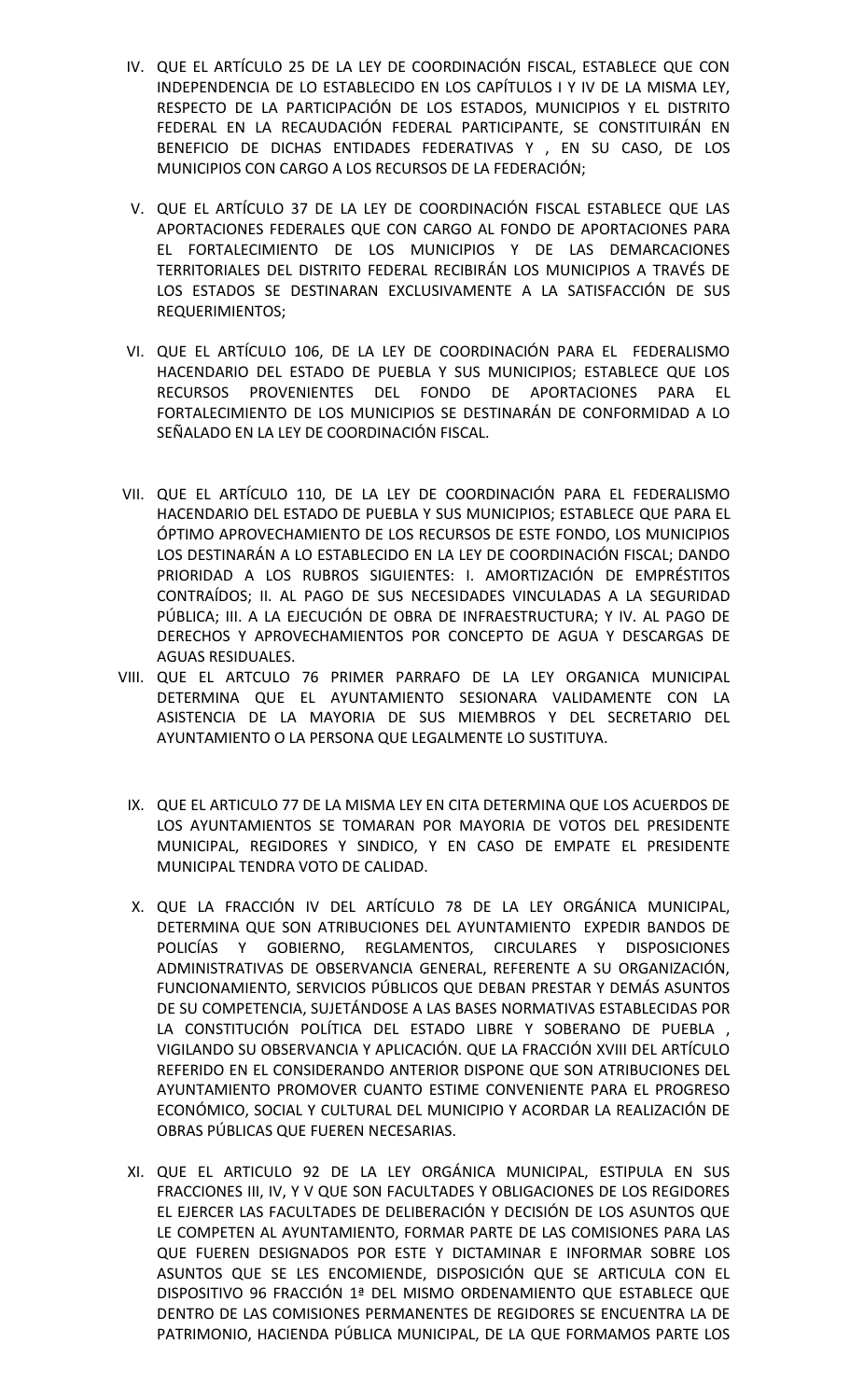SUSCRITOS Y QUE DEBERÁ ANALIZAR, DISCUTIR, PROPONER SOBRE LOS ASUNTOS COMPRENDIDOS EN ESAS MATERIAS;

- XII. QUE EL ARTÍCULO 94 DE LA LEY ORGÁNICA MUNICIPAL ESTABLECE QUE EL AYUNTAMIENTO, PARA FACILITAR EL DESEMPEÑO DE LOS ASUNTOS QUE LE COMPETEN, NOMBRARÁ COMISIONES PERMANENTES O TRANSITORIAS, QUE EXAMINEN E INSTRUYAN HASTA PONERLOS EN ESTADO DE RESOLUCIÓN.
- XIII. QUE LOS ARTÍCULOS 140 Y 141 DE LA LEY ORGÁNICA MUNICIPAL ESTABLECEN QUE EL PATRIMONIO MUNICIPAL SE CONSTITUYE POR LA UNIVERSALIDAD DE LOS DERECHOS Y ACCIONES DE QUE ES TITULAR EL MUNICIPIO, LOS CUALES PUEDEN VALORARSE ECONÓMICAMENTE Y SE ENCUENTRAN DESTINADO A LA REALIZACIÓN DE SUS FINES; ASI MISMO, FORMAN PARTE DEL PATRIMONIO MUNICIPAL, LA HACIENDA PÚBLICA MUNICIPAL, ASÍ COMO AQUELLOS BIENES Y DERECHOS QUE POR CUALQUIER TÍTULO LE TRANSFIERAN AL MUNICIPIO, LA FEDERACIÓN, EL ESTADO, LOS PARTICULARES O CUALQUIER OTRO ORGANISMO PÚBLICO O PRIVADO.
- XIV. QUE EL ARTÍCULO 143 DE LA LEY ORGÁNICA MUNICIPAL, FACULTA A LOS AYUNTAMIENTOS DE CONFORMIDAD CON LAS CORRESPONDIENTES NORMATIVAS A ADMINISTRAR LIBREMENTE LA HACIENDA PÚBLICA MUNICIPAL, DEBIENDO DENTRO DE LOS LÍMITES LEGALES CORRESPONDIENTES, Y DE ACUERDO CON EL PRESUPUESTO DE EGRESOS Y EL PLAN DE DESARROLLO MUNICIPAL VIGENTES, ATENDER EFICAZMENTE LOS DIFERENTES RAMOS DE LA ADMINISTRACIÓN PÚBLICA MUNICIPAL.
- XV. QUE EL ARTÍCULO 150 FRACCIÓN VIII DE LA MULTICITADA LEY ORGÁNICA MUNICIPAL ESTABLECE QUE EL GASTO MUNICIPAL SE EJERCERÁ DE ACUERDO A LO QUE DETERMINE EL AYUNTAMIENTO;
- XVI. QUE EL ARTÍCULO 2 FRACCIÓN 1ª DE LA LEY DE ADQUISICIONES, ARRENDAMIENTOS Y SERVICIOS DEL SECTOR PÚBLICO ESTATAL Y MUNICIPAL ESTABLECE QUE PARA EL MEJOR CUMPLIMIENTO DE SU OBJETO, LAS DISPOSICIONES DE ESTA LEY ESTABLECEN Y REGULAN LAS ACCIONES RELATIVAS A LA PLANEACIÓN, PROGRAMACIÓN, PRESUPUESTACIÓN, CONTRATACIÓN, GASTO, EJECUCIÓN Y CONTROL QUE, EN MATERIA DE ADQUISICIONES, ARRENDAMIENTOS Y PRESTACIÓN DE SERVICIOS REALICEN EL PODER EJECUTIVO DEL ESTADO Y LOS GOBIERNOS MUNICIPALES, A TRAVÉS DE SUS TITULARES O DE QUIEN LOS PRESIDA Y REPRESENTE EN EL CASO DE LOS AYUNTAMIENTOS, DE LAS UNIDADES ADMINISTRATIVAS QUE DEPENDAN DIRECTAMENTE DE AQUELLOS, DE LAS DEPENDENCIAS DE LA ADMINISTRACIÓN PÚBLICA CENTRALIZADA ESTATAL Y MUNICIPAL Y DE LAS ENTIDADES PARAESTATALES Y PARAMUNICIPALES;
- XVII. LAS ACCIONES QUE SE REALIZARÍAN SERÍAN LA ADQUISICIÓN DE DIEZ UNIDADES TIPO PICK UP DOBLE CABINA MARCA FORD MODELO RANGER, COSTO UNITARIO DE \$320,250.00 + IVA (TRESCIENTOS VEINTE MIL DOSCIENTOS CINCUENTA PESOS 00/100 M.N.) Y DIEZ MOTOCICLETAS 250 CC CON UNA COSTO UNITARIO DE \$94,342.00 + IVA PARA EL DEPARTAMENTO DE SEGURIDAD PÚBLICA, **LAS CUALES SERÁN FINANCIADAS CON RECURSOS PROVENIENTES DE RAMO 33, ESPECÍFICAMENTE DEL FONDO DE APORTACIONES PARA EL FORTALECIMIENTO DE LOS MUNICIPIOS 2014.**

POR LO EXPUESTO EN LOS CONSIDERANDOS QUE ANTECEDEN Y EN USO DE LAS FACULTADES CONFERIDAS SE PROPONE A CONSIDERACIÓN DE ESTE HONORABLE CUERPO COLEGIADO LO SIGUIENTE: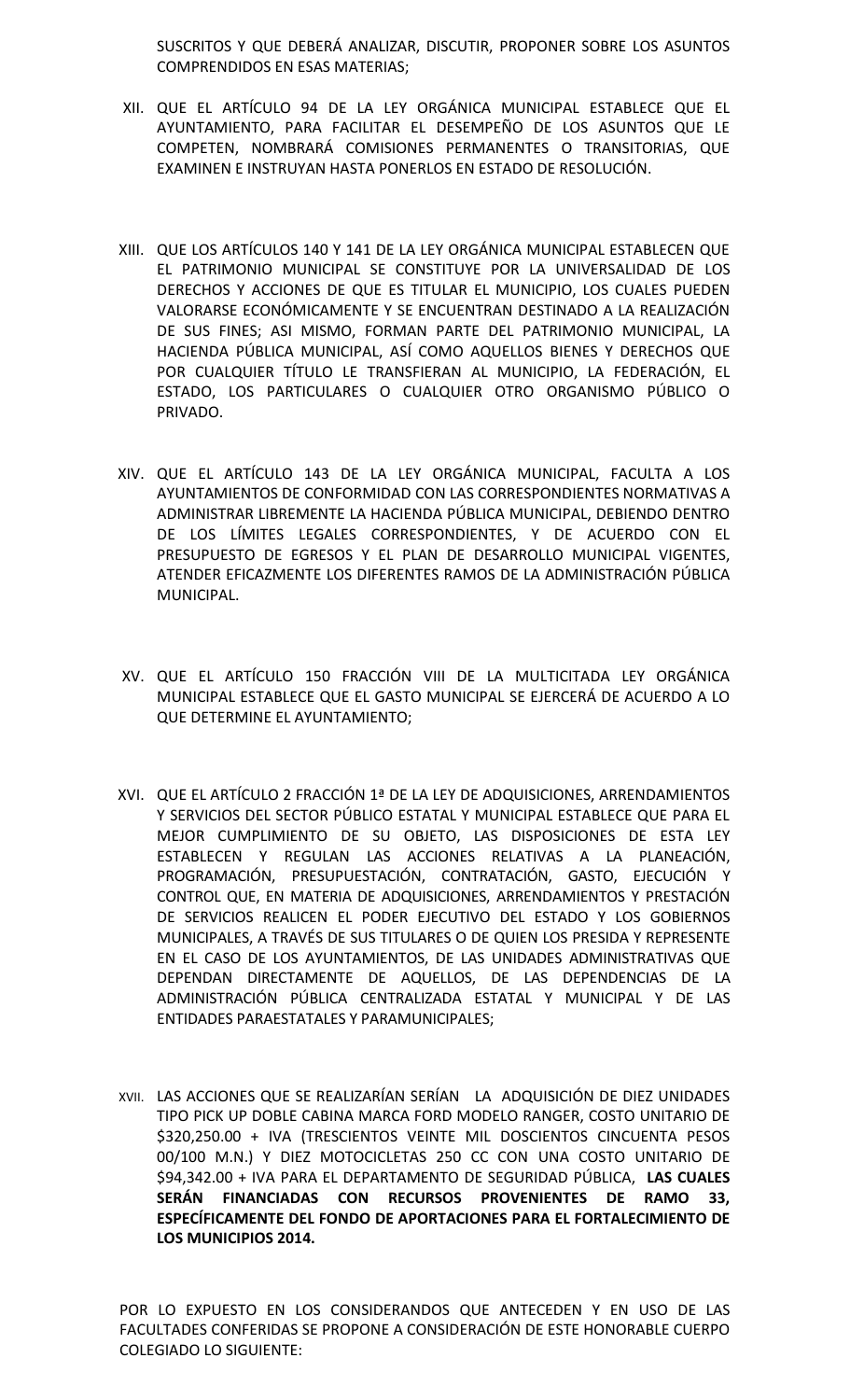UNICO.- SE SOLICITA A ESTE HONORABLE CABILDO AUTORICE LA ADQUISICIÓN DE DIEZ UNIDADES TIPO PICK UP DOBLE CABINA MARCA FORD MODELO RANGER, COSTO UNITARIO DE \$320,250.00 + IVA (TRESCIENTOS VEINTE MIL DOSCIENTOS CINCUENTA PESOS 00/100 M.N.) Y DIEZ MOTOCICLETAS 250 CC CON UNA COSTO UNITARIO DE \$94,342.00 + IVA, PARA EL DEPARTAMENTO DE SEGURIDAD PÚBLICA, **LAS CUALES SERÁN FINANCIADAS CON RECURSOS PROVENIENTES DE RAMO 33, ESPECÍFICAMENTE DEL FONDO DE APORTACIONES PARA EL FORTALECIMIENTO DE LOS MUNICIPIOS 2014,** EN VIRTUD DE QUE ES UNA NECESIDAD PRIMORDIAL PARA CUMPLIR, IMPULSAR Y DESARROLLAR LOS DIFERENTES PROGRAMAS GUBERNAMENTALES PARA ALCANZAR LAS METAS ESTABLECIDAS EN NUESTRA ADMINISTRACIÓN MUNICIPAL.

EN USO DE LA PALABRA EL C. JUAN ALVAREZ CAMPOS, PREGUNTA QUE AÑO SON LOS MODELOS QUE SE VAN A ADQUIRIR.

LA REGIDORA NORMA LILIANA FLORES MENDEZ, CONTESTA QUE SON MODELO 2013.

EL REGIDOR ABRAHAM DAVID AGUILAR SÁNCHEZ, PREGUNTA QUE DE DONDE SALE EL DINERO PARA COMPRAR DICHAS UNIDADES.

LA REGIDORA NORMA LILIANA FLORES MENDEZ, CONTESTA QUE UNA PARTE LA PONE SUBSEMUN Y OTRA PARTE EL AYUNTAMIENTO.

SEÑORA PRESIDENTA MUNICIPAL, REGIDORES Y SINDICO MUNICIPAL, EN VOTACIÓN SE LES CONSULTA SI SE APRUEBA LA PROPUESTA PRESENTADA EN CUESTIÓN, LOS QUE ESTÉN POR LA AFIRMATIVA SÍRVANSE MANIFESTARLO LEVANTANDO LA MANO.

HABIÉNDOSE ANALIZADO AMPLIAMENTE EL CONTENIDO DEL DICTAMEN DE REFERENCIA, POR UNANIMIDAD DE VOTOS A FAVOR POR PARTE DE LOS INTEGRANTES DEL HONORABLE CABILDO, SE DETERMINA EL SIGUIENTE:

# **A C U E R D O**

**ÚNICO.-** SE AUTORIZA LA ADQUISICIÓN DE DIEZ UNIDADES TIPO PICK UP DOBLE CABINA MARCA FORD MODELO RANGER, COSTO UNITARIO DE \$320,250.00 + IVA (TRESCIENTOS VEINTE MIL DOSCIENTOS CINCUENTA PESOS 00/100 M.N.) Y DIEZ MOTOCICLETAS 250 CC CON UNA COSTO UNITARIO DE \$94,342.00 + IVA, PARA EL DEPARTAMENTO DE SEGURIDAD PÚBLICA, **LAS CUALES SERÁN FINANCIADAS CON RECURSOS PROVENIENTES DE RAMO 33, ESPECÍFICAMENTE DEL FONDO DE APORTACIONES PARA EL FORTALECIMIENTO DE LOS MUNICIPIOS 2014,** EN VIRTUD DE QUE ES UNA NECESIDAD PRIMORDIAL PARA CUMPLIR, IMPULSAR Y DESARROLLAR LOS DIFERENTES PROGRAMAS GUBERNAMENTALES PARA ALCANZAR LAS METAS ESTABLECIDAS EN NUESTRA ADMINISTRACIÓN MUNICIPAL.

LO ANTERIOR CON FUNDAMENTO EN LOS DISPOSITIVOS LEGALES INVOCADOS EN EL DICTAMEN DE REFERENCIA.

**PRESIDENCIA.- ANÁLISIS, DISCUSIÓN Y EN SU CASO APROBACIÓN DEL DICTAMEN QUE VERSA SOBRE LA ADQUISICIÓN DE DOS UNIDADES TIPO PICK UP DOBLE CABINA, PARA LA DIRECCIÓN DE OBRAS PÚBLICAS.**

EL LIC. JOSÉ HONORIO PACHECO FLORES, PROCEDE A DAR LECTURA AL PETITORIO CORRESPONDIENTE, MISMO QUE A LA LETRA DICE: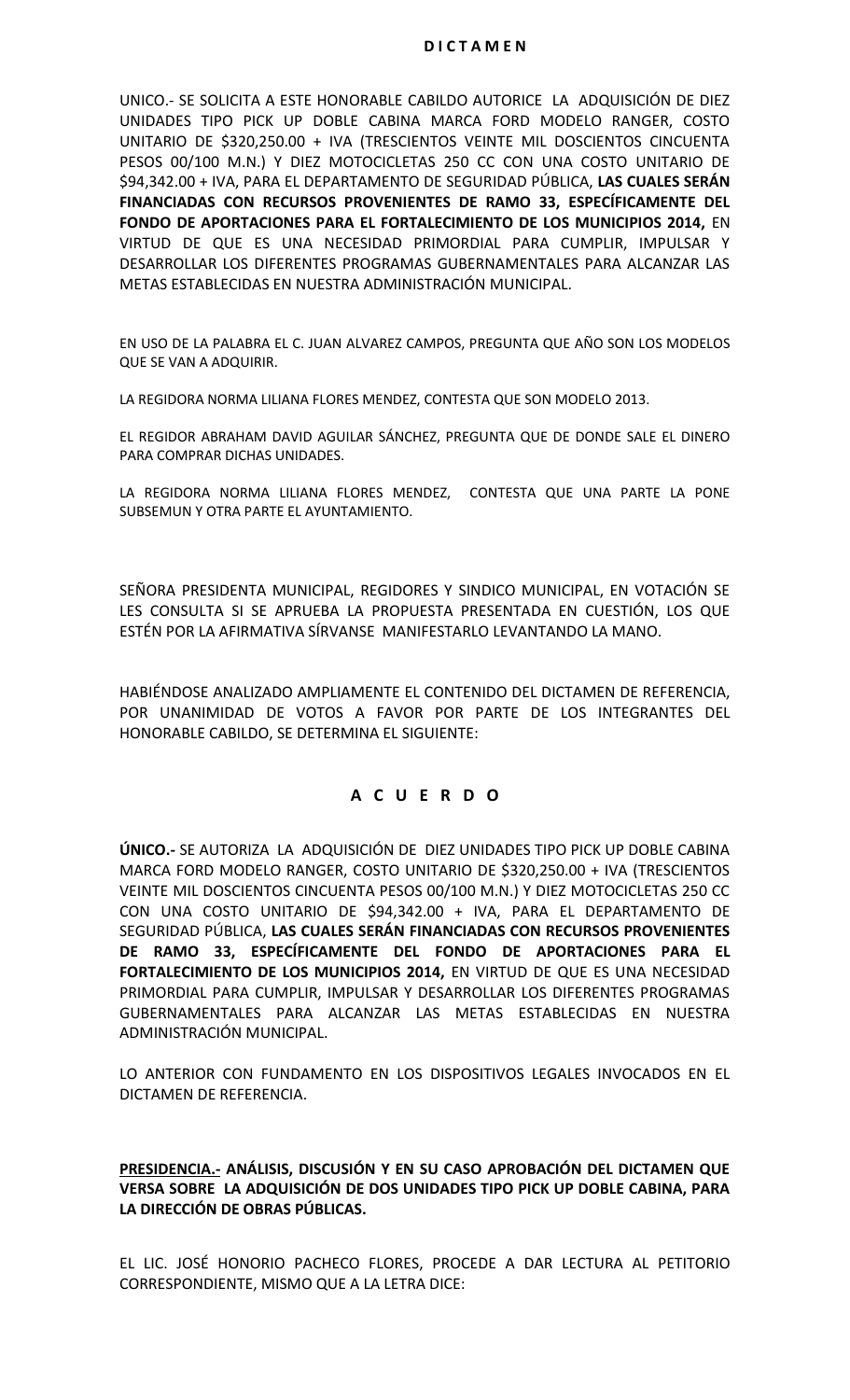LA SUSCRITA C. ERNESTINA FERNÁNDEZ MÉNDEZ PRESIDENTA MUNICIPAL CONSTITUCIONAL DE TEHUACAN, PUEBLA, CON LAS FACULTADES QUE ME CONFIERE EL ARTÍCULO 78 Y 91 Y DEMÁS RELATIVOS Y APLICABLES DE LA LEY ORGÁNICA MUNICIPAL DEL ESTADO DE PUEBLA, TOMANDO EN CONSIDERACIÓN LOS ARGUMENTOS DE HECHO Y DE DERECHO QUE EN EL PRESENTE SE VIERTEN SOMETO A USTEDES EL PRESENTE PETITORIO, BASÁNDOME PARA TAL EFECTO EN LOS SIGUIENTES:

# **C O N S I D E R A N D O S**

- I. QUE EL PÁRRAFO QUINTO DEL ARTÍCULO 21 DE LA CONSTITUCIÓN POLÍTICA DE LOS ESTADOS UNIDOS MEXICANOS DETERMINA QUE LA SEGURIDAD PÚBLICA ES UNA FUNCIÓN A CARGO DE LA FEDERACIÓN, EL DISTRITO FEDERAL, EL ESTADO Y LOS MUNICIPIOS, EN LAS RESPECTIVAS COMPETENCIAS QUE LA CONSTITUCIÓN SEÑALA.
- II. QUE EL PÁRRAFO PRIMERO DE LA FRACCIÓN II DEL ARTÍCULO 115 DE LA CONSTITUCIÓN POLÍTICA DE LOS ESTADOS UNIDOS MEXICANOS, DETERMINA QUE LOS AYUNTAMIENTOS TENDRÁN FACULTADES PARA APROBAR, DE ACUERDO CON LAS LEYES EN MATERIA MUNICIPAL QUE DEBERÁN EXPEDIR LAS LEGISLATURAS DE LOS ESTADOS, LOS BANDOS DE POLICÍA Y GOBIERNO, LOS REGLAMENTOS, CIRCULARES Y DISPOSICIONES ADMINISTRATIVAS DE OBSERVANCIA GENERAL DENTRO DE SUS RESPECTIVAS JURISDICCIONES, QUE ORGANICEN LA ADMINISTRACIÓN PÚBLICA MUNICIPAL, REGULEN LAS MATERIAS, PROCEDIMIENTOS, FUNCIONES Y SERVICIOS PÚBLICOS DE SU COMPETENCIA Y ASEGUREN LA PARTICIPACIÓN CIUDADANA Y VECINAL; MISMA DISPOSICIÓN QUE ES TRASLADADA A LA FRACCIÓN III DEL ARTÍCULO 105 DE LA CONSTITUCIÓN POLÍTICA DEL ESTADO LIBRE Y SOBERANO DE PUEBLA; Y A LOS ARTÍCULOS 3 Y 84 DE LA LEY ORGÁNICA MUNICIPAL.
- III. QUE EL ARTÍCULO 103 DE LA CONSTITUCIÓN POLÍTICA DEL ESTADO LIBRE Y SOBERANO DE PUEBLA, REFIERE A QUE LOS MUNICIPIOS TIENEN PERSONALIDAD JURÍDICA Y PATRIMONIO PROPIO, Y QUE LOS AYUNTAMIENTOS MANEJARAN CONFORME A LA LEY Y ADMINISTRARAN LIBREMENTE SU HACIENDA;
- IV. QUE EL ARTÍCULO 25 DE LA LEY DE COORDINACIÓN FISCAL, ESTABLECE QUE CON INDEPENDENCIA DE LO ESTABLECIDO EN LOS CAPÍTULOS I Y IV DE LA MISMA LEY, RESPECTO DE LA PARTICIPACIÓN DE LOS ESTADOS, MUNICIPIOS Y EL DISTRITO FEDERAL EN LA RECAUDACIÓN FEDERAL PARTICIPANTE, SE CONSTITUIRÁN EN BENEFICIO DE DICHAS ENTIDADES FEDERATIVAS Y , EN SU CASO, DE LOS MUNICIPIOS CON CARGO A LOS RECURSOS DE LA FEDERACIÓN;
- V. QUE EL ARTÍCULO 37 DE LA LEY DE COORDINACIÓN FISCAL ESTABLECE QUE LAS APORTACIONES FEDERALES QUE CON CARGO AL FONDO DE APORTACIONES PARA EL FORTALECIMIENTO DE LOS MUNICIPIOS Y DE LAS DEMARCACIONES TERRITORIALES DEL DISTRITO FEDERAL RECIBIRÁN LOS MUNICIPIOS A TRAVÉS DE LOS ESTADOS SE DESTINARAN EXCLUSIVAMENTE A LA SATISFACCIÓN DE SUS REQUERIMIENTOS;
- VI. QUE EL ARTÍCULO 106, DE LA LEY DE COORDINACIÓN PARA EL FEDERALISMO HACENDARIO DEL ESTADO DE PUEBLA Y SUS MUNICIPIOS; ESTABLECE QUE LOS RECURSOS PROVENIENTES DEL FONDO DE APORTACIONES PARA EL FORTALECIMIENTO DE LOS MUNICIPIOS SE DESTINARÁN DE CONFORMIDAD A LO SEÑALADO EN LA LEY DE COORDINACIÓN FISCAL.
- VII. QUE EL ARTÍCULO 110, DE LA LEY DE COORDINACIÓN PARA EL FEDERALISMO HACENDARIO DEL ESTADO DE PUEBLA Y SUS MUNICIPIOS; ESTABLECE QUE PARA EL ÓPTIMO APROVECHAMIENTO DE LOS RECURSOS DE ESTE FONDO, LOS MUNICIPIOS LOS DESTINARÁN A LO ESTABLECIDO EN LA LEY DE COORDINACIÓN FISCAL; DANDO PRIORIDAD A LOS RUBROS SIGUIENTES: I. AMORTIZACIÓN DE EMPRÉSTITOS CONTRAÍDOS; II. AL PAGO DE SUS NECESIDADES VINCULADAS A LA SEGURIDAD PÚBLICA; III. A LA EJECUCIÓN DE OBRA DE INFRAESTRUCTURA; Y IV. AL PAGO DE DERECHOS Y APROVECHAMIENTOS POR CONCEPTO DE AGUA Y DESCARGAS DE AGUAS RESIDUALES.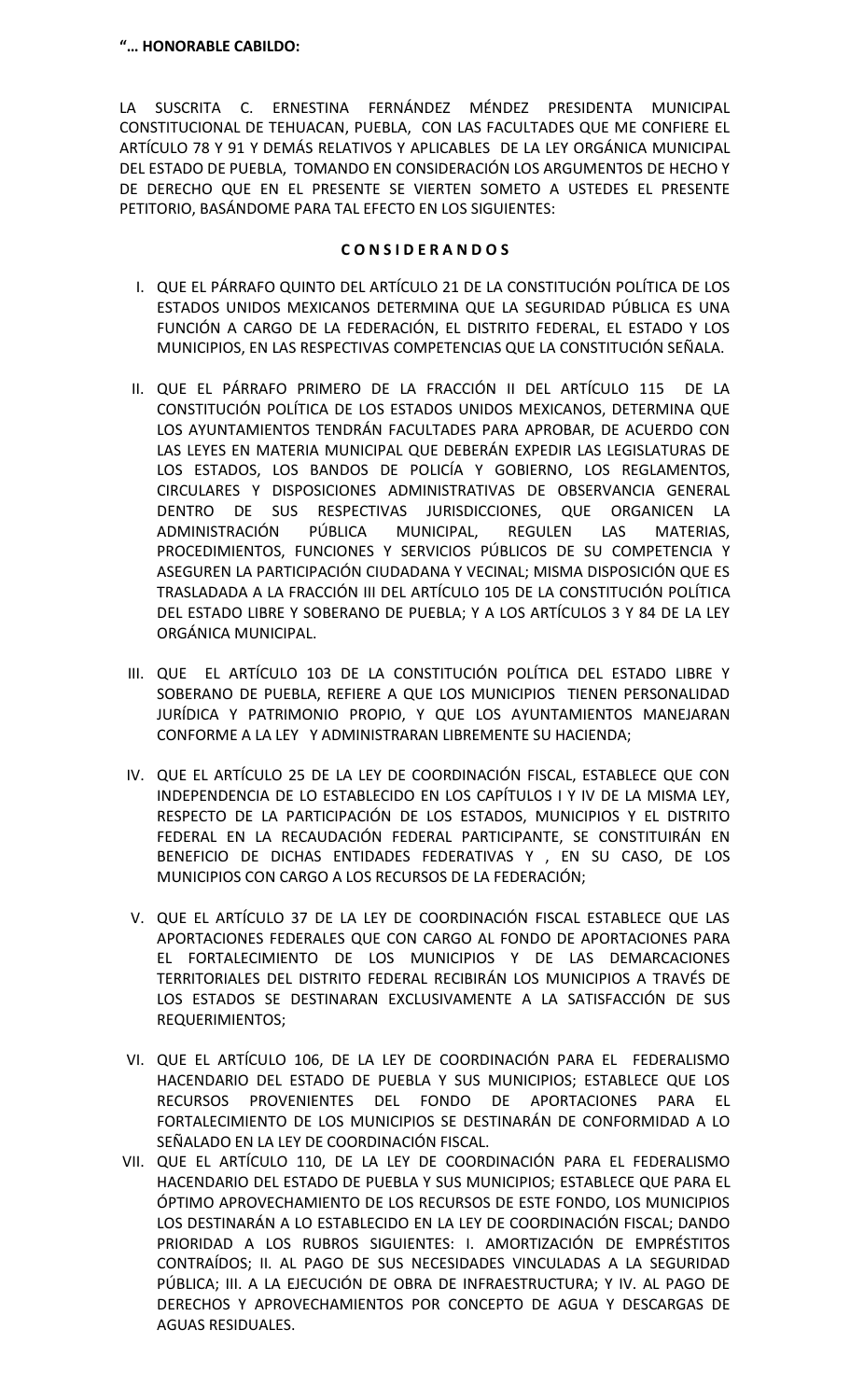- VIII. QUE EL ARTCULO 76 PRIMER PARRAFO DE LA LEY ORGANICA MUNICIPAL DETERMINA QUE EL AYUNTAMIENTO SESIONARA VALIDAMENTE CON LA ASISTENCIA DE LA MAYORIA DE SUS MIEMBROS Y DEL SECRETARIO DEL AYUNTAMIENTO O LA PERSONA QUE LEGALMENTE LO SUSTITUYA.
	- IX. QUE EL ARTICULO 77 DE LA MISMA LEY EN CITA DETERMINA QUE LOS ACUERDOS DE LOS AYUNTAMIENTOS SE TOMARAN POR MAYORIA DE VOTOS DEL PRESIDENTE MUNICIPAL, REGIDORES Y SINDICO, Y EN CASO DE EMPATE EL PRESIDENTE MUNICIPAL TENDRA VOTO DE CALIDAD.
	- X. QUE LA FRACCIÓN IV DEL ARTÍCULO 78 DE LA LEY ORGÁNICA MUNICIPAL, DETERMINA QUE SON ATRIBUCIONES DEL AYUNTAMIENTO EXPEDIR BANDOS DE POLICÍAS Y GOBIERNO, REGLAMENTOS, CIRCULARES Y DISPOSICIONES ADMINISTRATIVAS DE OBSERVANCIA GENERAL, REFERENTE A SU ORGANIZACIÓN, FUNCIONAMIENTO, SERVICIOS PÚBLICOS QUE DEBAN PRESTAR Y DEMÁS ASUNTOS DE SU COMPETENCIA, SUJETÁNDOSE A LAS BASES NORMATIVAS ESTABLECIDAS POR LA CONSTITUCIÓN POLÍTICA DEL ESTADO LIBRE Y SOBERANO DE PUEBLA , VIGILANDO SU OBSERVANCIA Y APLICACIÓN. QUE LA FRACCIÓN XVIII DEL ARTÍCULO REFERIDO EN EL CONSIDERANDO ANTERIOR DISPONE QUE SON ATRIBUCIONES DEL AYUNTAMIENTO PROMOVER CUANTO ESTIME CONVENIENTE PARA EL PROGRESO ECONÓMICO, SOCIAL Y CULTURAL DEL MUNICIPIO Y ACORDAR LA REALIZACIÓN DE OBRAS PÚBLICAS QUE FUEREN NECESARIAS.
	- XI. QUE EL ARTICULO 92 DE LA LEY ORGÁNICA MUNICIPAL, ESTIPULA EN SUS FRACCIONES III, IV, Y V QUE SON FACULTADES Y OBLIGACIONES DE LOS REGIDORES EL EJERCER LAS FACULTADES DE DELIBERACIÓN Y DECISIÓN DE LOS ASUNTOS QUE LE COMPETEN AL AYUNTAMIENTO, FORMAR PARTE DE LAS COMISIONES PARA LAS QUE FUEREN DESIGNADOS POR ESTE Y DICTAMINAR E INFORMAR SOBRE LOS ASUNTOS QUE SE LES ENCOMIENDE, DISPOSICIÓN QUE SE ARTICULA CON EL DISPOSITIVO 96 FRACCIÓN 1ª DEL MISMO ORDENAMIENTO QUE ESTABLECE QUE DENTRO DE LAS COMISIONES PERMANENTES DE REGIDORES SE ENCUENTRA LA DE PATRIMONIO, HACIENDA PÚBLICA MUNICIPAL, DE LA QUE FORMAMOS PARTE LOS SUSCRITOS Y QUE DEBERÁ ANALIZAR, DISCUTIR, PROPONER SOBRE LOS ASUNTOS COMPRENDIDOS EN ESAS MATERIAS;
- XII. QUE EL ARTÍCULO 94 DE LA LEY ORGÁNICA MUNICIPAL ESTABLECE QUE EL AYUNTAMIENTO, PARA FACILITAR EL DESEMPEÑO DE LOS ASUNTOS QUE LE COMPETEN, NOMBRARÁ COMISIONES PERMANENTES O TRANSITORIAS, QUE EXAMINEN E INSTRUYAN HASTA PONERLOS EN ESTADO DE RESOLUCIÓN.
- XIII. QUE LOS ARTÍCULOS 140 Y 141 DE LA LEY ORGÁNICA MUNICIPAL ESTABLECEN QUE EL PATRIMONIO MUNICIPAL SE CONSTITUYE POR LA UNIVERSALIDAD DE LOS DERECHOS Y ACCIONES DE QUE ES TITULAR EL MUNICIPIO, LOS CUALES PUEDEN VALORARSE ECONÓMICAMENTE Y SE ENCUENTRAN DESTINADO A LA REALIZACIÓN DE SUS FINES; ASI MISMO, FORMAN PARTE DEL PATRIMONIO MUNICIPAL, LA HACIENDA PÚBLICA MUNICIPAL, ASÍ COMO AQUELLOS BIENES Y DERECHOS QUE POR CUALQUIER TÍTULO LE TRANSFIERAN AL MUNICIPIO, LA FEDERACIÓN, EL ESTADO, LOS PARTICULARES O CUALQUIER OTRO ORGANISMO PÚBLICO O PRIVADO.
- XIV. QUE EL ARTÍCULO 143 DE LA LEY ORGÁNICA MUNICIPAL, FACULTA A LOS AYUNTAMIENTOS DE CONFORMIDAD CON LAS CORRESPONDIENTES NORMATIVAS A ADMINISTRAR LIBREMENTE LA HACIENDA PÚBLICA MUNICIPAL, DEBIENDO DENTRO DE LOS LÍMITES LEGALES CORRESPONDIENTES, Y DE ACUERDO CON EL PRESUPUESTO DE EGRESOS Y EL PLAN DE DESARROLLO MUNICIPAL VIGENTES, ATENDER EFICAZMENTE LOS DIFERENTES RAMOS DE LA ADMINISTRACIÓN PÚBLICA MUNICIPAL.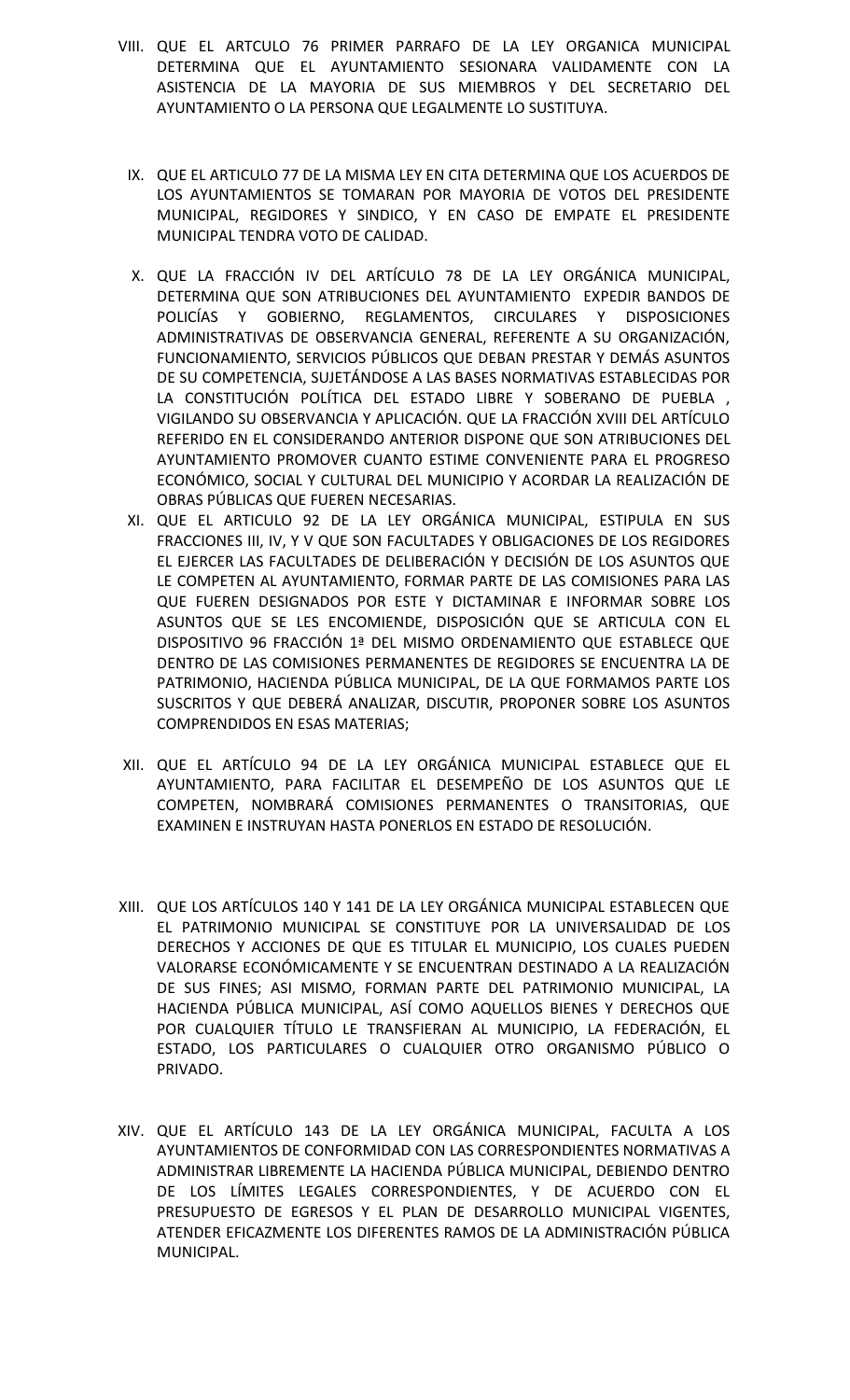- XV. QUE EL ARTÍCULO 150 FRACCIÓN VIII DE LA MULTICITADA LEY ORGÁNICA MUNICIPAL ESTABLECE QUE EL GASTO MUNICIPAL SE EJERCERÁ DE ACUERDO A LO QUE DETERMINE EL AYUNTAMIENTO;
- XVI. QUE EL ARTÍCULO 2 FRACCIÓN 1ª DE LA LEY DE ADQUISICIONES, ARRENDAMIENTOS Y SERVICIOS DEL SECTOR PÚBLICO ESTATAL Y MUNICIPAL ESTABLECE QUE PARA EL MEJOR CUMPLIMIENTO DE SU OBJETO, LAS DISPOSICIONES DE ESTA LEY ESTABLECEN Y REGULAN LAS ACCIONES RELATIVAS A LA PLANEACIÓN, PROGRAMACIÓN, PRESUPUESTACIÓN, CONTRATACIÓN, GASTO, EJECUCIÓN Y CONTROL QUE, EN MATERIA DE ADQUISICIONES, ARRENDAMIENTOS Y PRESTACIÓN DE SERVICIOS REALICEN EL PODER EJECUTIVO DEL ESTADO Y LOS GOBIERNOS MUNICIPALES, A TRAVÉS DE SUS TITULARES O DE QUIEN LOS PRESIDA Y REPRESENTE EN EL CASO DE LOS AYUNTAMIENTOS, DE LAS UNIDADES ADMINISTRATIVAS QUE DEPENDAN DIRECTAMENTE DE AQUELLOS, DE LAS DEPENDENCIAS DE LA ADMINISTRACIÓN PÚBLICA CENTRALIZADA ESTATAL Y MUNICIPAL Y DE LAS ENTIDADES PARAESTATALES Y PARAMUNICIPALES;
- XVII. LAS ACCIONES QUE SE REALIZARÍAN SERÍAN LA ADQUISICIÓN DE DOS UNIDADES TIPO PICK UP DOBLE CABINA MARCA FORD MODELO RANGER, COSTO UNITARIO DE \$269,100.00 + IVA (DOSCIENTOS SESENTA Y NUEVE MIL CIEN PESOS 00/100 M.N.) PARA EL DEPARTAMENTO DE OBRAS PÚBLICAS, **LAS CUALES SERÁN FINANCIADAS CON RECURSOS PROVENIENTES DE RAMO 33, ESPECÍFICAMENTE DEL FONDO DE APORTACIONES PARA EL FORTALECIMIENTO DE LOS MUNICIPIOS 2014.**

POR LO EXPUESTO EN LOS CONSIDERANDOS QUE ANTECEDEN Y EN USO DE LAS FACULTADES CONFERIDAS SE PROPONE A CONSIDERACIÓN DE ESTE HONORABLE CUERPO COLEGIADO LO SIGUIENTE:

# **D I C T A M E N**

UNICO.- SE SOLICITA A ESTE HONORABLE CABILDO AUTORICE LA ADQUISICIÓN DE DOS UNIDADES TIPO PICK UP DOBLE CABINA MARCA FORD MODELO RANGER, COSTO UNITARIO DE \$269,100.00 + IVA (DOSCIENTOS SESENTA Y NUEVE MIL CIEN PESOS 00/100 M.N.) PARA EL DEPARTAMENTO DE OBRAS PÚBLICAS, **LAS CUALES SERÁN FINANCIADAS CON RECURSOS PROVENIENTES DE RAMO 33, ESPECÍFICAMENTE DEL FONDO DE APORTACIONES PARA EL FORTALECIMIENTO DE LOS MUNICIPIOS 2014,** EN VIRTUD DE QUE ES UNA NECESIDAD PRIMORDIAL PARA CUMPLIR, IMPULSAR Y DESARROLLAR LOS DIFERENTES PROGRAMAS GUBERNAMENTALES PARA ALCANZAR LAS METAS ESTABLECIDAS EN NUESTRA ADMINISTRACIÓN MUNICIPAL.

SEÑORA PRESIDENTA MUNICIPAL, REGIDORES Y SINDICO MUNICIPAL, EN VOTACIÓN SE LES CONSULTA SI SE APRUEBA LA PROPUESTA PRESENTADA EN CUESTIÓN, LOS QUE ESTÉN POR LA AFIRMATIVA SÍRVANSE MANIFESTARLO LEVANTANDO LA MANO.

HABIÉNDOSE ANALIZADO AMPLIAMENTE EL CONTENIDO DEL DICTAMEN DE REFERENCIA, POR UNANIMIDAD DE VOTOS A FAVOR POR PARTE DE LOS INTEGRANTES DEL HONORABLE CABILDO, SE DETERMINA EL SIGUIENTE:

# **A C U E R D O**

**ÚNICO.-** SE AUTORIZA LA ADQUISICIÓN DE DOS UNIDADES TIPO PICK UP DOBLE CABINA MARCA FORD MODELO RANGER, COSTO UNITARIO DE \$269,100.00 + IVA (DOSCIENTOS SESENTA Y NUEVE MIL CIEN PESOS 00/100 M.N.) PARA EL DEPARTAMENTO DE OBRAS PÚBLICAS, **LAS CUALES SERÁN FINANCIADAS CON RECURSOS PROVENIENTES DE RAMO 33, ESPECÍFICAMENTE DEL FONDO DE APORTACIONES PARA EL FORTALECIMIENTO DE LOS MUNICIPIOS 2014,** EN VIRTUD DE QUE ES UNA NECESIDAD PRIMORDIAL PARA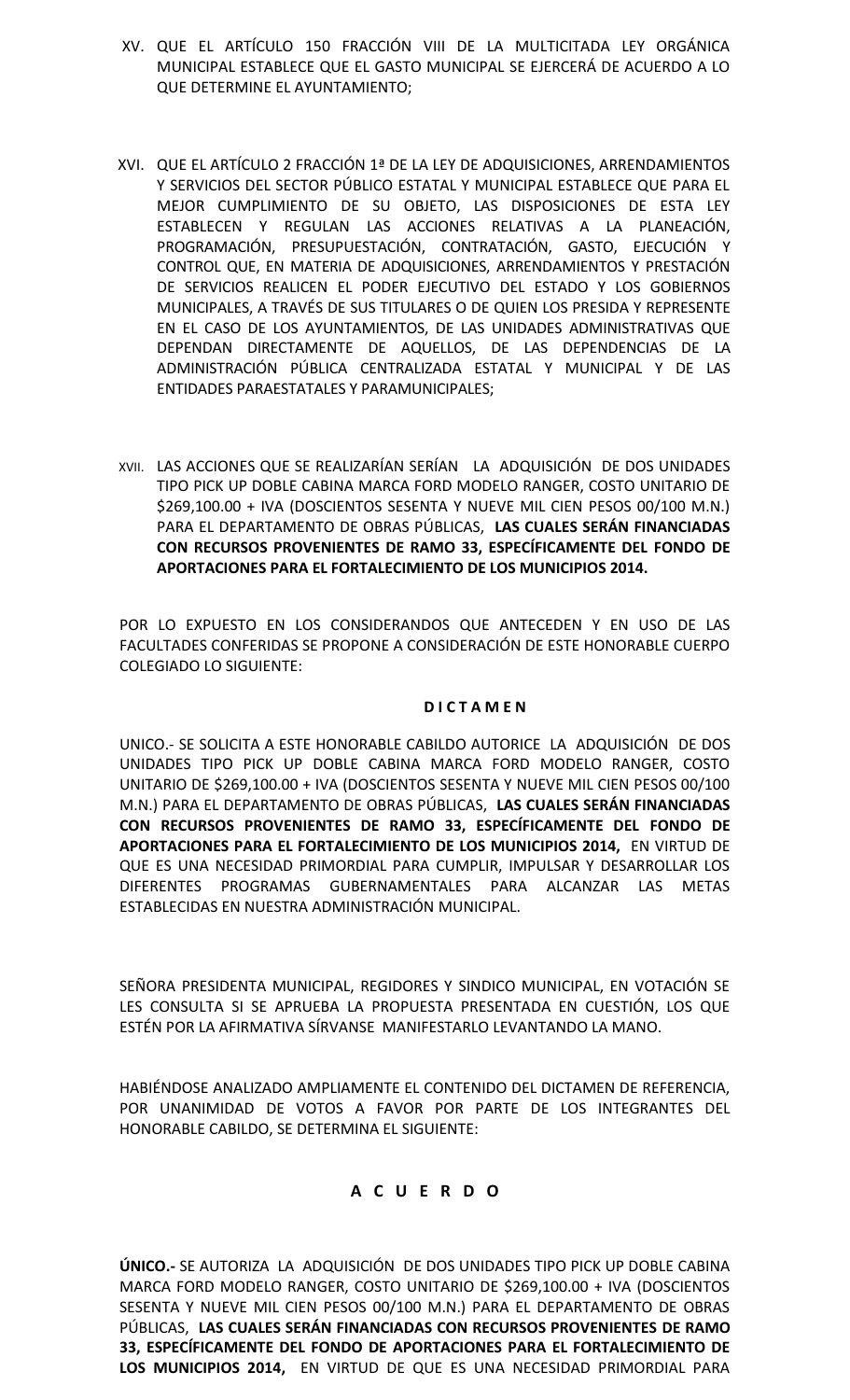CUMPLIR, IMPULSAR Y DESARROLLAR LOS DIFERENTES PROGRAMAS GUBERNAMENTALES PARA ALCANZAR LAS METAS ESTABLECIDAS EN NUESTRA ADMINISTRACIÓN MUNICIPAL.

LO ANTERIOR CON FUNDAMENTO EN LOS DISPOSITIVOS LEGALES INVOCADOS EN EL DICTAMEN DE REFERENCIA.

**COMISIÓN DE PATRIMONIO Y HACIENDA PÚBLICA MUNICIPAL.- ANÁLISIS, DISCUSIÓN Y EN SU CASO APROBACIÓN DE LOS ESTADOS FINANCIEROS CORRESPONDIENTES AL PERIODO DEL 01 AL 30 DE ABRIL DE 2014, TRASPASOS PRESUPUESTALES Y MOVIMIENTOS PRESUPUESTALES DEL 01 AL 30 DE ABRIL DE 2014.**

EL LIC. JOSÉ HONORIO PACHECO FLORES, PROCEDE A DAR LECTURA AL DICTAMEN DE REFERENCIA, MISMO QUE A LA LETRA DICE:

## **"… HONORABLE CABILDO:**

LOS SUSCRITOS REGIDORES NORMA LILIANA FLORES MÉNDEZ, JESÚS AMADOR HERNÁNDEZ MARTÍNEZ, GLADYS GUADALUPE MARTÍNEZ GONZÁLEZ, AMBROSIO LINARES AMAYO, JUAN ÁLVAREZ CAMPOS Y ABRAHAM DAVID AGUILAR SÁNCHEZ, MIEMBROS INTEGRANTES DE LA COMISIÓN DE PATRIMONIO Y HACIENDA PÚBLICA MUNICIPAL DEL H. AYUNTAMIENTO DE TEHUACÁN PUEBLA, EN USO DE LAS FACULTADES QUE NOS CONFIEREN LOS ARTÍCULOS 78 FRACCIÓN XIII, 92 FRACCIONES I,III Y V DE LA LEY ORGÁNICA MUNICIPAL, Y DE ACUERDO CON LO QUE ESTABLECEN LOS ARTÍCULOS 37 FRACCIÓN IV INCISO A), 38 FRACCIONES I, II, III INCISOS A) B) Y D) DE LA LEY DE FISCALIZACIÓN SUPERIOR Y RENDICIÓN DE CUENTAS PARA EL ESTADO DE PUEBLA, SOMETEMOS A LA CONSIDERACIÓN DE ÉSTE HONORABLE CUERPO COLEGIADO EL PRESENTE DICTAMEN QUE VERSA SOBRE LOS ESTADOS FINANCIEROS QUE COMPRENDE EL PERIODO DEL 01 AL 30 DE ABRIL DEL AÑO QUE TRANSCURRE, TRASPASOS PRESUPUESTALES Y MOVIMIENTOS PRESUPUESTALES DEL PERIODO COMPRENDIDO DEL 01 AL 30 DE ABRILDE 2014.

# **C O N S I D E R A N D O**

- I. QUE DE CONFORMIDAD CON LAS FRACCIONES II, IV DEL ARTÍCULO 115 DE LA CONSTITUCIÓN POLÍTICA DE LOS ESTADOS UNIDOS MEXICANOS, LOS MUNICIPIOS ESTARÁN INVESTIDOS DE PERSONALIDAD JURÍDICA Y MANEJARÁN SU PATRIMONIO CONFORME A LA LEY, LOS AYUNTAMIENTOS TENDRÁN FACULTADES PARA APROBAR, DE ACUERDO CON LAS LEYES EN MATERIA MUNICIPAL QUE DEBERÁN EXPEDIR LAS LEGISLATURAS DE LOS ESTADOS, LOS BANDOS DE POLICÍA Y GOBIERNO, LOS REGLAMENTOS, CIRCULARES Y DISPOSICIONES ADMINISTRATIVAS DE OBSERVANCIA GENERAL DENTRO DE SUS RESPECTIVAS JURISDICCIONES, QUE ORGANICE LA ADMINISTRACIÓN PÚBLICA MUNICIPAL, REGULEN LAS MATERIAS, PROCEDIMIENTOS, FUNCIONES Y SERVICIOS PÚBLICOS DE SU COMPETENCIA Y ASEGUREN LA PARTICIPACIÓN CIUDADANA Y VECINAL; ASÍ MISMO LOS MUNICIPIOS ADMINISTRARÁN LIBREMENTE SU HACIENDA, LA CUAL SE FORMARA DE LOS RENDIMIENTOS DE LOS BIENES QUE LES PERTENEZCAN, ASÍ COMO DE LAS CONTRIBUCIONES Y OTROS INGRESOS QUE LAS LEGISLATURAS ESTABLEZCAN A SU FAVOR; MISMAS DISPOSICIONES QUE SON TRASLADADAS AL PÁRRAFO PRIMERO DEL ARTICULO 103 Y A LA FRACCIÓN III DEL ARTÍCULO 105 DE LA CONSTITUCIÓN POLÍTICA DEL ESTADO LIBRE Y SOBERANO DE PUEBLA, ASÍ COMO EL ARTÍCULO 3 DE LA LEY ORGÁNICA MUNICIPAL;
- II. QUE LA FRACCIÓN XIII DEL ARTÍCULO 78 DE LA LEY ORGÁNICA MUNICIPAL DETERMINA QUE SON ATRIBUCIONES DE LOS AYUNTAMIENTOS REVISAR Y APROBAR EN ACTA CIRCUNSTANCIADA LOS ESTADOS FINANCIEROS, PARA SU REMISIÓN, EN LOS TÉRMINOS QUE SEÑALE LA LEY APLICABLE, AL ÓRGANO DE FISCALIZACIÓN SUPERIOR DEL ESTADO, ACTUALMENTE AUDITORIA SUPERIOR DEL ESTADO DE PUEBLA.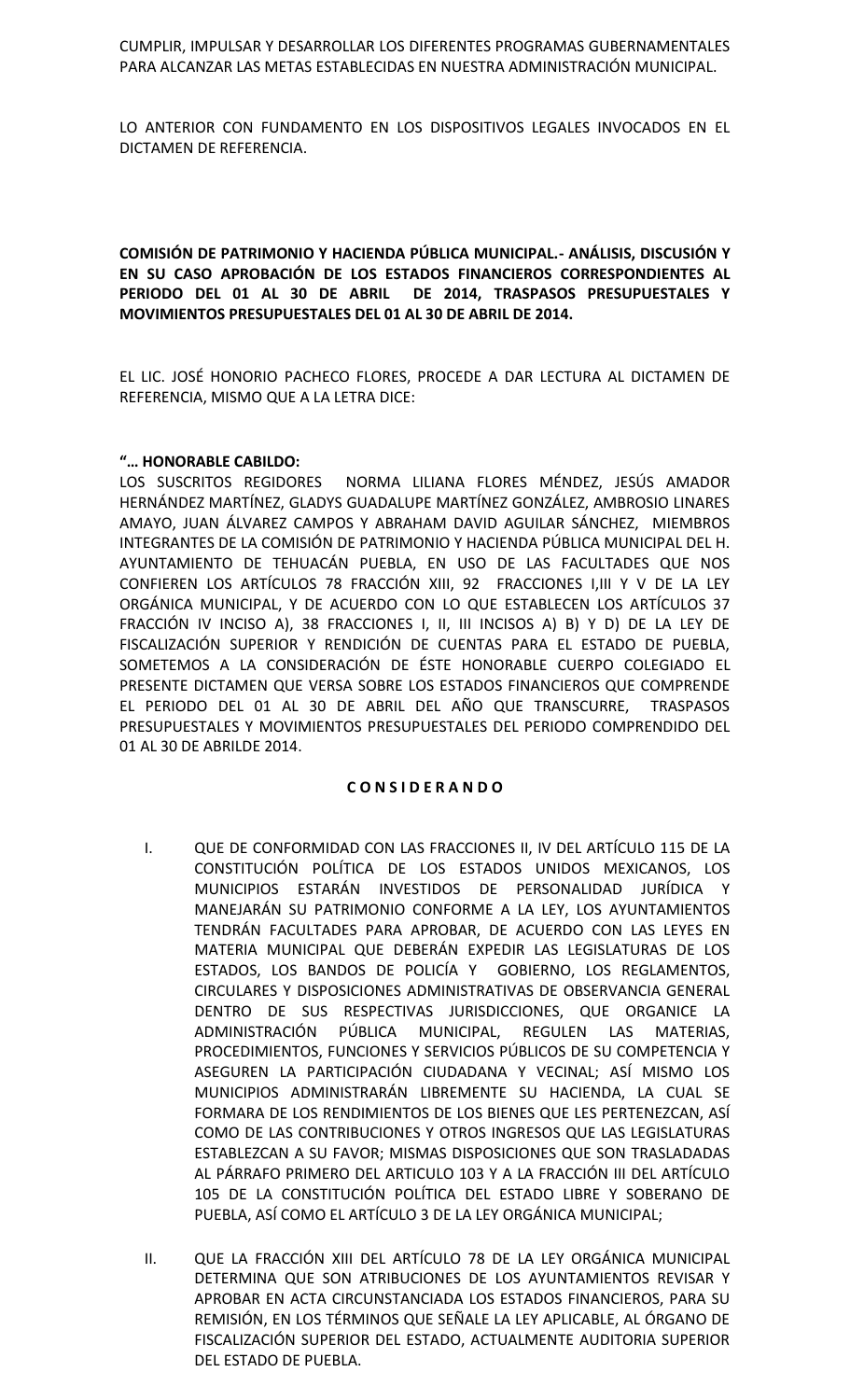- III. QUE DE CONFORMIDAD CON EL ARTÍCULO 113 DE LA CONSTITUCIÓN POLÍTICA DEL ESTADO LIBRE Y SOBERANO DEL ESTADO DE PUEBLA, EL ÓRGANO DE FISCALIZACIÓN SUPERIOR DEL ESTADO, ACTUALMENTE AUDITORIA SUPERIOR DE LA FEDERACIÓN, ES LA UNIDAD DE FISCALIZACIÓN, CONTROL Y EVALUACIÓN, DEPENDIENTE DEL CONGRESO DEL ESTADO, QUE CUENTA CON AUTONOMÍA TÉCNICA Y DE GESTIÓN; ENCARGADA DE REVISAR; SIN EXCEPCIÓN, LA CUENTA DE LAS HACIENDAS PÚBLICAS; EL MANEJO, LA CUSTODIA Y LA APLICACIÓN DE FONDOS Y RECURSOS DE LOS PODERES DEL ESTADO, A TRAVÉS DE LA CUENTA PÚBLICA ESTATAL, DE LOS AYUNTAMIENTOS Y DEMÁS SUJETOS DE REVISIÓN, ASÍ COMO VERIFICAR EL CUMPLIMIENTO DE LOS OBJETIVOS CONTENIDOS EN LOS PLANES Y PROGRAMAS ESTABLECIDOS, EN LOS TÉRMINOS DE LAS LEYES RESPECTIVAS.
- IV. QUE DE CONFORMIDAD CON EL ARTÍCULO 2 FRACCIÓN XXIII DE LA LEY DE FISCALIZACIÓN SUPERIOR Y RENDICIÓN DE CUENTAS PARA EL ESTADO DE PUEBLA, SE SEÑALA ENTRE OTROS A LOS AYUNTAMIENTOS COMO SUJETOS DE REVISIÓN.
- V. QUE LA LEY DE FISCALIZACIÓN SUPERIOR Y RENDICIÓN DE CUENTAS PARA EL ESTADO DE PUEBLA DISPONE QUE "PARA LA REVISIÓN Y FISCALIZACIÓN SUPERIOR DE LA CUENTA PÚBLICA, EL ÓRGANO FISCALIZADOR TENDRÁ LAS ATRIBUCIONES SIGUIENTES:

REVISAR LOS ESTADOS FINANCIEROS QUE EN FORMA MENSUAL DEBERÁN DE ENTREGAR ALA AUDITORÍA SUPERIOR DEL ESTADO, LOS SUJETOS DE REVISIÓN, ASÍ COMO LAS INSTITUCIONES PÚBLICAS Y PRIVADAS QUE ADMINISTREN RECURSOS FINANCIEROS DEL GOBIERNO DEL ESTADO O DE OTRA FUENTE DE FINANCIAMIENTO QUE AFECTE O MODIFIQUE EL PATRIMONIO PÚBLICO.

- VI. QUE DE CONFORMIDAD CON EL ARTÍCULO 37 FRACCIÓN IV INCISO A), DE LA LEY DE FISCALIZACIÓN SUPERIOR Y RENDICIÓN DE CUENTAS PARA EL ESTADO DE PUEBLA, LOS ESTADOS FINANCIEROS, DEBERÁ PRESENTARSE ANTE EL ORGANISMO FISCALIZADOR, A TRAVÉS DE QUIENES SEAN O HAYAN SIDO SUS TITULARES O REPRESENTANTES LEGALES, EN LOS TÉRMINOS Y PLAZOS QUE DISPONE DICHO ORDENAMIENTO Y DEMÁS DISPOSICIONES APLICABLES.
- VII. QUE DE LA REVISIÓN EFECTUADA A LOS ESTADOS FINANCIEROS REFERIDO EN EL PROEMIO DEL PRESENTE INSTRUMENTO SE ADVIERTEN EN SU INTEGRACIÓN LOS SIGUIENTES RUBROS:

|                                    |               | ESTADO DE ORIGEN Y APLICACIÓN DE RECURSOS DEL 01 AL 30 DE ABRIL DE 2014 |               |
|------------------------------------|---------------|-------------------------------------------------------------------------|---------------|
| <b>ORIGEN DE RECURSOS</b>          |               | APLICACIÓN DE RECURSOS                                                  |               |
| <b>IMPUESTOS</b>                   | 6,378,212.00  | <b>SERVICIOS PERSONALES</b>                                             | 12,411,275.00 |
| <b>DERECHOS</b>                    | 3,748,268.71  | <b>MATERIALES Y SUMINISTROS</b>                                         | 2,138,133.27  |
| <b>PRODUCTOS</b>                   | 367,681.00    | <b>SERVICIOS GENERALES</b>                                              | 9,667,627.94  |
| <b>APROVECHAMIENTOS</b>            | 842,129.82    | SUBSIDIOS, TRASFERENCIAS Y AYUDAS                                       | 7,145,804.35  |
| <b>PARTICIPACIONES</b>             | 14,084,976.24 | <b>BIENES MUEBLES E INMUEBLES</b>                                       | 623,211.75    |
| <b>INGRESOS EXTRAORDINARIOS</b>    | 1,393,840.16  | <b>INVERSIÓN PÚBLICA</b>                                                | 0.00          |
| FONDO PARA LA INVERSIÓN PÚBLICA    | 23,927,461.15 | DEUDA PÚBLICA PASIVO CIRCULANTE Y OTROS                                 | 0.00          |
| <b>TOTAL DE ORIGEN DE RECURSOS</b> | 50,742,569.08 | TOTAL DE APLICACIÓN DE RECURSOS                                         | 31,986,052.31 |
|                                    |               | REMANENTE DEL EJERCICIO                                                 | 18,756,516.77 |
|                                    |               | <b>SUMAS IGUALES</b>                                                    | 50,742,569.08 |

VIII. QUE UNA VEZ EFECTUADA LA REVISIÓN ÚNICAMENTE DE LAS CIFRAS FINALES QUE INTEGRAN LOS ESTADOS FINANCIEROS, LA COMISIÓN EMITE LA APROBACIÓN DE LAS MISMAS EN EL ENTENDIDO DE QUE ES LA TESORERÍA MUNICIPAL QUIEN REVISA EL DETALLE DE DICHAS CIFRAS Y MUESTRA EL ORIGEN DE LOS RECURSOS, EL DESTINO Y APLICACIÓN DE GASTOS TOTALES DE QUE DISPUSO EL AYUNTAMIENTO POR EL PERIODO COMPRENDIDO DEL 01 AL 30 DE ABRIL DEL AÑO 2014, RESERVÁNDOSE LA COMISIÓN EL DETALLE EN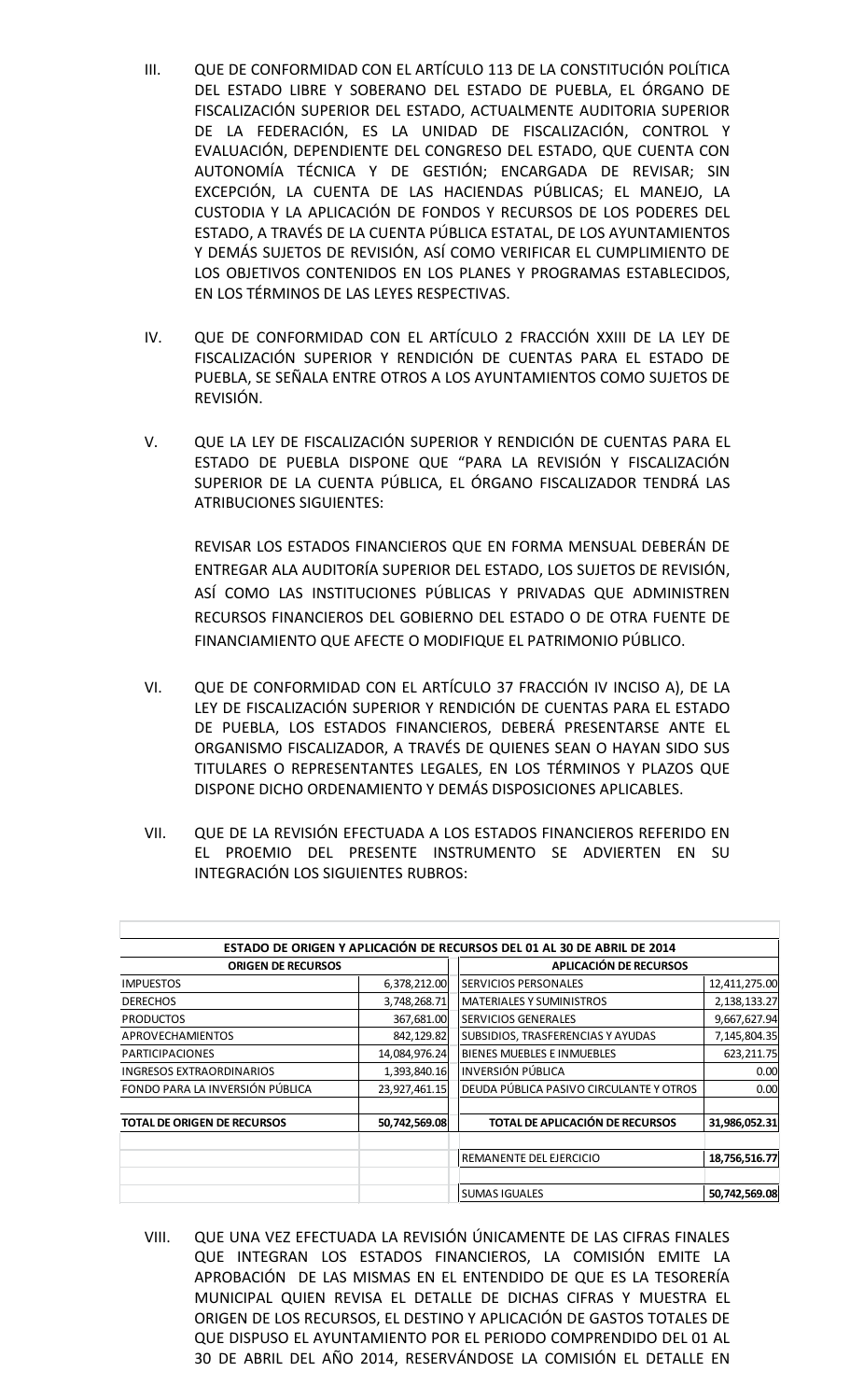CASO DE CREERLO NECESARIO A TRAVÉS DE LOS MECANISMOS DE CONTROL IMPLEMENTADOS POR EL AYUNTAMIENTO Y EN LAS REVISIONES QUE POR LEY HACE LA AUDITORIA SUPERIOR DEL ESTADO.

IX. QUE EFECTUADA LA REVISIÓN A LOS TRASPASOS PRESUPUESTALES CORRESPONDIENTE AL PERIODO COMPRENDIDO DEL 01 AL 30 DE ABRIL DEL MISMO AÑO, SE APERCIBE EL RESULTADO FINANCIERO OBTENIDO QUE ES EL SIGUIENTE:

| Fecha | Número                            | <b>Cuenta Otorgante</b>           | Cuenta Receptora  | Concepto                           | Cantidad      |
|-------|-----------------------------------|-----------------------------------|-------------------|------------------------------------|---------------|
|       |                                   |                                   |                   |                                    |               |
|       | 30-Abr-14 04MMC00001              | 020002040001                      | 01000101          | TRASPASO POR SOBREGIRO PRESUPUESTA | 5,898,695.00  |
|       | 30-Abr-14 04MMC00002              | 020002050002                      | 020002050003      | TRASPASO POR SOBREGIRO PRESUPUESTA | 0.58          |
|       |                                   | 30-Abr-14 04MMC00003 020002120002 | 020002120003      | TRASPASO POR SOBREGIRO PRESUPUESTA | 6,073.00      |
|       | 30-Abr-14 04MMC00004              | 03000309000200001                 | 030003090005      | TRASPASO POR SOBREGIRO PRESUPUESTA | 1,194.00      |
|       | 30-Abr-14 04MMC00005              | 06000606000300003                 | 06000606000300002 | TRASPASO POR SOBREGIRO PRESUPUESTA | 102,000.00    |
|       |                                   | 30-Abr-14 04MMC00006 060006100013 | 060006100016      | TRASPASO POR SOBREGIRO PRESUPUESTA | 220.00        |
|       | 30-Abr-14 04MMC00007              | 060006100040                      | 060006100041      | TRASPASO POR SOBREGIRO PRESUPUESTA | 93.99         |
|       | 30-Abr-14 04MMC00008              | 500051005101                      | 100013001317      | TRASPASO POR SOBREGIRO PRESUPUESTA | 202,222.00    |
|       |                                   | 30-Abr-14 04MMC00009 200023002302 | 200023002301      | TRASPASO POR SOBREGIRO PRESUPUESTA | 4,431.08      |
|       |                                   | 30-Abr-14 04MMC00010 300032003205 | 300032003204      | TRASPASO POR SOBREGIRO PRESUPUESTA | 3,449.19      |
|       | 30-Abr-14 04MMC00011              | 300034003407                      | 300034003413      | TRASPASO POR SOBREGIRO PRESUPUESTA | 1,199.00      |
|       |                                   | 30-Abr-14 04MMC00012 400042004205 | 400041004105      | TRASPASO POR SOBREGIRO PRESUPUESTA | 4,942,196.02  |
|       | 30-Abr-14 04MMC00013              | 400042004201                      | 400041004152      | TRASPASO POR SOBREGIRO PRESUPUESTA | 5,000.00      |
|       | 30-Abr-14 04MMC00014              | 400042004201                      | 400042004203      | TRASPASO POR SOBREGIRO PRESUPUESTA | 11,089.99     |
|       |                                   | 30-Abr-14 04MMC00015 400042004201 | 400043004301      | TRASPASO POR SOBREGIRO PRESUPUESTA | 49,151.10     |
|       | 30-Abr-14 04MMC00016              | 060006090002                      | 06000603          | TRASPASO POR SOBREGIRO PRESUPUESTA | 8,226.27      |
|       | 30-Abr-14 04MMC00017              | 060006110001                      | 060006100039      | TRASPASO POR SOBREGIRO PRESUPUESTA | 128,725.00    |
|       |                                   | 30-Abr-14 04MMC00018 060006110001 | 060006100042      | TRASPASO POR SOBREGIRO PRESUPUESTA | 7,775.00      |
|       |                                   | 30-Abr-14 04MMC00019 300033003301 | 300031003104      | TRASPASO POR SOBREGIRO PRESUPUESTA | 2,343,887.00  |
|       | 30-Abr-14 04MMC00020              | 400041004105                      | 300034003403      | TRASPASO POR SOBREGIRO PRESUPUESTA | 2,000,000.00  |
|       |                                   | 30-Abr-14 04MMC00021 300034003407 | 300034003403      | TRASPASO POR SOBREGIRO PRESUPUESTA | 73,442.89     |
|       |                                   | 30-Abr-14 04MMC00022 400041004108 | 400041004151      | TRASPASO POR SOBREGIRO PRESUPUESTA | 19.15         |
|       | 30-Abr-14 04MMC00023              | 400042004204                      | 400042004205      | TRASPASO POR SOBREGIRO PRESUPUESTA | 1,119,756.00  |
|       |                                   | 30-Abr-14 04MMC00024 500057005702 | 500053005301      | TRASPASO POR SOBREGIRO PRESUPUESTA | 520,000.00    |
|       | 30-Abr-14 04MMC00025 200026002601 |                                   | 300034003407      | TRASPASO POR SOBREGIRO PRESUPUESTA | 660,819.00    |
|       |                                   |                                   |                   | <b>GRAN TOTAL</b>                  | 18,089,665.26 |

X. QUE EFECTUADA LA REVISIÓN A LOS MOVIMIENTOS PRESUPUESTALES CORRESPONDIENTE AL PERIODO COMPRENDIDO DEL 01 AL 30 DE ABRIL DEL MISMO AÑO, SE APERCIBE EL RESULTADO FINANCIERO OBTENIDO QUE ES EL SIGUIENTE:

| Fecha | Número | <b>Cuenta</b>                     | Concepto                             | Cantidad     |
|-------|--------|-----------------------------------|--------------------------------------|--------------|
|       |        |                                   |                                      |              |
|       |        | 30-Abr-14 04MMC00001 070007040008 | <b>IINCREMENTO POR SUBSEMUN 2014</b> | 4,400,000.00 |
|       |        |                                   | <b>GRAN TOTAL</b>                    | 4,400,000.00 |

- XI. QUE UNA VEZ EFECTUADA LA REVISIÓN DE ESTADOS FINANCIEROS, LA COMISIÓN EMITE LA APROBACIÓN DEL MISMO POR EL EJERCICIO DEL MANEJO DE RECURSOS QUE REALIZÓ LA TESORERÍA MUNICIPAL EN LOS LAPSOS CONSIGNADOS, DEL CUAL SE ANEXA UN TANTO DEL MISMO PARA QUE CONSTE EL APÉNDICE CORRESPONDIENTE.
- XII. QUE UNA VEZ EFECTUADA LA REVISIÓN AL REPORTE DE TRASPASOS PRESUPUESTALES, POR EL PERIODO COMPRENDIDO DEL 01 AL 30 DE ABRIL DE 2014.
- XIII. QUE EFECTUADA LA REVISIÓN A LOS MOVIMIENTOS PRESUPUESTALES CORRESPONDIENTE AL PERIODO COMPRENDIDO DEL 01 AL 30 DE ABRIL DEL MISMO AÑO, SE APERCIBE EL RESULTADO FINANCIERO OBTENIDO QUE ES EL SIGUIENTE: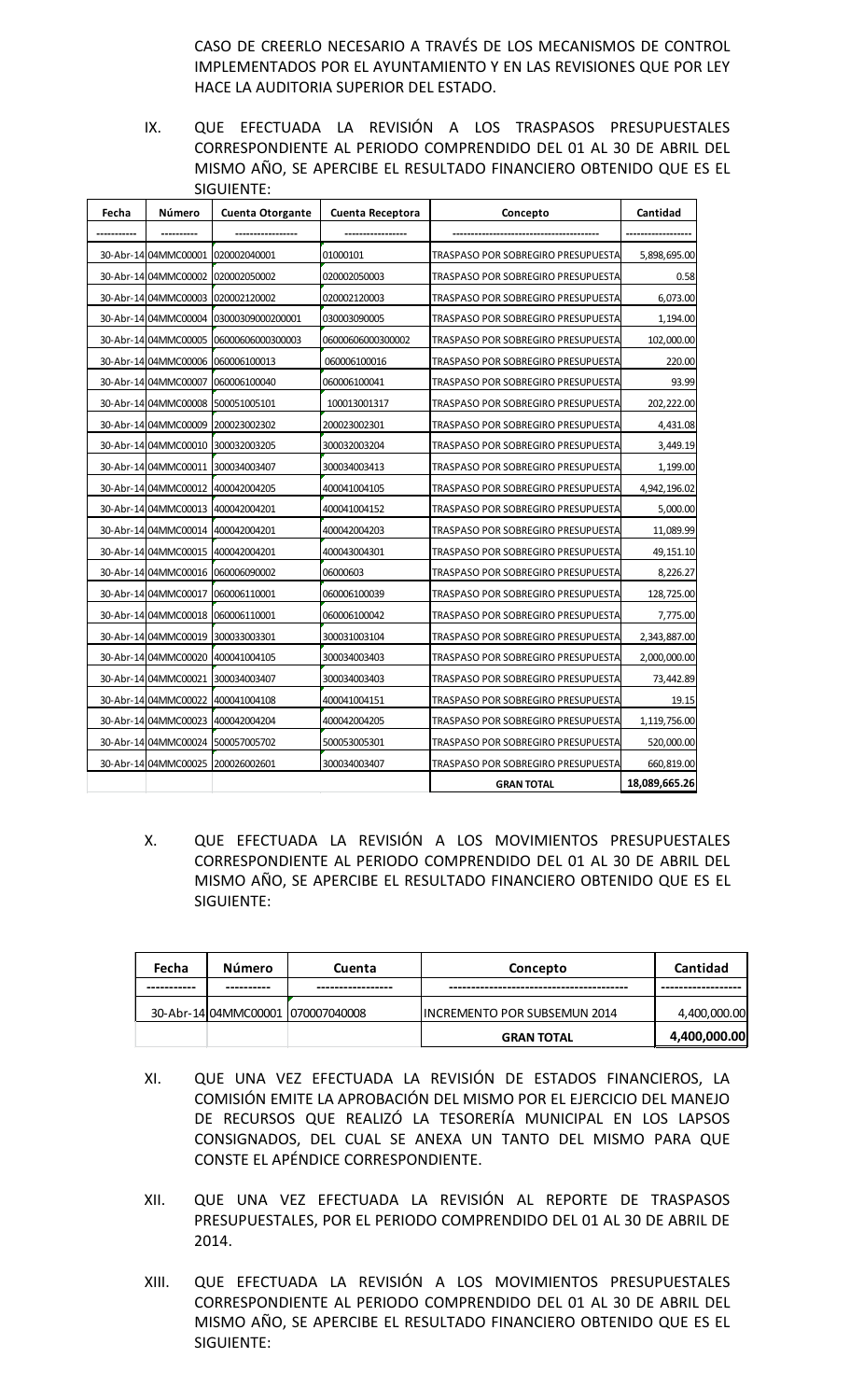**PRIMERO.-** QUE SE APRUEBEN LOS ESTADOS FINANCIEROS QUE COMPRENDE EL EJERCICIO DE LOS RECURSOS PÚBLICOS POR EL LAPSO COMPRENDIDO DEL 01 AL 30 DE ABRIL DE 2014, MANIFESTANDO CON ELLO QUE DICHO ESTADO FINANCIERO MUESTRA UNA FORMA RAZONABLE DE LA ADMINISTRACIÓN DEL ERARIO PÚBLICO EJERCIDO.

**SEGUNDO.-** SE APRUEBEN CADA UNO DE LOS TRASPASOS PRESUPUESTALES, POR EL PERIODO COMPRENDIDO DEL 01 AL 30 DE ABRIL DE 2014.

**TERCERO.-** SE APRUEBEN LOS MOVIMIENTOS PRESUPUESTALES, POR EL PERIODO COMPRENDIDO DEL 01 AL 30 DE ABRIL DE 2014.

**CUARTO**.- SE REMITA UNA COPIA A LA AUDITORÍA SUPERIOR DEL ESTADO DE PUEBLA.- ATENTAMENTE.- TEHUACAN, PUEBLA A 16 DE MAYO DE 2014.- COMISIÓN DE PATRIMONIO Y HACIENDA PÚBLICA MUNICIPAL.- NORMA LILIANA FLORES MÉNDEZ.- PRESIDENTA.- JESUS AMADOR HERNÁNDEZ MARTÍNEZ.- MIEMBRO.- GLADYS GUADALUPE MARTÍNEZ GONZÁLEZ.- MIEMBRO.- AMBROSIO LINARES AMAYO.- MIEMBRO.- JUAN ÁLVAREZ CAMPOS.- MIEMBRO.- ABRAHAM DAVID AGUILAR SÁNCHEZ.- MIEMBRO.- FIRMAS ILEGIBLES".

SEÑORA PRESIDENTA MUNICIPAL, REGIDORES Y SINDICO MUNICIPAL, EN VOTACIÓN SE LES CONSULTA SI SE APRUEBA LA PROPUESTA PRESENTADA EN CUESTIÓN, LOS QUE ESTÉN POR LA AFIRMATIVA SÍRVANSE MANIFESTARLO LEVANTANDO LA MANO.

HABIÉNDOSE ANALIZADO AMPLIAMENTE EL CONTENIDO DEL DICTAMEN DE REFERENCIA, POR MAYORÍA CON 12 DE VOTOS A FAVOR Y 2 ABSTENCIONES POR PARTE DE LOS REGIDORES ABRAHAM DAVID AGUILAR SÁNCHEZ Y PALOMA NOVELO ALDAZ, INTEGRANTES DEL HONORABLE CABILDO, SE DETERMINA EL SIGUIENTE:

# **A C U E R D O**

**PRIMERO**.- SE APRUEBAN LOS ESTADOS FINANCIEROS QUE COMPRENDE EL EJERCICIO DE LOS RECURSOS PÚBLICOS POR EL LAPSO COMPRENDIDO DEL 01 AL 30 DE ABRIL DE 2014, MANIFESTANDO CON ELLO QUE DICHO ESTADO FINANCIERO MUESTRA UNA FORMA RAZONABLE DE LA ADMINISTRACIÓN DEL ERARIO PÚBLICO EJERCIDO, MISMO QUE ARROJA LO SIGUIENTE:

|                                    |               | ESTADO DE ORIGEN Y APLICACIÓN DE RECURSOS DEL 01 AL 30 DE ABRIL DE 2014 |               |
|------------------------------------|---------------|-------------------------------------------------------------------------|---------------|
| <b>ORIGEN DE RECURSOS</b>          |               | APLICACIÓN DE RECURSOS                                                  |               |
| <b>IMPUESTOS</b>                   | 6,378,212.00  | <b>SERVICIOS PERSONALES</b>                                             | 12,411,275.00 |
| <b>DERECHOS</b>                    | 3,748,268.71  | <b>MATERIALES Y SUMINISTROS</b>                                         | 2,138,133.27  |
| <b>PRODUCTOS</b>                   | 367,681.00    | <b>SERVICIOS GENERALES</b>                                              | 9,667,627.94  |
| <b>APROVECHAMIENTOS</b>            | 842,129.82    | SUBSIDIOS, TRASFERENCIAS Y AYUDAS                                       | 7,145,804.35  |
| <b>PARTICIPACIONES</b>             | 14,084,976.24 | <b>BIENES MUEBLES E INMUEBLES</b>                                       | 623,211.75    |
| INGRESOS EXTRAORDINARIOS           | 1,393,840.16  | INVERSIÓN PÚBLICA                                                       | 0.00          |
| FONDO PARA LA INVERSIÓN PÚBLICA    | 23,927,461.15 | DEUDA PÚBLICA PASIVO CIRCULANTE Y OTROS                                 | 0.00          |
| <b>TOTAL DE ORIGEN DE RECURSOS</b> | 50,742,569.08 | TOTAL DE APLICACIÓN DE RECURSOS                                         | 31,986,052.31 |
|                                    |               | REMANENTE DEL EJERCICIO                                                 | 18,756,516.77 |
|                                    |               | <b>SUMAS IGUALES</b>                                                    | 50,742,569.08 |

**SEGUNDO.-** SE APRUEBAN CADA UNO DE LOS TRASPASOS PRESUPUESTALES, POR EL PERIODO COMPRENDIDO DEL 01 AL 30 DE ABRIL DE 2014, MISMOS QUE ARROJAN LO SIGUIENTE: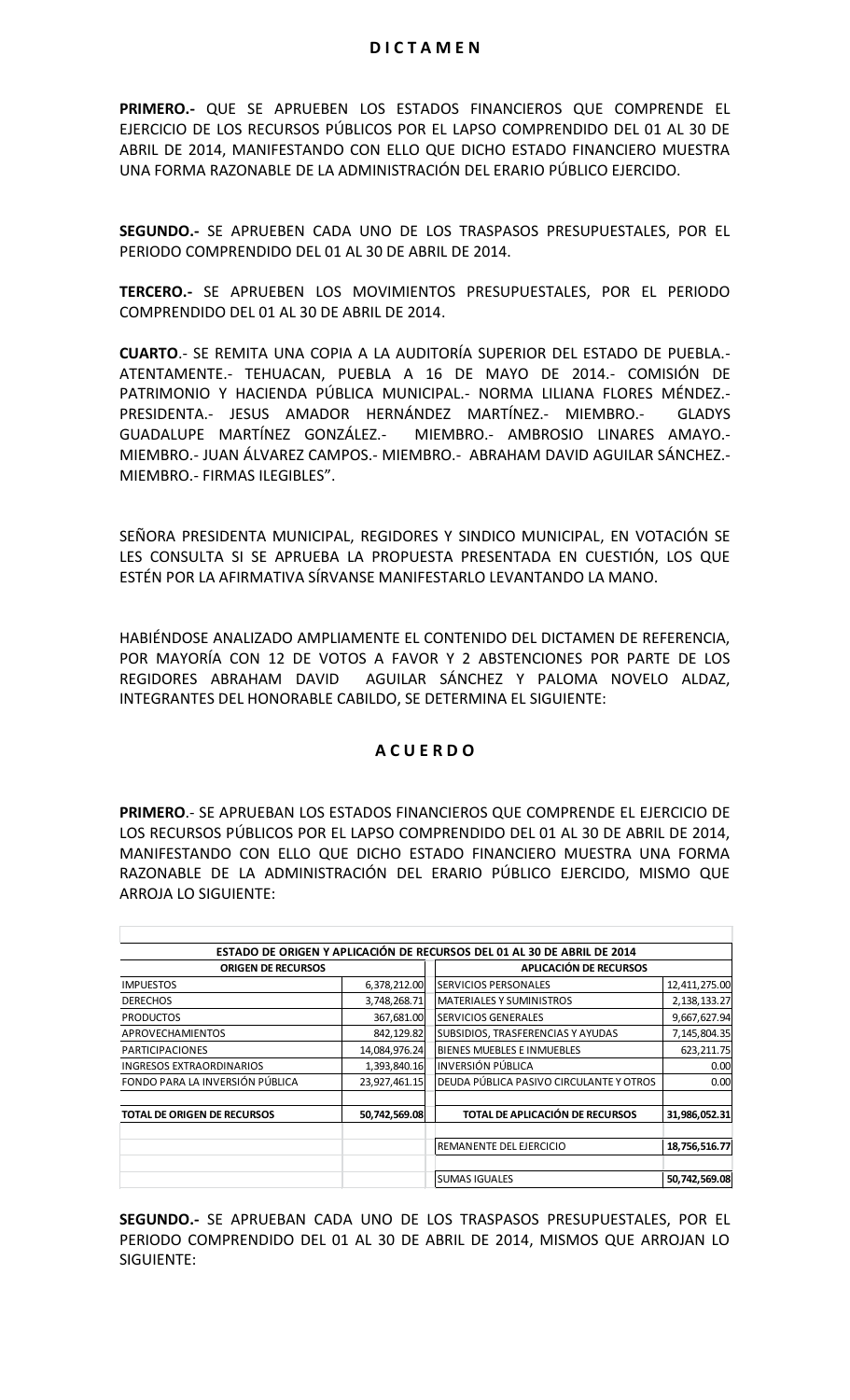| Fecha | Número                            | <b>Cuenta Otorgante</b>                | Cuenta Receptora  | Concepto                           | Cantidad      |
|-------|-----------------------------------|----------------------------------------|-------------------|------------------------------------|---------------|
|       |                                   |                                        |                   |                                    |               |
|       | 30-Abr-14 04MMC00001              | 1020002040001                          | 01000101          | TRASPASO POR SOBREGIRO PRESUPUESTA | 5,898,695.00  |
|       | 30-Abr-14 04MMC00002              | 020002050002                           | 020002050003      | TRASPASO POR SOBREGIRO PRESUPUESTA | 0.58          |
|       | 30-Abr-14 04MMC00003              | 020002120002                           | 020002120003      | TRASPASO POR SOBREGIRO PRESUPUESTA | 6,073.00      |
|       |                                   | 30-Abr-14 04MMC00004 03000309000200001 | 030003090005      | TRASPASO POR SOBREGIRO PRESUPUESTA | 1,194.00      |
|       | 30-Abr-14 04MMC00005              | 06000606000300003                      | 06000606000300002 | TRASPASO POR SOBREGIRO PRESUPUESTA | 102,000.00    |
|       | 30-Abr-14 04MMC00006              | 060006100013                           | 060006100016      | TRASPASO POR SOBREGIRO PRESUPUESTA | 220.00        |
|       | 30-Abr-14 04MMC00007              | 060006100040                           | 060006100041      | TRASPASO POR SOBREGIRO PRESUPUESTA | 93.99         |
|       | 30-Abr-14 04MMC00008 500051005101 |                                        | 100013001317      | TRASPASO POR SOBREGIRO PRESUPUESTA | 202,222.00    |
|       | 30-Abr-14 04MMC00009              | 200023002302                           | 200023002301      | TRASPASO POR SOBREGIRO PRESUPUESTA | 4,431.08      |
|       | 30-Abr-14 04MMC00010 300032003205 |                                        | 300032003204      | TRASPASO POR SOBREGIRO PRESUPUESTA | 3,449.19      |
|       | 30-Abr-14 04MMC00011 300034003407 |                                        | 300034003413      | TRASPASO POR SOBREGIRO PRESUPUESTA | 1,199.00      |
|       | 30-Abr-14 04MMC00012 400042004205 |                                        | 400041004105      | TRASPASO POR SOBREGIRO PRESUPUESTA | 4,942,196.02  |
|       | 30-Abr-14 04MMC00013 400042004201 |                                        | 400041004152      | TRASPASO POR SOBREGIRO PRESUPUESTA | 5,000.00      |
|       | 30-Abr-14 04MMC00014 400042004201 |                                        | 400042004203      | TRASPASO POR SOBREGIRO PRESUPUESTA | 11,089.99     |
|       | 30-Abr-14 04MMC00015              | 1400042004201                          | 400043004301      | TRASPASO POR SOBREGIRO PRESUPUESTA | 49,151.10     |
|       | 30-Abr-14 04MMC00016 060006090002 |                                        | 06000603          | TRASPASO POR SOBREGIRO PRESUPUESTA | 8,226.27      |
|       | 30-Abr-14 04MMC00017 060006110001 |                                        | 060006100039      | TRASPASO POR SOBREGIRO PRESUPUESTA | 128,725.00    |
|       | 30-Abr-14 04MMC00018 060006110001 |                                        | 060006100042      | TRASPASO POR SOBREGIRO PRESUPUESTA | 7,775.00      |
|       |                                   | 30-Abr-14 04MMC00019 300033003301      | 300031003104      | TRASPASO POR SOBREGIRO PRESUPUESTA | 2,343,887.00  |
|       |                                   | 30-Abr-14 04MMC00020 400041004105      | 300034003403      | TRASPASO POR SOBREGIRO PRESUPUESTA | 2,000,000.00  |
|       | 30-Abr-14 04MMC00021              | 300034003407                           | 300034003403      | TRASPASO POR SOBREGIRO PRESUPUESTA | 73,442.89     |
|       |                                   | 30-Abr-14 04MMC00022 400041004108      | 400041004151      | TRASPASO POR SOBREGIRO PRESUPUESTA | 19.15         |
|       | 30-Abr-14 04MMC00023              | 400042004204                           | 400042004205      | TRASPASO POR SOBREGIRO PRESUPUESTA | 1,119,756.00  |
|       | 30-Abr-14 04MMC00024              | 500057005702                           | 500053005301      | TRASPASO POR SOBREGIRO PRESUPUESTA | 520,000.00    |
|       |                                   | 30-Abr-14 04MMC00025 200026002601      | 300034003407      | TRASPASO POR SOBREGIRO PRESUPUESTA | 660,819.00    |
|       |                                   |                                        |                   | <b>GRAN TOTAL</b>                  | 18,089,665.26 |

# **TERCERO.-** SE APRUEBAN LOS MOVIMIENTOS PRESUPUESTALES DEL 01 AL 30 DE ABRIL DE 2014, MISMOS QUE ARROJAN LO SIGUIENTE:

| Fecha | Número | Cuenta                            | Concepto                      | Cantidad     |
|-------|--------|-----------------------------------|-------------------------------|--------------|
|       |        |                                   |                               |              |
|       |        | 30-Abr-14 04MMC00001 070007040008 | IINCREMENTO POR SUBSEMUN 2014 | 4,400,000.00 |
|       |        |                                   | <b>GRAN TOTAL</b>             | 4,400,000.00 |

**CUARTO.-** SE REMITA UNA COPIA A LA AUDITORÍA SUPERIOR DEL ESTADO DE PUEBLA.

LO ANTERIOR CON FUNDAMENTO EN LOS DISPOSITIVOS LEGALES INVOCADOS EN EL DICTAMEN DE REFERENCIA.

**COMISIÓN DE PATRIMONIO Y HACIENDA PÚBLICA MUNICIPAL.-** ANÁLISIS, DISCUSIÓN Y EN SU CASO APROBACIÓN DEL DICTAMEN QUE CONTIENE LA PRÓRROGA PARA LA EXTENSIÓN DEL PLAZO DE CONDONACIÓN DE ESPECTACULARES AL 30 DE JUNIO DEL PRESENTE AÑO, CON LAS SIGUIENTES MODIFICACIONES: DESCUENTO DEL 50% A GIROS DEL CATÁLOGO DE BAJO IMPACTO, 25% A INTEGRANTES DE CÁMARAS, ASOCIACIONES Y CONSEJO DE PARTICIPACIÓN CIUDADANA. EMITA UNA COPIA A LA AUDITORÍA SUPERIOR<br>CON FUNDAMENTO EN LOS DISPOSITIVOS I<br>REFERENCIA.<br>**PATRIMONIO Y HACIENDA PÚBLICA MUNICIF**<br>APROBACIÓN DEL DICTAMEN QUE CONTIEN<br>IL PLAZO DE CONDONACIÓN DE ESPECTACUI<br>D, CON LAS SIGUIENT **ERO.** - SE APRUEBAN LOS MOVIMIENTOS PRESUPUESTALES DEL 01 AL 30 DI<br>
MOMOS QUE ARROJAN LO SIGUIENTE:<br>
NORTE CONTENTE CONTENTE CONTENTE CONTENTE CONTINUATION AND CONTENT<br>
METAL AND ANOTHER CONTENT CONTENT CONTENT CONTENT CO CONTIENE LA PRÓF<br>ECTACULARES AL 3<br>)NES: DESCUENTO D<br>NTES DE CÁMARAS,

LA REGIDORA NORMA LILIANA FLORES MENDEZ, PROCEDE A DAR LECTURA AL DICTAMEN CORRESPONDIENTE, MISMO QUE A LA LETRA DICE:

LA C. NORMA LILIANA FLORES MÉNDEZ, PRESIDENTA DE LA COMISIÓN DE PATRIMONIO Y HACIENDA PÚBLICA MUNICIPAL DE TEHUACÁN, PUEBLA, Y LOS SUSCRITOS JESÚS AMADOR HERNÁNDEZ MARTÍNEZ, GLADYS GUADALUPE MARTÍNEZ GONZÁLEZ, AMBROSIO LINARES AMAYO, JUAN ÁLVAREZ CAMPOS Y ABRAHAM DAVID AGUILAR SÁNCHEZ, MIMEBROS INTEGRANTES DE LA COMISIÓN DE PATRIMONIO Y HACIENDA PÚBLICA MUNICIPAL DEL H. AYUNTAMIENTO DE TEHUACÁN, PUE. EN USO DE LAS FACULTADES QUE NOS CONFIEREN LOS ARTÍCULO 78 Y 91 DE LA LEY ORGÁNICA MUNICIPAL DEL ESTADO DE PUEBLA, TOMANDO EN CONSIDERACIÓN LOS ARGUMENTOS DE HECHO Y DE DERECHO QUE EN EL PRESENTE SE DNZÁLEZ, AMBROSIO LINARES AMAYO, JUAN ÁLVAREZ CAMPOS Y<br>EZ, MIMEBROS INTEGRANTES DE LA COMISIÓN DE PATRIMONIO Y<br>H. AYUNTAMIENTO DE TEHUACÁN, PUE. EN USO DE LAS FACULTADES<br>) 78 Y 91 DE LA LEY ORGÁNICA MUNICIPAL DEL ESTADO DE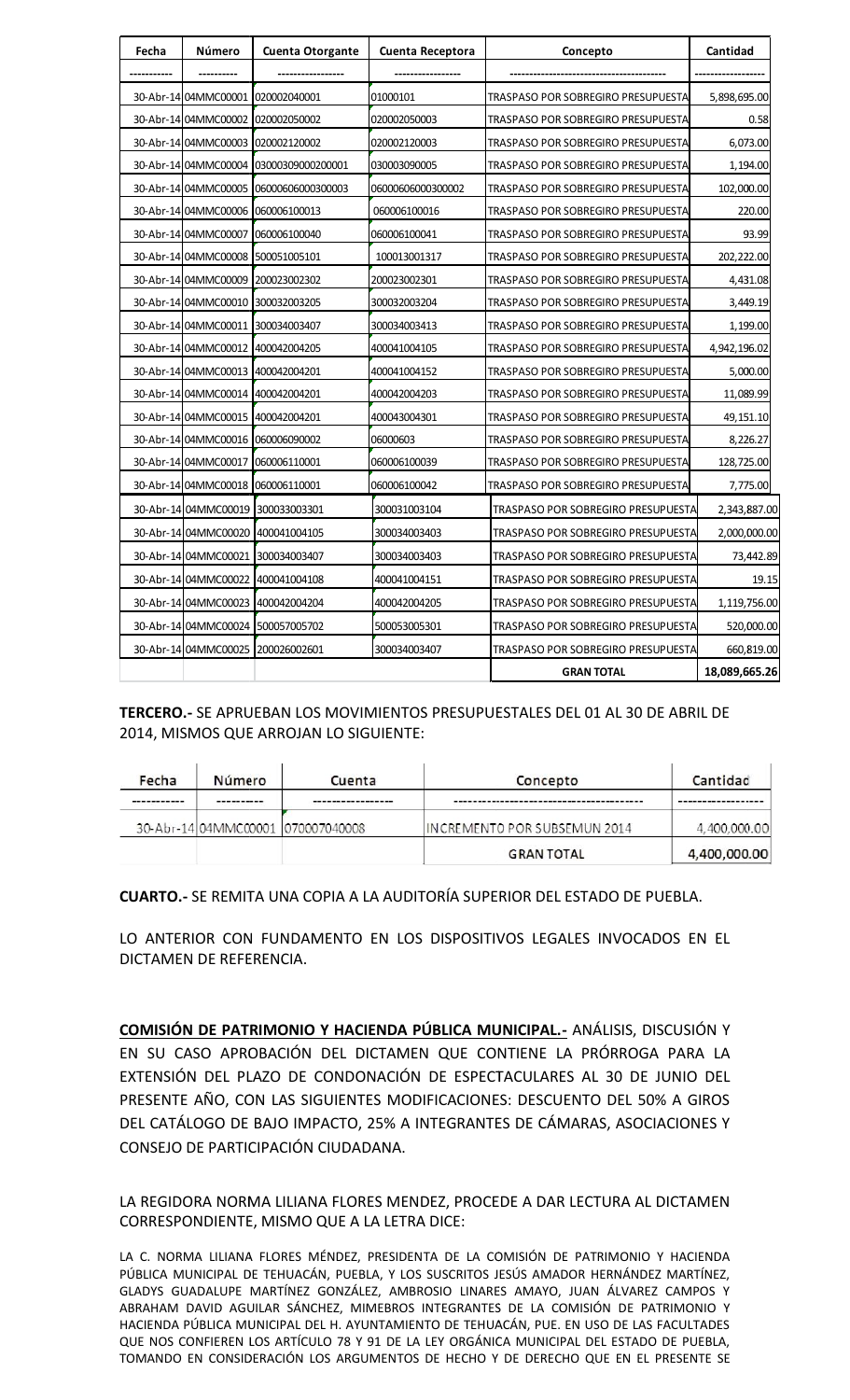VIERTEN SOMETO A CONSIDERACIÓN DE ESTE HONORABLE CUERPO COLEGIADO EL PRESENTE DICTAMEN MEDIANTE EL CUAL SE SOLICITA SEA APROBADA UNA PORROGA A LOS CIUDADANOS PARA QUE PAGUEN HASTA EL 30 DE JUNIO DE 2014, SU OBLIGACIÓN POR CONCEPTO DE ANUNCIOS COMERCIALES Y PUBLICIDAD RESPECTO DEL AÑO 2014, OBTENGAN UN DESCUENTO DEL 50% (CINCUENTA POR CIENTO), PARA TODOS AQUELLOS COMERCIANTES QUE ESTEN INCLUIDOS EN EL CATÁLOGO DE BAJO IMPACTO Y UN 25% (VEINTICINCO POR CIENTO) PARA TODOS AQUELLOS QUE ESTEN AFILIADADOS A LAS DIFERENTES CÁMARAS, ASOCIACIONES Y CONSEJO DE PARTICIPACIÓN CIUDADANA APLICABLE ÚNICA Y EXCLUSIVAMENTE AL EJERCICIO FISCAL VIGENTE.

DANDO CONTINUIDAD A LA CONDONACIÓN DEL 100% (CIEN POR CIENTO) DEL PAGO POR ANUNCIOS COMERCIALES Y DE PUBLICIDAD Y SUS ACCESORIOS A EJERCICIOS DEL 2013 Y AÑOS ANTERIORES.

# **C O N S I D E R A N D O S**

I. QUE LA FRACCIÓN II DEL ARTÍCULO 115 DE LA CONSTITUCIÓN POLÍTICA DE LOS ESTADOS UNIDOS MEXICANOS, SEÑALA QUE LOS MUNICIPIOS ESTARÁN INVESTIDOS DE PERSONALIDAD JURÍDICA Y PATRIMONIO PROPIO EL CUAL MANEJARÁN CONFORME A LA LEY Y QUE LOS AYUNTAMIENTOS TENDRÁN LAS FACULTADES PARA APROBAR, DE ACUERDO CON LAS LEYES EN MATERIA MUNICIPAL, QUE DEBERÁN EXPEDIR LAS LEGISLATURAS DE LOS ESTADOS, LOS BANDOS DE POLICÍA Y GOBIERNO, LOS REGLAMENTOS, LAS CIRCULARES Y DISPOSICIONES ADMINISTRATIVAS DE OBSERVANCIA GENERAL DENTRO DE SUS RESPECTIVAS JURISDICCIONES, QUE ORGANICEN LA ADMINISTRACIÓN PÚBLICA MUNICIPAL, REGULEN LAS MATERIAS, PROCEDIMIENTOS, FUNCIONES Y SERVICIOS PÚBLICOS DE SU COMPETENCIA Y ASEGUREN LA PARTICIPACIÓN CIUDADANA Y VECINAL, DISPOSICIÓN QUE ES CONFIRMADA POR LOS ARTÍCULOS 103 Y 104 FRACCIÓN III DE LA CONSTITUCIÓN POLÍTICA DEL ESTADO LIBRE Y SOBERANO DE PUEBLA Y 3 DE LA LEY ORGÁNICA MUNICIPAL.

II. QUE EL MISMO ARTÍCULO115 EN SU FRACCIÓN IV ESTABLECE QUE LOS MUNICIPIOS ADMINISTRARÁN LIBREMENTE SU HACIENDA, LA CUAL SE FORMARÁ DE LOS RENDIMIENTOS DE LOS BIENES QUE LE PERTENEZCAN, ASÍ COMO DE LAS CONTRIBUCIONES Y OTROS INGRESOS QUE LAS LEGISLATURAS ESTABLEZCAN A SU FAVOR.

III. QUE EL CÓDIGO FISCAL MUNICIPAL DEL ESTADO LIBRE Y SOBERANO DE PUEBLA, ESTABLECE EN LA FRACCIÓN VIII DEL ARTÍCULO 43 QUE SON FACULTADES DE LAS AUTORIDADES FISCALES MUNICIPALES …EL CONDONAR O EXIMIR TOTAL O PARCIALMENTE EL PAGO DE CONTRIBUCIONES Y SUS ACCESORIOS, AUTORIZAR SU PAGO A PLAZO, DIFERIDO O EN PARCIALIDADES, CUANDO SE HAYA AFECTADO O TRATE DE IMPEDIR QUE SE AFECTE LA SITUACIÓN DE ALGÚN LUGAR O REGIÓN DEL MUNICIPIO, UNA RAMA DE ACTIVIDAD, LA PRODUCCIÓN O VENTA DE PRODUCTOS, O LA REALIZACIÓN DE UNA ACTIVIDAD, ASÍ COMO EN CASOS DE CATÁSTROFES SUFRIDAS O FENÓMENOS NATURALES, PLAGAS O EPIDEMIAS, SIEMPRE Y CUANDO LO ANTERIOR SEA APROBADO POR EL CABILDO.

IV. QUE EL ARTICULO 141 DE LA LEY ORGÁNICA MUNICIPAL, DISPONE QUE LA HACIENDA PÚBLICA MUNICIPAL SE INTEGRE ENTRE OTROS, POR LAS CONTRIBUCIONES Y DEMÁS INGRESOS QUE EL CONGRESO DEL ESTADO ESTABLEZCA A SU FAVOR EN LAS LEYES CORRESPONDIENTES.

V. QUE EL ARTICULO 2 DE LA LEY DE HACIENDA PARA EL MUNICIPIO DE TEHUACAN PUEBLA SEÑALA QUE LOS INGRESOS QUE FORMAN PARTE DE LA HACIENDA PUBLICA MUNICIPAL SE CLASIFICAN EN CONTRIBUCIONES, PRODUCTOS, APROVECHAMIENTOS, APORTACIONES, PARTICPACIONES, REASIGNACIONES Y DEMÁS INGRESOS QUE DETERMINEN LOS ORDENAMIENTOS FISCALES, LAS DONACIONES, LEGADOS, HERENCIAS Y REINTEGROS QUE SE HICIERE A SU FAVOR, ASI COMO CUALQUIER OTRO QUE INCREMENTE EL ERARIO PUBLICO.

VI. QUE LOS ARTÍCULOS 92, FRACCIONES III, IV, Y V, Y 94, DE LA LEY ORGÁNICA MUNICIPAL, ESTIPULAN QUE SON FACULTADES Y OBLIGACIONES DE LOS REGIDORES EL EJERCER LAS FACULTADES DE DELIBERACIÓN Y DECISIÓN DE LOS ASUNTOS QUE LE COMPETEN AL AYUNTAMIENTO, FORMAR PARTE DE LAS COMISIÓNES PARA LAS QUE FUEREN DESIGNADOS POR ESTE Y DICTAMINAR E INFORMAR SOBRE LOS ASUNTOS QUE SE LES ENCOMIENDE, DISPOSICIÓN QUE SE ARTICULA CON EL DISPOSITIVO 96 FRACCIÓN I, DEL MISMO ORDENAMIENTO QUE ESTABLECE QUE DENTRO DE LAS COMISIÓNES PERMANENTES DE REGIDORES SE ENCUENTRA LA DE PATRIMONIO, HACIENDA PÚBLICA MUNICIPAL, DE LA QUE FORMAMOS PARTE LOS SUSCRITOS Y QUE DEBERÁ ANALIZAR, DISCUTIR, PROPONER SOBRE LOS ASUNTOS COMPRENDIDOS EN ESAS MATERIAS;

POR LO ANTERIORMENTE EXPUESTO Y FUNDADO, SOLICITAMOS AL H. CABILDO TENGA A BIEN APROBAR EL SIGUIENTE:

#### **D I C T A M E N**

**PRIMERO.-** SE AUTORICE UNA PRORROGA A LOS CIUDADANOS PARA QUE PAGUEN HASTA EL 30 DE JUNIO DE 2014, SU OBLIGACIÓN POR CONCEPTO DE ANUNCIOS COMERCIALES Y PUBLICIDAD RESPECTO DEL AÑO 2014, OBTENGAN UN DESCUENTO DEL 50% (CINCUENTA POR CIENTO), PARA TODOS AQUELLOS COMERCIANTES QUE ESTEN INCLUIDOS EN EL CATÁLOGO DE BAJO IMPACTO Y UN 25% (VEINTICINCO POR CIENTO) PARA TODOS AQUELLOS QUE ESTEN AFILIADADOS A LAS DIFERENTES CÁMARAS, ASOCIACIONES Y CONSEJO DE PARTICIPACIÓN CIUDADANA APLICABLE ÚNICA Y EXCLUSIVAMENTE AL EJERCICIO FISCAL VIGENTE.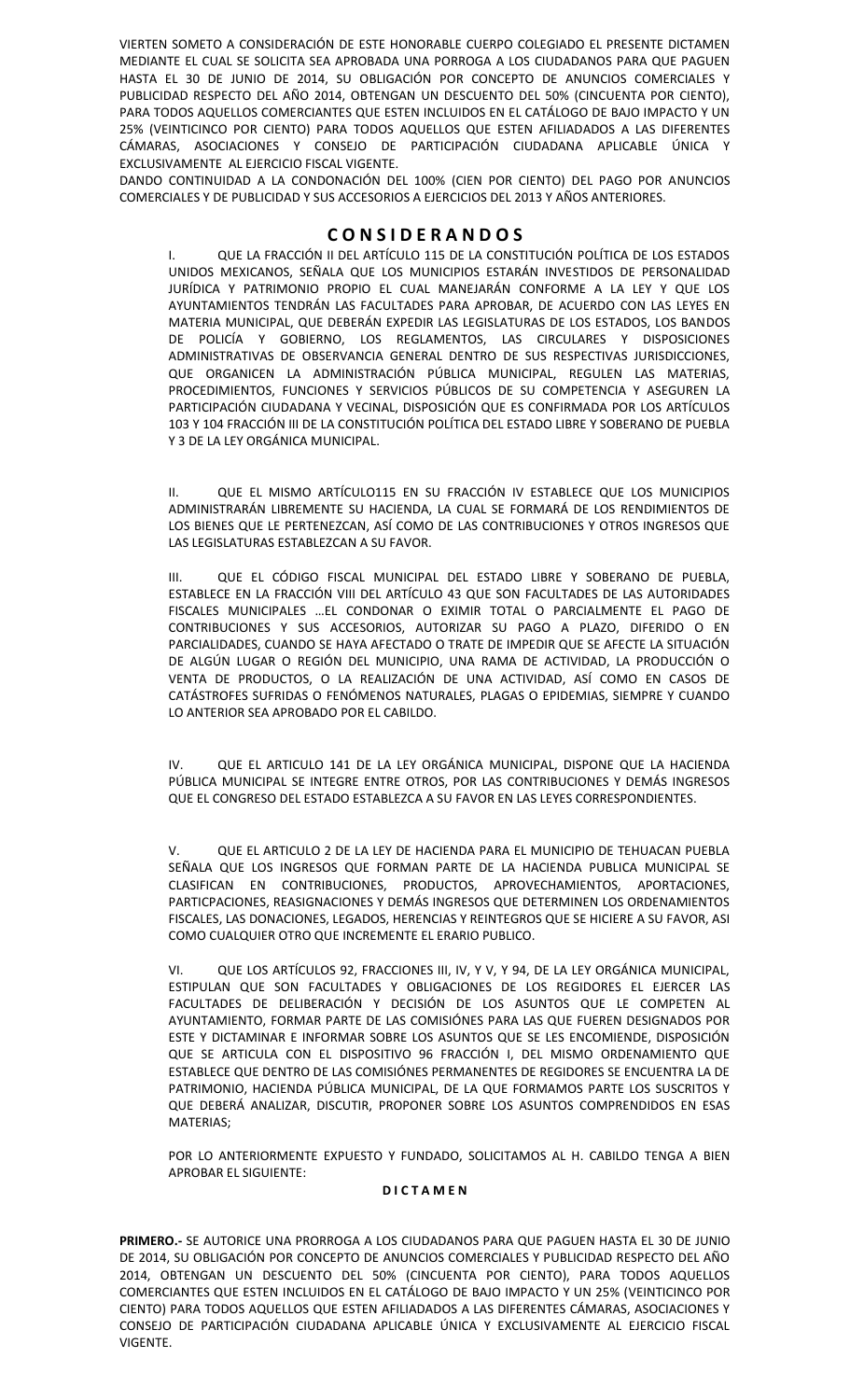DANDO CONTINUIDAD A LA CONDONACIÓN DEL 100% (CIEN POR CIENTO) DEL PAGO POR ANUNCIOS COMERCIALES Y DE PUBLICIDAD Y SUS ACCESORIOS A EJERCICIOS DEL 2013 Y AÑOS ANTERIORES.

**SEGUNDO.-** SE INSTRUYA AL SECRETARIO GENERAL DEL AYUNTAMIENTO, PARA QUE TOME LAS MEDIDAS PERTINENTES PARA DIFUNDIR LA PORROGA A LOS CIUDADANOS PARA QUE PAGUEN HASTA EL 30 DE JUNIO DE 2014, SU OBLIGACIÓN POR CONCEPTO DE ANUNCIOS COMERCIALES Y PUBLICIDAD RESPECTO DEL AÑO 2014, OBTENGAN UN DESCUENTO DEL 50% (CINCUENTA POR CIENTO), PARA TODOS AQUELLOS COMERCIANTES QUE ESTEN INCLUIDOS EN EL CATÁLOGO DE BAJO IMPACTO Y UN 25% (VEINTICINCO POR CIENTO) PARA TODOS AQUELLOS QUE ESTEN AFILIADADOS A LAS DIFERENTES CÁMARAS, ASOCIACIONES Y CONSEJO DE PARTICIPACIÓN CIUDADANA APLICABLE ÚNICA Y EXCLUSIVAMENTE A AL EJERCICIO FISCAL VIGENTE.

DANDO CONTINUIDAD A LA CONDONACIÓN DEL 100% (CIEN POR CIENTO) DEL PAGO POR ANUNCIOS COMERCIALES Y DE PUBLICIDAD Y SUS ACCESORIOS A EJERCICIOS DEL 2013 Y AÑOS ANTERIORES.

**TERCERO.-** SE INSTRUYA A LA DIRECCIÓN DE COMUNICACIÓN SOCIAL PARA QUE PUBLIQUE EN DIFERENTES MEDIOS DE COMUNICACIÓN LA NORMA APROBADA.

**CUARTO.-** SE INSTRUYA AL SECRETARIO DEL AYUNTAMIENTO PARA QUE REALICE LOS TRÁMITES NECESARIOS PARA LA PUBLICACIÓN DEL PRESENTE DICTAMEN EN EL PERIÓDICO OFICIAL DEL ESTADO.- ATENTAMENTE.- TEHUACAN, PUEBLA A 16 DE MAYO DE 2014.- COMISIÓN DE PATRIMONIO Y HACIENDA PÚBLICA MUNICIPAL.- NORMA LILIANA FLORES MÉNDEZ.- PRESIDENTA.- JESUS AMADOR HERNÁNDEZ MARTÍNEZ.- MIEMBRO.- GLADYS GUADALUPE MARTÍNEZ GONZÁLEZ.- MIEMBRO.- AMBROSIO LINARES AMAYO.- MIEMBRO.- JUAN ÁLVAREZ CAMPOS.- MIEMBRO.- ABRAHAM DAVID AGUILAR SÁNCHEZ.- MIEMBRO.- FIRMAS ILEGIBLES".

SEÑORA PRESIDENTA MUNICIPAL, REGIDORES Y SINDICO MUNICIPAL, EN VOTACIÓN SE LES CONSULTA SI SE APRUEBA LA PROPUESTA PRESENTADA EN CUESTIÓN, LOS QUE ESTÉN POR LA AFIRMATIVA SÍRVANSE MANIFESTARLO LEVANTANDO LA MANO.

HABIÉNDOSE ANALIZADO AMPLIAMENTE EL CONTENIDO DEL DICTAMEN DE REFERENCIA, POR UNANIMIDAD DE VOTOS A FAVOR, POR PARTE DE LOS INTEGRANTES DEL HONORABLE CABILDO, SE DETERMINA EL SIGUIENTE:

# **A C U E R D O**

**PRIMERO.-** SE AUTORIZA UNA PRORROGA A LOS CIUDADANOS PARA QUE PAGUEN HASTA EL 30 DE JUNIO DE 2014, SU OBLIGACIÓN POR CONCEPTO DE ANUNCIOS COMERCIALES Y PUBLICIDAD RESPECTO DEL AÑO 2014, OBTENGAN UN DESCUENTO DEL 50% (CINCUENTA POR CIENTO), PARA TODOS AQUELLOS COMERCIANTES QUE ESTEN INCLUIDOS EN EL CATÁLOGO DE BAJO IMPACTO Y UN 25% (VEINTICINCO POR CIENTO) PARA TODOS AQUELLOS QUE ESTEN AFILIADADOS A LAS DIFERENTES CÁMARAS, ASOCIACIONES Y CONSEJO DE PARTICIPACIÓN CIUDADANA APLICABLE ÚNICA Y EXCLUSIVAMENTE AL EJERCICIO FISCAL VIGENTE.

DANDO CONTINUIDAD A LA CONDONACIÓN DEL 100% (CIEN POR CIENTO) DEL PAGO POR ANUNCIOS COMERCIALES Y DE PUBLICIDAD Y SUS ACCESORIOS A EJERCICIOS DEL 2013 Y AÑOS ANTERIORES.

**SEGUNDO.-** SE INSTRUYE AL SECRETARIO GENERAL DEL AYUNTAMIENTO, PARA QUE TOME LAS MEDIDAS PERTINENTES PARA DIFUNDIR LA PORROGA A LOS CIUDADANOS PARA QUE PAGUEN HASTA EL 30 DE JUNIO DE 2014, SU OBLIGACIÓN POR CONCEPTO DE ANUNCIOS COMERCIALES Y PUBLICIDAD RESPECTO DEL AÑO 2014, OBTENGAN UN DESCUENTO DEL 50% (CINCUENTA POR CIENTO), PARA TODOS AQUELLOS COMERCIANTES QUE ESTEN INCLUIDOS EN EL CATÁLOGO DE BAJO IMPACTO Y UN 25% (VEINTICINCO POR CIENTO) PARA TODOS AQUELLOS QUE ESTE AFILIADADOS A LAS DIFERENTES CÁMARAS, ASOCIACIONES Y CONSEJO DE PARTICIPACIÓN CIUDADANA APLICABLE ÚNICA Y EXCLUSIVAMENTE AL EJERCICIO FISCAL VIGENTE.

DANDO CONTINUIDAD A LA CONDONACIÓN DEL 100% (CIEN POR CIENTO) DEL PAGO POR ANUNCIOS COMERCIALES Y DE PUBLICIDAD Y SUS ACCESORIOS A EJERCICIOS DEL 2013 Y AÑOS ANTERIORES.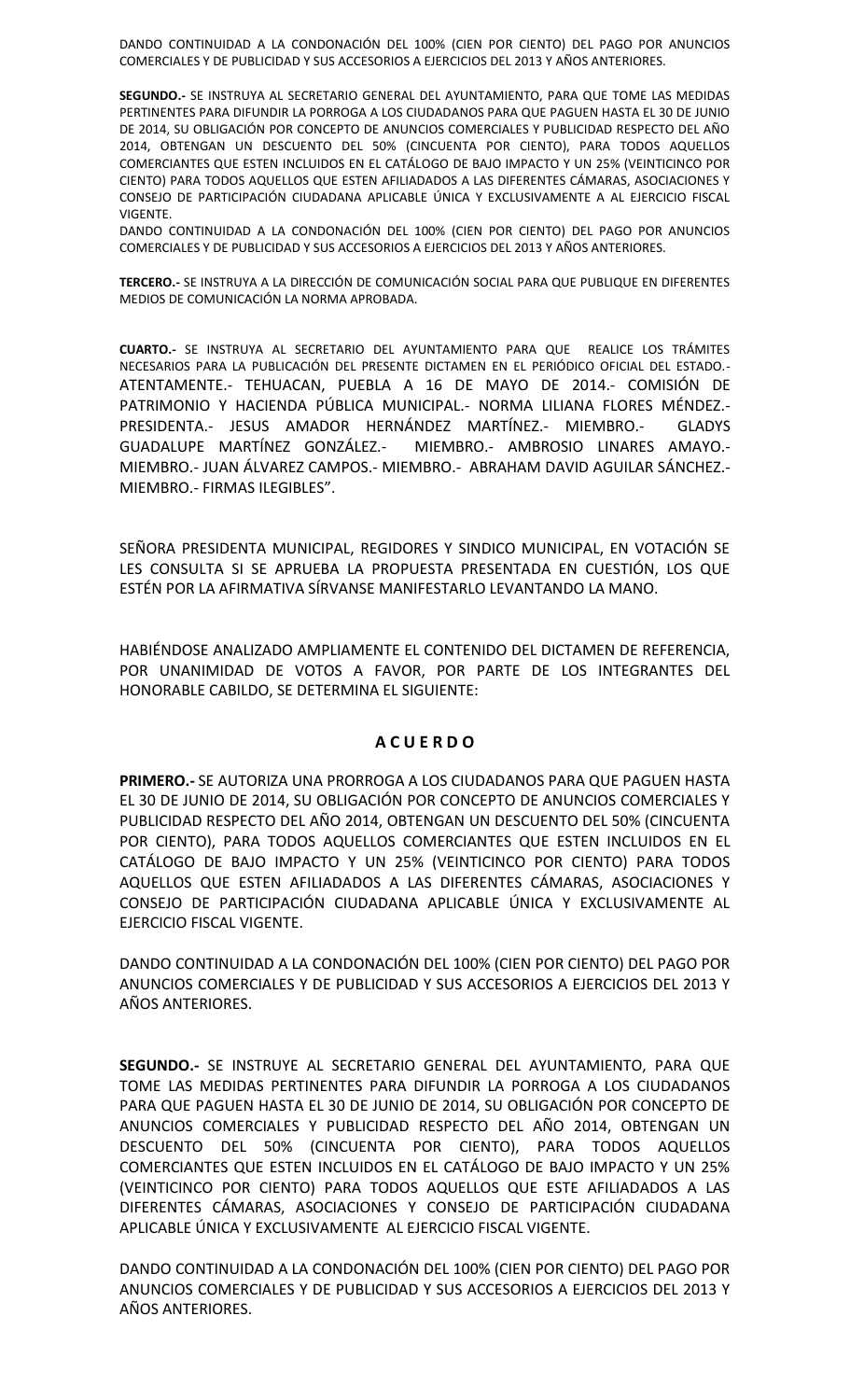**TERCERO.-** SE INSTRUYE A LA DIRECCIÓN DE COMUNICACIÓN SOCIAL PARA QUE PUBLIQUE EN DIFERENTES MEDIOS DE COMUNICACIÓN LA NORMA APROBADA.

**CUARTO.-** SE INSTRUYE AL SECRETARIO DEL AYUNTAMIENTO PARA QUE REALICE LOS TRÁMITES NECESARIOS PARA LA PUBLICACIÓN DEL PRESENTE DICTAMEN EN EL PERIÓDICO OFICIAL DEL ESTADO.

LO ANTERIOR CON FUNDAMENTO EN LOS DISPOSITIVOS LEGALES INVOCADOS EN EL DICTAMEN DE REFERENCIA.

# **COMISIÓN DE ENTREGA-RECEPCIÓN.- ANÁLISIS, DISCUSIÓN Y EN SU CASO APROBACIÓN DEL DICTAMEN DE ENTREGA-RECEPCIÓN.**

LA REGIDORA NORMA LILIANA FLORES MENDEZ, PROCEDE A DAR LECTURA AL DICTAMEN CORRESPONDIENTE, MISMO QUE A LA LETRA DICE:

**CON FUNDAMENTO EN EL ARTÍCULO 68 DE LA LEY ORGÁNICA MUNICIPAL DEL ESTADO DE PUEBLA SE CREÓ LA COMISIÓN DE ENTREGA RECEPCIÓN CON FECHA DEL 26 DE FEBRERO DE 2014, EN LA SESIÓN EXTRAORDINARIA DEL H. AYUNTAMIENTO DE TEHUACÁN PUEBLA, MISMA EN QUE SE NOMBRA COMO PARTE DE ÉSTA A LOS SIGUIENTES REGIDORES: C. NORMA LILIANA FLORES MÉNDEZ COMO PRESIDENTA DE LA COMISIÓN, ABRAHAM DAVID AGUILAR SÁNCHEZ, JUAN ÁLVAREZ CAMPOS, PIOQUINTO APOLINAR LEYVA, JESÚS AMADOR HERNÁNDEZ MARTÍNEZ, PALOMA NOVELO ALDAZ, AMBROSIO LINARES AMAYO Y VÍCTOR MANUEL RODRÍGUEZ LEZAMA COMO INTEGRANTES.**

#### **A N T E C E D E N T E S**

- - - ACTA DE SESIÓN EXTRAORDINARIA.- EN LA CIUDAD DE TEHUACÁN, PUEBLA, EL DÍA VEINTISÉIS DE FEBRERO DE DOS MIL CATORCE, SE REUNIÓ EL H. AYUNTAMIENTO DEL MUNICIPIO DE TEHUACÁN, PUEBLA, PARA CELEBRAR SESIÓN EXTRAORDINARIA DE CABILDO, BAJO EL SIGUIENTE ORDEN DEL DÍA: - - -

1.- PROPUESTA DE LA C. PRESIDENTA MUNICIPAL PARA INTEGRAR LA COMISIÓN DE ENTREGA-RECEPCIÓN, QUE SE ENCARGARÁ DE ANALIZAR EL EXPEDIENTE CONFORMADO CON MOTIVO DE LA ENTREGA RECEPCIÓN. - - - - - - - - - - - - - - - - - - - - - - - - - - - - - - CONTINUANDO CON EL ORDEN DEL DÍA, RELATIVO A LA PROPUESTA DE LA C. PRESIDENTA MUNICIPAL PARA INTEGRAR LA COMISIÓN DE ENTREGA RECEPCIÓN, QUE SE ENCARGARÁ DE ANALIZAR EL EXPEDIENTE CONFORMADO CON MOTIVO DE LA ENTREGA-RECEPCIÓN. EN USO DE LA VOZ LA C. PRESIDENTA MUNICIPAL ERNESTINA FERNÁNDEZ MÉNDEZ COMENTO: "EN ATENCIÓN DE LAS FACULTADES QUE ME CONFIEREN LOS ARTÍCULOS 90, 91 FRACCIONES III, XLVI, LXI Y DEMÁS RELATIVOS APLICABLES DE LA LEY ORGÁNICA MUNICIPAL DEL ESTADO DE PUEBLA, QUE ESTABLECE QUE UNA VEZ CONCLUIDA LA ENTREGA-RECEPCIÓN EL AYUNTAMIENTO ENTRANTE, DESIGNARÁ UNA COMISIÓN DE ENTREGA-RECEPCIÓN QUE SE ENCARGARÁ DE ANALIZAR EL EXPEDIENTE INTEGRADO CON LA DOCUMENTACIÓN CONDUCENTE PARA FORMULAR UN DICTAMEN EN UN PLAZO DE NOVENTA DÍAS NATURALES, MISMO QUE EN UN PLAZO NO MAYOR DE QUINCE DÍAS NATURALES SIGUIENTES SE SOMETERÁ AL CONOCIMIENTO Y CONSIDERACIÓN DEL H. AYUNTAMIENTO, POR ELLO SE SOLICITA SE NOMBRE DICHA COMISIÓN, PROPONIÉNDOSE COMO INTEGRANTES DE LA MISMA A LOS CIUDADANOS REGIDORES: NORMA LILIANA FLORES MÉNDEZ COMO PRESIDENTA DE LA COMISIÓN, ABRAHAM DAVID AGUILAR SÁNCHEZ, JUAN ÁLVAREZ CAMPOS, PIOQUINTO APOLINAR LEYVA, JESÚS AMADOR HERNÁNDEZ MARTÍNEZ, PALOMA NOVELO ALDAZ, AMBROSIO LINARES AMAYÓ Y VÍCTOR MANUEL RODRÍGUEZ LEZAMA COMO INTEGRANTES. ACTO SEGUIDO, LA C. PRESIDENTA MUNICIPAL PROPUSO A CONSIDERACIÓN DEL PLENO EL AUTORIZAR LA DESIGNACIÓN DE LOS INTEGRANTES DE LA COMISIÓN MUNICIPAL TRANSITORIA ANTES INDICADA, LLEGÁNDOSE AL SIGUIENTE PUNTO DE ACUERDO: - - - - - - - - - -

ACUERDO.- SE APRUEBA NOMBRAR A LOS INTEGRANTES DE LA COMISIÓN MUNICIPAL DE ENTREGA- RECEPCIÓN, QUE TENDRÁ BAJO SU RESPONSABILIDAD LAS OBLIGACIONES QUE SEÑALA LA LEY ORGÁNICA MUNICIPAL. LA CUAL ENTRARÁ EN FUNCIONES UNA VEZ CONCLUIDA LA ENTREGA-RECEPCIÓN.- - - - - - - - - - - - - - - - - - - - - - - - - - - - - - - - - - - - - - - - - - - - - - - - - - - - - - - - - - - - - - - - - - - - - - - - - - - - - - - - - - -

----------------------------

ÚNICO.- SE AUTORIZA LA DESIGNACIÓN E INTEGRACIÓN DE LA COMISIÓN DE ENTREGA RECEPCION, INTEGRADA POR LOS CC. REGIDORES: NORMA LILIANA FLORES MÉNDEZ COMO PRESIDENTA DE LA COMISIÓN, ABRAHAM DAVID AGUILAR SÁNCHEZ, JUAN ÁLVAREZ CAMPOS, PIOQUINTO APOLINAR LEYVA, JESÚS AMADOR HERNÁNDEZ MARTÍNEZ, PALOMA NOVELO ALDAZ, AMBROSIO LINARES AMAYO Y VÍCTOR MANUEL RODRÍGUEZ LEZAMA COMO INTEGRANTES, MISMA QUE SE ENCARGARÁ DE ANALIZAR EL EXPEDIENTE INTEGRADO CON LA DOCUMENTACIÓN CONDUCENTE PARA FORMULAR UN DICTAMEN EN LOS TÉRMINOS QUE SEÑALA EL ARTÍCULO 68 DE LA LEY ORGÁNICA MUNICIPAL DEL ESTADO DE PUEBLA. - - - - - - - - - - - - - - - - - - <sub>-</sub> - -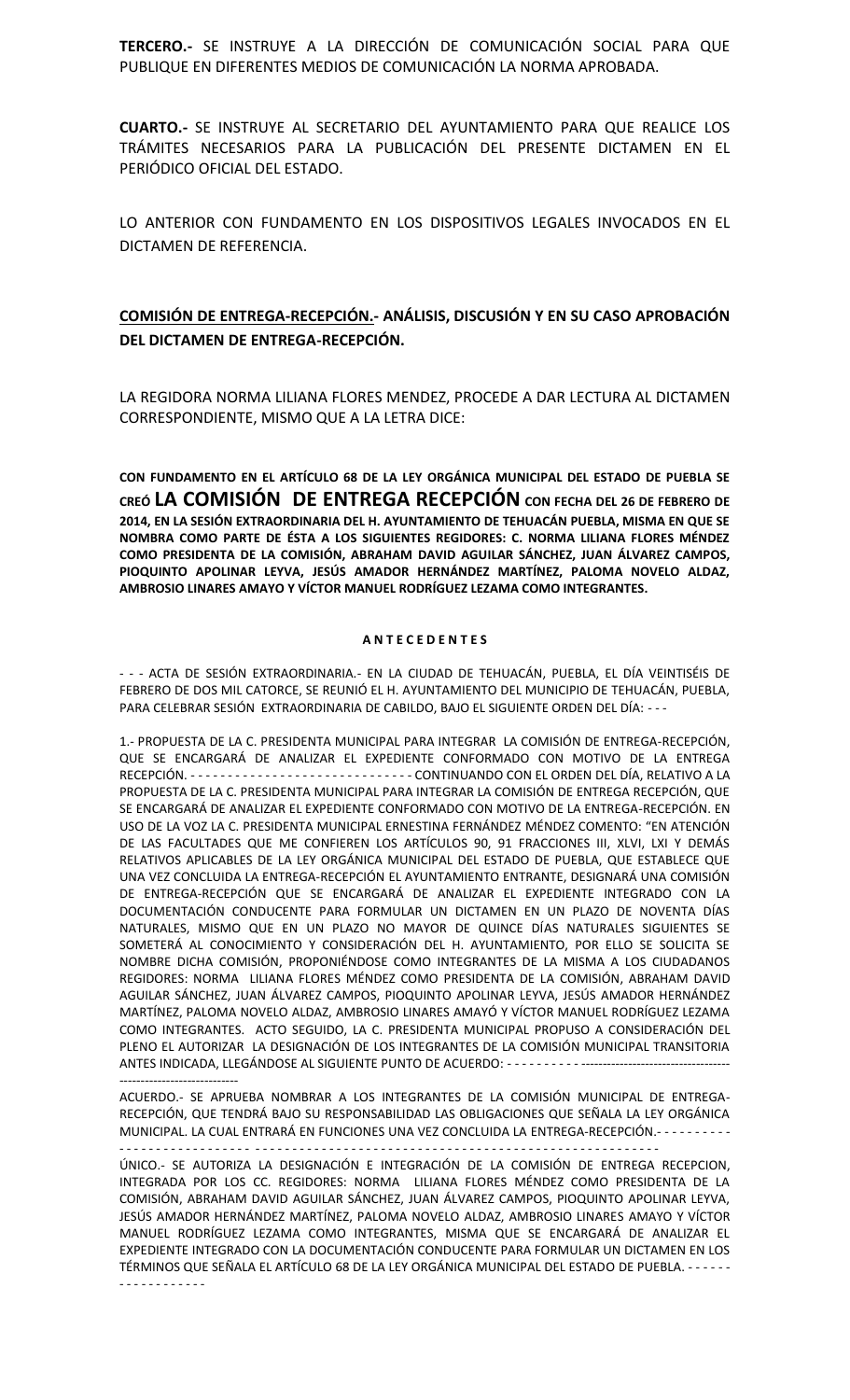LEY ORGÁNICA MUNICIPAL DEL ESTADO DE PUEBLA.

CAPITULO CINCO, SECCION TRES DE LA ENTREGA-RECEPCIÓN DE LA ADMINISTRACIÓN PÚBLICA MUNICIPAL. ARTÍCULO 68.- UNA VEZ CONCLUIDA LA ENTREGA-RECEPCIÓN, EL H. AYUNTAMIENTO ELECTO DESIGNARÁ UNA COMISIÓN, QUE SE ENCARGARÁ DE ANALIZAR EL EXPEDIENTE INTEGRADO CON LA DOCUMENTACIÓN CONDUCENTE, PARA FORMULAR UN DICTAMEN EN UN PLAZO NO MAYOR DE NOVENTA DÍAS NATURALES. EL DICTAMEN SE SOMETERÁ, DENTRO DE LOS QUINCE DÍAS SIGUIENTES, AL CONOCIMIENTO Y CONSIDERACIÓN DEL H. AYUNTAMIENTO ELECTO, EL CUAL PODRÁ LLAMAR A LOS SERVIDORES PÚBLICOS INVOLUCRADOS PARA SOLICITAR CUALQUIER INFORMACIÓN O DOCUMENTACIÓN QUE ESTIME NECESARIAS, LOS QUE ESTARÁN OBLIGADOS A PROPORCIONARLAS Y ATENDER LAS OBSERVACIONES CONSECUENTES. - - - - - - - - - - - - - - - - - - - - - - - - - - - - - - - - - - - - - - - - - - - - - - -- - - - - - - - - - - - - - - - - - - - - - - - - - - - - - - - - - - - - - - - - - - - - - - - - - - - -

ARTÍCULO 69.- UNA VEZ QUE HAYA SIDO SOMETIDO A SU CONSIDERACIÓN EL DICTAMEN, EL AYUNTAMIENTO EMITIRÁ EL ACUERDO CORRESPONDIENTE, MISMO QUE NO EXIME DE RESPONSABILIDAD A LOS INTEGRANTES Y SERVIDORES PÚBLICOS DEL AYUNTAMIENTO SALIENTE. - - - - - - - - - - - - - - - - - - - - - - - - - - - - - - EL AYUNTAMIENTO ELECTO, DENTRO DE LOS QUINCE DÍAS HÁBILES SIGUIENTES, DEBERÁ REMITIR COPIA DEL EXPEDIENTE DE ENTREGA-RECEPCIÓN, AL ÓRGANO DE FISCALIZACIÓN SUPERIOR DEL ESTADO HOY (AUDITORIA SUPERIOR DEL ESTADO DE PUEBLA), PARA EFECTO DE LA REVISIÓN DE LAS CUENTAS PÚBLICAS MUNICIPALES. - -

#### **P R O C E D I M I E N T O**

UNA VEZ INTEGRADA LA COMISIÓN DE ENTREGA-RECEPCIÓN EN LA SESIÓN EXTRAORDINARIA DEL AYUNTAMIENTO DEL DÍA 26 DE FEBRERO DEL 2014, LA CUAL FUE INTEGRADA POR LOS REGIDORES CC. NORMA LILIANA FLORES MÉNDEZ COMO PRESIDENTA DE LA COMISIÓN, ABRAHAM DAVID AGUILAR SÁNCHEZ, JUAN ÁLVAREZ CAMPOS, PIOQUINTO APOLINAR LEYVA, JESÚS AMADOR HERNÁNDEZ MARTÍNEZ, PALOMA NOVELO ALDAZ, AMBROSIO LINARES AMAYÓ Y VÍCTOR MANUEL RODRÍGUEZ LEZAMA COMO INTEGRANTES, SE RECIBIERON LAS CARPETAS QUE CONTIENEN TODA LA INFORMACIÓN DE CADA UNA DE LAS DEPENDENCIAS DEL AYUNTAMIENTO QUE FORMAN PARTE DEL PROCESO DE ENTREGA-RECEPCIÓN Y SE PROCEDIÓ A PROGRAMAR UNA SERIE DE SESIONES PARA ANALIZAR LA INFORMACIÓN CONTENIDA EN LAS MISMAS - - - - - - - - - - - - - - - - -

#### SESION NO. 1. FECHA: 16 DE ABRIL DE 2014.

ORDEN DEL DÍA: - - - - - - - - - - - - - - - - - - - - - - - - - - - - - - - - - - - - - - - - - - - 1.- LISTA DE ASISTENCIA, DECLARATORIA DE QUÓRUM E INSTALACIÓN. - - - - - - - - - - - - - - - - - - - - - - - - - - - - - - - - - - - - - - - - - - - - - 2.- PROPUESTA DE LA C. PRESIDENTE DE LA COMISIÓN, NORMA LILIANA FLORES MÉNDEZ A EFECTO DE SOLICITAR A LOS TITULARES DE LAS DEPENDENCIAS DE LA ADMINISTRACIÓN PÚBLICA MUNICIPAL PARA QUE ENVÍEN SUS INFORMES DE MANERA ESCRITA Y DIGITAL, CON LAS OBSERVACIONES QUE HAYAN ENCONTRADO EN LOS LIBROS DE ENTREGA-RECEPCIÓN (4 DÍAS HÁBILES) A PARTIR DE LA NOTIFICACIÓN. - - - - - - - - - - - - - - - - - - - - - - - - - - - - - - - - - - - - - - - - - - - - 3.- ASUNTO RELATIVO A SOLICITAR A LA SECRETARÍA DEL H. AYUNTAMIENTO DE TEHUACÁN, ENTREGA DE DOCUMENTACIÓN Y CITATORIOS. - - - - - - - - - - - - - - - - - - - - - - - - - - - - - - - - - - - - - - - - - - - - - - 4.- CLAUSURA DE LA SESIÓN. - - - - - - - - - - - - - - - - - - - - - - - - - - - - - - - - - SE LLEGARON A LOS SIGUIENTES.

#### **A C U E R D O S:**

1.- SE DIO INICIO A LA SESIÓN DE LA COMISIÓN Y SE PROCEDIÓ AL PASE DE LISTA DE ASISTENCIA ENCONTRÁNDOSE PRESENTES 5 REGIDORES, SE DECLARÓ QUÓRUM LEGAL Y ÉSTA QUEDO INSTALADA. - - - - - - - - - - - - - - - - - - - - - - - - - - - - - - - - - - - - - - - - - - - - - - -

2.- EN ESTE PUNTO SE ACORDÓ POR UNANIMIDAD LA PROPUESTA DE LA C. PRESIDENTA DE LA COMISIÓN QUE CONSISTE EN SOLICITAR A LOS TITULARES DE LAS DEPENDENCIAS QUE ENVÍEN SUS INFORMES DE MANERA ESCRITA Y DIGITAL CON LAS OBSERVACIONES QUE HAYAN ENCONTRADO EN LOS LIBROS DE ENTREGA-RECEPCIÓN. - - - - - - - - - - - - - - - - - - - - - - - - - - - - - - - - - - - - - - - - - - - - - - - - - - - - - - - - -

3.- EN CUMPLIMIENTO DE ESTE PUNTO QUE ES EL SOLICITAR A LA SECRETARÍA DEL H. AYUNTAMIENTO SU APOYO EN LA ENTREGA DE DOCUMENTACIÓN Y CITATORIOS, SE APRUEBA POR UNANIMIDAD ESTA PETICIÓN. - - - - - - - - - - - - - - - - - - - - - - - - - - - - - - - - - - - - - - - - - - -

4.- NO HABIENDO OTRO PUNTO POR TRATAR SE DIO POR CLAUSURADA LA SESIÓN. - - - - - - - - - - - - - - - - - - - - - - - - - - - - - - - - - - - -

#### SESION NO. 2. FECHA: 14 DE MAYO DE 2014.

ORDEN DEL DÍA:

| ------------------ |  |
|--------------------|--|

2.- LECTURA DE ACUERDO ÚNICO ROMADO EN LA SESIÓN 1 DE FECHA 16 DE ABRIL.

3.- ANÁLISIS DE LOS EXPEDIENTES E INFORMES DE CADA UNO DE LOS TITULARES DE LAS DEPENDENCIAS DE LA ADMINISTRACIÓN MUNICIPAL Y ELABORACIÓN DEL DICTAMEN DE LA COMISIÓN ESPECIAL. - - - - - - - - - - -- - - - - - - - - - - - - - - - - - - - - - - - - - - - - - - - - - - - - -

3.- SOLICITAR CABILDO EXTRAORDINARIO DE FECHA LUNES 19 DE MAYO PARA PONER A CONSIDERACIÓN DEL MISMO DICHO INFORME. - - - - - - - - - - - - - - - - - - - - - - - - - - - - - - - - - - - - - - - - - - - - - - - - - - - - - - - 4.- CLAUSURA DE LA SESIÓN. - - - - - - - - - - - - - - - - - - - - - - - - - - - - - - - - -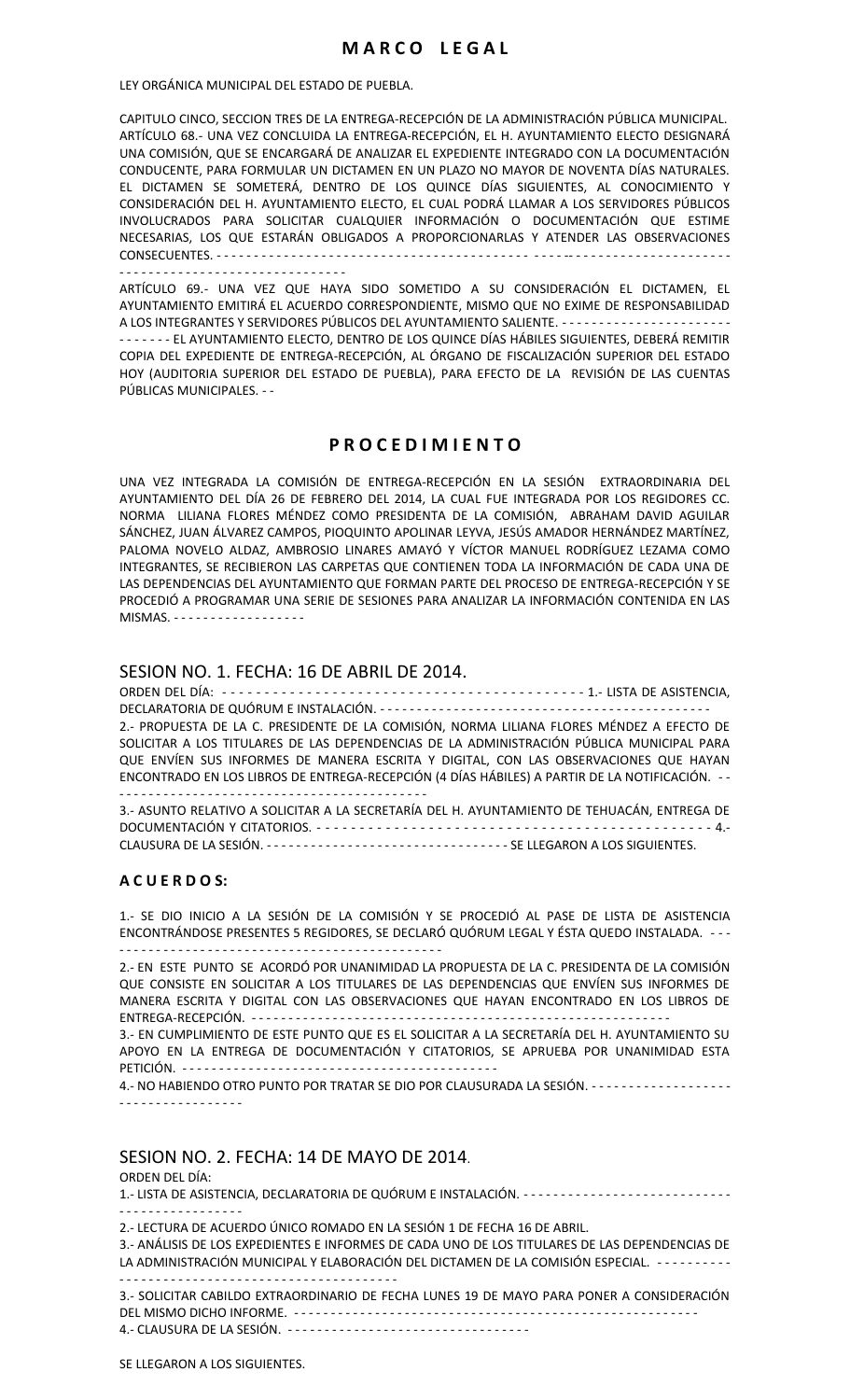## **A C U E R D O S:**

PUNTO 1.- SE DIO INICIO A LA SESIÓN DE ACUERDO AL ORDEN DEL DÍA, SE PASÓ LISTA DE ASISTENCIA ENCONTRÁNDOSE PRESENTES LOS 7 REGIDORES QUE INTEGRAN ESTA COMISIÓN, SE DECLARO QUÓRUM LEGAL.

PUNTO 2.- SE PROCEDIÓ A ANALIZAR CADA UNO DE LOS INFORMES Y SUS OBSERVACIONES QUE ENVIARON LOS TITULARES DE CADA UNA DE LAS DEPENDENCIAS QUE FORMAN PARTE DEL PROCESO DE ENTREGA- RECEPCIÓN Y SE PROCEDIÓ A ELABORAR EL DICTAMEN DE LA COMISIÓN ESTANDO DE ACUERDO LOS 7 REGIDORES ASISTENTES CON EL MISMO. - - - - - - - - - - - - - - - - - - - - - - - - - - - - - - - - - - - - - - - - - - - - PUNTO 3.- SE ACUERDA SOLICITAR CABILDO EXTRAORDINARIO DE FECHA LUNES 19 DE MAYO PARA PRESENTAR DICHO DICTAMEN. - - - - -

A CONTINUACIÓN SE DETALLAN LOS INFORMES ENVIADOS POR LOS TITULARES DE CADA UNA DE LAS DEPENDENCIAS QUE CONFORMAN EL H. AYUNTAMIENTO DE TEHUACÁN, PUEBLA POR LO QUE SE TRANSCRIBEN COMO FUERON ENVIADOS POR CADA FUNCIONARIO. - -

|                | SITUACIÓN FINANCIERA                                                                                                 | <b>OBSERVACIONES</b>                                                                                                                                                                                                                                                   | <b>IMPORTE</b>  | <b>RESPONSABLE</b>                                                                                                                   |
|----------------|----------------------------------------------------------------------------------------------------------------------|------------------------------------------------------------------------------------------------------------------------------------------------------------------------------------------------------------------------------------------------------------------------|-----------------|--------------------------------------------------------------------------------------------------------------------------------------|
| <b>ANEXO 4</b> | ENTREGA DE ESTADOS DE ORIGEN<br>Y APLICACIÓN DE RECURSOS                                                             | NO FUE ENTREGADO LOS<br><b>ESTADOS DE ORIGEN Y</b><br>APLICACIÓN DE<br>RECURSOS DE LOS MESES<br>DE ENERO Y FEBRERO<br>2014.                                                                                                                                            |                 | ANA FÁTIMA CASTRO<br>VALERIO                                                                                                         |
| <b>ANEXO 5</b> | DOCUMENTACIÓN JUSTIFICATIVA Y<br>COMPROBATORIA DE LOS ESTADOS<br>DE ORIGEN Y APLICACIÓN DE<br><b>RECURSOS</b>        | DE LA INFORMACIÓN<br>DOCUMENTAL DEL<br><b>FONDO DE</b><br><b>PARTICIPACIONES EXISTE</b><br>LA ADQUISICIÓN DE<br><b>TERRENO ADQUIRIDO</b><br>CON INMOBILIARIA<br>BARRIO DE ARAOS, S.A.<br>DE C.V. EL CUAL FUE<br>SOBREVALUADO TAL<br>COMO SE MUESTRA EN<br>EL ANEXO "A" | \$10,628,650.19 | ELISEO LEZAMA<br>PRIETO, ROBERTO IBAN<br>LINARES CHÁVEZ Y<br>ORLANDO CUALLO<br>CINTA, PRESIDENTE<br>SINDICO Y SECRETARIO<br>GENERAL. |
| <b>ANEXO 5</b> | DOCUMENTACIÓN JUSTIFICATIVA Y<br><b>COMPROBATORIA DE LOS ESTADOS</b><br>DE ORIGEN Y APLICACIÓN DE<br><b>RECURSOS</b> | DEL FONDO SUBSEMUN<br>DE LOS EJERCICIOS 2011,<br>2012 Y 2013 NO EXISTE<br>DOCUMENTACIÓN<br><b>COMPROBATORIA QUE</b><br>AMPARE EL GASTO<br>EJERCIDO TAL COMO SE<br>DETALLA EN EL ANEXO<br>"B"                                                                           | \$34,366,327.37 | <b>CARLOS ALBERTO RUIZ</b><br>LÓPEZ                                                                                                  |
| <b>ANEXO 5</b> | DOCUMENTACIÓN JUSTIFICATIVA Y<br>COMPROBATORIA DE LOS ESTADOS<br>DE ORIGEN Y APLICACIÓN DE<br><b>RECURSOS</b>        | DOCUMENTACIÓN<br>COMPROBATORIA A<br>NOMBRE DE SERVICIOS<br>DE SALUD DEL ESTADO<br>DE PUEBLA, ANEXO "C"                                                                                                                                                                 | \$499,999.93    | <b>JOSÉ PAUL NORBERTO</b><br>SÁNCHEZ ROMERO Y<br>ANA FÁTIMA CASTRO<br>VALERIO                                                        |
| <b>ANEXO 5</b> | DOCUMENTACIÓN JUSTIFICATIVA Y<br>COMPROBATORIA DE LOS ESTADOS<br>DE ORIGEN Y APLICACIÓN DE<br><b>RECURSOS</b>        | DEL ANÁLISIS A LA<br>PARTIDA DE ASESORÍAS,<br>SE ENCONTRARON<br>PAGOS A ODILÓN<br>MARTÍNEZ AZOMOZA, EL<br><b>CUAL CARECE DE</b><br>DOCUMENTACIÓN<br><b>COMPROBATORIA Y</b><br>JUSTIFICATIVA, SEGÚN<br>ANEXO " D "                                                      | \$1,379,262.73  | <b>GERARDO GONZÁLEZ</b><br>PIOQUINTO Y ANA<br>FÁTIMA CASTRO<br>VALERIO                                                               |
| <b>ANEXO 5</b> | DOCUMENTACIÓN JUSTIFICATIVA Y<br>COMPROBATORIA DE LOS ESTADOS<br>DE ORIGEN Y APLICACIÓN DE<br><b>RECURSOS</b>        | DE LA PARTIDA 1000<br>"SERVICIOS<br>PERSONALES", NO EXISTE<br>DOCUMENTACIÓN<br><b>COMPROBATORIA Y</b><br><b>JUSTIFICATIVA QUE</b><br>AMPARE EL IMPORTE<br>EROGADO. ANEXO "E"                                                                                           | \$20,395,057.64 | <b>JOSÉ PAUL NORBERTO</b><br>SÁNCHEZ ROMERO Y<br>ANA FÁTIMA CASTRO<br>VALERIO                                                        |

# **CONTABILIDAD**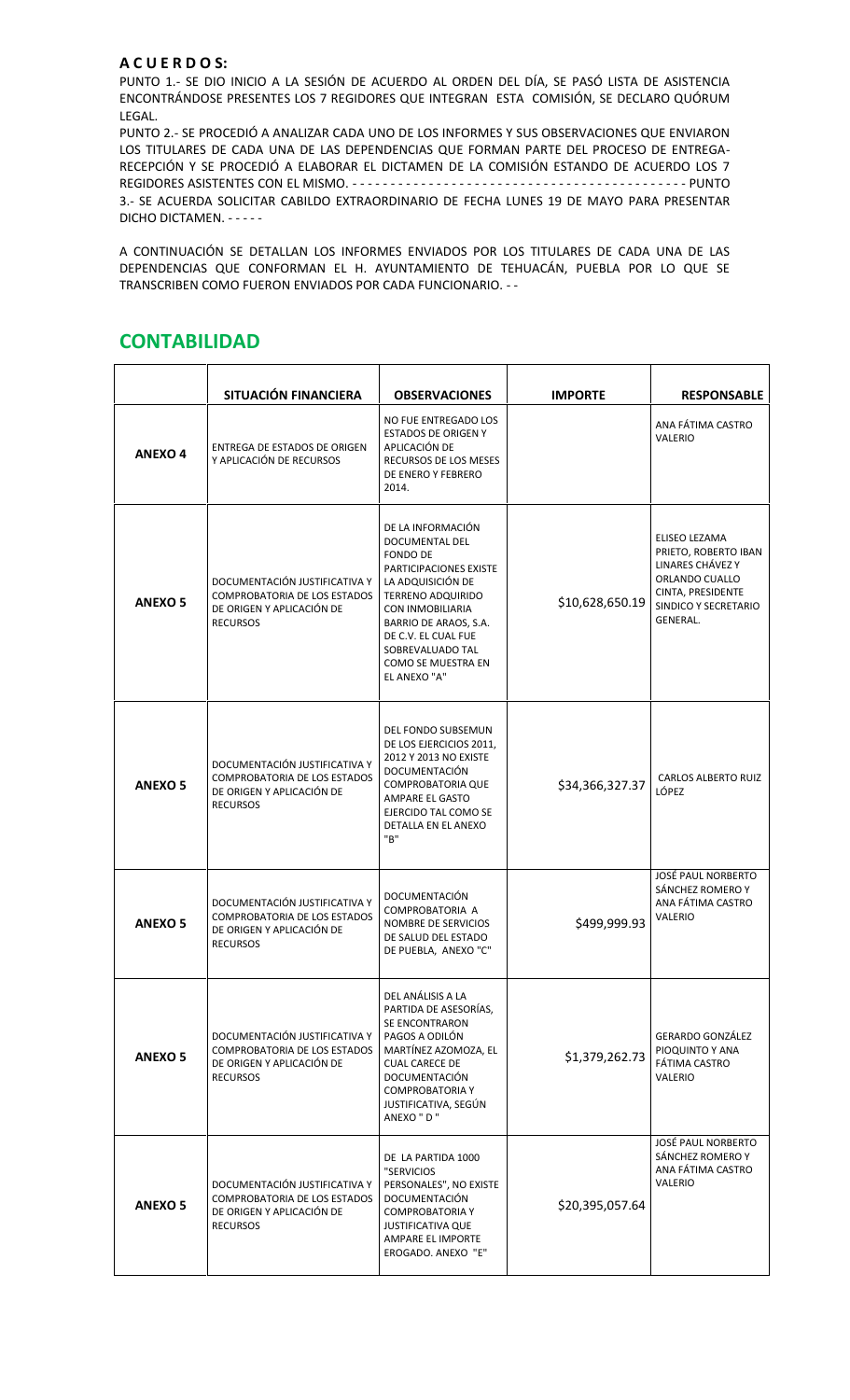| <b>ANEXO 5</b> | DOCUMENTACIÓN JUSTIFICATIVA Y<br>COMPROBATORIA DE LOS ESTADOS<br>DE ORIGEN Y APLICACIÓN DE<br><b>RECURSOS</b> | DE LA PARTIDA 2000<br>"MATERIALES Y<br>SUMINISTROS", NO<br>EXISTE DOCUMENTACIÓN<br><b>COMPROBATORIA Y</b><br><b>JUSTIFICATIVA QUE</b><br>AMPARE EL IMPORTE<br>EROGADO. ANEXO "F"                                                                                                                                    | \$1,902,103.77  | JOSÉ PAUL NORBERTO<br>SÁNCHEZ ROMERO Y<br>ANA FÁTIMA CASTRO<br>VALERIO               |
|----------------|---------------------------------------------------------------------------------------------------------------|---------------------------------------------------------------------------------------------------------------------------------------------------------------------------------------------------------------------------------------------------------------------------------------------------------------------|-----------------|--------------------------------------------------------------------------------------|
| <b>ANEXO 5</b> | DOCUMENTACIÓN JUSTIFICATIVA Y<br>COMPROBATORIA DE LOS ESTADOS<br>DE ORIGEN Y APLICACIÓN DE<br><b>RECURSOS</b> | DE LA PARTIDA 3000<br>"SERVICIOS GENERALES",<br><b>NO EXISTE</b><br>DOCUMENTACIÓN<br><b>COMPROBATORIA Y</b><br><b>JUSTIFICATIVA QUE</b><br>AMPARE EL IMPORTE<br>EROGADO. ANEXO "G"                                                                                                                                  | \$3,951,254.42  | JOSÉ PAUL NORBERTO<br>SÁNCHEZ ROMERO Y<br>ANA FÁTIMA CASTRO<br>VALERIO               |
| <b>ANEXO 5</b> | DOCUMENTACIÓN JUSTIFICATIVA Y<br>COMPROBATORIA DE LOS ESTADOS<br>DE ORIGEN Y APLICACIÓN DE<br><b>RECURSOS</b> | DE LA PARTIDA 4000<br>"SUBSIDIOS,<br><b>TRANSFERENCIAS Y</b><br>AYUDAS", NO EXISTE<br>DOCUMENTACIÓN<br><b>COMPROBATORIA Y</b><br><b>JUSTIFICATIVA QUE EL</b><br><b>IMPORTE EROGADO.</b><br>ANEXO "H"                                                                                                                | \$6,001,995.68  | <b>JOSÉ PAUL NORBERTO</b><br>SÁNCHEZ ROMERO Y<br>ANA FÁTIMA CASTRO<br><b>VALERIO</b> |
| <b>ANEXO 5</b> | DOCUMENTACIÓN JUSTIFICATIVA Y<br>COMPROBATORIA DE LOS ESTADOS<br>DE ORIGEN Y APLICACIÓN DE<br><b>RECURSOS</b> | DE LA PARTIDA 5000<br>"BIENES MUEBLES E<br>INMUEBLES", NO EXISTE<br>DOCUMENTACIÓN<br><b>COMPROBATORIA Y</b><br><b>JUSTIFICATIVA QUE</b><br>AMPARE EL IMPORTE<br>EROGADO. ANEXO "I"                                                                                                                                  | \$163,858.00    | <b>JOSÉ PAUL NORBERTO</b><br>SÁNCHEZ ROMERO Y<br>ANA FÁTIMA CASTRO<br>VALERIO        |
| <b>ANEXO 5</b> | DOCUMENTACIÓN JUSTIFICATIVA Y<br>COMPROBATORIA DE LOS ESTADOS<br>DE ORIGEN Y APLICACIÓN DE<br><b>RECURSOS</b> | DE LA PARTIDA 6000<br>"INVERSIÓN PUBLICA",<br><b>NO EXISTE</b><br>DOCUMENTACIÓN<br><b>COMPROBATORIA Y</b><br><b>JUSTIFICATIVA QUE</b><br>AMPARE EL IMPORTE<br>EROGADO. ANEXO "J"                                                                                                                                    | \$2,523,409.00  | <b>JOSÉ PAUL NORBERTO</b><br>SÁNCHEZ ROMERO Y<br>ANA FÁTIMA CASTRO<br>VALERIO        |
| <b>ANEXO 5</b> | DOCUMENTACIÓN JUSTIFICATIVA Y<br>COMPROBATORIA DE LOS ESTADOS<br>DE ORIGEN Y APLICACIÓN DE<br><b>RECURSOS</b> | DE LA PARTIDA 9000<br>"DEUDA PÚBLICA PASIVO<br><b>CIRCULANTE Y OTROS",</b><br><b>NO EXISTE</b><br>DOCUMENTACIÓN<br><b>COMPROBATORIA Y</b><br><b>JUSTIFICATIVA QUE</b><br>AMPARE EL IMPORTE<br>EROGADO. ANEXO "K"                                                                                                    | \$198,062.23    | <b>JOSÉ PAUL NORBERTO</b><br>SÁNCHEZ ROMERO Y<br>ANA FÁTIMA CASTRO<br>VALERIO        |
| <b>ANEXO 5</b> | DOCUMENTACIÓN JUSTIFICATIVA Y<br>ROBATORIA DE LOS ESTADOS DE<br>N Y APLICACIÓN DE RECURSOS                    | CARGOS A CUENTAS POR<br><b>COBRAR DEL FONDO</b><br>FORTAMUN (0300) SIN<br>COMPROBACIÓN NI<br>JUSTIFICACIÓN. ANEXO<br>"L"                                                                                                                                                                                            | \$25,000,000.00 | <b>GERARDO GONZÁLEZ</b><br>PIOQUINTO Y ANA<br>FÁTIMA SATRO<br>VALERIO                |
| <b>ANEXO 5</b> | DOCUMENTACIÓN JUSTIFICATIVA Y<br>COMPROBATORIA DE LOS ESTADOS<br>DE ORIGEN Y APLICACIÓN DE<br><b>RECURSOS</b> | DE LA INFORMACIÓN<br>RELACIONADA EN<br><b>ESTADOS DE CUENTA</b><br><b>BANCARIOS, SE</b><br>DETECTARON CHEQUES<br>PAGADOS EN EFECTIVO<br>ASÍ COMO<br>TRANSFERENCIAS<br>ELECTRÓNICAS SIN<br><b>DOCUMENTACIÓN</b><br><b>COMPROBATORIA NI</b><br><b>JUSTIFICATIVA, TAL</b><br><b>COMO SE MUESTRA EN</b><br>EL ANEXO "M" | \$5,952,169.26  | <b>GERARDO GONZÁLEZ</b><br>PIOQUINTO Y ANA<br>FÁTIMA SATRO<br>VALERIO                |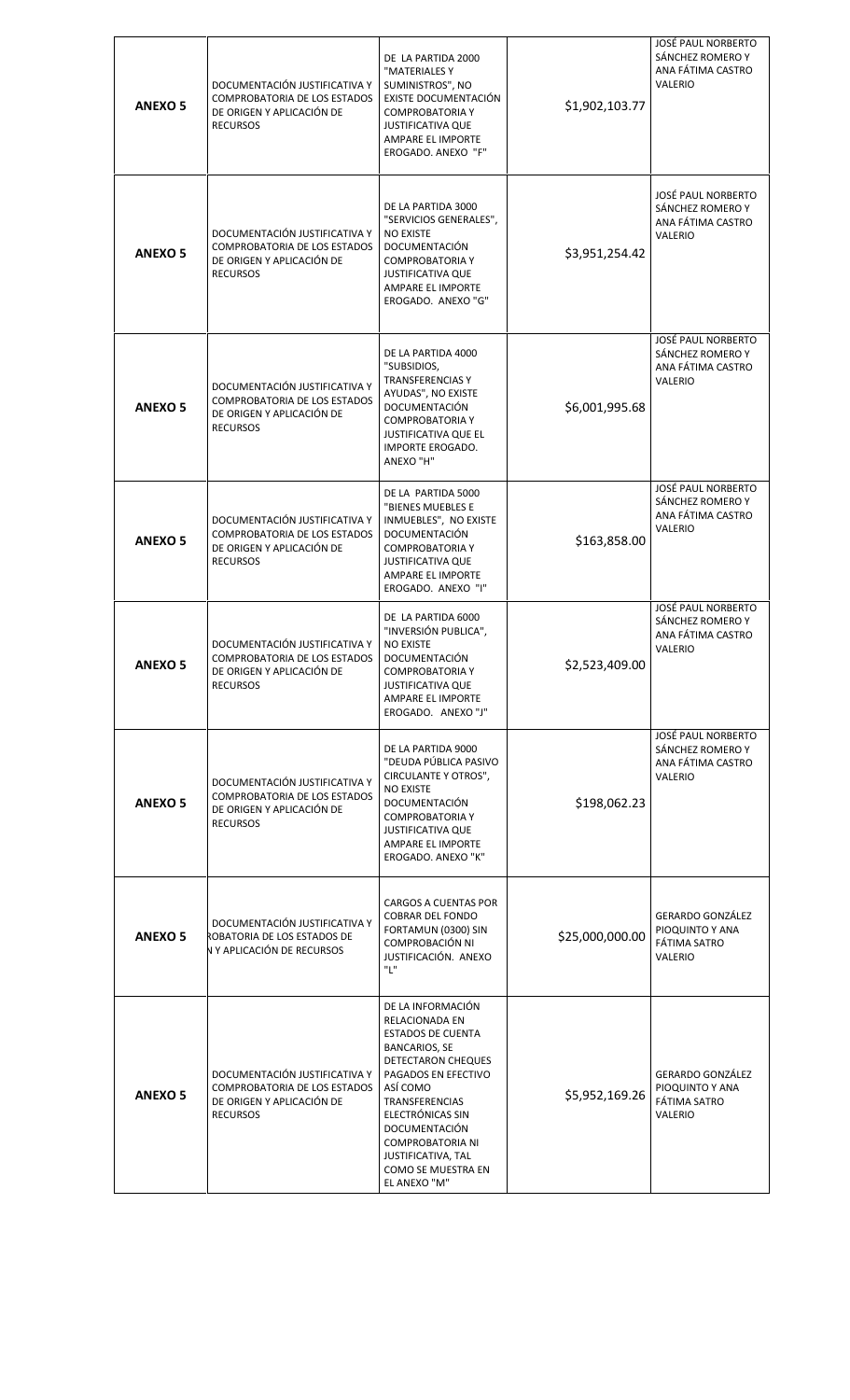| <b>ANEXO 5</b>     | DOCUMENTACIÓN JUSTIFICATIVA Y<br>COMPROBATORIA DE LOS ESTADOS<br>DE ORIGEN Y APLICACIÓN DE<br><b>RECURSOS</b> | <b>COMPRAS EFECTUADAS A</b><br>COMERCIALIZADORA<br>TEHMEX, S.A. DE C.V. EN<br><b>CUYO DOMICILIO NO</b><br><b>EXISTE ESTABLECIMIENTO</b><br>DE ABARROTES, ESTO SE<br>PUDO COMPROBAR CON<br>LA VISITA OCULAR AL<br>DOMICILIO DE DICHO<br>PROVEEDOR TAL COMO<br>SE MUESTRA EN LAS<br><b>FOTOS ANEXAS AL</b><br>PRESENTE. ANEXO "N"                                                                                                                                                                                                                                                                                 | \$3,655,733.22 | <b>BALDEMAR TÉLLEZ</b><br>AVENDAÑO, DIRECTOR<br>DEL CERESO.           |
|--------------------|---------------------------------------------------------------------------------------------------------------|-----------------------------------------------------------------------------------------------------------------------------------------------------------------------------------------------------------------------------------------------------------------------------------------------------------------------------------------------------------------------------------------------------------------------------------------------------------------------------------------------------------------------------------------------------------------------------------------------------------------|----------------|-----------------------------------------------------------------------|
| <b>ANEXO 5</b>     | DOCUMENTACIÓN JUSTIFICATIVA Y<br>COMPROBATORIA DE LOS ESTADOS<br>DE ORIGEN Y APLICACIÓN DE<br><b>RECURSOS</b> | <b>COMPRAS EFECTUADAS</b><br>AL C. PEDRO ALDAMA DE<br>LOS SANTOS QUIEN TIENE<br>EL GIRO DE CARNICERÍA Y<br>FACTURO ABARROTES.<br>ANEXO "Ñ"                                                                                                                                                                                                                                                                                                                                                                                                                                                                      | \$829,267.98   | <b>BALDEMAR TÉLLEZ</b><br>AVENDAÑO, DIRECTOR<br>DEL CERESO.           |
| <b>ANEXO 5</b>     | DOCUMENTACIÓN JUSTIFICATIVA Y<br>COMPROBATORIA DE LOS ESTADOS<br>DE ORIGEN Y APLICACIÓN DE<br><b>RECURSOS</b> | <b>CUENTAS BANCARIAS NO</b><br>REGISTRADAS, ANEXO<br>"ט"                                                                                                                                                                                                                                                                                                                                                                                                                                                                                                                                                        | \$634,330.57   | <b>GERARDO GONZÁLEZ</b><br>PIOQUINTO Y ANA<br>FÁTIMA SATRO<br>VALERIO |
| ANEXO <sub>6</sub> | ENTREGA DE INFORMES DE<br>AVANCE DE GESTIÓN FINANCIERA                                                        | <b>INFORMES DE AVANCE</b><br>DE GESTIÓN FINANCIERA<br>DE ENERO AL 14 DE<br>FEBRERO DE 2014 NO<br>HAN SIDO ENTREGADOS.                                                                                                                                                                                                                                                                                                                                                                                                                                                                                           |                | ANA FÁTIMA CASTRO<br>VALERIO                                          |
| <b>ANEXO 7</b>     | <b>ENTREGA DE CUENTAS PUBLICAS</b>                                                                            | NO HA SIDO ENTREGADA<br>LA CUENTA PUBLICA DEL<br>1 DE ENERO AL 14 DE<br>FEBRERO DE 2014                                                                                                                                                                                                                                                                                                                                                                                                                                                                                                                         |                | ANA FÁTIMA CASTRO<br>VALERIO                                          |
| <b>ANEXO 8</b>     | <b>INFORMES DEL AUDITOR EXTERNO</b>                                                                           | <b>INFORMES FALTANTES</b><br>DEL AUDITOR EXTERNO<br>ANEXO "P"                                                                                                                                                                                                                                                                                                                                                                                                                                                                                                                                                   |                | JOSE PAUL NORBERTO<br>SÁNCHEZ ROMERO.                                 |
| ANEXO <sub>9</sub> | <b>EXPEDIENTE TRIBUTARIO</b>                                                                                  | DERIVADO DEL ANÁLISIS<br>AL RUBRO DE IMPUESTOS<br>POR PAGAR<br><b>CORRESPONDIENTE A LAS</b><br><b>RETENCIONES POR</b><br>SALARIOS SE ENCONTRÓ<br>QUE DE LOS MESES DE<br>SEPTIEMBRE, OCTUBRE,<br>NOVIEMBRE DEL AÑO<br>2012, Y DE LOS MESES DE<br>ABRIL, MAYO, JUNIO,<br>JULIO, AGOSTO,<br>SEPTIEMBRE, OCTUBRE,<br>NOVIEMBRE, Y<br>DICIEMBRE DEL AÑO<br>2013, ASÍ COMO LOS<br><b>CORRESPONDIENTES A</b><br>LOS MESES DE ENERO Y<br>DE LOS CATORCE DÍAS DE<br>FEBRERO DE 2014, NO<br><b>FUERON PAGADOS</b><br>CORRECTAMENTE<br>DETERMINÁNDOSE<br>DIFERENCIAS POR PAGAR<br>TAL COMO SE MUESTRA<br>EN EL ANEXO " Q " | \$9,413,997.00 | <b>GERARDO GONZÁLEZ</b><br>PIOQUINTO Y ANA<br>FÁTIMA SATRO<br>VALERIO |
| ANEXO <sub>9</sub> | <b>EXPEDIENTE TRIBUTARIO</b>                                                                                  | DERIVADO DEL ANÁLISIS<br>A LA PARTIDA DEL<br><b>IMPUESTO SOBRE</b><br><b>EROGACIONES POR</b><br>REMUNERACIONES AL<br>TRABAJO PERSONAL (2%<br>AL ESTADO) DE LOS<br>MESES DE SEPTIEMBRE,<br>OCTUBRE, NOVIEMBRE Y<br>DICIEMBRE DEL AÑO<br>2012, Y DE ENERO,<br>JUNIO, JULIO, AGOSTO,<br>SEPTIEMBRE, OCTUBRE,<br>NOVIEMBRE Y DICIEMBRE<br>DEL AÑO 2013, ASÍ COMO<br>DE ENERO Y FEBRERO DE<br>2014 TAL COMO SE<br>RELACIONA EN EL ANEXO<br>"R". ADEMÁS DE LO<br>ANTERIOR LA<br>DECLARACIÓN<br><b>INFORMATIVA DEL</b>                                                                                                 | \$3,306,282.32 | <b>GERARDO GONZÁLEZ</b><br>PIOQUINTO Y ANA<br>FÁTIMA SATRO<br>VALERIO |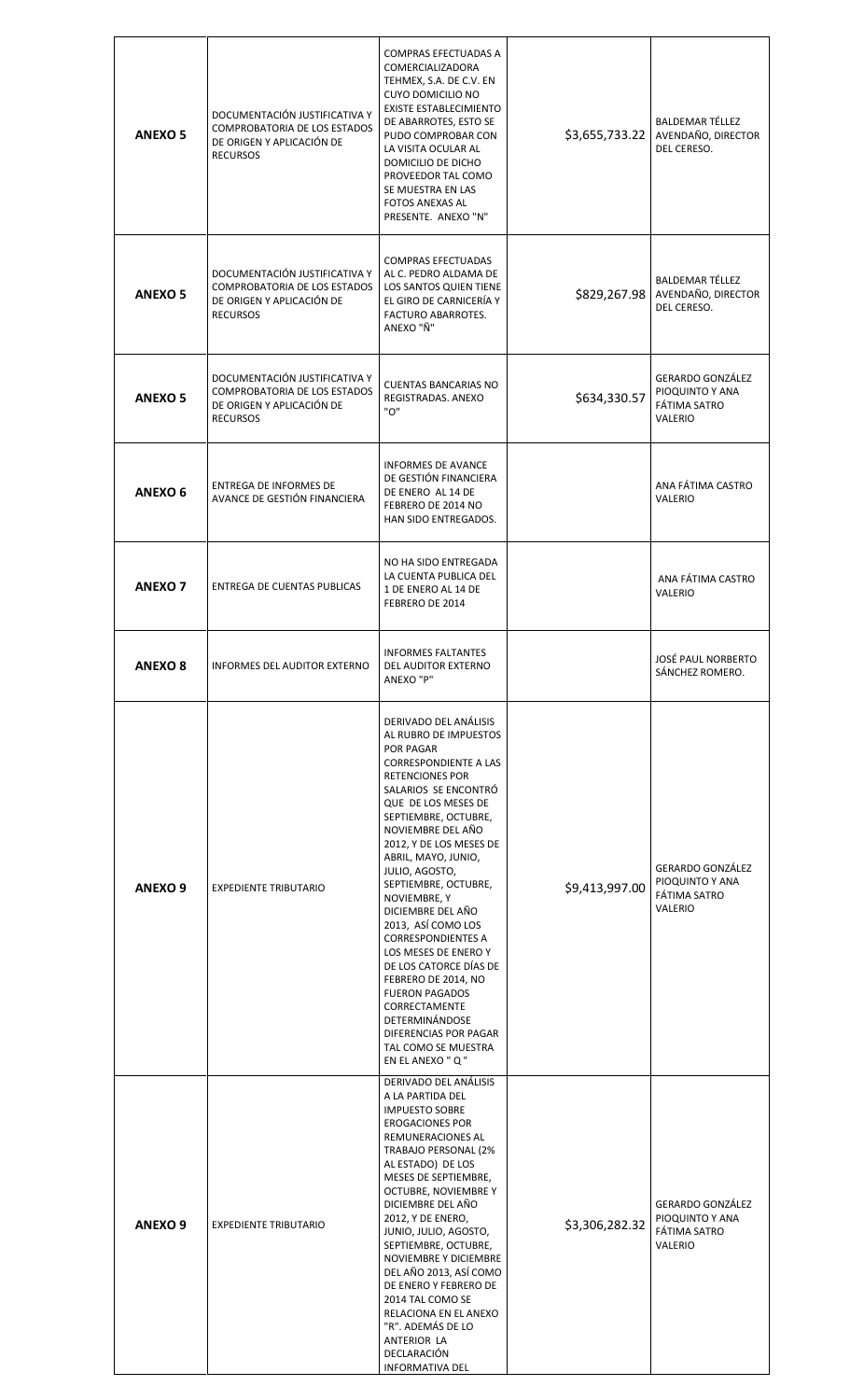|                                                 |                                              | EJERCICIO 2013 NO FUE<br>ENTREGADA.                                                                                                                                                                                         |                  |                                                                                      |
|-------------------------------------------------|----------------------------------------------|-----------------------------------------------------------------------------------------------------------------------------------------------------------------------------------------------------------------------------|------------------|--------------------------------------------------------------------------------------|
| ANEXO 11                                        | CONCILIACIONES BANCARIAS                     | NO SE DEJAN<br><b>CONCILIACIONES</b><br><b>BANCARIAS DE NINGUNA</b><br><b>CUENTA AL 14 DE</b><br>FEBRERO DE 2014.                                                                                                           |                  | <b>JOSÉ PAUL NORBERTO</b><br>SÁNCHEZ ROMERO Y<br>ANA FÁTIMA CASTRO<br><b>VALERIO</b> |
|                                                 | <b>GENERALES</b>                             |                                                                                                                                                                                                                             |                  |                                                                                      |
|                                                 | SALDOS INEXISTENTES AL 14 DE FEBRERO DE 2014 | <b>SALDOS</b><br><b>CORRESPONDIENTES AL</b><br>14 DE FEBRERO QUE NO<br>SE ENTREGO LA<br>INTEGRACIÓN Y QUE<br><b>APARECEN EN LA</b><br><b>BALANZA DE</b><br><b>COMPROBACIÓN TAL</b><br>COMO SE DEMUESTRA<br>EN EL ANEXO "S". | \$105,599,922.44 | <b>JOSÉ PAUL NORBERTO</b><br>SÁNCHEZ ROMERO Y<br>ANA FÁTIMA CASTRO<br>VALERIO        |
| <b>OBSERVACIONES DIF MUNICIPAL</b>              |                                              | TRANSFERENCIAS SIN<br>JUSTIFICACIÓN ALGUNA.<br>ANEXO "T"                                                                                                                                                                    | \$590,000.00     | REMEDIOS ELENA<br>SANTOS GONZÁLEZ,<br>DIRECTORA GENERAL<br>DEL D.I.F. MUNICIPAL      |
| SANCIÓN SECRETARIA DE FINANZAS Y ADMINISTRACIÓN |                                              | SANCIÓN POR LA<br>OMISIÓN DE LA<br>PRESENTACIÓN DE LA<br>DECLARACIÓN DEL<br><b>IMPUESTO DEL 3% SOBRE</b><br><b>EROGACIONES POR</b><br><b>TRABAJO PERSONAL</b><br>SUBORDINADO. ANEXO<br>"U"                                  | \$957.00         | <b>GERARDO GONZÁLEZ</b><br>PIOQUINTO Y ANA<br>FÁTIMA CASTRO<br><b>VALERIO</b>        |
|                                                 | <b>TOTAL</b>                                 |                                                                                                                                                                                                                             | \$236,992,640.75 |                                                                                      |

# **RESUMEN DE REVISION DEL ACTA ENTREGA RECEPCION DE OBRAS PÚBLICAS EJECUTADAS EN EL PERIODO 2011-2014**

# **FUNDAMENTO LEGAL:**

Artículo 66 Fracción V y Artículo 68 de la Ley Orgánica Municipal.

# **METODOLOGIA:**

Se verificaron los registros contables de los periodo, del 15 de febrero al 31 de diciembre de 2011, del 1 de enero al 31 de diciembre de 2012 del 1 de enero al 31 de diciembre de 2013 y del 1 de enero al 14 de febrero de 2014, encontrándose que se registraron en estos 217 obras o acciones en 2011, 309 obras o acciones en 2012 y 305 obras en 2013. La documentación comprobatoria de las obras 2011 y 2012, se encontraba en un cuarto habilitado como archivo en la unidad deportiva El Riego, bajo las siguientes condiciones:

 La documentación no fue verificada ni clasificada por personal del archivo, únicamente se recibió en cajas cerradas, con listas de contenido sin verificar el mismo, según lo explicado por el personal de archivo.

La documentación comprobatoria de obras o acciones correspondiente al ejercicio 2013, se recibió en el área de obras públicas, en las siguientes condiciones:

- Dentro del acta entrega recepción, en el anexo 29, no se relacionó la documentación comprobatoria correspondiente a las acciones sociales ejecutadas dentro del programa Hábitat 2013, esta documentación le fue entregada a la SEDATU Municipal.
- En ningún formato se indicó la foliación de cada carpeta, o de cada expediente unitario, por lo que no se puede verificar que este completa.

Para efectos de verificar las obras, tanto físicamente como documentalmente, se tomó una muestra aleatoria de obras, y se incluyeron en esta muestra, obras o acciones que presentaban alguna queja social.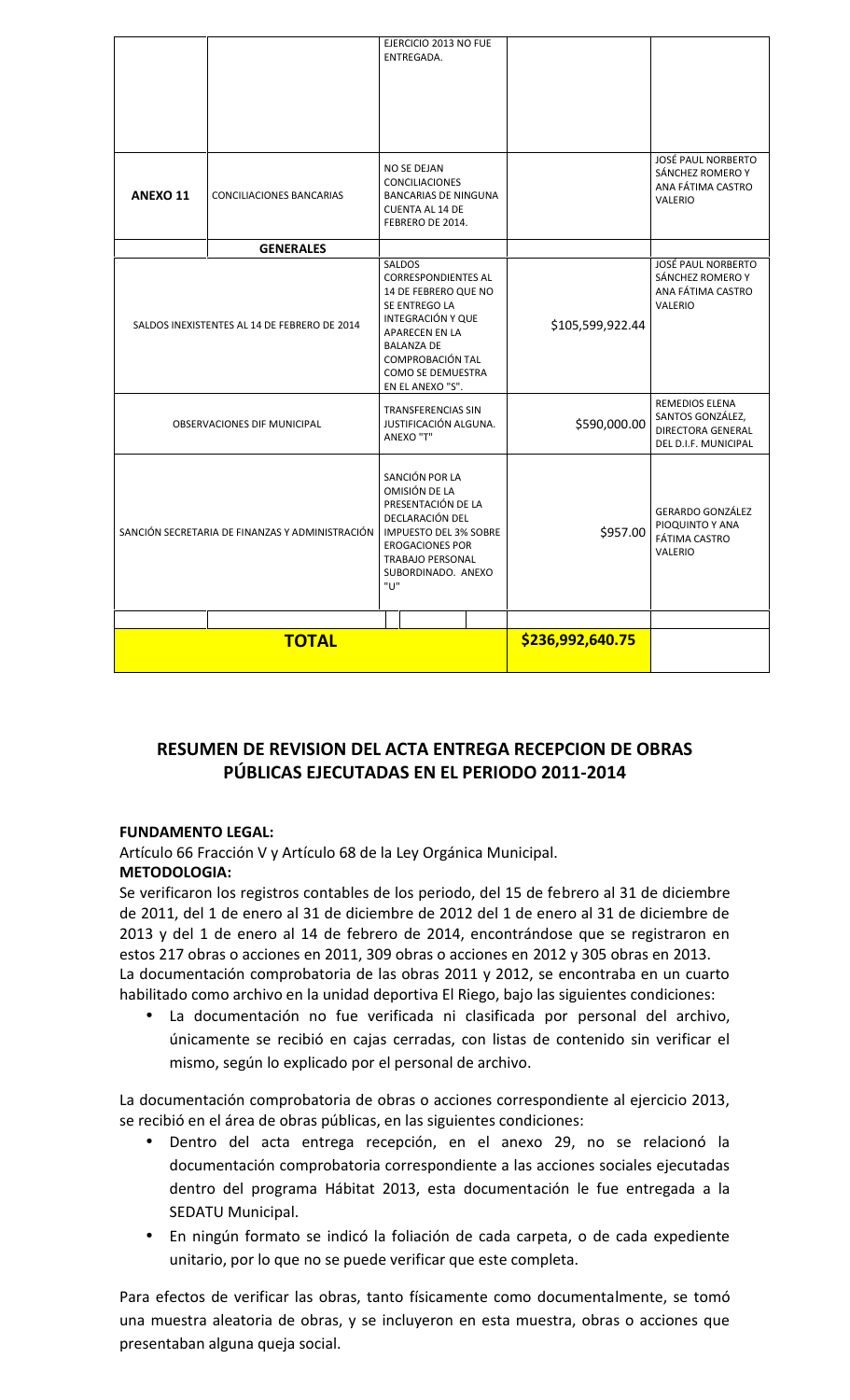# Se verificaron 220 obras o acciones, con las siguientes observaciones:

| N° OBRA | <b>DESCRIPCION</b>                                                    | <b>OBSERVACIONES</b>                                      | <b>MONTO DE LA OBRA</b> |
|---------|-----------------------------------------------------------------------|-----------------------------------------------------------|-------------------------|
| 13001   | de<br>Mantenimiento<br>comedor                                        | No se localizó la obra                                    | \$127,200.91            |
|         | <b>CAIC</b><br>escolar<br>Santa<br>Cecilia                            | físicamente                                               |                         |
|         | ubicado en la calle<br>16 de<br>Septiembre no. 105 Colonia            |                                                           |                         |
|         | Santa Cecilia.                                                        |                                                           |                         |
| 13018   | Construcción<br>de<br>pavimento                                       | No presenta resolutivo de                                 | \$5,028,675.26          |
|         | asfaltico<br>la<br>Avenida<br>en                                      | impacto<br>ambiental,                                     |                         |
|         | Cuauhtémoc entre Calzada Las                                          | incumplimiento del Artículo                               |                         |
|         | Palmas y Avenida José Garci-                                          | 44 de la Ley para la                                      |                         |
|         | Crespo                                                                | Protección del Ambiente<br>Natural y el Desarrollo        |                         |
|         |                                                                       | Sustentable del Estado de                                 |                         |
|         |                                                                       | Puebla.                                                   |                         |
| 13019   | Construcción<br>de<br>pavimento                                       | Incumple el Artículo 37, 38 y                             | \$806,029.60            |
|         | asfaltico en la calle 20 Oriente                                      | 39 de la Ley para la                                      |                         |
|         | entre la Avenida Reforma Norte                                        | Protección<br>del Ambiente                                |                         |
|         | y la Calle 3 Norte de la Colonia<br>Edén, Municipio de Tehuacán.      | Natural y el Desarrollo<br>Sustentable del Estado de      |                         |
|         |                                                                       | Puebla, así como el Artículo                              |                         |
|         |                                                                       | de su<br>reglamento.<br>5.                                |                         |
|         |                                                                       | Deficiencias constructivas:                               |                         |
|         |                                                                       | en registro de agua potable,                              |                         |
|         |                                                                       | hundimiento en carpeta                                    |                         |
|         |                                                                       | asfáltica en empate con<br>dentellón de pavimento         |                         |
|         |                                                                       | existente, por un monto                                   |                         |
|         |                                                                       | estimado de \$5,744.22 sin                                |                         |
|         |                                                                       | IVA incluido.                                             |                         |
| 13031   | Rehabilitación<br>de<br>carpeta                                       | Incumple el Artículo 37, 38 y                             | \$532,678.65            |
|         | asfáltica en la Calzada de Las                                        | 39 de la Ley para la                                      |                         |
|         | Palmas entre Avenida de Las<br>Américas y 40 Oriente de la            | Protección del Ambiente<br>Natural y el Desarrollo        |                         |
|         | Junta Auxiliar<br>Nicolás<br>San                                      | Sustentable del Estado de                                 |                         |
|         | Tetitzintla                                                           | Puebla, así como el Artículo                              |                         |
|         |                                                                       | 5 de su reglamento.                                       |                         |
|         |                                                                       | Se observa deficiencia en la                              |                         |
|         |                                                                       | rehabilitación de baches,                                 |                         |
|         |                                                                       | deberá corregir los trabajos<br>satisfacción<br>del<br>a  |                         |
|         |                                                                       | Ayuntamiento<br>actual.                                   |                         |
|         |                                                                       | estimado<br>Monto<br>de<br>la                             |                         |
|         |                                                                       | observación \$27,108.94                                   |                         |
| 13041   | Construcción<br>de<br>pavimento                                       | Incumple el Artículo 37, 38,                              | \$4,963,570.05          |
|         | asfaltico en la Avenida Lázaro<br>Cárdenas entre Libramiento a        | 39, 42, 43 Y 44 de la Ley<br>para la Protección<br>del    |                         |
|         | San Marcos Necoxtla y calle 18                                        | Natural y el<br>Ambiente                                  |                         |
|         | de Marzo, Junta Auxiliar San                                          | Desarrollo Sustentable del                                |                         |
|         | Diego Chalma, Municipio de                                            | Estado de Puebla, así como                                |                         |
|         | Tehuacán.                                                             | Artículo<br>el<br>$5 -$<br>de<br>su                       |                         |
|         |                                                                       | reglamento.                                               |                         |
| 13042   | de<br>unidad<br>Construcción<br>"La<br>Huizachera"<br>deportiva       | Incumple el Artículo 37, 38,<br>39, 42, 43 Y 44 de la Ley | \$13,315,348.60         |
|         | tercera etapa, en el Municipio                                        | para la Protección<br>del                                 |                         |
|         | de Tehuacán                                                           | Ambiente<br>Natural y el                                  |                         |
|         |                                                                       | Desarrollo Sustentable del                                |                         |
|         |                                                                       | Estado de Puebla, así como                                |                         |
|         |                                                                       | Artículo<br>el<br>5 <sup>5</sup><br>de<br>su              |                         |
| 13053   |                                                                       | reglamento.                                               |                         |
|         | Construcción de pavimento de<br>hidráulico<br>concreto<br>en<br>la    | Incumple el Artículo 37, 38,<br>39, 42, 43 Y 44 de la Ley | \$2,918,497.39          |
|         | Prolongación Las Palmas entre                                         | para la Protección<br>del                                 |                         |
|         | 20 de Noviembre y Av. Héroes                                          | Ambiente<br>Natural y el                                  |                         |
|         | de Chapultepec, calle 2da. de                                         | Desarrollo Sustentable del                                |                         |
|         | Las Palmas entre 40 Oriente y                                         | Estado de Puebla, así como                                |                         |
|         | Pípila y Calle Allende entre                                          | Artículo<br>5 de<br>el<br>su su                           |                         |
|         | de Chapultepec<br>Héroes<br>V<br>Prolongación de Las Palmas de        | reglamento.<br>Deficiencias constructivas:                |                         |
|         | la Colonia Las Palmas, Municipio                                      | presenta fisuras<br>en<br>el                              |                         |
|         | de Tehuacán.                                                          | pavimento,<br>deficiencia                                 |                         |
|         |                                                                       | valorada en \$27,496.27 sin                               |                         |
|         |                                                                       | IVA incluido.                                             |                         |
| 13054   | Construcción de guarniciones y                                        | Presenta ineficiencia<br>de                               | \$71,276.72             |
|         | banquetas en la Séptima Privada<br>de Alatriste entre calle Alatriste | proyecto y supervisión del<br>mismo, ya que no se         |                         |
|         |                                                                       |                                                           |                         |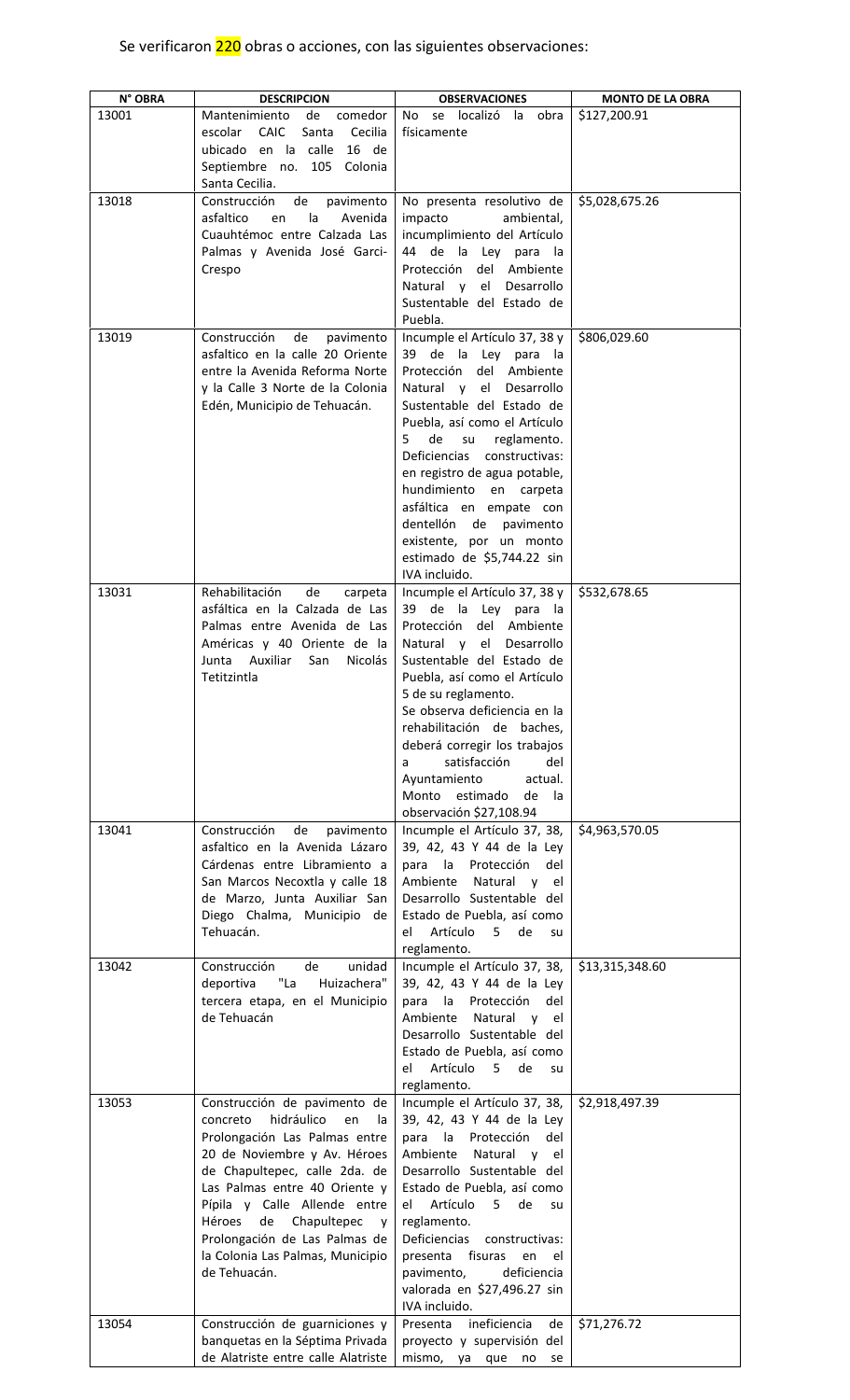|       | y propiedad de la Junta Auxiliar<br>Santa María Coapa.                                                                                                                                                                                                                | consideró la colocación de<br>tapas de registro sobre<br>banqueta.                                                                                                                                                                                                                                                                                                                                                                                                                                                                                                                                                                                                                                                                                                                                                                                                                                                                                                                                                                                                                                                           |                |
|-------|-----------------------------------------------------------------------------------------------------------------------------------------------------------------------------------------------------------------------------------------------------------------------|------------------------------------------------------------------------------------------------------------------------------------------------------------------------------------------------------------------------------------------------------------------------------------------------------------------------------------------------------------------------------------------------------------------------------------------------------------------------------------------------------------------------------------------------------------------------------------------------------------------------------------------------------------------------------------------------------------------------------------------------------------------------------------------------------------------------------------------------------------------------------------------------------------------------------------------------------------------------------------------------------------------------------------------------------------------------------------------------------------------------------|----------------|
| 13055 | Construcción<br>de<br>adoquinamiento en la calle 2<br>Oriente entre calle 2 Sur y calle<br>3 Sur de la Junta Auxiliar San<br>Pablo Tepetzingo                                                                                                                         | Incumple el Artículo 37, 38,<br>39, 42, 43 Y 44 de la Ley<br>para la Protección<br>del<br>Ambiente<br>Natural y el<br>Desarrollo Sustentable del<br>Estado de Puebla, así como<br>Artículo<br>5<br>de<br>el<br>su<br>reglamento.                                                                                                                                                                                                                                                                                                                                                                                                                                                                                                                                                                                                                                                                                                                                                                                                                                                                                             | \$853,153.64   |
| 13058 | Rehabilitación de los edificios B.<br>C, D, E, F y G del Centro Escolar<br>Presidente Venustiano Carranza<br>clave 21AOS4039Z, ubicado en<br>la calle 6 Poniente entre calle 2<br>Norte y calle 4 Norte de la<br>Colonia Villa Granada en el<br>Municipio de Tehuacán | Incumple el Artículo 37, 38,<br>39, 42, 43 Y 44 de la Ley<br>para la Protección del<br>Ambiente Natural y el<br>Desarrollo Sustentable del<br>Estado de Puebla, así como<br>el Artículo 5 de su<br>reglamento. Deficiencia<br>constructivas: instalación<br>eléctrica<br>presenta<br>mal<br>funcionamiento y malos<br>acabado monto observado<br>por este<br>concepto:<br>\$855,678.91<br>sin a<br><b>IVA</b><br>incluido.<br>Cancelaria<br>aluminio<br>de<br>deficiencia<br><b>presenta</b><br>en<br>armado y colocación, monto<br>estimado de la observación<br>\$772,916.88<br>sin<br><b>IVA</b><br>incluido.<br>Conceptos Pagados<br>no<br>ejecutados, consistentes en<br>concepto<br>demolición a<br>mano de piso de mosaico o<br>loseta en salón de música y<br>salón aledaño al de música.,<br>monto del concepto no<br>ejecutado valorado<br>en<br>\$3,406.05 sin IVA incluido.                                                                                                                                                                                                                                      | \$8,000,000.00 |
| 13059 | Construcción<br>de<br>estacionamiento y acceso de la<br>Unidad Deportiva Sur, en el<br>Municipio de Tehuacán                                                                                                                                                          | No<br>presenta título<br>de<br>propiedad<br>del<br>terreno<br>donde se realizó la obra,<br>incumpliendo el Artículo 19<br>Párrafo II de la Ley de obras<br>Publicas<br>Servicios<br>V<br>Relacionados<br>las<br>con<br>mismas.<br>Presenta<br>oficio<br>SDRSOT/578/13 donde se<br>indica que sobre la obra, se<br>debe<br>presentar informe<br>preventivo o manifiesto de<br>impacto ambiental a<br>- la<br>de Desarrollo<br>Secretaria<br>Rural, Sustentabilidad<br>V<br>Ordenamiento<br>Territorial<br>del Gobierno del Estado de<br>Puebla, mismo que no se<br>presenta, por lo que se<br>observa incumplimiento al<br>Artículo 43 y 44 de la Ley<br>la l<br>Protección<br>al<br>para<br>Natural y<br>Ambiente<br>el<br>Desarrollo Sustentable para<br>el Estado de Puebla, además<br>del Artículo de 25 y/o 30<br>del reglamento de la misma.<br>No presenta constancia de<br>registro de las invitaciones<br>al<br>concurso<br>tres<br>a<br>participantes<br>en<br>Compranet, incumpliendo el<br>Artículo 44, Fracción i, de la<br>Ley de Obras Publicas y<br>Servicios Relacionados con<br>las Mismas y Artículo 77 de | \$3,493,678.77 |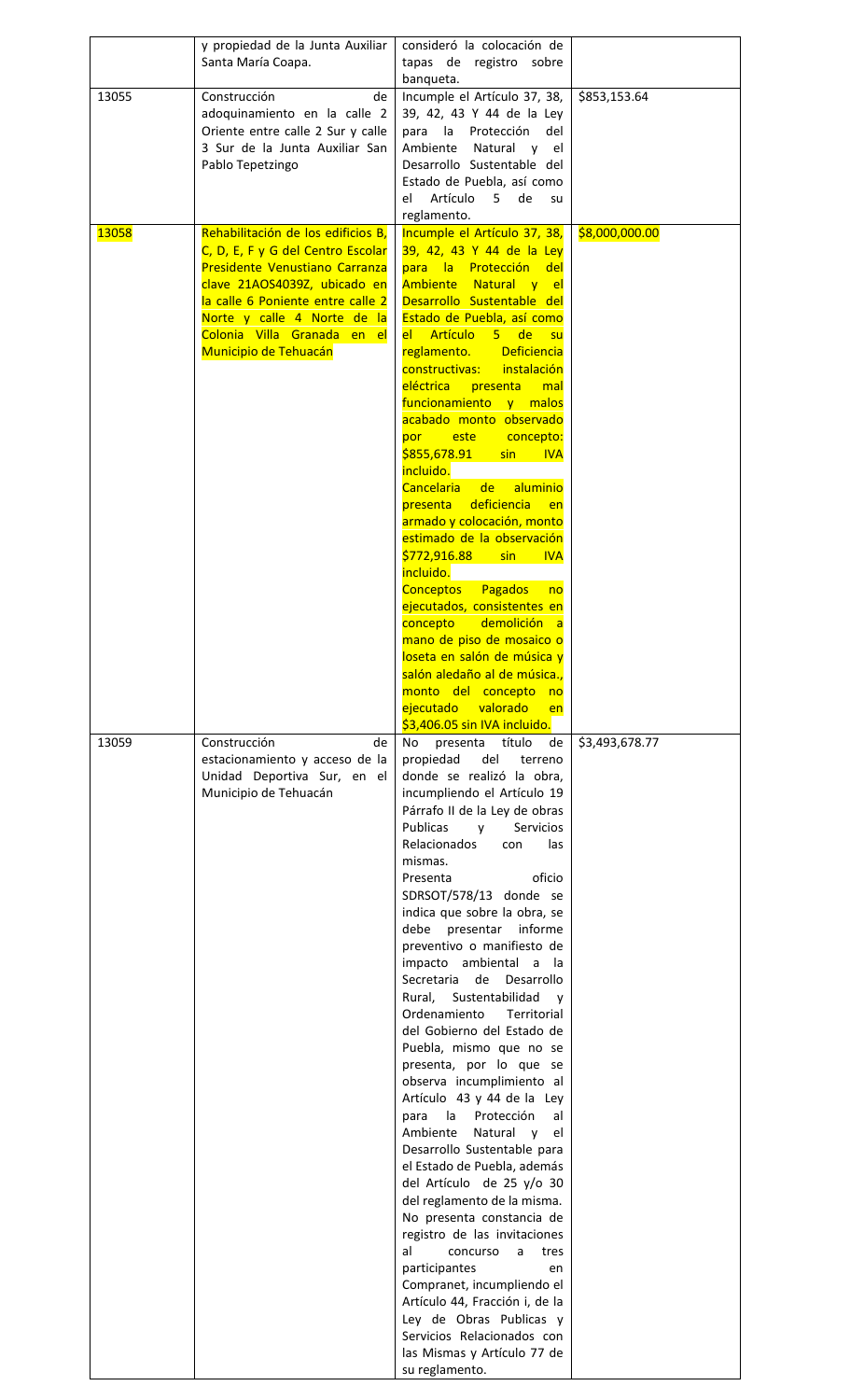|       |                                                                    | No presenta dictamen de                                      |                |
|-------|--------------------------------------------------------------------|--------------------------------------------------------------|----------------|
|       |                                                                    | incumpliendo<br>fallo,<br>el                                 |                |
|       |                                                                    | Artículo 41 de la Ley de                                     |                |
|       |                                                                    | Obras Publicas y Servicios                                   |                |
|       |                                                                    | <b>Relacionados</b><br>con<br>las                            |                |
|       |                                                                    | Mismas así como 73 de su                                     |                |
|       |                                                                    | Reglamento.                                                  |                |
|       |                                                                    |                                                              |                |
| 13062 | Construcción de 4 aulas y                                          | Incumple el Artículo 37, 38,                                 | \$1,944,580.67 |
|       | módulo de escaleras tipo U2-C                                      | 39, 42, 43 Y 44 de la Ley                                    |                |
|       | de 16.96 x 8.00 m para zonas C y<br>Escuela<br>Den la<br>Primaria  | para la Protección<br>del<br>Ambiente                        |                |
|       | Presidente<br>Manuel<br>Ávila                                      | Natural y el<br>Desarrollo Sustentable del                   |                |
|       | Camacho C.C.T. 21EPR0416F de                                       | Estado de Puebla, así como                                   |                |
|       | la Colonia del Empleado.                                           | Artículo 5<br>el<br>de<br>su                                 |                |
|       |                                                                    | reglamento.                                                  |                |
| 13068 | Construcción<br>de<br>pavimento                                    | Incumple el Artículo 37, 38,                                 | \$873,558.49   |
|       | asfaltico en la Avenida Batallón                                   | 39, 42, 43 Y 44 de la Ley                                    |                |
|       | de San Patricio entre Carretera                                    | para la Protección<br>del                                    |                |
|       | Federal México - Veracruz y                                        | Ambiente Natural y el                                        |                |
|       | Avenida Cuauhtémoc de la                                           | Desarrollo Sustentable del                                   |                |
|       | Colonia Luis Donaldo Colosio                                       | Estado de Puebla, así como                                   |                |
|       | Murrieta.                                                          | el Artículo 5 de<br>su                                       |                |
|       |                                                                    | reglamento.                                                  |                |
|       |                                                                    | No presenta dictamen de                                      |                |
|       |                                                                    | fallo,<br>incumpliendo<br>el                                 |                |
|       |                                                                    | Artículo 41 de la Ley de                                     |                |
|       |                                                                    | Obras Publicas y Servicios                                   |                |
|       |                                                                    | <b>Relacionados</b><br>con<br>las                            |                |
|       |                                                                    | Mismas así como 73 de su<br>Reglamento.                      |                |
| 13069 | Construcción de pavimento de                                       | Incumple el Artículo 37, 38,                                 | \$990,464.82   |
|       | hidráulico<br>concreto<br>en<br>la.                                | 39, 42, 43 Y 44 de la Ley                                    |                |
|       | Diagonal del Libramiento entre                                     | para la Protección<br>del                                    |                |
|       | Libramiento y Avenida de la                                        | Ambiente<br>Natural y el                                     |                |
|       | Juventud del Fraccionamiento El                                    | Desarrollo Sustentable del                                   |                |
|       | Humilladero                                                        | Estado de Puebla, así como                                   |                |
|       |                                                                    | Artículo<br>5<br>de<br>el<br>su                              |                |
|       |                                                                    | reglamento.                                                  |                |
|       |                                                                    | La cedula de registro en el                                  |                |
|       |                                                                    | padrón de contratistas, no                                   |                |
|       |                                                                    | está vigente a la firma del                                  |                |
|       |                                                                    | contrato.                                                    |                |
| 13072 | Construcción de guarniciones,                                      | Deficiencias constructivas:                                  | \$1,192,298.31 |
|       | banquetas<br>obras<br>y                                            | Presenta fracturas en losas                                  |                |
|       | complementarias en<br>Avenida                                      | hidráulico<br>de<br>concreto<br>frente a cocheras y en losas |                |
|       | Nacional Sur y prolongación de<br>la Avenida Nacional Sur entre    | de banqueta así como                                         |                |
|       | Privada<br>Quetzalcóatl<br>y                                       | fisuras en diversos puntos,                                  |                |
|       | Universidad<br>Pedagógica                                          | tanto en losas de banqueta                                   |                |
|       | Nacional, Junta Auxiliar Santa                                     | como<br>en<br>guarniciones.                                  |                |
|       | María Coapan.                                                      | Observación valorada en                                      |                |
|       |                                                                    | \$3,220.56 sin IVA incluido.                                 |                |
| 13077 | Construcción<br>de<br>puente                                       | Incumple el Artículo 37, 38,                                 | \$365,772.76   |
|       | vehicular en el camino San                                         | 39, 42, 43 Y 44 de la Ley                                    |                |
|       | Cristóbal Tepeteopan a Progreso                                    | para la<br>Protección<br>del                                 |                |
|       | de la Junta Auxiliar San Cristóbal                                 | Ambiente<br>Natural y el                                     |                |
|       | Tepeteopan                                                         | Desarrollo Sustentable del                                   |                |
|       |                                                                    | Estado de Puebla, así como                                   |                |
|       |                                                                    | Artículo<br>5 <sub>1</sub><br>de<br>el<br>su                 |                |
|       |                                                                    | reglamento.                                                  |                |
|       |                                                                    | La obra no presenta servicio<br>alguno, ya que no conecta    |                |
|       |                                                                    | con ningún camino, ni es                                     |                |
|       |                                                                    | usado<br>como<br>puente                                      |                |
|       |                                                                    | vehicular.                                                   |                |
|       |                                                                    | No se cuenta con validación                                  |                |
|       |                                                                    | de Comisión Nacional del                                     |                |
|       |                                                                    | Agua, requerido por ser                                      |                |
|       |                                                                    | cruce de zona federal, cause                                 |                |
|       |                                                                    | intermitente o perene, la                                    |                |
|       |                                                                    | obra se revisó en época de                                   |                |
|       |                                                                    | estiaje y presenta caudal, no                                |                |
|       |                                                                    | presenta calculo hidráulico                                  |                |
|       |                                                                    | de avenidas máximas.                                         |                |
| 13080 | Construcción<br>de<br>pavimento<br>asfaltico en la Calle 5 de Mayo | Incumple el Artículo 37, 38,<br>39, 42, 43 Y 44 de la Ley    | \$703,745.87   |
|       | entre Avenida 20 de Noviembre                                      | la<br>Protección<br>para<br>del                              |                |
|       | y Avenida División del Norte de                                    | Ambiente<br>Natural y<br>el                                  |                |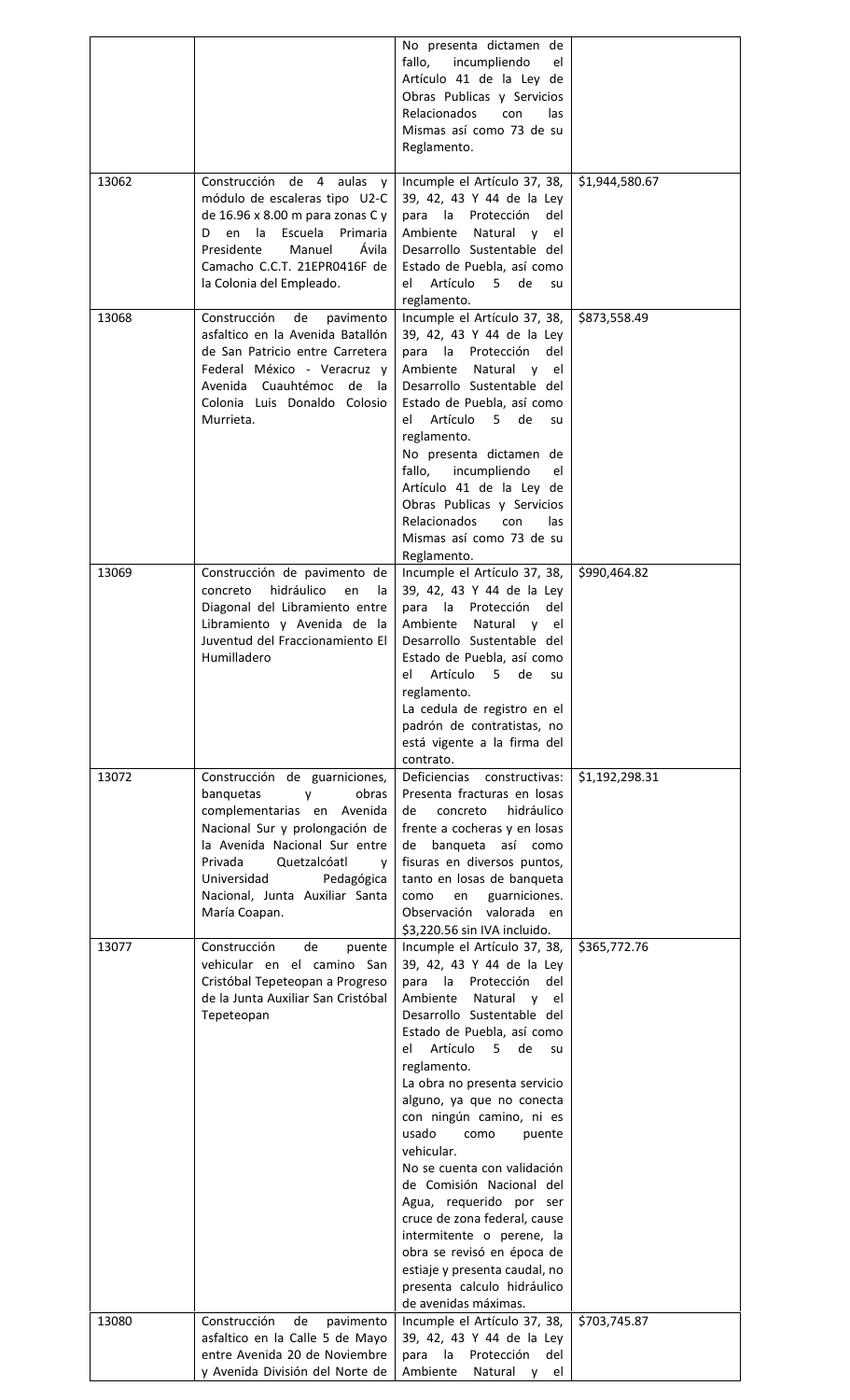|       | Junta<br>Auxiliar<br>Magdalena<br>la<br>Cuayucatepec                                                                                                                                        | Desarrollo Sustentable del<br>Estado de Puebla, así como<br>Artículo<br>de<br>el<br>5<br>su<br>reglamento.<br>El reporte fotográfico de la<br>estimación<br>2<br>incluye<br>excavación en caja<br>por<br>medios mecánicos y carga y<br>acarreo, mismos que no se<br>realizaron.<br>realizan<br>cambios<br>Se<br>a<br>proyecto original los cortes,<br>acarreos y suministros de<br>base hidráulica, los realizara<br>la junta auxiliar, (no existe<br>minuta<br>ni<br>documento<br>alguno al respecto) y se<br>determina hacer cruceros<br>hidráulico<br>concreto<br>con<br>$f'c=250$ kg/cm2, de 15 cm<br>de espesor, reforzado con<br>malla electrosoldada 6-6 10-<br>10, este diseño no es<br>emitido por laboratorio ni<br>perito<br>alguno,<br>estos<br>cambios se realizan en la<br>nota número 7 de fecha 06<br>de julio de 2013 y la obra<br>inicio desde el 24 de junio<br>de 2013, y según la nota 2<br>de fecha 25 de junio de<br>2013, la obra ya presenta<br>cortes, los cuales no se hace<br>responsable la empresa,<br>explicar el retraso y la |                |
|-------|---------------------------------------------------------------------------------------------------------------------------------------------------------------------------------------------|---------------------------------------------------------------------------------------------------------------------------------------------------------------------------------------------------------------------------------------------------------------------------------------------------------------------------------------------------------------------------------------------------------------------------------------------------------------------------------------------------------------------------------------------------------------------------------------------------------------------------------------------------------------------------------------------------------------------------------------------------------------------------------------------------------------------------------------------------------------------------------------------------------------------------------------------------------------------------------------------------------------------------------------------------------------|----------------|
| 13086 | Construcción<br>pavimento<br>de<br>asfaltico en la Avenida Nacional<br>Sur entre Privada Quetzalcóatl y<br>Escuela Normal Superior del<br>Estado de la junta auxiliar Santa<br>María Coapan | confusión entre las fechas.<br>Incumple el Artículo 37, 38,<br>39, 42, 43 Y 44 de la Ley<br>para la Protección<br>del<br>Ambiente<br>Natural y<br>el<br>Desarrollo Sustentable del<br>Estado de Puebla, así como<br>Artículo<br>5<br>de<br>el<br>su<br>reglamento                                                                                                                                                                                                                                                                                                                                                                                                                                                                                                                                                                                                                                                                                                                                                                                             | \$1,765,273.01 |
| 13088 | Construcción de techado<br>de<br>segunda etapa en la Escuela<br>Primaria Melchor Ocampo con<br>clave 21DPR0422R de la Colonia<br>Nicolás Bravo Segunda Sección.                             | Deficiencia constructiva: Las<br>bajadas de agua producen<br>encharcamientos en la plaza<br>cívica, importe estimado de<br>la observación \$5,883.12 sin<br>IVA incluido.                                                                                                                                                                                                                                                                                                                                                                                                                                                                                                                                                                                                                                                                                                                                                                                                                                                                                     | \$770,773.92   |
| 13100 | Construcción<br>de<br>adoquinamiento en el Callejón<br>Belén entre Calle 1 Norte y Calle<br>3 Norte de la Colonia Los Reyes                                                                 | No presenta convenio de<br>modificación al contrato por<br>monto.                                                                                                                                                                                                                                                                                                                                                                                                                                                                                                                                                                                                                                                                                                                                                                                                                                                                                                                                                                                             | \$170,166.87   |
| 13101 | Construcción<br>de<br>adoquinamiento en<br>la Calle<br>Hortensia entre Calle Laurel y<br>Calle Tulipanes de la Colonia San<br>Antonio Viveros, Hábitat                                      | Incumple el Artículo 37, 38,<br>39, 42, 43 Y 44 de la Ley<br>para la Protección<br>del<br>Natural y el<br>Ambiente<br>Desarrollo Sustentable del<br>Estado de Puebla, así como<br>Artículo<br>5 <sup>1</sup><br>de<br>el<br>su<br>reglamento.                                                                                                                                                                                                                                                                                                                                                                                                                                                                                                                                                                                                                                                                                                                                                                                                                 | \$1,016,011.00 |
| 13104 | Construcción del teatro al aire<br>libre en el Complejo Cultural y<br>recreativo El Calvario, ubicado<br>en calle 3 Sur nº 1313 de la<br>Colonia Guadalupe Hidalgo                          | Incumple el Artículo 37, 38,<br>39, 42, 43 Y 44 de la Ley<br>la<br>Protección<br>para<br>del<br>Natural y el<br>Ambiente<br>Desarrollo Sustentable del<br>Estado de Puebla, así como<br>Artículo<br>5<br>de<br>el<br>su<br>reglamento.<br>No presenta Acta de Fallo<br>del<br>Procedimiento<br>de<br>Adjudicación.<br>Conceptos<br>Pagados<br>no<br>ejecutados:<br>no<br>está<br>conectada la toma del agua<br>potable,<br>se<br>recomienda<br>conectar y hacer prueba                                                                                                                                                                                                                                                                                                                                                                                                                                                                                                                                                                                        | \$5,000,000.00 |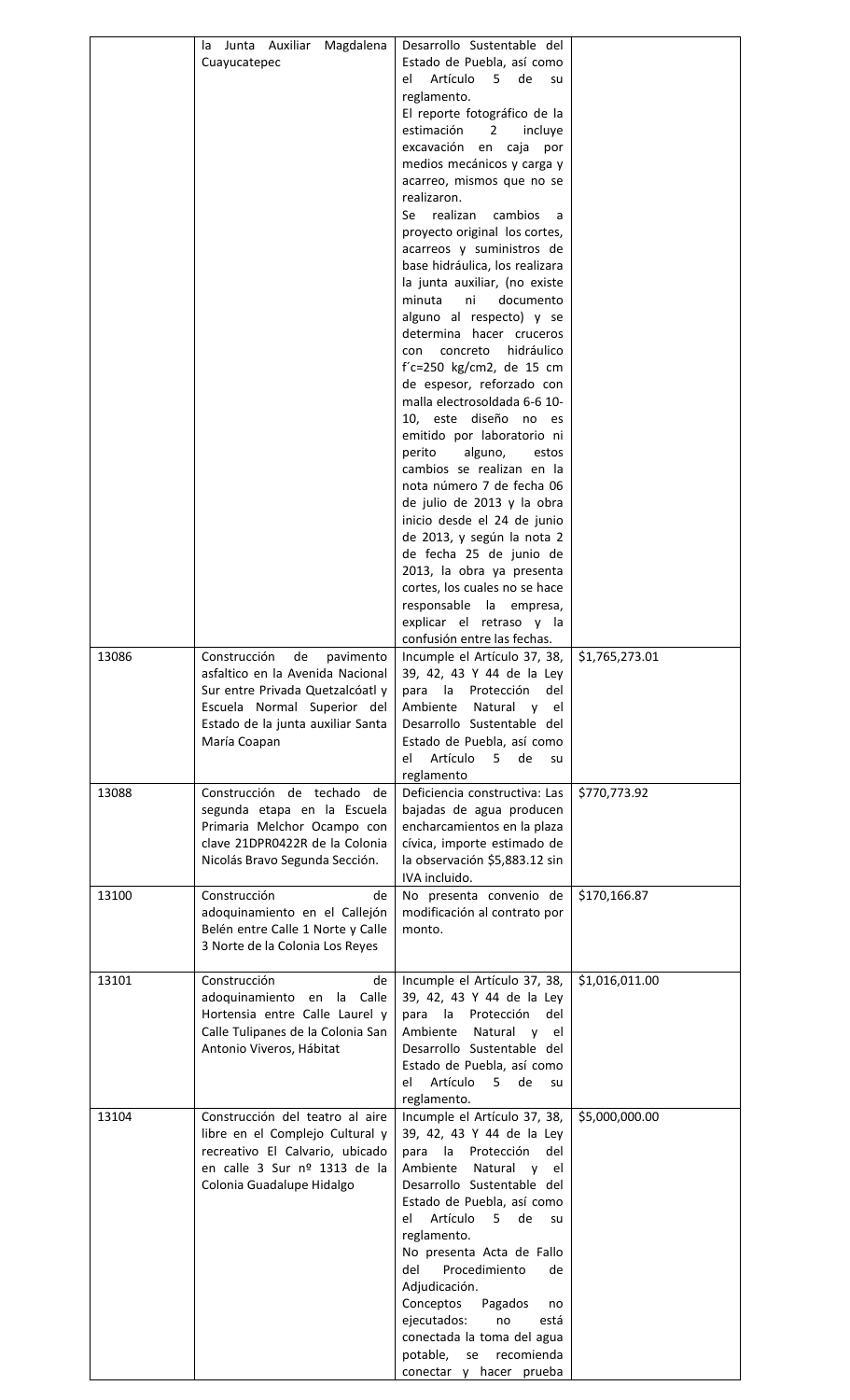|       |                                                                                                                                                                                   | hidrostática a 6 kg de<br>presión durante 24 horas,<br>monto estimado de la<br>observación \$79,174.30 sin<br>IVA incluido.<br>está<br>No<br>realizada<br>la<br>acometida, este concepto<br>está<br>considerado<br>den<br>presupuesto como trámites<br>ante CFE, monto de esta<br>observación \$53,317.17 sin<br>IVA incluido.<br>Deficiencia constructiva: el<br>maneral de una puerta esta<br>suelto y debe realizarse<br>limpieza general de la obra.                                                                                                                                                                                                                                                                                                                                                                                 |              |
|-------|-----------------------------------------------------------------------------------------------------------------------------------------------------------------------------------|------------------------------------------------------------------------------------------------------------------------------------------------------------------------------------------------------------------------------------------------------------------------------------------------------------------------------------------------------------------------------------------------------------------------------------------------------------------------------------------------------------------------------------------------------------------------------------------------------------------------------------------------------------------------------------------------------------------------------------------------------------------------------------------------------------------------------------------|--------------|
| 13105 | Construcción de cancha de usos<br>múltiples<br>Escuela<br>en<br>la<br>Secundaria "Benemérito de las<br>Américas" clave 21EES0332R de<br>la Junta Auxiliar San Pablo<br>Tepetzingo | La cedula de registro al<br>padrón<br>de<br>contratistas<br>perdió vigencia antes de la<br>firma<br>del<br>contrato,<br>incumplimiento al anexo 5,<br>PT-4 de las bases de la<br>invitación a participar en el<br>proceso de adjudicación,<br>aclarar el motivo de la<br>asignación.                                                                                                                                                                                                                                                                                                                                                                                                                                                                                                                                                     | \$283,560.06 |
| 13112 | Ampliación de plaza cívica en la<br>Primaria Federal Bilingüe Miguel<br>Hidalgo clave: 21DPB0390O de<br>la Colonia El Encinal, Santa Ana<br>Teloxtoc.                             | Ineficiencia de proyecto: el<br>plano de proyecto indica<br>corte de 20 cm y el<br>generador indica corte de<br>15 cm y relleno de 20 cm.<br>En el estudio de laboratorio<br>para diseño de losa, no se<br>define<br>cual<br>la<br>es<br>especificación<br>para<br>compactación, 85% o 95%<br>prueba AASTHO estándar,<br>indica<br>ambos<br>que<br>ya<br>porcentajes<br>de<br>compactación y no indica<br>corte en caja<br>para<br>la.<br>subrasante, sino limpieza de<br>terreno natural y sobre<br>este, colocar una capa de 20<br>de<br>tepetate<br>cm<br>compactado.<br>pruebas<br>las<br>En<br>de<br>laboratorio de la estimación<br>presenta prueba<br>1,<br>de<br>resistencia del concreto a 14<br>días alcanzando un 68% de<br>resistencia, no presenta<br>prueba a 28 días donde se<br>100%<br>asegure el<br>de<br>resistencia. | \$194,333.95 |
| 13113 | Construcción de banquetas en la<br>Calle Adolfo López Mateos entre<br>Avenida<br>Independencia<br>V<br>Avenida Nacional de la Junta<br>Auxiliar<br>Cristóbal<br>San<br>Tepeteopan | La cedula de registro al<br>padrón<br>de<br>contratistas<br>perdió vigencia antes de la<br>firma<br>del<br>contrato,<br>incumplimiento al anexo 5,<br>PT-4 de las bases de la<br>invitación a participar en el<br>proceso de adjudicación,<br>aclarar el motivo de la<br>asignación.                                                                                                                                                                                                                                                                                                                                                                                                                                                                                                                                                     | \$162,273.21 |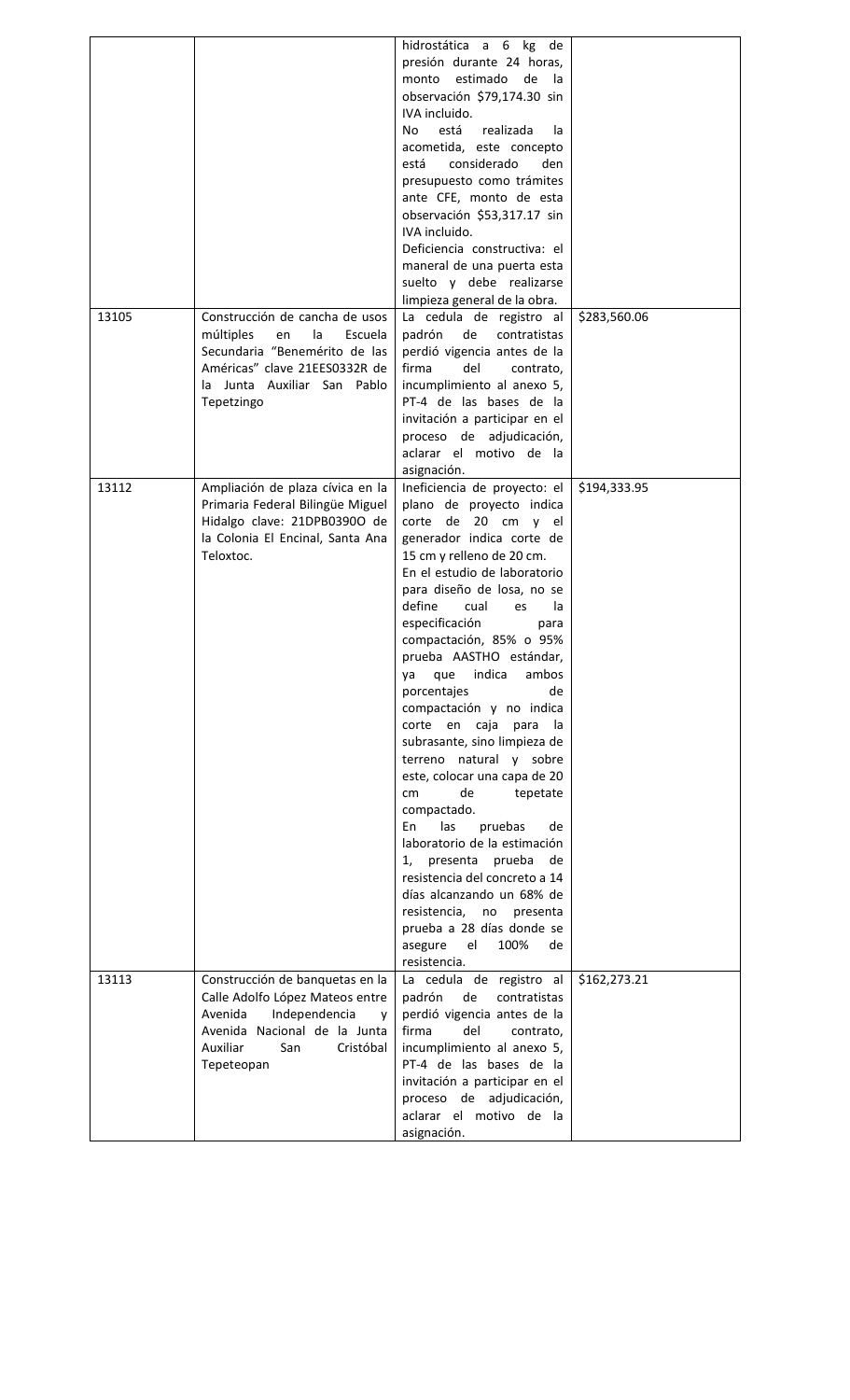| 13115 | Construcción<br>de<br>pavimento<br>asfaltico en la Calle Las Flores<br>entre Calle Valerio Trujano y<br>pozo de agua de la Junta Auxiliar<br>Santa Cruz Acapa                                                                                                                              | Incumple el Artículo 37, 38,<br>39, 42, 43 Y 44 de la Ley<br>para la Protección<br>del<br>Ambiente<br>Natural y el<br>Desarrollo Sustentable del<br>Estado de Puebla, así como<br>Artículo<br>el<br>5<br>de<br>su<br>reglamento.<br>No presenta dictamen de<br>incumpliendo<br>fallo,<br>el<br>Artículo 41 de la Ley de<br>Obras Publicas y Servicios<br><b>Relacionados</b><br>con<br>las<br>Mismas así como 73 de su<br>Reglamento.                                                                              | \$655,905.41   |
|-------|--------------------------------------------------------------------------------------------------------------------------------------------------------------------------------------------------------------------------------------------------------------------------------------------|--------------------------------------------------------------------------------------------------------------------------------------------------------------------------------------------------------------------------------------------------------------------------------------------------------------------------------------------------------------------------------------------------------------------------------------------------------------------------------------------------------------------|----------------|
| 13116 | Rehabilitación de alcantarillado<br>sanitario en la Calle Insurgentes<br>Sur entre Calle Josefa Ortiz de<br>Domínguez y Calle 7 Oriente de<br>la Colonia La Purísima                                                                                                                       | Incumple el Artículo 37, 38,<br>39, 42, 43 Y 44 de la Ley<br>para la Protección<br>del<br>Ambiente Natural y el<br>Desarrollo Sustentable del<br>Estado de Puebla, así como<br>Artículo 5<br>de<br>el<br>su<br>reglamento.<br>La cedula de registro al<br>padrón<br>de<br>contratistas<br>perdió vigencia antes de la<br>firma<br>del<br>contrato,<br>incumplimiento al anexo 5,<br>PT-4 de las bases de la<br>invitación a participar en el<br>proceso de adjudicación,<br>aclarar el motivo de la<br>asignación. | \$106,654.87   |
| 13118 | Construcción<br>de<br>adoquinamiento en el Camino<br>Viejo a Chilac entre<br>Calle<br>Nacional<br>Poniente<br>Calle<br>$\mathsf{V}$<br>Libertad de la Junta Auxiliar<br>Santa Cruz Acapa                                                                                                   | Incumple el Artículo 37, 38,<br>39, 42, 43 Y 44 de la Ley<br>la<br>Protección<br>para<br>del<br>Ambiente<br>Natural y el<br>Desarrollo Sustentable del<br>Estado de Puebla, así como<br>Artículo 5<br>el<br>de<br>su<br>reglamento.                                                                                                                                                                                                                                                                                | \$659,536.23   |
| 13121 | Construcción<br>de<br>adoquinamiento en<br>la Calle<br>Segunda de San Joaquín entre<br>Calle Alatriste y Calle Allende<br>Oriente de la Junta Auxiliar<br>Santa María Coapan                                                                                                               | Incumple el Artículo 37, 38,<br>39, 42, 43 Y 44 de la Ley<br>para la Protección<br>del<br>Ambiente Natural y el<br>Desarrollo Sustentable del<br>Estado de Puebla, así como<br>Artículo 5<br>el -<br>de<br>su<br>reglamento.<br>Deficiencia<br>constructiva:<br>tapa y brocal de registro,<br>terminada<br>no<br>correctamente.Monto<br>observado estimado<br>por<br>\$1,07.08 sin IVA incluido.                                                                                                                   | \$592,541.53   |
| 13125 | Construcción<br>de<br>adoquinamiento<br>obras<br>v<br>complementarias en la Calle<br>Josefa Ortiz de Domínguez entre<br>Privada de la 3 Oriente y 19 Sur;<br>calle 19 Sur entre la calle Josefa<br>Ortiz de Domínguez y la calle 9<br>Oriente de la<br>Colonia<br>La<br>Purísima. Hábitat. | Incumple el Artículo 37, 38,<br>39, 42, 43 Y 44 de la Ley<br>para la Protección<br>del<br>Natural y el<br>Ambiente<br>Desarrollo Sustentable del<br>Estado de Puebla, así como<br>Artículo<br>el a<br>5<br>de<br>su<br>reglamento.                                                                                                                                                                                                                                                                                 | \$1,618,589.13 |
| 13126 | Construcción<br>de<br>pavimento<br>asfaltico Calle Buganvilia entre la<br>Calle 25 Poniente y la Calle 27<br>Poniente de La Colonia 3 de<br>Mayo, Hábitat.                                                                                                                                 | Incumple el Artículo 37, 38,<br>39, 42, 43 Y 44 de la Ley<br>la Protección<br>para<br>del<br>Ambiente<br>Natural y<br>el<br>Desarrollo Sustentable del<br>Estado de Puebla, así como<br>Artículo<br>de<br>5<br>el<br>su<br>reglamento.                                                                                                                                                                                                                                                                             | \$587,437.98   |
| 13127 | Construcción<br>de<br>adoquinamiento<br>obras<br>۷                                                                                                                                                                                                                                         | Incumple el Artículo 37, 38,<br>39, 42, 43 Y 44 de la Ley                                                                                                                                                                                                                                                                                                                                                                                                                                                          | \$459,048.78   |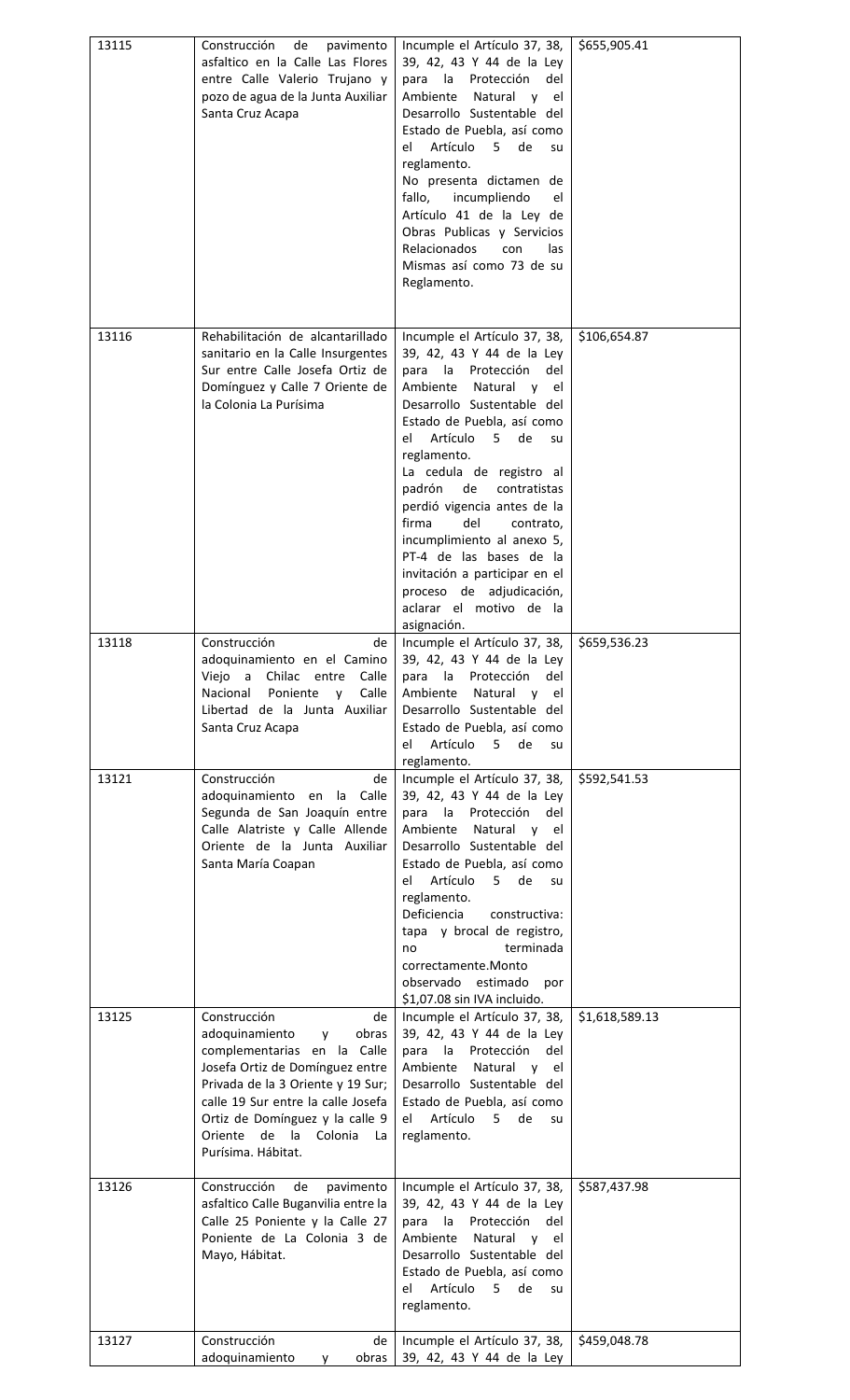|       | complementarias en la Calle 21<br>Oriente entre Avenida de<br>-la<br>Juventud y Calle La Paz de la<br>Colonia Los Pinos, Hábitat.                                                                                                                                                    | la<br>del<br>Protección<br>para<br>Ambiente<br>Natural y el<br>Desarrollo Sustentable del<br>Estado de Puebla, así como<br>Artículo<br>de<br>el<br>5.<br>su<br>reglamento.                                                                                                                                                                                                                                                                                                                                                                                                                                                                                                                                                                                                                                                                                      |                |
|-------|--------------------------------------------------------------------------------------------------------------------------------------------------------------------------------------------------------------------------------------------------------------------------------------|-----------------------------------------------------------------------------------------------------------------------------------------------------------------------------------------------------------------------------------------------------------------------------------------------------------------------------------------------------------------------------------------------------------------------------------------------------------------------------------------------------------------------------------------------------------------------------------------------------------------------------------------------------------------------------------------------------------------------------------------------------------------------------------------------------------------------------------------------------------------|----------------|
| 13136 | Construcción<br>de<br>adoquinamiento en la Calle 20<br>de Noviembre entre Carretera<br>Estatal Tehuacán-Teotitlan<br>$\mathsf{v}$<br>Calle reforma en la Colonia San<br>Miguel de la Junta Auxiliar San<br>Pablo Tepetzingo                                                          | Incumple el Artículo 37, 38,<br>39, 42, 43 Y 44 de la Ley<br>para la<br>Protección<br>del<br>Ambiente<br>Natural y el<br>Desarrollo Sustentable del<br>Estado de Puebla, así como<br>Artículo<br>5 <sub>1</sub><br>de<br>el<br>su<br>reglamento.<br>Es incorrecta la fecha de<br>vigencia de la fianza de<br>cumplimiento adicional.                                                                                                                                                                                                                                                                                                                                                                                                                                                                                                                            | \$757,361.11   |
| 13138 | Construcción<br>de<br>pavimento<br>asfaltico<br>obras<br>y<br>complementarias en la Calle<br>Hidalgo Oriente entre la Calle<br>Morelos Norte y la Calle Ignacio<br>Zaragoza de la Junta Auxiliar San<br>Lorenzo Teotipilco, Hábitat.                                                 | Incumple el Artículo 37, 38,<br>39, 42, 43 Y 44 de la Ley<br>para la Protección<br>del<br>Ambiente<br>Natural y el<br>Desarrollo Sustentable del<br>Estado de Puebla, así como<br>Artículo<br>de<br>el<br>5<br>su<br>reglamento.<br>No presenta constancia de<br>publicación en compranet<br>de<br>invitaciones,<br>incumplimiento del Artículo<br>44 Fracción I de la Ley de<br>Obras Publicas y Servicios<br>Relacionados<br>con<br>las<br>Mismas.<br>No presenta dictamen de<br>fallo,<br>incumpliendo<br>el<br>Artículo 41 de la Ley de<br>Obras Publicas y Servicios<br><b>Relacionados</b><br>con<br>las<br>Mismas así como 73 de su<br>Reglamento.<br>Deficiencia constructiva: La<br>carpeta asfáltica presenta<br>textura<br>abierta<br>۷<br>EI.<br>disgregada.<br>monto<br>estimado de la observación<br>\$3,246.50<br>sin<br>IVA.<br>es<br>incluido. | \$1,554,286.00 |
| 13140 | Construcción<br>de<br>pavimento<br>asfaltico<br>obras<br>y<br>complementarias en la Calle 21<br>Norte entre la Calle Colegio<br>Militar y la Calle 2 Oriente del<br>Fraccionamiento<br>- El<br>Rosario.<br>Hábitat.                                                                  | No presenta dictamen de<br>fallo,<br>incumpliendo<br>el<br>Artículo 41 de la Ley de<br>Obras Publicas y Servicios<br>Relacionados<br>con<br>las<br>Mismas así como 73 de su<br>Reglamento.                                                                                                                                                                                                                                                                                                                                                                                                                                                                                                                                                                                                                                                                      | \$244,718.00   |
| 13141 | Construcción de pavimento de<br>concreto hidráulico y obras<br>complementarias en el Callejón<br>Miguel Hidalgo entre la Calle 8<br>Sur y Calle Adolfo Ruiz Cortinez;<br>Privada de la 21 "Poniente entre<br>Calle 21 Poniente y Propiedad<br>de la Colonia 16 de Marzo,<br>Hábitat. | No presenta dictamen de<br>fallo,<br>incumpliendo<br>el<br>Artículo 41 de la Ley de<br>Obras Publicas y Servicios<br>Relacionados<br>con<br>las<br>Mismas así como 73 de su<br>Reglamento.<br>Deficiencia constructiva: la<br>carpeta de concreto se<br>encuentra fisurada en varios<br>puntos. Monto estimado de<br>la observación \$3,443.04 sin<br>IVA incluido.                                                                                                                                                                                                                                                                                                                                                                                                                                                                                             | \$300,648.00   |
| 13143 | Construcción<br>de<br>pavimento<br>asfaltico<br>y<br>obras<br>complementarias en la Calle 5<br>de Mayo entre la Calzada Adolfo<br>López Mateos y Privada 5 de<br>Mayo de la Colonia Santa<br>Catalina de Siena, Hábitat.                                                             | Incumple el Artículo 37, 38,<br>39, 42, 43 Y 44 de la Ley<br>la<br>Protección<br>para<br>del<br>Ambiente<br>Natural<br>el<br>V<br>Desarrollo Sustentable del<br>Estado de Puebla, así como<br>Artículo<br>de<br>el<br>5<br>su<br>reglamento.<br>Deficiencia constructiva: la<br>pintura<br>en<br>guarniciones                                                                                                                                                                                                                                                                                                                                                                                                                                                                                                                                                   | \$945,012.01   |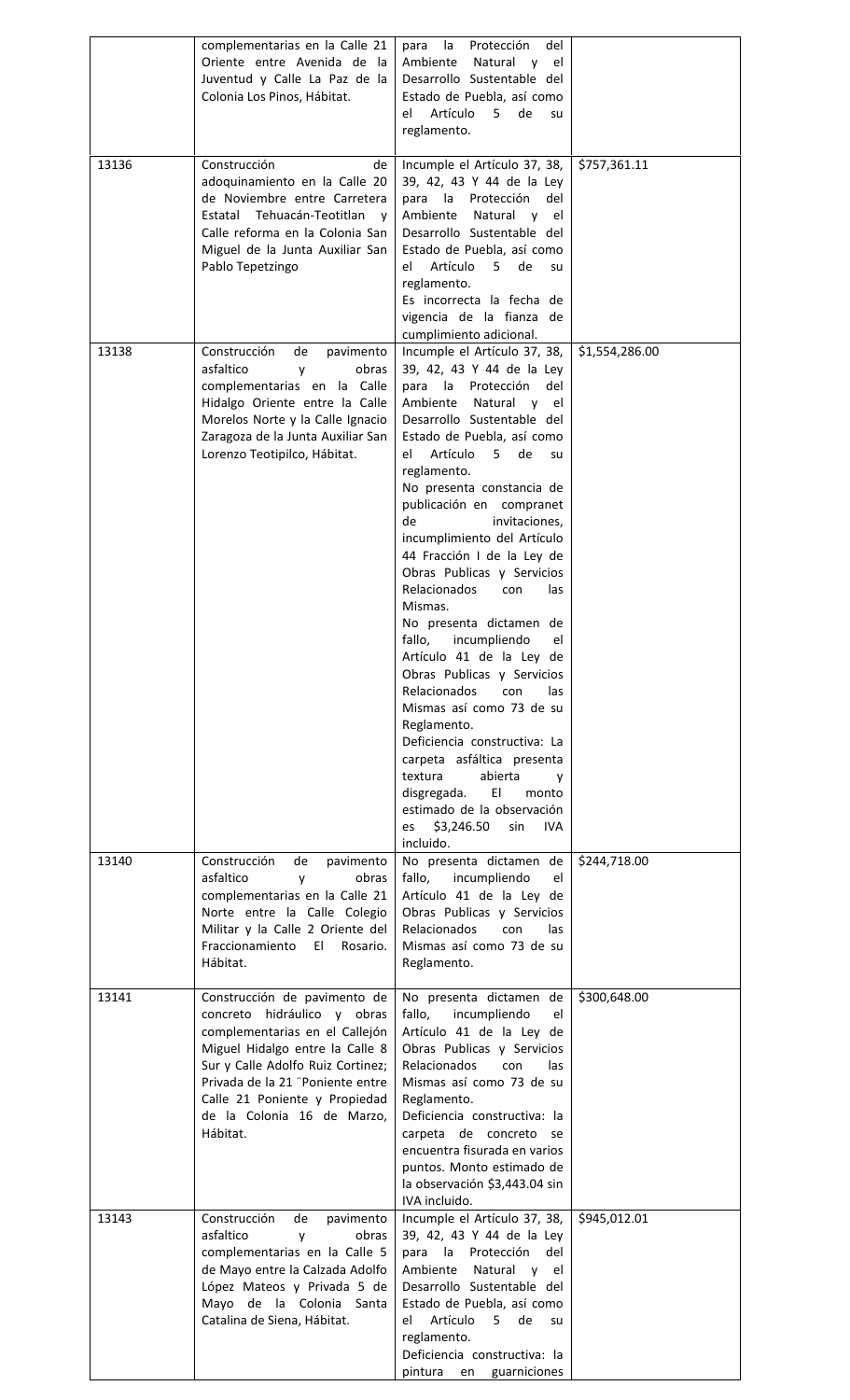|       |                                                                                                                                                                                                                              | presenta mala calidad. Del<br>cadenamiento<br>$0+060$<br>al<br>0+160 del lado sur, monto<br>estimado de la observación                                                                                                                                                                                                                                                                                                                                                                                                                                                                                                                                                                                                                                                                        |                |
|-------|------------------------------------------------------------------------------------------------------------------------------------------------------------------------------------------------------------------------------|-----------------------------------------------------------------------------------------------------------------------------------------------------------------------------------------------------------------------------------------------------------------------------------------------------------------------------------------------------------------------------------------------------------------------------------------------------------------------------------------------------------------------------------------------------------------------------------------------------------------------------------------------------------------------------------------------------------------------------------------------------------------------------------------------|----------------|
| 13145 | Construcción<br>de<br>adoquinamiento<br>obras<br><b>V</b><br>complementarias en el Camino<br>del Carnero entre Calle Emiliano<br>Zapata y Calle Francisco I.<br>Madero de la Inspectoría San<br>Vicente Ferrer. Hábitat.     | \$1,845.00 sin IVA incluido.<br>Incumple el Artículo 37, 38,<br>39, 42, 43 Y 44 de la Ley<br>para<br>la<br>Protección<br>del<br>Ambiente<br>Natural y<br>el<br>Desarrollo Sustentable del<br>Estado de Puebla, así como<br>Artículo<br>el<br>5.<br>de<br>su<br>reglamento.                                                                                                                                                                                                                                                                                                                                                                                                                                                                                                                    | \$1,431,211.00 |
| 13157 | Construcción<br>de<br>concreto<br>hidráulico<br>y<br>obras<br>complementarias en la Calle 14<br>Oriente ente Calle Las Flores y<br>Calle<br>9<br>Norte<br>del<br>Fraccionamiento<br>La<br>Joya.<br>Hábitat.                  | Incumple el Artículo 37, 38,<br>39, 42, 43 Y 44 de la Ley<br>la<br>Protección<br>para<br>del<br>Natural y<br>Ambiente<br>el<br>Desarrollo Sustentable del<br>Estado de Puebla, así como<br>el Artículo 5 de<br>su<br>reglamento.<br>No presenta dictamen de<br>fallo,<br>incumpliendo<br>el<br>Artículo 41 de la Ley de<br>Obras Publicas y Servicios<br><b>Relacionados</b><br>con<br>las<br>Mismas así como 73 de su<br>Reglamento.<br>Deficiencia constructiva: la<br>losa de concreto presenta<br>fisuras en varios tramos.<br>Deficiencia<br>valorada<br>en<br>\$7,614.18 sin IVA incluido<br>Conceptos<br>pagados<br>no<br>ejecutados: falta tramo de<br>banqueta de 20 mts por<br>1.80 mts, monto estimado<br>de conceptos pagados no<br>ejecutados en \$7,128.65 sin<br>IVA incluido. | \$2,025,956.00 |
| 13158 | Construcción<br>de<br>pavimento<br>asfaltico<br>obras<br>y<br>complementarias en la Calle<br>Leona Vicario entre la Calle<br>Pípila y 40 Oriente de la Colonia<br>Observatorio, Hábitat.                                     | Incumple el Artículo 37, 38,<br>39, 42, 43 Y 44 de la Ley<br>la<br>Protección<br>para<br>del<br>Natural y<br>Ambiente<br>el<br>Desarrollo Sustentable del<br>Estado de Puebla, así como<br>Artículo<br>5 de<br>el -<br>su<br>reglamento.<br>No presenta dictamen de<br>fallo,<br>incumpliendo<br>el<br>Artículo 41 de la Ley de<br>Obras Publicas y Servicios<br><b>Relacionados</b><br>con<br>las<br>Mismas así como 73 de su<br>Reglamento.                                                                                                                                                                                                                                                                                                                                                 | \$712,497.00   |
| 13161 | Construcción de pavimento de<br>concreto hidráulico en la Calle<br>Pípila<br>entre<br>Héroes<br>de<br>Chapultepec y Calle 3 Norte;<br>Calzada del Panteón entre Pípila<br>y 40 Oriente de la Colonia Las<br>Palmas, Hábitat. | Incumple el Artículo 37, 38,<br>39, 42, 43 Y 44 de la Ley<br>para<br>la<br>Protección<br>del<br>Ambiente<br>Natural y el<br>Desarrollo Sustentable del<br>Estado de Puebla, así como<br>Artículo<br>de<br>$5 -$<br>el<br>su<br>reglamento.<br>No presenta dictamen de<br>incumpliendo<br>fallo,<br>el<br>Artículo 41 de la Ley de<br>Obras Publicas y Servicios<br><b>Relacionados</b><br>con<br>las<br>Mismas así como 73 de su<br>Reglamento.                                                                                                                                                                                                                                                                                                                                               | \$1,837,616.00 |
| 13163 | Construcción de guarniciones y<br>banquetas en la Privada 5 de<br>Mayo entre Camino al Carbero y<br>Calle Emiliano Zapata de la<br>Inspectoría San Vicente Ferrer,<br>Hábitat.                                               | Conceptos no ejecutados:<br>falta un tramo de banqueta<br>de 0.70 mts. por 20 mts. en<br>esquina de Privada 5 de<br>Mayo y Calle Emiliano<br>Zapata; faltan tapas de<br>registros en banqueta. C<br>estimado<br>monto<br>por                                                                                                                                                                                                                                                                                                                                                                                                                                                                                                                                                                  | \$139,650.00   |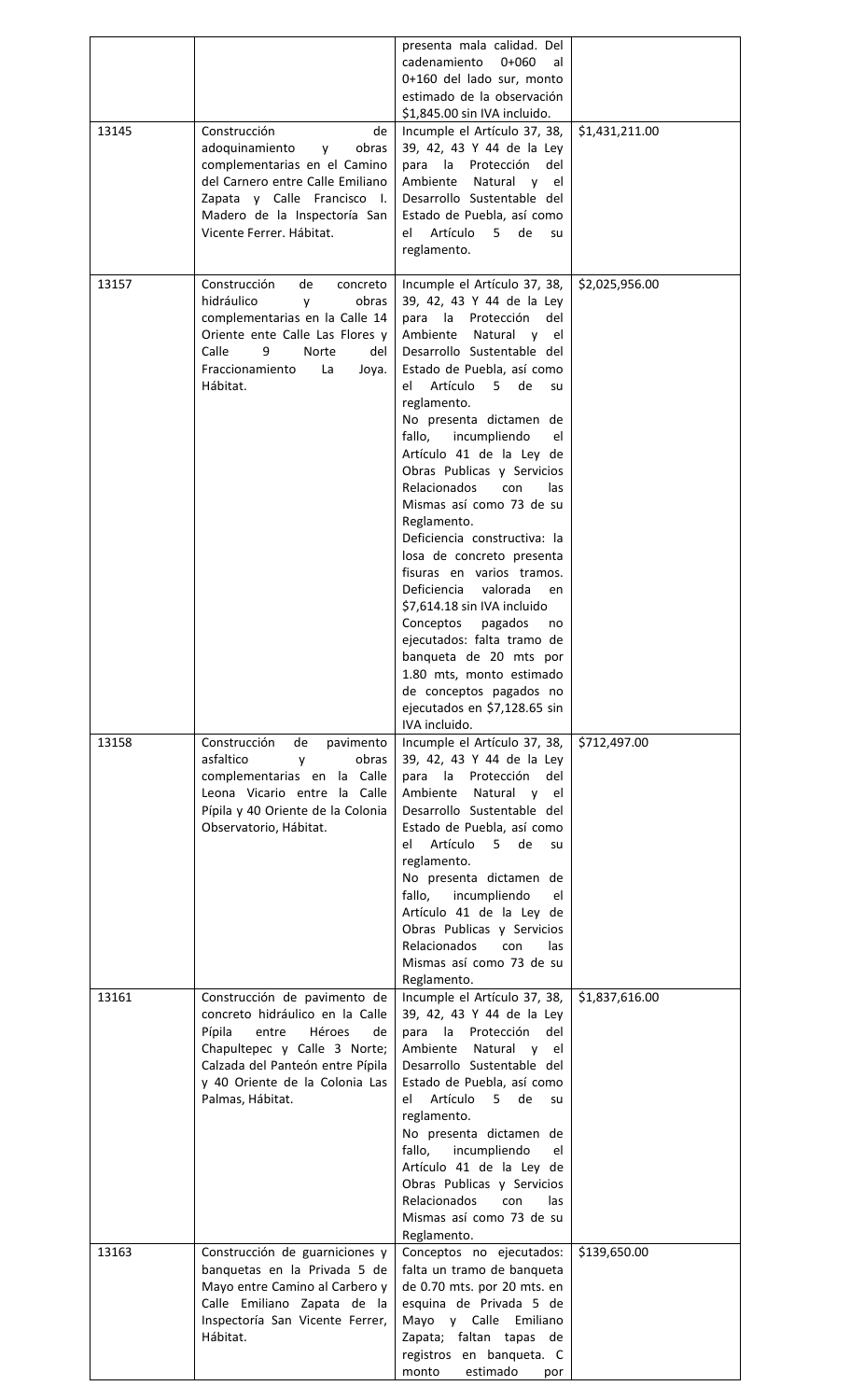|       |                                                                                                                                                                                                                                    | conceptos<br>pagados<br>no<br>ejecutados $$3,190.33$<br>sin                                                                                                                                                                                                                                                                                                                                                                     |                |
|-------|------------------------------------------------------------------------------------------------------------------------------------------------------------------------------------------------------------------------------------|---------------------------------------------------------------------------------------------------------------------------------------------------------------------------------------------------------------------------------------------------------------------------------------------------------------------------------------------------------------------------------------------------------------------------------|----------------|
| 13176 | Ampliación<br>de<br>red<br>de<br>alcantarillado sanitario en Calle<br>Valsequillo entre Calle 5 de<br>Febrero y Calle José María<br>Morelos de la Junta Auxiliar de                                                                | IVA incluido<br>No presenta validación por<br>normativa (CNA, CEASPUE).<br>Incumple el Artículo 37, 38,<br>39, 42, 43 Y 44 de la Ley<br>para<br>la Protección<br>del                                                                                                                                                                                                                                                            | \$442,910.12   |
|       | San Lorenzo Teotipilco                                                                                                                                                                                                             | Ambiente<br>Natural y<br>el<br>Desarrollo Sustentable del<br>Estado de Puebla, así como<br>Artículo<br>de<br>5.<br>el<br>su                                                                                                                                                                                                                                                                                                     |                |
|       |                                                                                                                                                                                                                                    | reglamento.<br>obra<br>física<br>no<br>fue<br>La<br>localizada. Existe una obra<br>de drenaje con más de<br>cuatro años de antigüedad.                                                                                                                                                                                                                                                                                          |                |
| 13186 | Construcción<br>de<br>adoquinamiento<br>obras<br><b>V</b><br>complementarias en la Calle 28<br>Norte entre la Avenida Francisco<br>I. Madero y Calle Cerezo de la<br>Colonia San Rafael, Hábitat.                                  | Incumple el Artículo 37, 38,<br>39, 42, 43 Y 44 de la Ley<br>para la Protección<br>del<br>Ambiente Natural y el<br>Desarrollo Sustentable del<br>Estado de Puebla, así como<br>Artículo 5 de<br>el<br>su<br>reglamento.<br>No presenta dictamen de                                                                                                                                                                              | \$1,835,347.00 |
|       |                                                                                                                                                                                                                                    | fallo,<br>incumpliendo<br>el<br>Artículo 41 de la Ley de<br>Obras Publicas y Servicios<br><b>Relacionados</b><br>con<br>las<br>Mismas así como 73 de su<br>Reglamento.<br>Deficiencia constructiva: los<br>retenes o dentellones de<br>confinamiento del adoquín<br>presentan un nivel inferior<br>al<br>nivel<br>de<br>superficie<br>terminada del adoquín.                                                                    |                |
| 13188 | Construcción<br>de<br>pavimento<br>asfaltico<br>obras<br>y<br>complementarias en la Calle 9<br>Oriente y la Calle 13 Sur y Calle<br>17 Sur de la Colonia La Purísima,<br>Hábitat.                                                  | Incumple el Artículo 37, 38,<br>39, 42, 43 Y 44 de la Ley<br>para la<br>Protección<br>del<br>Ambiente<br>Natural y el<br>Desarrollo Sustentable del<br>Estado de Puebla, así como<br>Artículo<br>$5 -$<br>de<br>el<br>su<br>reglamento.                                                                                                                                                                                         | \$1,410,876.00 |
| 13257 | Construcción<br>de<br>pavimento<br>asfaltico<br>obras<br>y<br>complementarias en la Calle 38<br>Oriente entre Calle 16 de<br>Septiembre y Calle 11 Norte de<br>la Colonia Observatorio, Hábitat.                                   | Incumple el Artículo 37, 38,<br>39, 42, 43 Y 44 de la Ley<br>para la Protección<br>del<br>Ambiente Natural y el<br>Desarrollo Sustentable del<br>Estado de Puebla, así como<br>Artículo 5<br>de<br>el<br>su<br>reglamento.<br>No presenta dictamen de<br>fallo,<br>incumpliendo<br>el<br>Artículo 41 de la Ley de<br>Obras Publicas y Servicios<br><b>Relacionados</b><br>con<br>las<br>Mismas así como 73 de su<br>Reglamento. | \$626,227.00   |
| 13258 | Rehabilitación de alcantarillado<br>sanitario de la Calle 9 Oriente<br>entre calle 11 Sur y Calle 17 Sur<br>de la Colonia La Purísima                                                                                              | Incumple el Artículo 37, 38,<br>39, 42, 43 Y 44 de la Ley<br>para la Protección<br>del<br>Ambiente<br>Natural y el<br>Desarrollo Sustentable del<br>Estado de Puebla, así como<br>Artículo<br>$5 -$<br>de<br>el<br>su<br>reglamento.                                                                                                                                                                                            | \$325,495.59   |
| 13262 | Construcción<br>de<br>adoquinamiento en la Calle 13<br>Sur entre Camino Viejo a San<br>Diego y Calle 7 Oriente; Privada<br>Josefa Ortiz de Domínguez entre<br>Calle 13 Sur y Privada 11 Sur de<br>la Colonia La Purísima, Hábitat. | Incumple el Artículo 37, 38,<br>39, 42, 43 Y 44 de la Ley<br>Protección<br>del<br>para<br>la<br>Ambiente<br>Natural<br>el<br>$\mathsf{v}$<br>Desarrollo Sustentable del<br>Estado de Puebla, así como<br>Artículo<br>el<br>de<br>5<br>su<br>reglamento.                                                                                                                                                                         | \$1,625,373.75 |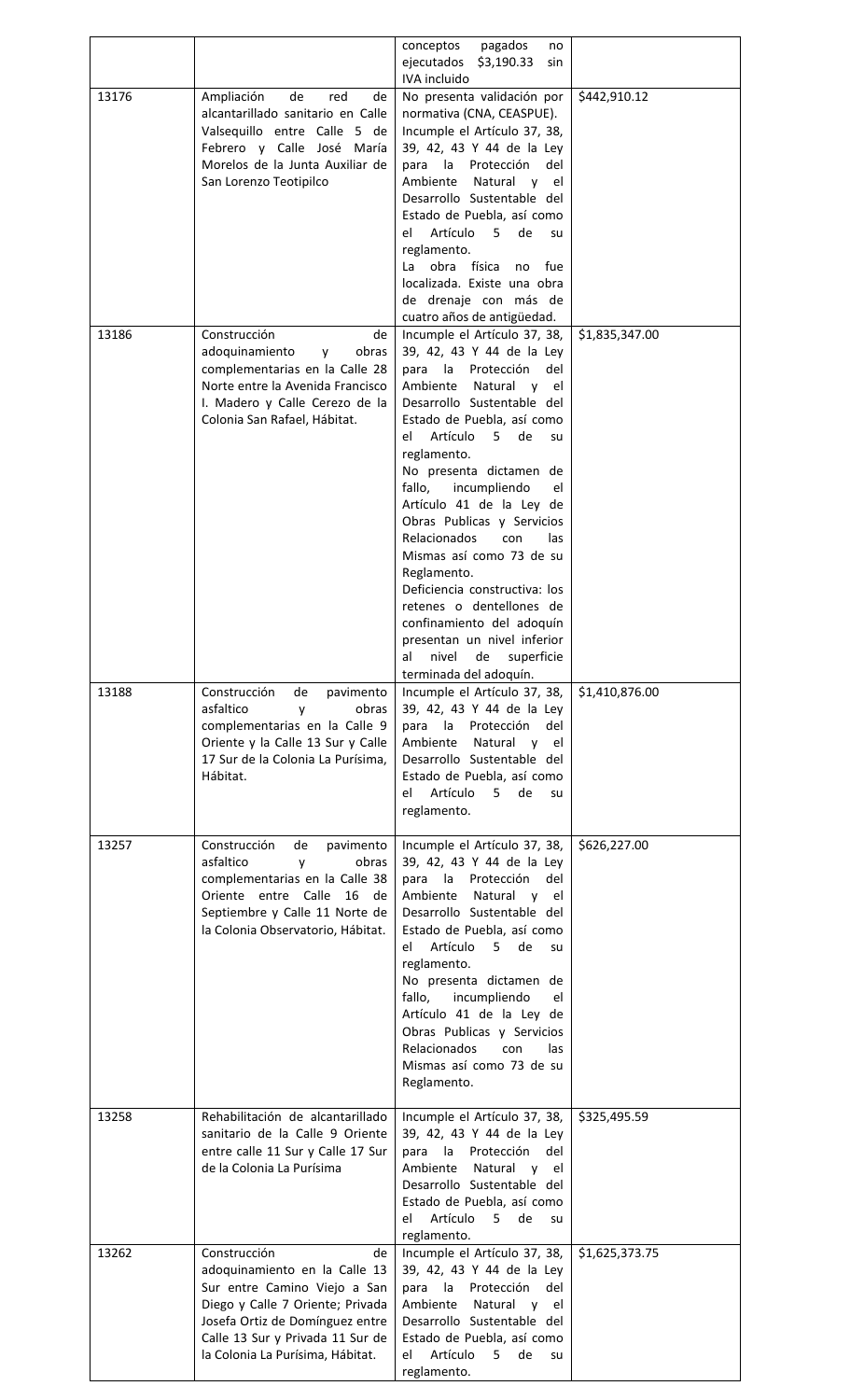| 13263 | Construcción<br>de<br>adoquinamiento<br>obras<br><b>y</b><br>complementarias en la Calle 8 y<br>10 Norte entre Calle 10 Poniente<br>y 12 Poniente de la Colonia<br>Constituyentes, Hábitat.                                                                             | No presenta dictamen de<br>fallo,<br>incumpliendo<br>el<br>Artículo 41 de la Ley de<br>Obras Publicas y Servicios<br><b>Relacionados</b><br>con<br>las<br>Mismas así como 73 de su<br>Reglamento.                                                                                                                                                                                                                                                                                                                                                                               | \$681,886.00   |
|-------|-------------------------------------------------------------------------------------------------------------------------------------------------------------------------------------------------------------------------------------------------------------------------|---------------------------------------------------------------------------------------------------------------------------------------------------------------------------------------------------------------------------------------------------------------------------------------------------------------------------------------------------------------------------------------------------------------------------------------------------------------------------------------------------------------------------------------------------------------------------------|----------------|
| 13265 | Construcción<br>de<br>adoquinamiento en la Calle 10<br>Norte entre Calle 6 Poniente y<br>Privada<br>Revolución,<br>Calle<br>Francisco Villa entre Calle 12<br>Norte y Calle 10 Norte de la<br>Colonia Constituyentes, Hábitat.                                          | Incumple el Artículo 37, 38,<br>39, 42, 43 Y 44 de la Ley<br>para la Protección<br>del<br>Natural y el<br>Ambiente<br>Desarrollo Sustentable del<br>Estado de Puebla, así como<br>Artículo<br>5<br>de<br>el<br>su<br>reglamento.<br>No presenta dictamen de<br>fallo,<br>incumpliendo<br>el<br>Artículo 41 de la Ley de<br>Obras Publicas y Servicios<br><b>Relacionados</b><br>con<br>las<br>Mismas así como 73 de su<br>Reglamento.                                                                                                                                           | \$1,026,502.00 |
| 13276 | Construcción<br>de<br>pavimento<br>asfaltico en la Calle 1 Norte<br>entre Calle 24 Oriente y Calle 28<br>Oriente del Fraccionamiento<br>Villas Campestres, Municipio de<br>Tehuacán.                                                                                    | Incumple el Artículo 37, 38,<br>39, 42, 43 Y 44 de la Ley<br>para la Protección<br>del<br>Ambiente<br>Natural y el<br>Desarrollo Sustentable del<br>Estado de Puebla, así como<br>Artículo<br>el<br>$5 -$<br>de<br>su<br>reglamento.<br>No presenta dictamen de<br>incumpliendo<br>fallo,<br>el<br>Artículo 41 de la Ley de<br>Obras Publicas y Servicios<br>Relacionados<br>con<br>las<br>Mismas así como 73 de su<br>Reglamento.                                                                                                                                              | \$1,058,700.53 |
| 13277 | Construcción<br>de<br>pavimento<br>asfaltico en la Calle Unidad<br>Deportiva Sur entre acceso a la<br>Unidad<br>Deportiva<br>Sur<br>y<br>Motodromo de la Junta Auxiliar<br>Santa María Coapan, Municipio<br>de Tehuacán.                                                | Incumple el Artículo 37, 38,<br>39, 42, 43 Y 44 de la Ley<br>para la<br>Protección<br>del<br>Ambiente<br>Natural<br>V<br>el<br>Desarrollo Sustentable del<br>Estado de Puebla, así como<br>Artículo<br>de<br>el<br>5<br>su<br>reglamento.                                                                                                                                                                                                                                                                                                                                       | \$1,411,855.86 |
| 13281 | Construcción<br>de<br>cisterna<br>V<br>equipamiento en el área de<br>gimnasio, en el parque del Ejido<br>de Santiago Tula ubicado en la<br>Calle Leona Vicario entre calle<br>Pípila y Calle 36 Oriente de la<br>Colonia Santiago Tula, Rescate<br>de Espacios Públicos | Falta colocar 3 aparatos del<br>gimnasio:<br>OS004) falta un aparato de<br>ejercicios<br>mod.<br>OS004<br>Rinder marca Woolfolk, lo<br>tiene la empresa, según<br>datos proporcionados por el<br>comité.<br>OS012) falta un aparato de<br>mod.<br>ejercicios<br>OS012<br>Rinder mca Woolfolk, lo<br>tiene el comité.<br>FS012)<br>el<br>aparato<br>de<br>ejercicio mod. FS012 Rinder<br>mca. Woolfolk no fue fijado<br>correctamente, esta flojo un<br>tornillo de la base. Se<br>encuentra en la obra, los tre<br>aparatos están valorados en<br>\$57,826,34 sin IVA incluido. | \$600,000.00   |
| 13284 | Rehabilitación<br>de<br>parque<br>ubicado en la Calle 12 Poniente<br>entre Calle 8 Norte y Privada de<br>la 12 Poniente de la Colonia<br>Constituyentes.<br>Rescate<br>de<br>Espacios Públicos                                                                          | No se presenta acreditación<br>de propiedad, solo una serie<br>de escritos entre los cuales<br>la sindicatura reconoce que<br>no<br>se<br>cuenta<br>con<br>acreditación<br>de<br>la<br>propiedad, es obligación de<br>sindicatura<br>municipal<br>la<br>regularizar esta situación,<br>no se presenta documento                                                                                                                                                                                                                                                                 | \$1,348,590.00 |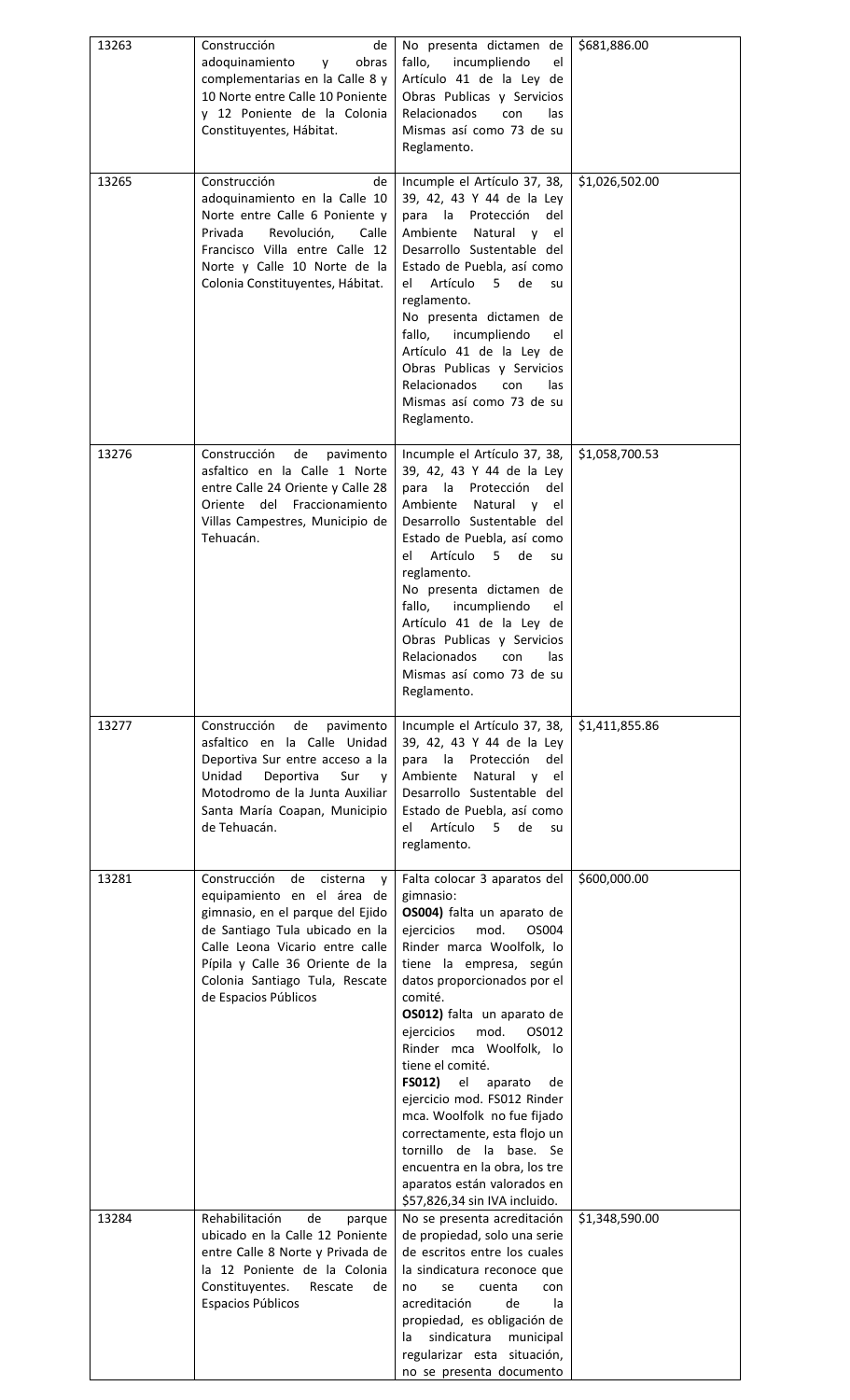| 13296 | Construcción<br>de<br>pavimento                                                                                                                                                                                                                                                                                                                                                                                                                                                                                                                                                                         | que acredite el inicio de<br>procedimiento<br>juicio<br>$\mathsf{o}$<br>alguno para regularizar la<br>propiedad.<br>Presenta<br>resolutivo<br>de<br>impacto ambiental<br>pero<br>incumple la condicionante<br>segunda del resolutivo al<br>carecer de acreditación de<br>la propiedad, queda sujeto a<br>revisión el cumplimiento del<br>total de las condicionantes.<br>No presenta dictamen de<br>incumpliendo<br>fallo,<br>el<br>Artículo 41 de la Ley de<br>Obras Publicas y Servicios<br><b>Relacionados</b><br>con<br>las<br>Mismas así como 73 de su<br>Reglamento.<br>Incumple el Artículo 37, 38, | \$885,456.28   |
|-------|---------------------------------------------------------------------------------------------------------------------------------------------------------------------------------------------------------------------------------------------------------------------------------------------------------------------------------------------------------------------------------------------------------------------------------------------------------------------------------------------------------------------------------------------------------------------------------------------------------|------------------------------------------------------------------------------------------------------------------------------------------------------------------------------------------------------------------------------------------------------------------------------------------------------------------------------------------------------------------------------------------------------------------------------------------------------------------------------------------------------------------------------------------------------------------------------------------------------------|----------------|
|       | asfaltico en la Calle Aquiles<br>Serdán entre Calle Praxides<br>Calle<br>20<br>Guerrero y<br>de<br>Noviembre de la Junta Auxiliar<br>Magdalena Cuayucatepec                                                                                                                                                                                                                                                                                                                                                                                                                                             | 39, 42, 43 Y 44 de la Ley<br>para la Protección<br>del<br>Ambiente Natural y el<br>Desarrollo Sustentable del<br>Estado de Puebla, así como<br>el Artículo 5 de<br>su<br>reglamento.                                                                                                                                                                                                                                                                                                                                                                                                                       |                |
| 13298 | Construcción<br>de<br>adoquinamiento en la Calle<br>Juventino Rosas entre la Avenida<br>de la Juventud y la Avenida<br>Cultural del Fraccionamiento<br>Cultural.                                                                                                                                                                                                                                                                                                                                                                                                                                        | Incumple el Artículo 37, 38,<br>39, 42, 43 Y 44 de la Ley<br>para la Protección<br>del<br>Ambiente<br>Natural y el<br>Desarrollo Sustentable del<br>Estado de Puebla, así como<br>Artículo<br>5.<br>de<br>el<br>su<br>reglamento.<br>No presenta dictamen de<br>fallo,<br>incumpliendo<br>el<br>Artículo 41 de la Ley de<br>Obras Publicas y Servicios<br>Relacionados<br>con<br>las<br>Mismas así como 73 de su<br>Reglamento.                                                                                                                                                                            | \$1,188,441.85 |
| 13299 | Construcción<br>de<br>adoquinamiento en la Calle José<br>María Iglesias entre carretera<br>Federal Tehuacán - Orizaba y<br>Calle Miguel Lerdo de Tejada;<br>Calle Eulalio Gutiérrez entre<br>carretera Federal Tehuacán -<br>Orizaba y Calle Miguel Lerdo de<br>Tejada; calle 5 de Mayo entre<br>Calle José López Portillo y Calle<br>Miguel Lerdo de Tejada; Calle<br>Miguel Lerdo de Tejada entre<br>Calle José María Iglesias y Calle<br>Manuel Ávila Camacho; Calle<br>José López Portillo entre Calle<br>José María Iglesias y Calle<br>Manuel Ávila Camacho de la<br>Colonia Luis Donaldo Colosio | Incumple el Artículo 37, 38,<br>39, 42, 43 Y 44 de la Ley<br>para la<br>Protección<br>del<br>Natural y<br>Ambiente<br>el<br>Desarrollo Sustentable del<br>Estado de Puebla, así como<br>el Artículo<br>5<br>de<br>su<br>reglamento.<br>No presenta dictamen de<br>fallo,<br>incumpliendo<br>el<br>Artículo 41 de la Ley de<br>Obras Publicas y Servicios<br>Relacionados<br>con<br>las<br>Mismas así como 73 de su<br>Reglamento.                                                                                                                                                                          | \$1,985,645.74 |
| 13302 | Construcción<br>de<br>pavimento<br>asfaltico en la Calle Justo Sierra<br>entre Calle Benito Juárez y Calle<br>Heriberto Jara; Calle Heriberto<br>entre<br>Avenida<br>Jara<br>Independencia y Calle Juan<br>Álvarez; Calle Ricardo Flores<br>Magón entre Calle Benito Juárez<br>y Calle Emiliano Zapata de la<br>Auxiliar<br>Magdalena<br>Junta<br>Cuayucatepec.                                                                                                                                                                                                                                         | Incumple el Artículo 37, 38,<br>39, 42, 43 Y 44 de la Ley<br>para la<br>Protección<br>del<br>Natural y el<br>Ambiente<br>Desarrollo Sustentable del<br>Estado de Puebla, así como<br>Artículo<br>el -<br>5.<br>de<br>su<br>reglamento.<br>No presenta dictamen de<br>fallo,<br>incumpliendo<br>el<br>Artículo 41 de la Ley de<br>Obras Publicas y Servicios<br>Relacionados<br>con<br>las<br>Mismas así como 73 de su<br>Reglamento.                                                                                                                                                                       | \$2,105,243.02 |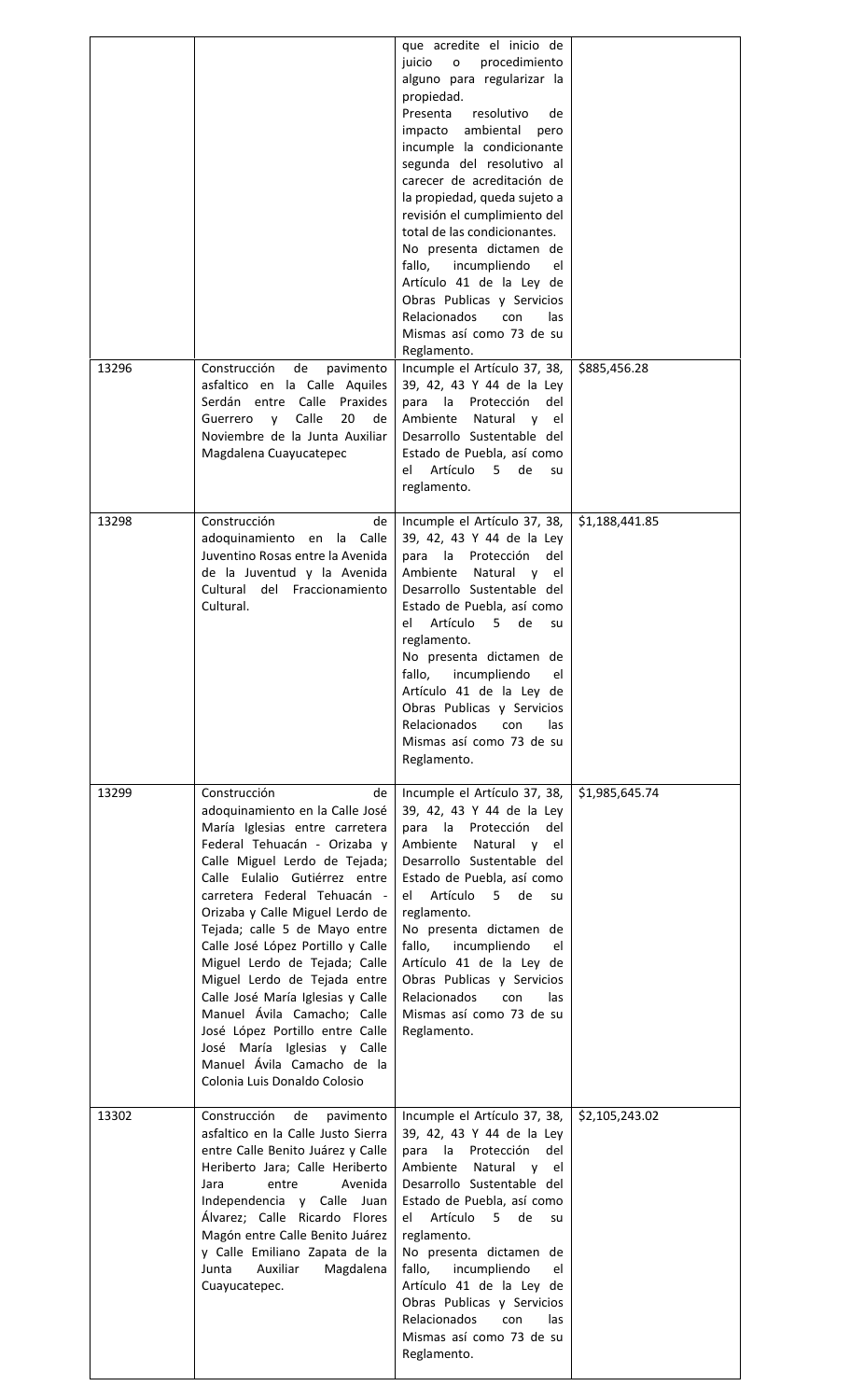| 13303        | Construcción de salón de usos     | Incumple el artículo 37, 38,                               | \$8,224,856.06 |
|--------------|-----------------------------------|------------------------------------------------------------|----------------|
|              | múltiples en el Centro Escolar    | 39, 42, 43 y 44 de la Ley                                  |                |
|              | Presidente Venustiano Carranza    | para la Protección<br>del                                  |                |
|              | clave 21AOS4039Z, en la Calle 6   | Ambiente Natural y el                                      |                |
|              | Poniente entre Calle 2 Norte y    | Desarrollo Sustentable del                                 |                |
|              | Calle 4 Norte de la Colonia Villa | Estado de Puebla, así como                                 |                |
|              | Granda en el Municipio de         | el l<br>Artículo 5 de<br>su su                             |                |
|              | Tehuacán                          | reglamento.                                                |                |
|              |                                   | No presenta documentación                                  |                |
|              |                                   | corresponda<br>que<br>a                                    |                |
|              |                                   | procedimiento de licitación                                |                |
|              |                                   | pública.                                                   |                |
|              |                                   | No presenta dictamen de                                    |                |
|              |                                   | excepción a la licitación                                  |                |
|              |                                   | pública, incumpliendo<br>el                                |                |
|              |                                   | Artículo 41 Párrafo segundo                                |                |
|              |                                   | de la Ley de Obras Públicas                                |                |
|              |                                   | y Servicios Relacionados con                               |                |
|              |                                   | las Mismas.                                                |                |
|              |                                   | No presenta el dictamen de                                 |                |
|              |                                   | procedencia                                                |                |
|              |                                   | correspondiente,<br>emitido                                |                |
|              |                                   | por el Comité de Obras                                     |                |
|              |                                   | Públicas Municipal, por lo                                 |                |
|              |                                   | que incumple el Artículo 25                                |                |
|              |                                   | Fracción III de la Ley de                                  |                |
|              |                                   | Obras Públicas y Servicios<br>Relacionados                 |                |
|              |                                   | con<br>las<br>Mismas.                                      |                |
|              |                                   | No presenta dictamen de                                    |                |
|              |                                   | fallo,<br>incumpliendo<br>el                               |                |
|              |                                   | Artículo 41 de la Ley de                                   |                |
|              |                                   | Obras Públicas y Servicios                                 |                |
|              |                                   | <b>Relacionados</b><br>las<br>con                          |                |
|              |                                   | Mismas así como 73 de su                                   |                |
|              |                                   | reglamento.                                                |                |
|              |                                   | Deficiencia constructiva:                                  |                |
|              |                                   | Se presenta una unión no                                   |                |
|              |                                   | uniforme y correcta entre el                               |                |
|              |                                   | dado de cimentación y la                                   |                |
|              |                                   | columna de acero ubicada                                   |                |
|              |                                   | en la parte central sur de la                              |                |
|              |                                   | estructura,<br>deberá                                      |                |
|              |                                   | presentar dictamen signado                                 |                |
|              |                                   | por ingeniero estructurista                                |                |
|              |                                   | con responsiva<br>adjunta<br>indicando                     |                |
|              |                                   | que en las<br>actuales condiciones no se                   |                |
|              |                                   | presentara falla estructural,                              |                |
|              |                                   | responsiva<br>solicitada<br>la                             |                |
|              |                                   | deberá estar redactada a                                   |                |
|              |                                   | satisfacción de la actual                                  |                |
|              |                                   | Administración Municipal,                                  |                |
| <b>13304</b> | Construcción de patios cívicos    | Presenta oficio sin número                                 | \$2,076,917.29 |
|              | en el Centro Escolar Presidente   | de fecha 30 de septiembre                                  |                |
|              | Venustiano Carranza<br>clave      | de 2013 emitido por el C.                                  |                |
|              | 21AOS4039Z, ubicado en la Calle   | <b>Eliseo</b><br>Lezama<br>Prieto                          |                |
|              | 6 Poniente entre Calle 2 Norte y  | dirigido al Secretario de                                  |                |
|              | Calle 4 Norte de la Colonia Villa | <b>Desarrollo</b><br>Rural,                                |                |
|              | Granada                           | <b>Sustentabilidad</b><br>y                                |                |
|              |                                   | Ordenamiento<br>Territorial<br>del Estado de Puebla, donde |                |
|              |                                   | informa que ingresa la                                     |                |
|              |                                   | manifestación de impacto                                   |                |
|              |                                   | ambiental para<br>diversas                                 |                |
|              |                                   | obras del Municipio de                                     |                |
|              |                                   | Tehuacán, pero no se anexa                                 |                |
|              |                                   | el oficio del resolutivo, por                              |                |
|              |                                   | lo que el tramite esta                                     |                |
|              |                                   | inconcluso.                                                |                |
|              |                                   | cumple<br><b>No</b><br>se<br><b>el</b>                     |                |
|              |                                   | procedimiento constructivo                                 |                |
|              |                                   | recomendado en por<br><u>el</u>                            |                |
|              |                                   | laboratorio de mecánica de<br>suelos.                      |                |
|              |                                   | No presenta constancia de                                  |                |
|              |                                   | registro de las invitaciones                               |                |
|              |                                   | concurso<br>a<br>$\overline{a}$<br>tres                    |                |
|              |                                   | participantes en compranet,                                |                |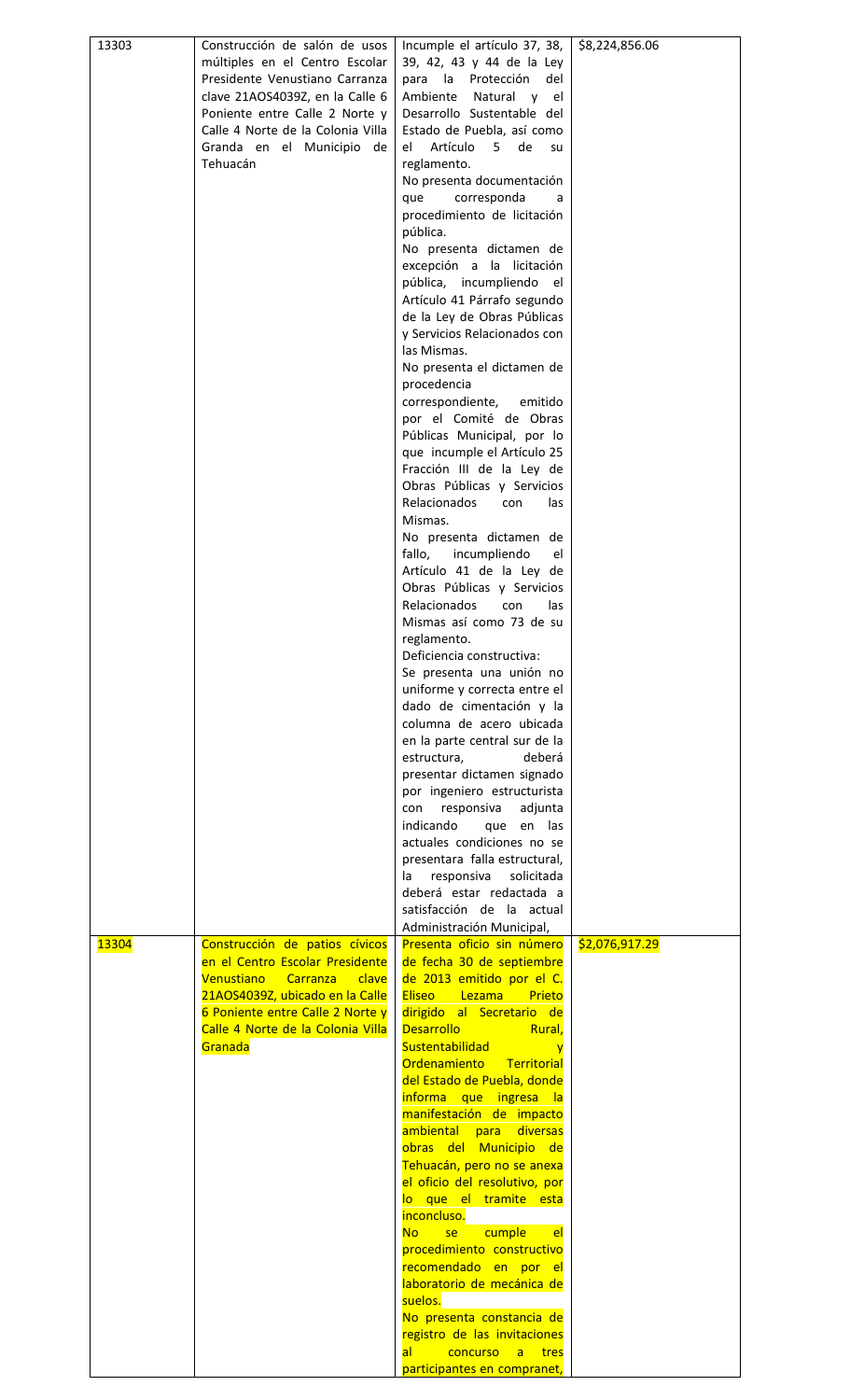|       |                                                                    | incumplimiento<br>de<br>al                                |                |
|-------|--------------------------------------------------------------------|-----------------------------------------------------------|----------------|
|       |                                                                    | Artículo 44, Fracción I, de la                            |                |
|       |                                                                    | Ley de Obras Publicas y                                   |                |
|       |                                                                    | Servicios Relacionados con                                |                |
|       |                                                                    | las Mismas y Artículo 77 de                               |                |
|       |                                                                    | su reglamento.                                            |                |
|       |                                                                    | No presenta dictamen de                                   |                |
|       |                                                                    | fallo, incumpliendo<br>el                                 |                |
|       |                                                                    | Artículo 41 de la Ley de                                  |                |
|       |                                                                    | Obras Publicas y Servicios                                |                |
|       |                                                                    | <b>Relacionados</b><br>con<br>las                         |                |
|       |                                                                    | Mismas así como 73 de su                                  |                |
|       |                                                                    | Reglamento.                                               |                |
|       |                                                                    | Deficiencias constructivas:                               |                |
|       |                                                                    | concreto<br>presenta<br>el -                              |                |
|       |                                                                    | deficiencia en su acabado                                 |                |
|       |                                                                    | en toda losa, así como                                    |                |
|       |                                                                    | separación y mal perfilado                                |                |
|       |                                                                    | en juntas frías. Monto                                    |                |
|       |                                                                    | estimado de la observación                                |                |
|       |                                                                    | es de \$1,328,567.08 sin IVA                              |                |
|       |                                                                    | incluido.                                                 |                |
| 13305 | Construcción de cubierta en el                                     | Presenta oficio sin número                                | \$1,883,297.68 |
|       | área de usos múltiples de la                                       | de fecha 30 de septiembre                                 |                |
|       | Unidad Deportiva La Huizachera                                     | de 2013 emitido por el C.                                 |                |
|       |                                                                    | Eliseo<br>Lezama<br>Prieto                                |                |
|       |                                                                    | dirigido al Secretario de                                 |                |
|       |                                                                    | Desarrollo<br>Rural,                                      |                |
|       |                                                                    | Sustentabilidad<br>v                                      |                |
|       |                                                                    | Ordenamiento<br>Territorial                               |                |
|       |                                                                    | del Estado de Puebla, donde                               |                |
|       |                                                                    | informa que ingresa<br>la                                 |                |
|       |                                                                    | manifestación de impacto                                  |                |
|       |                                                                    | ambiental<br>diversas                                     |                |
|       |                                                                    | para<br>obras del Municipio                               |                |
|       |                                                                    | de                                                        |                |
|       |                                                                    | Tehuacán, pero no se anexa                                |                |
|       |                                                                    | el oficio del resolutivo, por<br>lo que el tramite esta   |                |
|       |                                                                    | inconcluso.                                               |                |
|       |                                                                    | No presenta constancia de                                 |                |
|       |                                                                    | registro de las invitaciones                              |                |
|       |                                                                    | al<br>concurso<br>a<br>tres                               |                |
|       |                                                                    | participantes en compranet,                               |                |
|       |                                                                    | incumplimiento<br>de                                      |                |
|       |                                                                    | al                                                        |                |
|       |                                                                    | Artículo 44, Fracción I, de la<br>Ley de Obras Publicas y |                |
|       |                                                                    | Servicios Relacionados con                                |                |
|       |                                                                    |                                                           |                |
|       |                                                                    | las Mismas y Artículo 77 de                               |                |
|       |                                                                    | su reglamento.                                            |                |
|       |                                                                    | No presenta dictamen de                                   |                |
|       |                                                                    | fallo, incumpliendo<br>el                                 |                |
|       |                                                                    | Artículo 41 de la Ley de                                  |                |
|       |                                                                    | Obras Publicas y Servicios                                |                |
|       |                                                                    | <b>Relacionados</b><br>con<br>las                         |                |
|       |                                                                    | Mismas así como 73 de su                                  |                |
|       |                                                                    | Reglamento.                                               |                |
|       |                                                                    | La fianza de vicios ocultos es                            |                |
|       |                                                                    | expedida en fecha<br>$20 -$                               |                |
|       |                                                                    | dic.2013, antes del cierre                                |                |
|       |                                                                    | formal y terminación de                                   |                |
|       |                                                                    | trabajos informados<br>en                                 |                |
|       |                                                                    | bitácora y de la elaboración                              |                |
|       |                                                                    | del acta entrega recepción                                |                |
|       |                                                                    | de la obra, que en ambos                                  |                |
|       |                                                                    | casos es de fecha 30-dic-13.                              |                |
| 13315 | Construcción<br>de<br>pavimento                                    | Incumple el Artículo 37, 38,                              | \$404,717.07   |
|       | asfaltico en la Calle 3 Norte<br>entre Calle 20 Oriente y Calle 22 | 39, 42, 43 Y 44 de la Ley<br>para<br>la<br>Protección     |                |
|       | Oriente de la Colonia Los Reyes                                    | del<br>Ambiente<br>Natural y el                           |                |
|       |                                                                    |                                                           |                |
|       |                                                                    | Desarrollo Sustentable del                                |                |
|       |                                                                    | Estado de Puebla, así como                                |                |
|       |                                                                    | Artículo<br>el<br>5<br>de<br>su                           |                |
|       |                                                                    | reglamento.                                               |                |
|       |                                                                    | Deficiencia constructiva: la<br>asfáltica                 |                |
|       |                                                                    | carpeta<br>fue<br>colocada en sobre maleza                |                |
|       |                                                                    | de carrizo. Monto estimado                                |                |
|       |                                                                    |                                                           |                |
|       |                                                                    | observado por \$6,101.76                                  |                |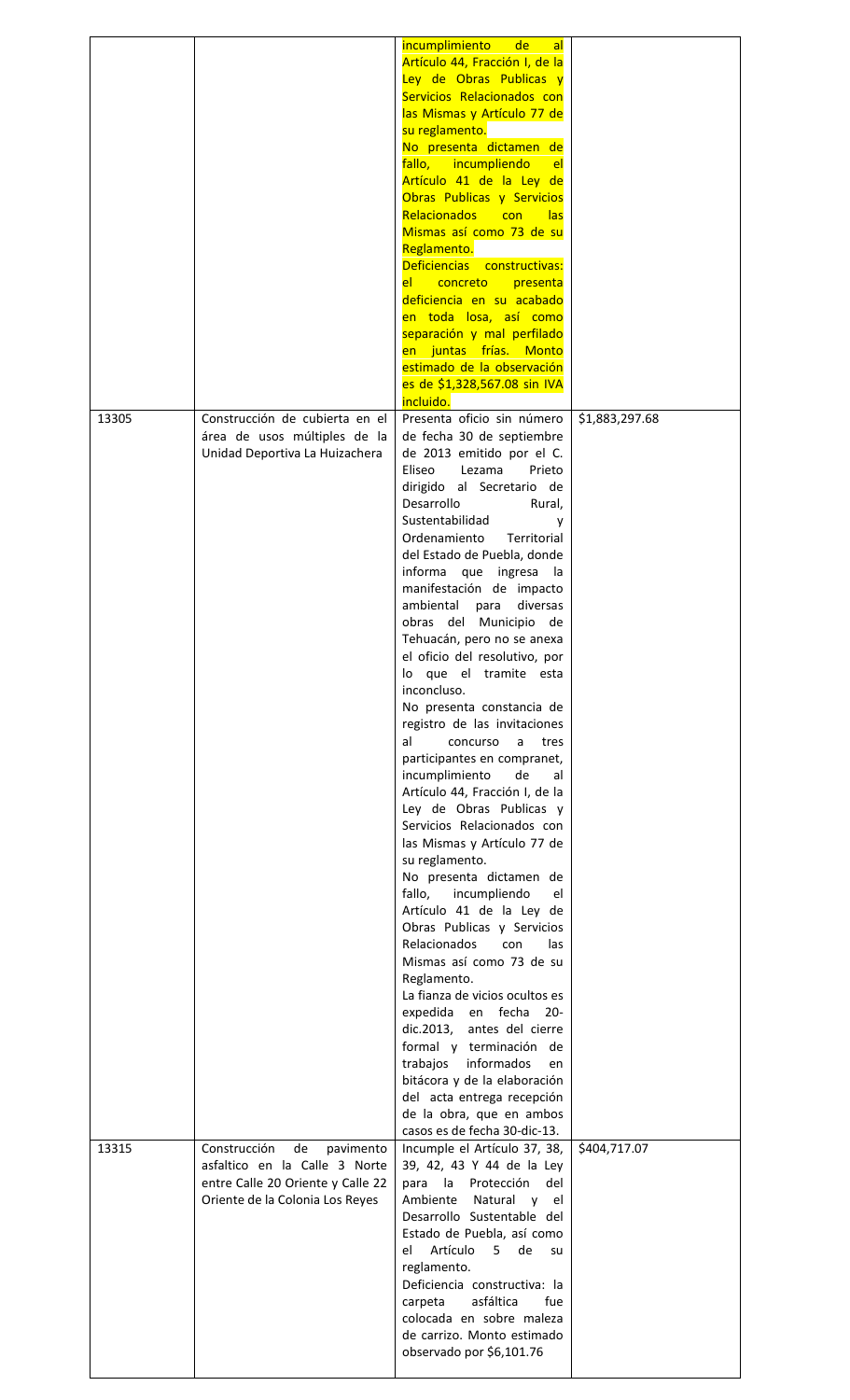| 13317        | Construcción de guarniciones y<br>banquetas en la Calle Zaragoza<br>entre Avenida Héroes de la<br>Independencia y Calle Miguel<br>Alemán; Calle Josefa Ortiz de<br>Domínguez entre Calle Otilio<br>Montaño y Calle Emiliano Zapata<br>de la Junta Auxiliar Magdalena<br>Cuayucatepec | Conceptos no ejecutados:<br>calle<br>sobre<br>la<br>Ignacio<br>Zaragoza esquina con calle<br>Aldama faltan 30 mts de<br>Banqueta<br>el<br>lado<br>en<br>poniente<br>equivalentes<br>a<br>10.50 m2, en lado oriente<br>faltan 65 mts de banqueta<br>equivalentes a 61.75 m2, lo<br>que<br>suma<br>total<br>un<br>aproximado de 72.25 m2 de<br>banqueta faltante, por un<br>estimado<br>monto<br>de<br>\$18,152.80 sin IVA incluido.<br>Aunado a lo anterior faltan<br>tramos de guarnición en<br>ubicación cercana 2.34 mts<br>en el lado poniente y 1.62<br>mts en el lado oriente,<br>mismos<br>total<br>que<br>en<br>equivalen al<br>monto de<br>\$596.49 sin IVA incluido.<br>Se<br>además,<br>presentan<br>deficiencias constructivas<br>EL<br>arroyo vehicular<br>se<br>encuentra obstaculizado por<br>material<br>Se presenta en los tramos<br>un relleno no compactado,<br>también restos o residuos<br>de arena y grava<br>que<br>también<br>obstruyen<br>la<br>vialidad, sobre la esquina de<br>la Calle Allende se presenta<br>material<br>de relleno<br>no<br>recomendado para este fin<br>también obstruye<br>el<br>۷<br>acceso a la Calle Ignacio<br>Zaragoza<br>por<br>la<br>Calle<br>Allende, también entre la<br>Calle<br>Allende<br>e<br>Independencia tramo sobre<br>Ignacio<br>Zaragoza<br>se<br>presenta una mala calidad<br>en una junta fría de la<br>guarnición ya<br>que esta<br>descansa sobre piedra de<br>cimentación.<br>Observación por un monto<br>estimado de \$6,233.23 sin<br>IVA incluido. | \$497,950.35    |
|--------------|--------------------------------------------------------------------------------------------------------------------------------------------------------------------------------------------------------------------------------------------------------------------------------------|------------------------------------------------------------------------------------------------------------------------------------------------------------------------------------------------------------------------------------------------------------------------------------------------------------------------------------------------------------------------------------------------------------------------------------------------------------------------------------------------------------------------------------------------------------------------------------------------------------------------------------------------------------------------------------------------------------------------------------------------------------------------------------------------------------------------------------------------------------------------------------------------------------------------------------------------------------------------------------------------------------------------------------------------------------------------------------------------------------------------------------------------------------------------------------------------------------------------------------------------------------------------------------------------------------------------------------------------------------------------------------------------------------------------------------------------------------------------------------------------------------------------------|-----------------|
| 13006        | Adquisición de material eléctrico<br>para el mantenimiento a las<br>diferentes órdenes de trabajo en<br>atención a las solicitudes de la<br>ciudadanía                                                                                                                               | Obra<br>acción<br>no<br>o<br>comprobada                                                                                                                                                                                                                                                                                                                                                                                                                                                                                                                                                                                                                                                                                                                                                                                                                                                                                                                                                                                                                                                                                                                                                                                                                                                                                                                                                                                                                                                                                      | \$145,613.29    |
| 13096        | Promotores deportivos<br>impartiendo actividades<br>deportivas diferentes colonias<br>Tehuacán                                                                                                                                                                                       | acción<br>Obra<br>o<br>no<br>comprobada                                                                                                                                                                                                                                                                                                                                                                                                                                                                                                                                                                                                                                                                                                                                                                                                                                                                                                                                                                                                                                                                                                                                                                                                                                                                                                                                                                                                                                                                                      | \$300,000.00    |
| 13007        | Adquisición de 2 motobombas<br>equipadas para bomberos y<br>protección civil de este<br>Municipio                                                                                                                                                                                    | Obra<br>acción<br>o<br>no<br>comprobada                                                                                                                                                                                                                                                                                                                                                                                                                                                                                                                                                                                                                                                                                                                                                                                                                                                                                                                                                                                                                                                                                                                                                                                                                                                                                                                                                                                                                                                                                      | \$1,067,726.64  |
| 13008        | Adquisición e instalación de<br>sistemas de localización<br>vehicular para unidades de<br>seguridad publica                                                                                                                                                                          | Obra<br>acción<br>o<br>no<br>comprobada                                                                                                                                                                                                                                                                                                                                                                                                                                                                                                                                                                                                                                                                                                                                                                                                                                                                                                                                                                                                                                                                                                                                                                                                                                                                                                                                                                                                                                                                                      | \$453,245.18    |
| 13150        | Pago de prestaciones y<br>aguinaldos al personal de<br>seguridad publica                                                                                                                                                                                                             | Obra<br>acción<br>$\mathbf{o}$<br>no<br>comprobada                                                                                                                                                                                                                                                                                                                                                                                                                                                                                                                                                                                                                                                                                                                                                                                                                                                                                                                                                                                                                                                                                                                                                                                                                                                                                                                                                                                                                                                                           | \$6,326,967.27  |
| 13151        | Aportación al programa<br>SUBSEMUN 2013                                                                                                                                                                                                                                              | Obra<br>acción<br>o<br>no<br>comprobada                                                                                                                                                                                                                                                                                                                                                                                                                                                                                                                                                                                                                                                                                                                                                                                                                                                                                                                                                                                                                                                                                                                                                                                                                                                                                                                                                                                                                                                                                      | \$2,500,000.00  |
| 13152        | Pago de prestaciones (infonavit)<br>al personal de seguridad publica                                                                                                                                                                                                                 | Obra<br>acción<br>no<br>0<br>comprobada                                                                                                                                                                                                                                                                                                                                                                                                                                                                                                                                                                                                                                                                                                                                                                                                                                                                                                                                                                                                                                                                                                                                                                                                                                                                                                                                                                                                                                                                                      | \$664,287.18    |
| <b>13153</b> | Obligación financiera aportación<br>adquisición de terreno para el                                                                                                                                                                                                                   | Obra<br>acción<br>no<br>$\overline{O}$<br>comprobada                                                                                                                                                                                                                                                                                                                                                                                                                                                                                                                                                                                                                                                                                                                                                                                                                                                                                                                                                                                                                                                                                                                                                                                                                                                                                                                                                                                                                                                                         | \$25,000,000.00 |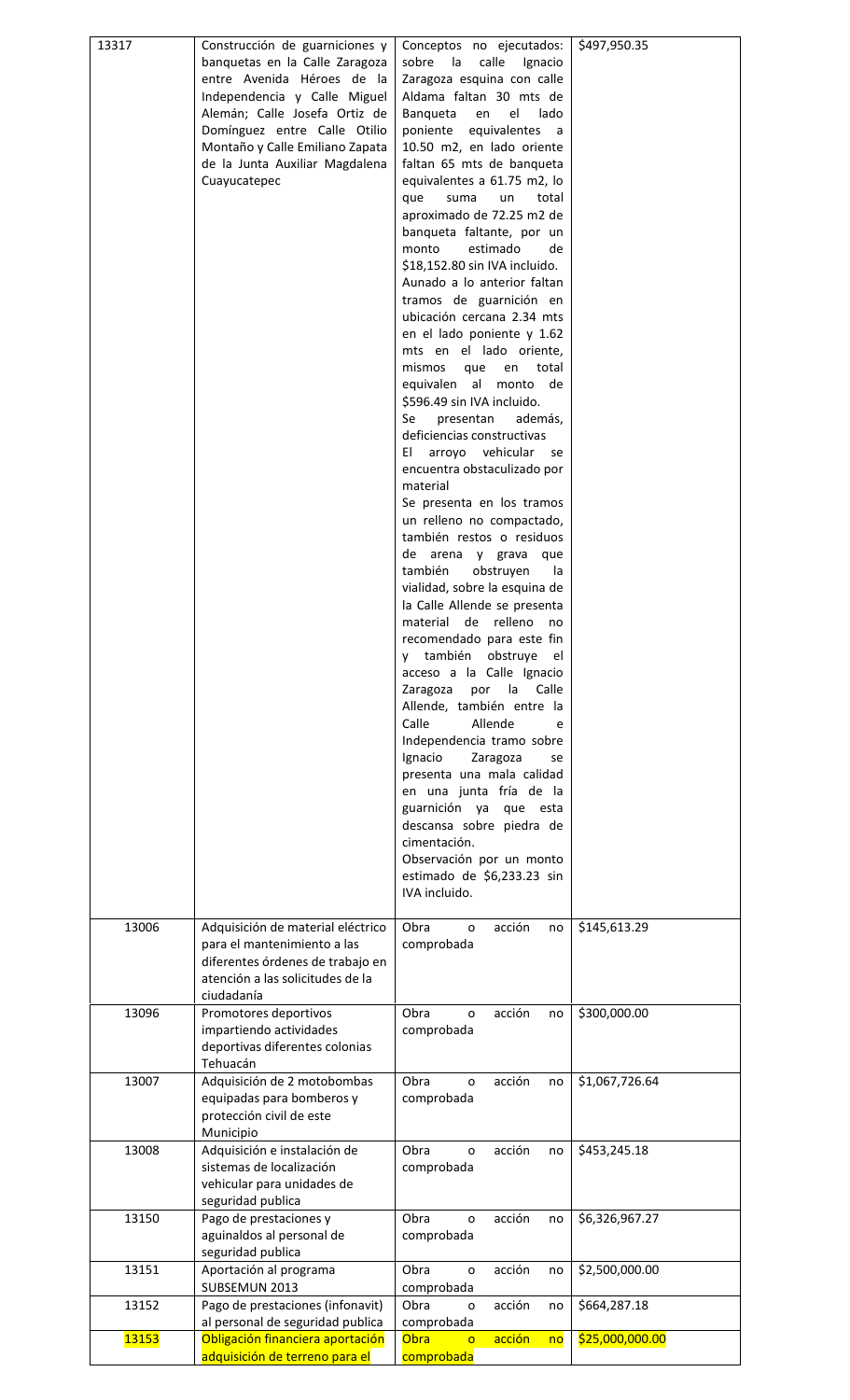|       | <b>Hospital de la Mujer</b>                                                     |                         |              |                  |
|-------|---------------------------------------------------------------------------------|-------------------------|--------------|------------------|
| 13275 | Programa para el acceso de una<br>vida libre de violencia contra las<br>mujeres | Obra<br>O<br>comprobada | acción<br>no | \$500,000.00     |
|       | Suma de montos de obras observadas del ejercicio 2013                           |                         |              | \$138,775,720.33 |

| N° OBRA        | <b>DESCRIPCION</b>                                                                                                                                                                                                                                                                                     | <b>OBSERVACIONES</b>                                                                                                                                                                                                                                                                                                                                                                                                                                                                                                                                                                                                                                                          | <b>MONTO DE LA OBRA</b> |
|----------------|--------------------------------------------------------------------------------------------------------------------------------------------------------------------------------------------------------------------------------------------------------------------------------------------------------|-------------------------------------------------------------------------------------------------------------------------------------------------------------------------------------------------------------------------------------------------------------------------------------------------------------------------------------------------------------------------------------------------------------------------------------------------------------------------------------------------------------------------------------------------------------------------------------------------------------------------------------------------------------------------------|-------------------------|
| 12009<br>12012 | Construcción de pavimento<br>asfáltico<br>y<br>obras<br>complementarias<br>en la<br>Calle Vicente<br>Guerrero<br>entre Calle 15 Norte y Calle<br>21 Norte de la Junta<br>Auxiliar<br>San<br>Pedro<br>Acoquiaco Hábitat                                                                                 | Incumple el Artículo 37, 38, 39,<br>42, 43 Y 44 de la Ley para la<br>Protección del Ambiente Natural<br>y el Desarrollo Sustentable del<br>Estado de Puebla, así como el<br>Artículo 5 de su reglamento.<br>No presenta dictamen de fallo,<br>incumpliendo el Artículo 41 de la<br>Ley de Obras Publicas y Servicios<br>Relacionados con las Mismas así<br>como 73 de su Reglamento.                                                                                                                                                                                                                                                                                          | \$1,278,341.44          |
|                | Construcción de pavimento<br>asfáltico<br>obras<br>y<br>complementarias<br>en<br>la<br>Calle Abelardo I. Rodríguez<br>entre Avenida Cuauhtémoc<br>y Avenida Naciones Unidas<br>o (José Garci - Crespo) de la<br>Junta Auxiliar San Nicolás<br>Tetitzintla Hábitat                                      | Incumple el Artículo 37, 38, 39,<br>42, 43 Y 44 de la Ley para la<br>Protección del Ambiente Natural<br>y el Desarrollo Sustentable del<br>Estado de Puebla, así como el<br>Artículo 5 de su reglamento.<br>No presenta dictamen de fallo,<br>incumpliendo el Artículo 41 de la<br>Ley de Obras Publicas y Servicios<br>Relacionados con las Mismas así<br>como 73 de su Reglamento.                                                                                                                                                                                                                                                                                          | \$395,498.00            |
| 12013          | Construcción de pavimento<br>asfáltico<br>obras<br>y<br>complementarias<br>en<br>la<br>Calle 32 Sur entre Calle<br>Nuevo León y Calle 27<br>Poniente de la Colonia<br>México Hábitat                                                                                                                   | Incumple el Artículo 37, 38, 39,<br>42, 43 Y 44 de la Ley para la<br>Protección del Ambiente Natural<br>y el Desarrollo Sustentable del<br>Estado de Puebla, así como el<br>Artículo 5 de su reglamento.<br>No presenta dictamen de fallo,<br>incumpliendo el Artículo 41 de la<br>Ley de Obras Publicas y Servicios<br>Relacionados con las Mismas así<br>como 73 de su Reglamento.                                                                                                                                                                                                                                                                                          | \$1,607,763.00          |
| 12015          | Construcción de pavimento<br>asfáltico<br>obras<br>y<br>complementarias<br>en<br>la<br>Calle 22 Sur entre Calle<br>Benito Juárez y Calle 7<br>Poniente de la Colonia El<br>Riego, Hábitat                                                                                                              | Incumple el Artículo 37, 38, 39,<br>42, 43 Y 44 de la Ley para la<br>Protección del Ambiente Natural<br>y el Desarrollo Sustentable del<br>Estado de Puebla, así como el<br>Artículo 5 de su reglamento.<br>constancia<br>de<br>No<br>presenta<br>registro de las invitaciones al<br>concurso a tres participantes en<br>compranet, incumplimiento de al<br>Artículo 44, Fracción I, de la Ley<br>de Obras Publicas y Servicios<br>Relacionados con las Mismas y<br>Artículo 77 de su reglamento.<br>No presenta dictamen de fallo,<br>incumpliendo el Artículo 41 de la<br>Ley de Obras Publicas y Servicios<br>Relacionados con las Mismas así<br>como 73 de su Reglamento. | \$729,162.00            |
| 12016          | Construcción de pavimento<br>asfáltico<br>obras<br>y<br>complementarias<br>en<br>la<br>Calle 9 Norte entre Calle 40<br>Oriente y Avenida Niños<br>Héroes de Chapultepec,<br>Primera y Segunda Privada<br>de la 9 Norte entre Calle 9<br>Norte y Propiedad de la<br>Colonia<br>Observatorio.<br>Hábitat | Incumple el Artículo 37, 38, 39,<br>42, 43 Y 44 de la Ley para la<br>Protección del Ambiente Natural<br>y el Desarrollo Sustentable del<br>Estado de Puebla, así como el<br>Artículo 5 de su reglamento.<br>No presenta dictamen de fallo,<br>incumpliendo el Artículo 41 de la<br>Ley de Obras Publicas y Servicios<br>Relacionados con las Mismas así<br>como 73 de su Reglamento.                                                                                                                                                                                                                                                                                          | \$1,125,365.00          |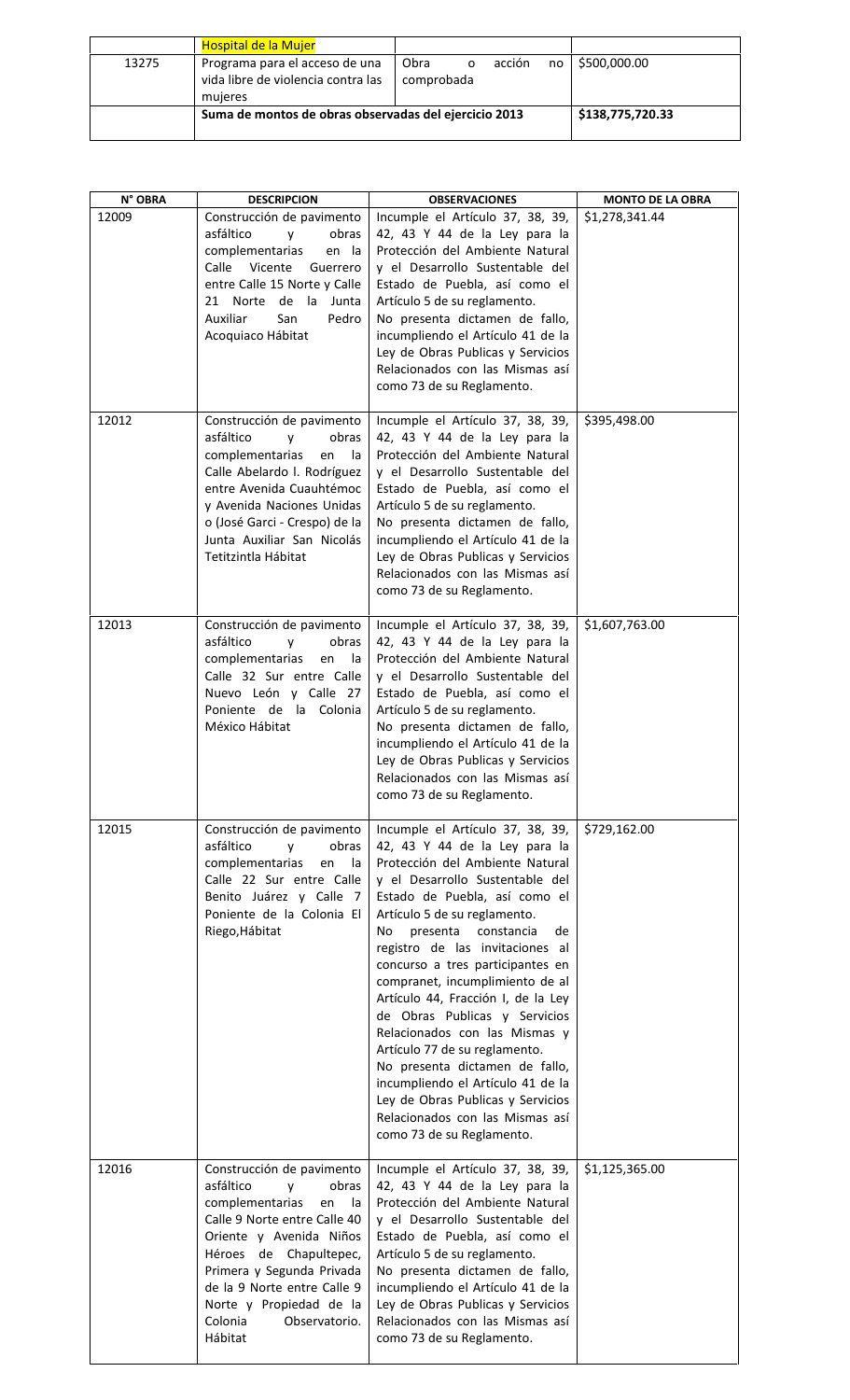| 12017 | Construcción de pavimento<br>asfáltico en la Calle 38<br>Poniente entre<br>Avenida<br>Cuauhtémoc<br>Avenida<br>V<br>Naciones Unidas o (José<br>Garci Crespo) Junta Auxiliar<br><b>Nicolás</b><br>San<br>Tetitzintla, Hábitat                                                                                                                                                                                          | Incumple el Artículo 37, 38, 39,<br>42, 43 Y 44 de la Ley para la<br>Protección del Ambiente Natural<br>y el Desarrollo Sustentable del<br>Estado de Puebla, así como el<br>Artículo 5 de su reglamento.<br>No presenta dictamen de fallo,<br>incumpliendo el Artículo 41 de la<br>Ley de Obras Publicas y Servicios<br>Relacionados con las Mismas así<br>como 73 de su Reglamento.                                                                                                                                                                                                                                                                                          | \$1,701,634.82 |
|-------|-----------------------------------------------------------------------------------------------------------------------------------------------------------------------------------------------------------------------------------------------------------------------------------------------------------------------------------------------------------------------------------------------------------------------|-------------------------------------------------------------------------------------------------------------------------------------------------------------------------------------------------------------------------------------------------------------------------------------------------------------------------------------------------------------------------------------------------------------------------------------------------------------------------------------------------------------------------------------------------------------------------------------------------------------------------------------------------------------------------------|----------------|
| 12018 | Construcción de pavimento<br>asfáltico<br>obras<br>v<br>complementarias<br>en<br>la<br>Avenida San José Tochapa<br>entre Calle Balderas y Calle<br>Nacional, Calle Balderas<br>entre Calle 24 Oriente y<br>Avenida San José Tochapa,<br>Calle<br>Josefa<br>Ortiz<br>de<br>Domínguez entre Avenida<br>San José Tochapa y Pablo<br>Partida de la Colonia San<br>José Tochapa Hábitat                                    | Incumple el Artículo 37, 38, 39,<br>42, 43 Y 44 de la Ley para la<br>Protección del Ambiente Natural<br>y el Desarrollo Sustentable del<br>Estado de Puebla, así como el<br>Artículo 5 de su reglamento.<br>constancia<br>presenta<br>de<br>No<br>registro de las invitaciones al<br>concurso a tres participantes en<br>compranet, incumplimiento de al<br>Artículo 44, Fracción I, de la Ley<br>de Obras Publicas y Servicios<br>Relacionados con las Mismas y<br>Artículo 77 de su reglamento.<br>No presenta dictamen de fallo,<br>incumpliendo el Artículo 41 de la<br>Ley de Obras Publicas y Servicios<br>Relacionados con las Mismas así<br>como 73 de su Reglamento. | \$1,966,818.00 |
| 12027 | Construcción de pavimento<br>de concreto hidráulico v<br>obras complementarias en<br>la Calle 20 de Noviembre<br>entre Calle 54 Oriente y<br>Prolongación<br>de<br>Las<br>Palmas, Calle 46 Oriente<br>entre Calzada del Panteón<br>y Calle 20 de Noviembre de<br>Colonia<br>la<br>Santa<br>Cruz, Hábitat                                                                                                              | Incumple el Artículo 37, 38, 39,<br>42, 43 Y 44 de la Ley para la<br>Protección del Ambiente Natural<br>y el Desarrollo Sustentable del<br>Estado de Puebla, así como el<br>Artículo 5 de su reglamento.<br>No presenta dictamen de fallo,<br>incumpliendo el Artículo 41 de la<br>Ley de Obras Publicas y Servicios<br>Relacionados con las Mismas así<br>como 73 de su Reglamento.                                                                                                                                                                                                                                                                                          | \$3,024,440.00 |
| 12033 | Construcción de pavimento<br>de concreto hidráulico en<br>la Calle 9 Norte entre Calle<br>11 Norte y Calle 14 Oriente<br>de la Junta Auxiliar de San<br>Pedro Acoquiaco Hábitat                                                                                                                                                                                                                                       | Incumple el Artículo 37, 38, 39,<br>42, 43 Y 44 de la Ley para la<br>Protección del Ambiente Natural<br>y el Desarrollo Sustentable del<br>Estado de Puebla, así como el<br>Artículo 5 de su reglamento.<br>No presenta dictamen de fallo,<br>incumpliendo el Artículo 41 de la<br>Ley de Obras Publicas y Servicios<br>Relacionados con las Mismas así<br>como 73 de su Reglamento.<br>La factura del Anticipo<br>esta<br>vencida al<br>momento de su<br>emisión.                                                                                                                                                                                                            | \$1,423,465.00 |
| 12035 | Construcción<br>de<br>adoquinamiento y obras<br>complementarias en Calle<br>Sabino y Privada de la Calle<br>Sabino entre<br>Calle<br>10<br>Oriente y Calle 12 Oriente;<br>Calle Caoba entre Calle 12<br>Oriente y Calle 14 Oriente;<br>Calle Cedros entre barranca<br>y Calle 14 Oriente; calle<br>Calle<br>Fresno<br>entre<br>12<br>Oriente y Calle 14 Oriente<br>de la Colonia del Valle<br>Segunda Sección Hábitat | Incumple el Artículo 37, 38, 39,<br>42, 43 Y 44 de la Ley para la<br>Protección del Ambiente Natural<br>y el Desarrollo Sustentable del<br>Estado de Puebla, así como el<br>Artículo 5 de su reglamento.<br>No presenta dictamen de fallo,<br>incumpliendo el Artículo 41 de la<br>Ley de Obras Publicas y Servicios<br>Relacionados con las Mismas así<br>como 73 de su Reglamento.<br>La factura del Anticipo esta<br>vencida al<br>momento de su<br>emisión.                                                                                                                                                                                                               | \$1,816,596.00 |
| 12037 | Construcción<br>de<br>adoquinamiento y obras<br>complementarias<br>la<br>en<br>Calle 27 Sur entre Avenida<br>Independencia Oriente y                                                                                                                                                                                                                                                                                  | Incumple el Artículo 37, 38, 39,<br>42, 43 Y 44 de la Ley para la<br>Protección del Ambiente Natural<br>y el Desarrollo Sustentable del<br>Estado de Puebla, así como el                                                                                                                                                                                                                                                                                                                                                                                                                                                                                                      | \$1,829,468.00 |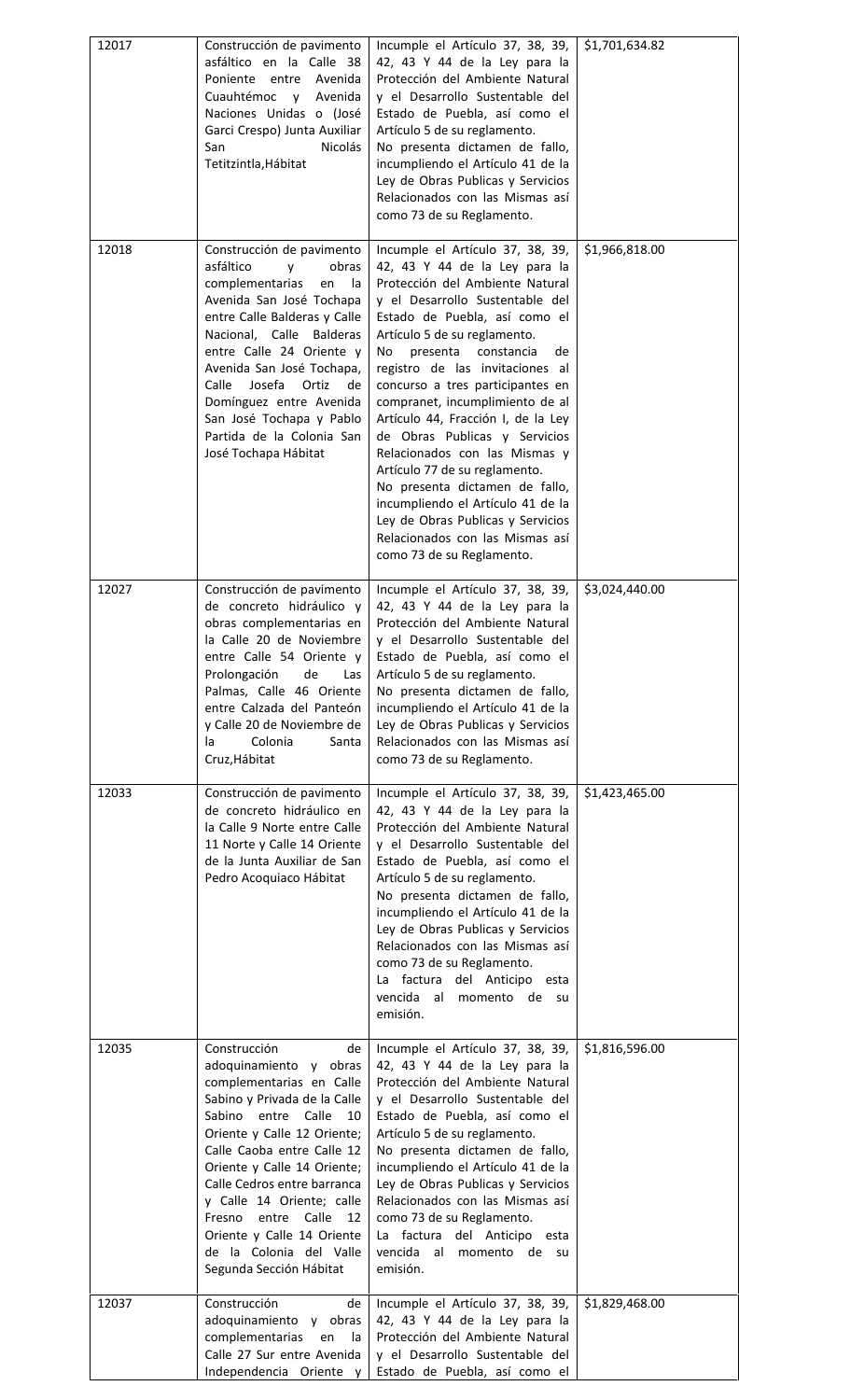|       | Calle 5<br>Oriente<br>- Ia<br>de                                                                                                                                     | Artículo 5 de su reglamento.                                                                                                                                                                                                                                                                                                                                                                                                                                                                                                                                                                                                                                                                                                                                                                                                                                                                                                                                                                                                                                                                                                                                                                                                                                                                                                                                                                                                                                                                                                                                                                                                                                                                                                                                                                                                                                                                                                                                                                                                                     |                |
|-------|----------------------------------------------------------------------------------------------------------------------------------------------------------------------|--------------------------------------------------------------------------------------------------------------------------------------------------------------------------------------------------------------------------------------------------------------------------------------------------------------------------------------------------------------------------------------------------------------------------------------------------------------------------------------------------------------------------------------------------------------------------------------------------------------------------------------------------------------------------------------------------------------------------------------------------------------------------------------------------------------------------------------------------------------------------------------------------------------------------------------------------------------------------------------------------------------------------------------------------------------------------------------------------------------------------------------------------------------------------------------------------------------------------------------------------------------------------------------------------------------------------------------------------------------------------------------------------------------------------------------------------------------------------------------------------------------------------------------------------------------------------------------------------------------------------------------------------------------------------------------------------------------------------------------------------------------------------------------------------------------------------------------------------------------------------------------------------------------------------------------------------------------------------------------------------------------------------------------------------|----------------|
|       | Colonia<br>Leyes<br>de<br>Reforma, Hábitat                                                                                                                           |                                                                                                                                                                                                                                                                                                                                                                                                                                                                                                                                                                                                                                                                                                                                                                                                                                                                                                                                                                                                                                                                                                                                                                                                                                                                                                                                                                                                                                                                                                                                                                                                                                                                                                                                                                                                                                                                                                                                                                                                                                                  |                |
| 12038 | Construcción<br>de<br>adoquinamiento en la Calle<br>Sur entre Calle<br>-23<br>8<br>Poniente y 27 Poniente de<br>la Colonia América, Hábitat                          | Incumple el Artículo 37, 38, 39,<br>42, 43 Y 44 de la Ley para la<br>Protección del Ambiente Natural<br>y el Desarrollo Sustentable del<br>Estado de Puebla, así como el<br>Artículo 5 de su reglamento.<br>No presenta dictamen de fallo,<br>incumpliendo el Artículo 41 de la<br>Ley de Obras Publicas y Servicios<br>Relacionados con las Mismas así<br>como 73 de su Reglamento.                                                                                                                                                                                                                                                                                                                                                                                                                                                                                                                                                                                                                                                                                                                                                                                                                                                                                                                                                                                                                                                                                                                                                                                                                                                                                                                                                                                                                                                                                                                                                                                                                                                             | \$1,560,050.14 |
| 12134 | <b>Talleres</b><br>prevención<br>de<br>embarazos<br>jóvenes<br>en<br>de<br>adolescentes<br>nivel<br>educativo básico y medio<br>superior de los polígonos<br>Hábitat | Según la constancia de inscripción<br>en el SAT para obtener su RFC, no<br>corresponde la actividad o giro<br>comercial del contratista con las<br>características<br>del<br>servicio<br>contratado.                                                                                                                                                                                                                                                                                                                                                                                                                                                                                                                                                                                                                                                                                                                                                                                                                                                                                                                                                                                                                                                                                                                                                                                                                                                                                                                                                                                                                                                                                                                                                                                                                                                                                                                                                                                                                                             | \$409,600.00   |
| 12141 | de<br>relleno<br><b>Ampliación</b><br>sanitario<br>intermunicipal<br><b>Hábitat</b>                                                                                  | protocolización<br>Presenta<br>de<br>propiedad a nombre de vecinos<br>de Coapan del año 1968, presenta<br>además convenio de cooperación<br>para el establecimiento<br><u>a del</u><br>relleno sanitario celebrado entre<br>el Comité Administrador de<br>Bienes del Pueblo y autoridades<br>de la Junta Auxiliar de Santa<br>María Coapan y el Ayuntamiento<br>de Tehuacán, donde se otorga el<br>uso de 6 hectáreas para el relleno<br>sanitario, celebrado en fecha 16<br>de noviembre de 1993, no<br>presenta documento que acredite<br>propiedad<br>derecho<br>$\overline{O}$<br>de<br>propiedad para la AMPLIACIÓN<br>del relleno sanitario.<br>El presupuesto no contempla la<br>colocación de cama de arena, así<br>como membrana geotextil entre<br>las capas de cama de arena y<br>material arcilloso de protección<br> a <br>de l<br>geomembrana<br>impermeable, propuestas en el<br>proyecto ejecutivo para<br><u>la</u><br>ampliación del relleno sanitario<br>presentado con membrete del<br>OOSELITE, (deficiencia de<br>proyecto)<br>Presenta resolutivo de impacto<br>ambiental<br>el relleno<br>para<br>sanitario original con fecha 29 de<br>junio de 1995, para la ampliación<br>presenta informe preventivo de<br>impacto ambiental pero incumple<br>el Artículo 39 de la Ley para la<br>Protección del Ambiente Natural<br>y el Desarrollo Sustentable del<br>Estado de Puebla, así como el<br>Artículo 5 de su Reglamento, con<br>relación alArtículo 7 de la Ley<br>General del Equilibrio Ecológico y<br>la Protección al Ambiente, así<br>como el Artículo 38 Fracción x de<br>la Ley para la Protección del<br>Ambiente Natural y el Desarrollo<br>Sustentable del Estado de Puebla.<br>presenta<br>estudios<br>No.<br>de<br>laboratorio, ni estudios firmados<br>perito en materia<br>por<br>de<br>mecánica de suelos.<br>Derivado de un procedimiento de<br><b>licitación</b><br>publica<br>nacional<br>declarado desierto, se inició un<br>procedimiento<br>deadjudicación<br>por invitación a tres participantes, | \$6,807,995.00 |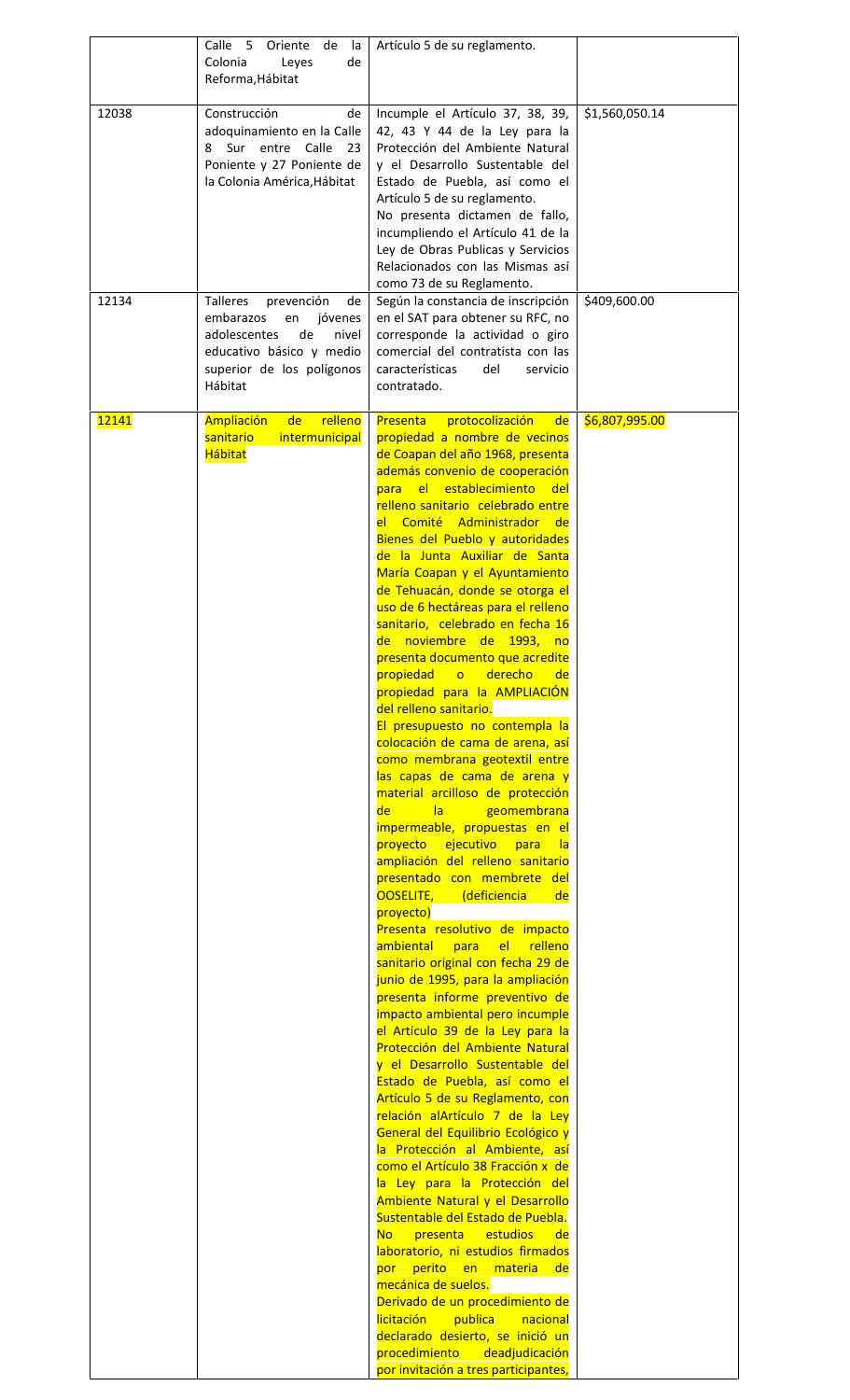| 12147 | Construcción de pavimento<br>de concreto hidráulico en<br>la calle Ignacio Allende<br>entre Prolongación de Las<br>Palmas y Calle 3 Norte,<br>Calle 3 Norte entre Calle<br>Ignacio Allende y Calle 46<br>Oriente, Calle 46 Oriente<br>entre Calle 1 Norte y<br>Calzada del panteón, Calle<br>Vicente Guerrero entre<br>Calle 1 Norte y Calle 3<br>Norte, Callejón de Las<br>Palmas entre Prolongación<br>de Las Palmas y Calle 3<br>Norte de la Colonia Las<br>Palmas | del cual no presenta constancia<br>de registro de las invitaciones al<br>concurso a tres participantes en<br>compranet, , incumplimiento de<br>al Artículo 44, Fracción i, de la Ley<br>de Obras Publicas y Servicios<br>Relacionados con las Mismas y<br>Artículo 77 de su reglamento<br>No presenta dictamen de fallo,<br>incumpliendo el Artículo 41 de la<br>Ley de Obras Publicas y Servicios<br>Relacionados con las Mismas así<br>como 73 de su Reglamento<br>A partir de la estimación 1, se<br>procede a realizar estudio<br>estratigráfico, apareciendo roca<br>(material tipo c), este estudio se<br>debió realizar a nivel proyecto,<br>para poder establecer con mas<br>precisión el monto de la obra.<br>(deficiencia de proyecto); no se<br>presentan pruebas realizadas a la<br>geomembrana de tensiómetro,<br>vacío y presión de<br>aire,<br>recomendadas en el proyecto<br>ejecutivo presentado en hoja<br>membretada del OOSELITE.<br>Deficiencia constructiva:<br>- la<br>geomembrana presenta roturas o<br>fisuras en áreas expuestas de la<br>misma, lo anterior deriva en la<br>posibilidad de contaminación de<br>mantos freáticos por el paso de<br>lixiviados, además se detectan<br>áreas donde no se cuanta con la<br>colocación de la geomembrana,<br>se deben realizar las reparaciones<br>correspondientes y presentar<br>dictamen de validación de los<br>trabajos de reparación y de la<br>correcta operación<br>de<br>l La<br>ampliación del relleno sanitario<br>emitido por la Secretaria de<br>Desarrollo Rural, Sustentabilidad<br>y Ordenamiento Territorial del<br>Estado de Puebla, así como<br>dictamen favorable emitido por la<br>Conagua respecto a la calidad de<br>las aguas subterráneas, presentar<br>además, la factura original o<br>copia certificada ante Notario<br>Público, de la adquisición de la<br>geomembrana,<br>las<br>especificaciones del fabricante y<br>la garantía que otorga el mismo.<br>Incumple el Artículo 37, 38, 39,<br>42, 43 Y 44 de la Ley para la<br>Protección del Ambiente Natural<br>y el Desarrollo Sustentable del<br>Estado de Puebla, así como el<br>Artículo 5 de su reglamento. | \$3,318,880.91 |
|-------|-----------------------------------------------------------------------------------------------------------------------------------------------------------------------------------------------------------------------------------------------------------------------------------------------------------------------------------------------------------------------------------------------------------------------------------------------------------------------|------------------------------------------------------------------------------------------------------------------------------------------------------------------------------------------------------------------------------------------------------------------------------------------------------------------------------------------------------------------------------------------------------------------------------------------------------------------------------------------------------------------------------------------------------------------------------------------------------------------------------------------------------------------------------------------------------------------------------------------------------------------------------------------------------------------------------------------------------------------------------------------------------------------------------------------------------------------------------------------------------------------------------------------------------------------------------------------------------------------------------------------------------------------------------------------------------------------------------------------------------------------------------------------------------------------------------------------------------------------------------------------------------------------------------------------------------------------------------------------------------------------------------------------------------------------------------------------------------------------------------------------------------------------------------------------------------------------------------------------------------------------------------------------------------------------------------------------------------------------------------------------------------------------------------------------------------------------------------------------------------------------------------------------------------------------------------------------------------------------------------------------------------------------------|----------------|
| 12194 | Construcción de salón de<br>usos múltiples tipo U1C de<br>12.96<br>$\mathsf{x}$<br>8.00<br>en<br>la<br>Secundaria<br>Técnica<br>57<br>clave 21DST0064F de la<br>Junta Auxiliar San Nicolás                                                                                                                                                                                                                                                                            | Deficiencia constructiva:<br>Se observan las columnas del eje<br>B como lo indica el plano de<br>construcción en el expediente<br>unitario de la obra, presentan<br>asentamiento en pie de las                                                                                                                                                                                                                                                                                                                                                                                                                                                                                                                                                                                                                                                                                                                                                                                                                                                                                                                                                                                                                                                                                                                                                                                                                                                                                                                                                                                                                                                                                                                                                                                                                                                                                                                                                                                                                                                                                                                                                                         | \$653,156.29   |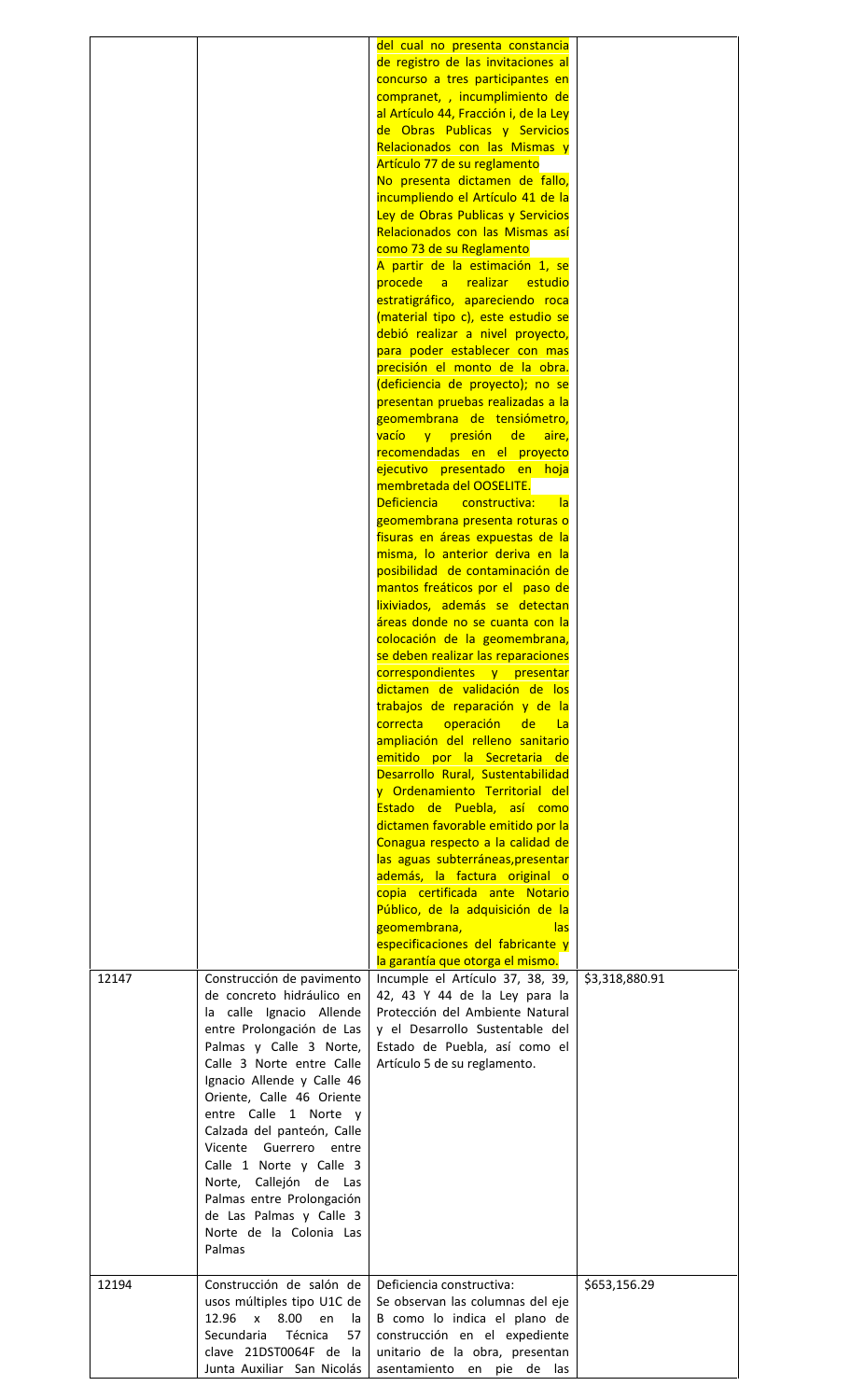| 12208        | Tetitzintla<br>Construcción<br>de<br>adoquinamiento en la Calle<br>Emilio<br>Carranza<br>entre<br>carretera federal y Avenida<br>Nacional<br>de<br>la<br>Junta<br>Auxiliar<br>San<br>Lorenzo<br>Teotipilco | deficiencia<br>columnas,<br>el<br>en<br>proceso constructivo en el área<br>de cimentación.<br>cálculo<br>Deberá<br>presentar<br>estructural por haber realizado<br>modificación de acero del No.3 y<br>No.4 y un análisis estructural dela<br>obra por un perito especialista en<br>la materia acompañado de la<br>responsiva<br>correspondiente.Monto estimado<br>de la observación \$129,974.04 sin<br>IVA incluido.<br>Incumple el Artículo 37, 38, 39,<br>42, 43 Y 44 de la Ley para la<br>Protección del Ambiente Natural<br>y el Desarrollo Sustentable del<br>Estado de Puebla, así como el<br>Artículo 5 de su reglamento.                                                                                                                                                                                                                                                                                                                                                                                                                                                                                                                                         | \$864,364.37    |
|--------------|------------------------------------------------------------------------------------------------------------------------------------------------------------------------------------------------------------|----------------------------------------------------------------------------------------------------------------------------------------------------------------------------------------------------------------------------------------------------------------------------------------------------------------------------------------------------------------------------------------------------------------------------------------------------------------------------------------------------------------------------------------------------------------------------------------------------------------------------------------------------------------------------------------------------------------------------------------------------------------------------------------------------------------------------------------------------------------------------------------------------------------------------------------------------------------------------------------------------------------------------------------------------------------------------------------------------------------------------------------------------------------------------|-----------------|
| 12226        | Construcción<br>de<br>adoquinamiento en la Calle<br>3 Oriente entre Calle 1 Sur<br>y Calle de la Bomba de la<br>Junta Auxiliar San Marcos<br>Necoxtla                                                      | Incumple el Artículo 37, 38, 39,<br>42, 43 Y 44 de la Ley para la<br>Protección del Ambiente Natural<br>y el Desarrollo Sustentable del<br>Estado de Puebla, así como el<br>Artículo 5 de su reglamento.<br>Incumplimiento en el llenado de<br>la bitácora de los Artículos 85<br>Fracción I y 86 Fracción IV del<br>Reglamento de la Ley de Obra<br>Pública y Servicios Relacionados<br>con la Misma para el Estado de<br>Puebla, fueron canceladas las<br>notas 011 al 020 sin justificación<br>en las siguientes notas.                                                                                                                                                                                                                                                                                                                                                                                                                                                                                                                                                                                                                                                 | \$1,053,592.19  |
| <b>12274</b> | Construcción de unidad<br>segunda<br>deportiva sur<br>etapa en el Municipio de<br>Tehuacán puebla                                                                                                          | No presenta título de propiedad<br>incumpliendo el Artículo<br>$-19$<br>Párrafo Segundo de la Ley de<br><b>Publicas y Servicios</b><br><b>Obras</b><br>Relacionados con las Mismas.                                                                                                                                                                                                                                                                                                                                                                                                                                                                                                                                                                                                                                                                                                                                                                                                                                                                                                                                                                                        | \$38,759,051.75 |
| <b>12305</b> | Remodelación<br>$\mathbf{v}$<br>capacitación en el mercado<br>de carnes de Tehuacán<br>rubro I.- construcción y<br>equipamiento de proyectos<br>de abastos                                                 | No presenta título de propiedad<br>incumpliendo el Articulo 19<br>Párrafo Segundo de la Ley de<br>Obras Publicas y Servicios<br>Relacionados con las Mismas.<br>El proyecto de la obra inscrito en<br>PROLOGYCA no se respetó, según<br>notas de bitácora 37, 54 y 55, se<br>presentó personal de<br>dependencia normativa<br>del<br>programa e índico<br>el.<br>incumplimiento del proyecto<br>inscrito, así como la suspensión<br>temporal de trabajos hasta la<br>regularización de los mismos o la<br>cancelación total de los recursos<br>Federales otorgando un plazo de<br>95 días para su regularización.<br>Derivado de lo anterior<br>se.<br>observa incumplimiento de la<br>Cláusula Sexta Párrafo Segundo<br>Convenio<br>del<br>para<br>el.<br>Otorgamiento de los Subsidios<br>del Programa de Competitividad<br>en Logística y Centrales de<br>Abasto, así como incumplimiento<br>del punto 31 fracción XI de las<br>Reglas de Operación para el<br>Otorgamiento de Apoyos del<br>Programa de Competitividad en<br>Logística y Centrales de Abasto<br>(PROLOGYCA) para el ejercicio<br>fiscal 2012, deberá informar por<br>escrito el nombre del funcionario | \$10,158,699.16 |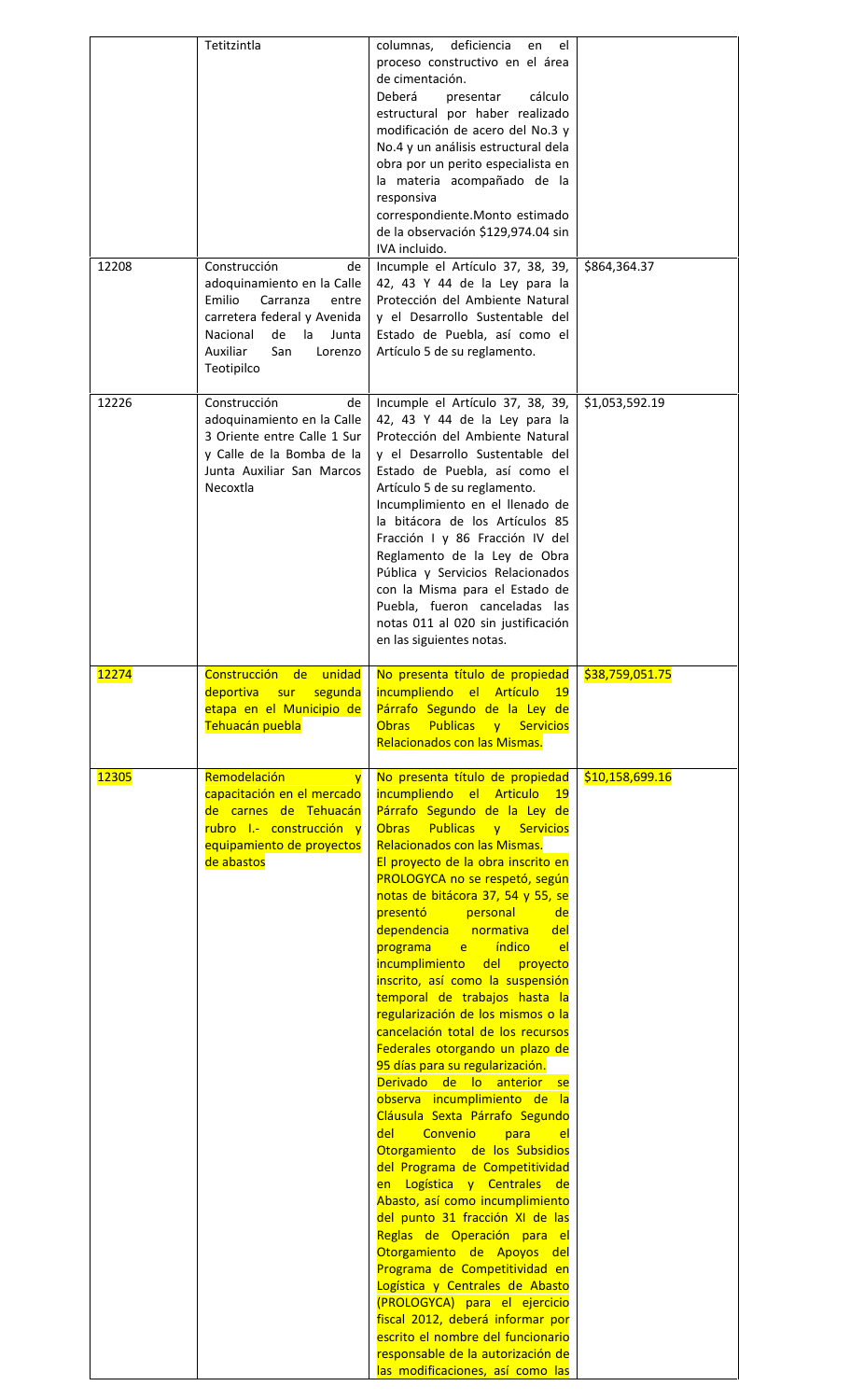|       |                                                       | razones técnicas, además deberá                  |                 |
|-------|-------------------------------------------------------|--------------------------------------------------|-----------------|
|       |                                                       | demostrar que se inició el                       |                 |
|       |                                                       | correspondiente procedimiento                    |                 |
|       |                                                       | administrativo de determinación                  |                 |
|       |                                                       | de responsabilidades conforme a                  |                 |
|       |                                                       | las Leyes aplicables y en su caso,               |                 |
|       |                                                       | hubo<br>omisión<br>del<br>si -                   |                 |
|       |                                                       | procedimiento, informar<br>por                   |                 |
|       |                                                       | escrito cuáles fueron las razones                |                 |
|       |                                                       | que motivaron la omisión, ya que                 |                 |
|       |                                                       | daño<br>un<br><b>presume</b><br><b>al</b><br>se: |                 |
|       |                                                       | patrimonio del Ayuntamiento por                  |                 |
|       |                                                       | el total de los recursos                         |                 |
|       |                                                       | reintegrados<br> a <br>programa                  |                 |
|       |                                                       | denominado PROLOGYCA del                         |                 |
|       |                                                       | ejercicio 2012.                                  |                 |
|       |                                                       | La obra no presenta condiciones                  |                 |
|       |                                                       | de servicio y no se recibió ningún               |                 |
|       |                                                       | proyecto complementario que                      |                 |
|       |                                                       | permita<br>poner en<br><u>las</u><br><b>uso</b>  |                 |
|       |                                                       | instalaciones.                                   |                 |
| 12306 | Supervisión remodelación y                            | Obra o acción no comprobada, se                  | \$267,334.19    |
|       | capacitación en el Mercado                            | únicamente<br>cuenta<br>con                      |                 |
|       | de Carnes de Tehuacán                                 | documentación para pago<br>de                    |                 |
|       | rubro I                                               | pasivo,<br>correspondiente<br>al                 |                 |
|       |                                                       | finiquito.                                       |                 |
|       | Suma de montos de obras observadas del ejercicio 2012 |                                                  | \$80,751,275.26 |
|       |                                                       |                                                  |                 |

| N° OBRA | <b>DESCRIPCION</b>                                                                                                                                                                   | <b>OBSERVACIONES</b>                                                                                                                                                                                                                                                                                                                                                                                                | <b>MONTO DE LA OBRA</b> |
|---------|--------------------------------------------------------------------------------------------------------------------------------------------------------------------------------------|---------------------------------------------------------------------------------------------------------------------------------------------------------------------------------------------------------------------------------------------------------------------------------------------------------------------------------------------------------------------------------------------------------------------|-------------------------|
| 11084   | Construcción<br>de<br>pavimento asfáltico en<br>la Calle 38 Poniente<br>entre Av. Cuauhtémoc<br>y Calle 1 Norte de la<br>Junta Auxiliar de San<br>Nicolás<br>Tetitzintla, Hábitat    | Incumple el Artículo 37,<br>38, 39, 42, 43 Y 44 de la<br>Ley para la Protección del<br>Ambiente Natural y el<br>Desarrollo Sustentable del<br>Estado de Puebla, así<br>como el Artículo 5 de su<br>reglamento.<br>No presenta dictamen de<br>fallo, incumpliendo<br>el<br>Artículo 41 de la Ley de<br>Obras Publicas y Servicios<br>Relacionados<br>con<br>las<br>Mismas así como 73 de su<br>Reglamento.           | \$3,238,758.00          |
| 11089   | Construcción<br>de<br>pavimento asfáltico en<br>la Calle Coahuila Sur<br>entre Calle Oaxaca o 19<br>Poniente y Calle 25<br>Poniente de la Colonia<br>México Sur Hábitat              | Incumple el Artículo 37,<br>38, 39, 42, 43 Y 44 de la<br>Ley para la Protección del<br>Ambiente Natural y el<br>Desarrollo Sustentable del<br>Estado de Puebla, así<br>como el Artículo 5 de su<br>reglamento.<br>No presenta dictamen de<br>incumpliendo<br>fallo,<br>el<br>Artículo 41 de la Ley de<br>Obras Publicas y Servicios<br><b>Relacionados</b><br>con<br>las<br>Mismas así como 73 de su<br>Reglamento. | \$2,275,629.30          |
| 11094   | Construcción<br>de<br>adoquinamiento en la<br>Calle 16 de Septiembre<br>entre calle sin nombre<br>y Calle 24 de Febrero<br>de la Colonia Dr.<br>Miguel<br>Romero<br>Sánchez, Hábitat | Incumple el Artículo 37,<br>38, 39, 42, 43 Y 44 de la<br>Ley para la Protección del<br>Ambiente Natural y el<br>Desarrollo Sustentable del<br>Estado de Puebla, así<br>como el Artículo 5 de su<br>reglamento.<br>No presenta dictamen de<br>fallo, incumpliendo<br>el<br>Artículo 41 de la Ley de<br>Obras Publicas y Servicios<br>Relacionados<br>con<br>las<br>Mismas así como 73 de su<br>Reglamento.           | \$774,225.00            |
| 11097   | Construcción<br>de<br>adoquinamiento en la<br>Calle Santa Julia entre<br>Calle Ramón Caballero<br>y Vía Puebla de la                                                                 | Incumple el Artículo 37,<br>38, 39, 42, 43 Y 44 de la<br>Ley para la Protección del<br>Ambiente Natural y el<br>Desarrollo Sustentable del                                                                                                                                                                                                                                                                          | \$619,541.00            |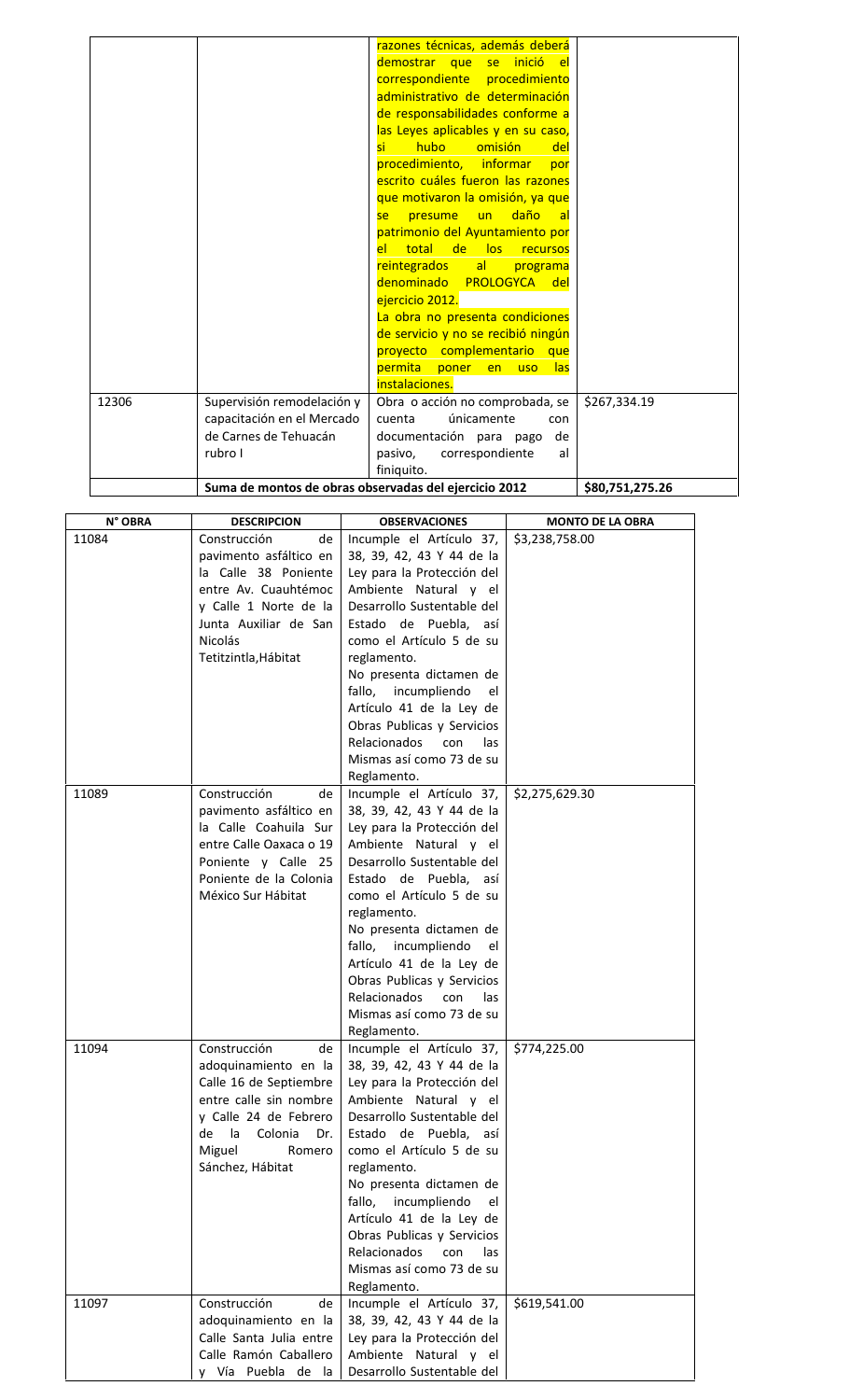|       | Colonia<br>San<br>Rafael,<br>Hábitat                                                                                                                                                      | Estado de Puebla, así<br>como el Artículo 5 de su<br>reglamento.<br>No presenta dictamen de<br>fallo,<br>incumpliendo<br>el<br>Artículo 41 de la Ley de<br>Obras Publicas y Servicios<br><b>Relacionados</b><br>las<br>con                                                                                                                                                                                                                                                                                                                                                                                                                                                                                                                                                                                                                                                                                                                                                                                                                                                                       |                |
|-------|-------------------------------------------------------------------------------------------------------------------------------------------------------------------------------------------|--------------------------------------------------------------------------------------------------------------------------------------------------------------------------------------------------------------------------------------------------------------------------------------------------------------------------------------------------------------------------------------------------------------------------------------------------------------------------------------------------------------------------------------------------------------------------------------------------------------------------------------------------------------------------------------------------------------------------------------------------------------------------------------------------------------------------------------------------------------------------------------------------------------------------------------------------------------------------------------------------------------------------------------------------------------------------------------------------|----------------|
| 11106 | Construcción<br>de<br>pavimento asfaltico en<br>la Calle Allende entre<br>Calle Niños Héroes y<br>Calle Las Flores de la<br>Colonia<br>Santiago<br>Tula, Hábitat                          | Mismas así como 73 de su<br>Reglamento.<br>A nivel de proyecto no<br>corresponde el generador<br>de<br>corte<br>(por<br>consecuencia<br>acarreos)<br>parámetros<br>con<br>los<br>indicados en el diseño de<br>pavimento de la mecánica<br>de suelos.<br>Incumple el Artículo 37,<br>38, 39, 42, 43 Y 44 de la<br>Ley para la Protección del<br>Ambiente Natural y el<br>Desarrollo Sustentable del<br>Estado de Puebla, así<br>como el Artículo 5 de su<br>reglamento.<br>presenta<br>No l<br>acta<br>de<br>presentación y apertura<br>de propuestas, incumple<br>el Artículo 37 Fracción iii<br>de la<br>Ley<br>de Obras<br><b>Publicas</b><br>Servicios<br><b>V</b><br><b>Relacionados</b><br>las<br>con<br>Mismas.<br>No presenta dictamen de<br>fallo,<br>incumpliendo<br>el<br>Artículo 41 de la Ley de<br>Obras Publicas y Servicios<br>Relacionados<br>con<br>las<br>Mismas así como 73 de su<br>Reglamento.<br>No presenta acta de fallo,<br>incumpliendo el Artículo<br>27 y 39 de la Ley de obras<br><b>Publicas</b><br>Servicios<br>V<br><b>Relacionados</b><br>las<br>con<br>Mismas. | \$895,267.00   |
|       |                                                                                                                                                                                           | No presenta fianza de<br>cumplimiento adicional o<br>endoso por aumento de<br>monto de contrato.                                                                                                                                                                                                                                                                                                                                                                                                                                                                                                                                                                                                                                                                                                                                                                                                                                                                                                                                                                                                 |                |
| 11112 | Construcción<br>de<br>pavimento asfáltico en<br>la Calle Las Flores entre<br>Calle 32 Oriente y Calle<br>40 Oriente del Ejido de<br>Santiago TulaHábitat                                  | Incumple el Artículo 37,<br>38, 39, 42, 43 Y 44 de la<br>Ley para la Protección del<br>Ambiente Natural y el<br>Desarrollo Sustentable del<br>Estado de Puebla, así<br>como el Artículo 5 de su<br>reglamento.<br>No presenta dictamen de<br>fallo, incumpliendo<br>el<br>Artículo 41 de la Ley de<br>Obras Publicas y Servicios<br><b>Relacionados</b><br>con<br>las<br>Mismas así como 73 de su                                                                                                                                                                                                                                                                                                                                                                                                                                                                                                                                                                                                                                                                                                | \$1,276,749.00 |
| 11117 | Construcción<br>de<br>adoquinamiento<br>en<br>Calle Allende Poniente<br>entre Carretera Federal<br>Tehuacán - Huajuapan y<br>Canal de Aguas de<br>Riego, Junta<br>Auxiliar<br>Santa María | Reglamento.<br>Incumple el Artículo 37,<br>38, 39, 42, 43 Y 44 de la<br>Ley para la Protección del<br>Ambiente Natural y el<br>Desarrollo Sustentable del<br>Estado de Puebla,<br>así<br>como el Artículo 5 de su<br>reglamento.                                                                                                                                                                                                                                                                                                                                                                                                                                                                                                                                                                                                                                                                                                                                                                                                                                                                 | \$1,412,904.06 |
| 11120 | Construcción<br>de<br>adoquinamiento en la<br>Calle Miguel Hidalgo                                                                                                                        | Incumple el Artículo 37,<br>38, 39, 42, 43 Y 44 de la<br>Ley para la Protección del                                                                                                                                                                                                                                                                                                                                                                                                                                                                                                                                                                                                                                                                                                                                                                                                                                                                                                                                                                                                              | \$658.208.81   |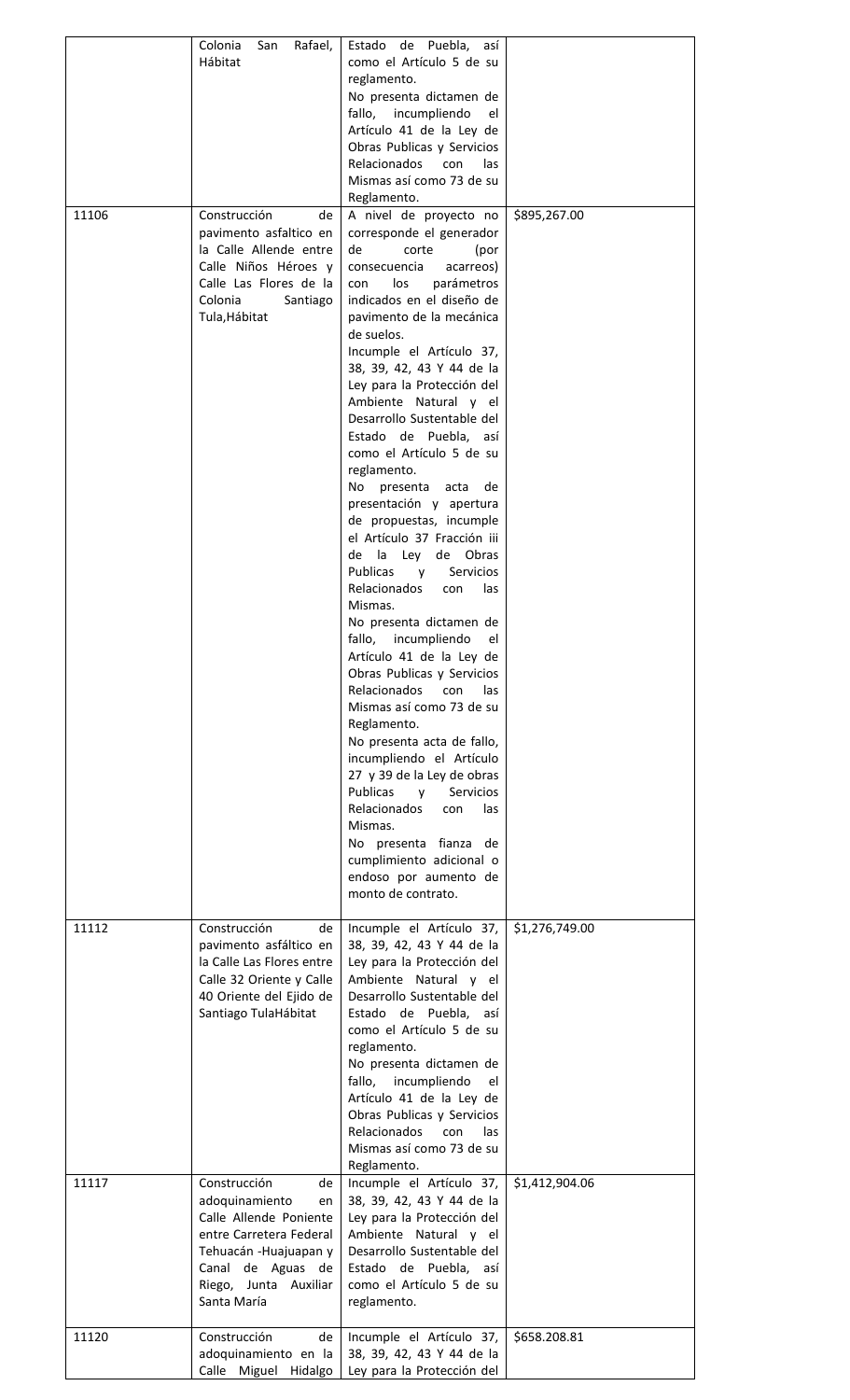|       | entre Calle 34 Poniente<br>y Calle Adolfo López<br>Mateos de la Colonia<br>Tepeyac                                                                                                     | Ambiente Natural y el<br>Desarrollo Sustentable del<br>Estado de Puebla, así<br>como el Artículo 5 de su<br>reglamento.                                                                                                                                                                                                                                                                                                                                              |                |
|-------|----------------------------------------------------------------------------------------------------------------------------------------------------------------------------------------|----------------------------------------------------------------------------------------------------------------------------------------------------------------------------------------------------------------------------------------------------------------------------------------------------------------------------------------------------------------------------------------------------------------------------------------------------------------------|----------------|
| 11121 | Construcción<br>de<br>adoquinamiento en la<br>Calle 13 Norte entre<br>Calle Nicolás Bravo y<br>Fraccionamiento Paseo<br>San Pedro de la Junta<br>Auxiliar<br>San<br>Pedro<br>Acoquiaco | Incumple el Artículo 37,<br>38, 39, 42, 43 Y 44 de la<br>Ley para la Protección del<br>Ambiente Natural y el<br>Desarrollo Sustentable del<br>Estado de Puebla, así<br>como el Artículo 5 de su<br>reglamento.                                                                                                                                                                                                                                                       | \$498,516.96   |
| 11122 | Construcción<br>de<br>adoquinamiento en la<br>Calle Veracruz entre<br>Calle Pachuca y Calle<br>Chihuahua<br>de<br>la.<br>Colonia Tehuantepec                                           | Incumple el Artículo 37,<br>38, 39, 42, 43 Y 44 de la<br>Ley para la Protección del<br>Ambiente Natural y el<br>Desarrollo Sustentable del<br>Estado de Puebla, así<br>como el Artículo 5 de su<br>reglamento.                                                                                                                                                                                                                                                       | \$876,309.60   |
| 11137 | Cursos de agricultura<br>urbana en los centros<br>de<br>desarrollo<br>comunitario del Riego,<br>Lomas de la Soledad y<br>San Diego                                                     | No presenta fianza de<br>cumplimiento o en su caso<br>cheque de caja por el 10%<br>monto<br>del<br>contratado<br>conforme lo estipula el<br>contrato.                                                                                                                                                                                                                                                                                                                | \$302,300.00   |
| 11147 | <b>Talleres</b><br>de<br>capacitación<br>en<br>manualidades<br>en los<br>centros de desarrollo<br>comunitario el Riego<br>Lomas de la Soledad y<br>San Diego Chalma                    | No presenta fianza de<br>cumplimiento o en su caso<br>cheque de caja por el 10%<br>del<br>monto<br>contratado<br>conforme lo estipula el<br>contrato.                                                                                                                                                                                                                                                                                                                | \$258,260.00   |
| 11150 | Prevención<br>de<br>embarazos en jóvenes<br>adolescentes a nivel<br>educativo<br>básico<br>V<br>medio superior de los<br>polígonos Hábitat                                             | Según la constancia de<br>inscripción en el SAT para<br>obtener su<br>RFC,<br>no<br>corresponde la actividad o<br>comercial<br>del<br>giro<br>contratista<br>las<br>con<br>características del servicio<br>contratado.<br>de<br>Dentro<br>la<br>comprobación se cuenta<br>con reporte fotográfico<br>muestra<br>que<br>la.<br>de<br>adquisición<br>bebes<br>virtuales,<br>embargo<br>sin<br>fueron<br>estos<br>no<br>entregados<br>la<br>a<br>administración actual. | \$208,600.00   |
| 11151 | Campaña<br>para<br>la<br>dotación de aparatos<br>auditivos a personas en<br>situación de pobreza<br>patrimonial<br><b>V</b><br>marginación social                                      | Según la constancia de<br>inscripción en el SAT para<br>obtener<br>RFC,<br>su<br>no<br>corresponde la actividad o<br>giro<br>comercial<br>del<br>contratista<br>con<br>las<br>características del servicio<br>contratado.                                                                                                                                                                                                                                            | \$586,948.00   |
| 11156 | Construcción<br>de<br>pavimento asfaltico en<br>acceso a universidad<br>tecnológica<br>de<br>Tehuacán                                                                                  | Incumple el Artículo 37,<br>38, 39, 42, 43 Y 44 de la<br>Ley para la Protección del<br>Ambiente Natural y el<br>Desarrollo Sustentable del<br>Estado de Puebla, así<br>como el Artículo 5 de su<br>reglamento.                                                                                                                                                                                                                                                       | \$3,005,063.48 |
| 11172 | Construcción<br>de<br>pavimento asfaltico Calle<br>Nuevo León entre Calle                                                                                                              | Incumple el Artículo 37,<br>38, 39, 42, 43 Y 44 de la<br>Ley para la Protección del                                                                                                                                                                                                                                                                                                                                                                                  | \$2,008,248.00 |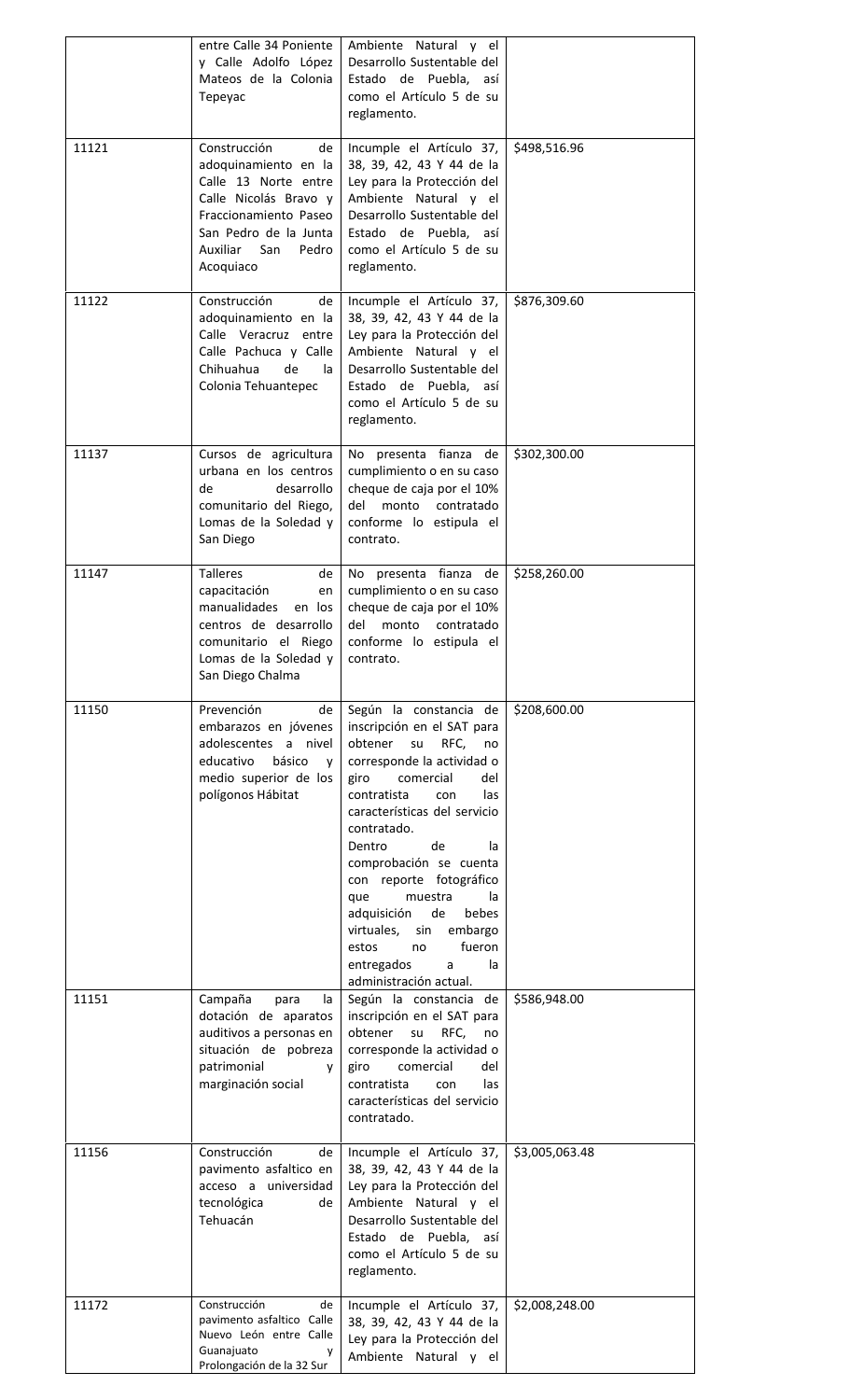|              |                                                                                                                                                                                                                                                                                         | Desarrollo Sustentable del<br>Estado de Puebla, así<br>como el Artículo 5 de su<br>reglamento.<br>No presenta dictamen de<br>fallo,<br>incumpliendo<br>el<br>Artículo 41 de la Ley de<br>Obras Publicas y Servicios<br>Relacionados<br>con<br>las<br>Mismas así como 73 de su<br>Reglamento.                                                                                                                                                                                                                                                                                                                                                                                                                                                                                                     |                |
|--------------|-----------------------------------------------------------------------------------------------------------------------------------------------------------------------------------------------------------------------------------------------------------------------------------------|--------------------------------------------------------------------------------------------------------------------------------------------------------------------------------------------------------------------------------------------------------------------------------------------------------------------------------------------------------------------------------------------------------------------------------------------------------------------------------------------------------------------------------------------------------------------------------------------------------------------------------------------------------------------------------------------------------------------------------------------------------------------------------------------------|----------------|
| 11202        | Construcción<br>de<br>pavimento asfáltico en<br>el<br>acceso<br>a<br>San<br>Cristóbal<br>Tepeteopan<br>en la Junta Auxiliar de<br>San<br>Cristóbal<br>Tepeteopan                                                                                                                        | Incumple el Artículo 37,<br>38, 39, 42, 43 Y 44 de la<br>Ley para la Protección del<br>Ambiente Natural y el<br>Desarrollo Sustentable del<br>Estado de Puebla, así<br>como el Artículo 5 de su<br>reglamento.<br>No presenta fianza de<br>anticipo, incumplimiento<br>del Artículo 52 Fracción II<br>de la Ley de Obra Pública<br>y Servicios Relacionados<br>con la Misma para el<br>Estado de Puebla.<br>No presenta fianza<br>de<br>cumplimiento<br>de<br>contrato, incumplimiento<br>del Artículo 52 Fracción III<br>de la Ley de Obra Pública<br>y Servicios Relacionados<br>con la Misma para el<br>Estado de Puebla.<br>EI<br>importe<br>de<br>la<br>estimación<br>1<br>no<br>corresponde<br>con<br>lo<br>facturado y pagado.<br>No presenta original de la<br>fianza de vicios ocultos. | \$2,058,676.50 |
| 11276        | Ampliación<br>de<br>alcantarillado sanitario<br>en la Calle Los Pinos<br>entre Calle<br>24<br>de<br>Febrero y Calle 16 de<br>Septiembre<br>$\mathsf{o}$<br>17<br>Oriente y Privada 24 de<br>Febrero y 5 de Mayo<br>entre Avenida México y<br>Calle Los Pinos de la<br>Colonia Los Pinos | Incumple el Artículo 37,<br>38, 39, 42, 43 Y 44 de la<br>Ley para la Protección del<br>Ambiente Natural y el<br>Desarrollo Sustentable del<br>Estado de Puebla, así<br>como el Artículo 5 de su<br>reglamento                                                                                                                                                                                                                                                                                                                                                                                                                                                                                                                                                                                    | \$97,833.95    |
| 11289        | Construcción<br>de<br>pavimento de concreto<br>hidráulico en la Calle<br>12 Norte entre Vía<br>Calle<br>Puebla<br>V<br>4<br>Poniente de la Colonia<br>Aquiles Serdán                                                                                                                    | Incumple el Artículo 37,<br>38, 39, 42, 43 Y 44 de la<br>Ley para la Protección del<br>Ambiente Natural y el<br>Desarrollo Sustentable del<br>Estado de Puebla, así<br>como el Artículo 5 de su<br>reglamento.<br>Deficiencia constructiva:<br>losas<br>las<br>de concreto<br>presentan<br>fisuras,<br>se<br>estima el monto de la<br>deficiencia en \$28,547.45<br>sin IVA incluido.                                                                                                                                                                                                                                                                                                                                                                                                            | \$730,559.32   |
| <b>11318</b> | Rehabilitación<br>del<br>Mercado 16 de Marzo<br>de Tehuacán, Puebla.                                                                                                                                                                                                                    | No presenta título de<br>propiedad incumpliendo<br>el Artículo 19 Párrafo<br>Segundo de la Ley de<br>Obras Publicas y Servicios<br><b>Relacionados</b><br><b>con</b><br>las<br>Mismas.<br>Incumple el Artículo 37,<br>38, 39, 42, 43 Y 44 de la<br>Ley para la Protección del<br>Ambiente Natural y el<br>Desarrollo Sustentable del<br>Estado de Puebla, así                                                                                                                                                                                                                                                                                                                                                                                                                                    | \$9,832,217.00 |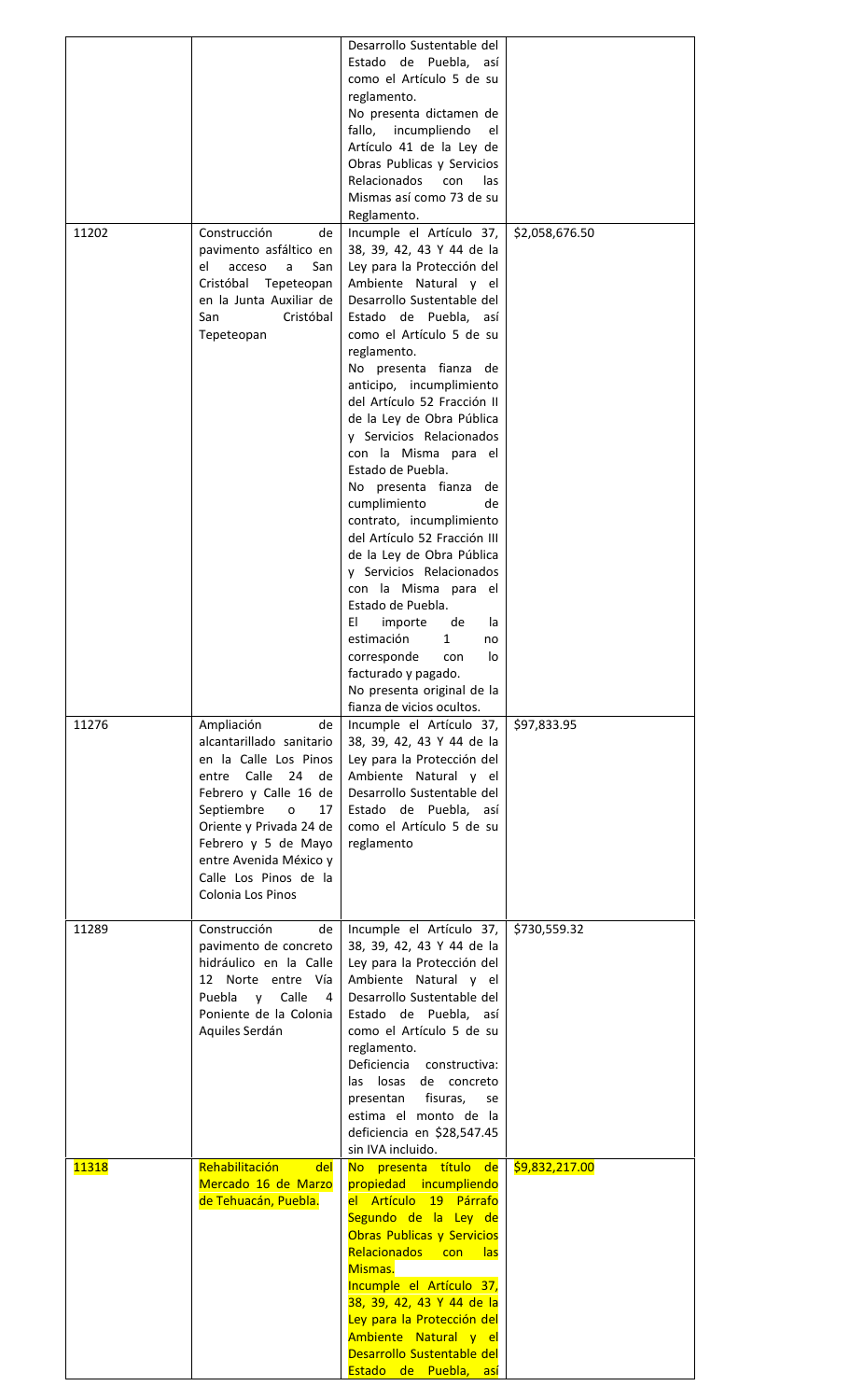|              |                       | como el Artículo 5 de su                                                 |                |
|--------------|-----------------------|--------------------------------------------------------------------------|----------------|
|              |                       | reglamento.<br><b>No</b><br>presenta                                     |                |
|              |                       | documentación<br>que                                                     |                |
|              |                       | corresponda<br>$\overline{a}$                                            |                |
|              |                       | procedimiento<br>de                                                      |                |
|              |                       | licitación pública.                                                      |                |
|              |                       | No presenta dictamen de<br>excepción a la licitación                     |                |
|              |                       | pública, incumpliendo el                                                 |                |
|              |                       | Artículo 41 Párrafo                                                      |                |
|              |                       | segundo de la Ley de                                                     |                |
|              |                       | Obras Públicas y Servicios                                               |                |
|              |                       | Relacionados con las<br>Mismas.                                          |                |
|              |                       | No presenta el dictamen                                                  |                |
|              |                       | de<br>procedencia                                                        |                |
|              |                       | correspondiente,                                                         |                |
|              |                       | emitido por el Comité                                                    |                |
|              |                       | <b>Obras</b><br>Públicas<br>del<br>Municipal, por lo que                 |                |
|              |                       | incumple el Artículo 25                                                  |                |
|              |                       | Fracción III de la Ley de                                                |                |
|              |                       | <b>Obras</b><br><b>Públicas</b><br><b>y</b>                              |                |
|              |                       | Servicios Relacionados                                                   |                |
|              |                       | con las Mismas.                                                          |                |
|              |                       | No presenta dictamen<br>de fallo, incumpliendo el                        |                |
|              |                       | Artículo 41 de la Ley de                                                 |                |
|              |                       | <b>Públicas</b><br>Obras<br><b>i</b> v                                   |                |
|              |                       | Servicios Relacionados                                                   |                |
|              |                       | con las Mismas así como                                                  |                |
|              |                       | 73 de su reglamento.<br>Deficiencia constructiva:                        |                |
|              |                       | La obra no se ejecutó                                                    |                |
|              |                       | lo indica<br><mark>como l</mark><br>el                                   |                |
|              |                       | proyecto estructural, y                                                  |                |
|              |                       | no se presenta el cálculo                                                |                |
|              |                       | nuevo<br>proyecto<br>$\overline{\mathsf{y}}$ .<br>estructural durante la |                |
|              |                       | ejecución de la obra,                                                    |                |
|              |                       | deberá presentar                                                         |                |
|              |                       | dictamen signado por                                                     |                |
|              |                       | ingeniero estructurista                                                  |                |
|              |                       | con responsiva adjunta                                                   |                |
|              |                       | indicando que en las<br>actuales condiciones no                          |                |
|              |                       | falla<br>se presentara l                                                 |                |
|              |                       | estructural,<br> a                                                       |                |
|              |                       | responsiva solicitada                                                    |                |
|              |                       | deberá estar redactada                                                   |                |
|              |                       | a satisfacción de la<br>actual<br>Administración                         |                |
|              |                       | Municipal.                                                               |                |
|              |                       | Además deberá indicar                                                    |                |
|              |                       | por escrito, el nombre de                                                |                |
|              |                       | la persona responsable,                                                  |                |
|              |                       | autorizo<br>que<br><u>la</u><br>modificación al proyecto e               |                |
|              |                       | indicar el motivo técnico                                                |                |
|              |                       | de la modificación.                                                      |                |
| <b>11319</b> | Rehabilitación<br>del | Incumple el Artículo 37,                                                 | \$6,234,237.00 |
|              | Mercado La Purísima   | 38, 39, 42, 43 Y 44 de la                                                |                |
|              | de Tehuacán, Puebla   | Ley para la Protección del<br>Ambiente Natural y el                      |                |
|              |                       | Desarrollo Sustentable del                                               |                |
|              |                       | Estado de Puebla, así                                                    |                |
|              |                       | como el Artículo 5 de su                                                 |                |
|              |                       | reglamento.                                                              |                |
|              |                       | No presenta dictamen de<br>excepción a la licitación                     |                |
|              |                       | pública, incumpliendo el                                                 |                |
|              |                       | <b>Artículo</b><br>41<br>Párrafo                                         |                |
|              |                       | segundo de la Ley de                                                     |                |
|              |                       | Obras Públicas y Servicios                                               |                |
|              |                       | Relacionados<br><b>con</b><br>las<br>Mismas.                             |                |
|              |                       | No presenta el dictamen                                                  |                |
|              |                       | <mark>de l</mark><br>procedencia                                         |                |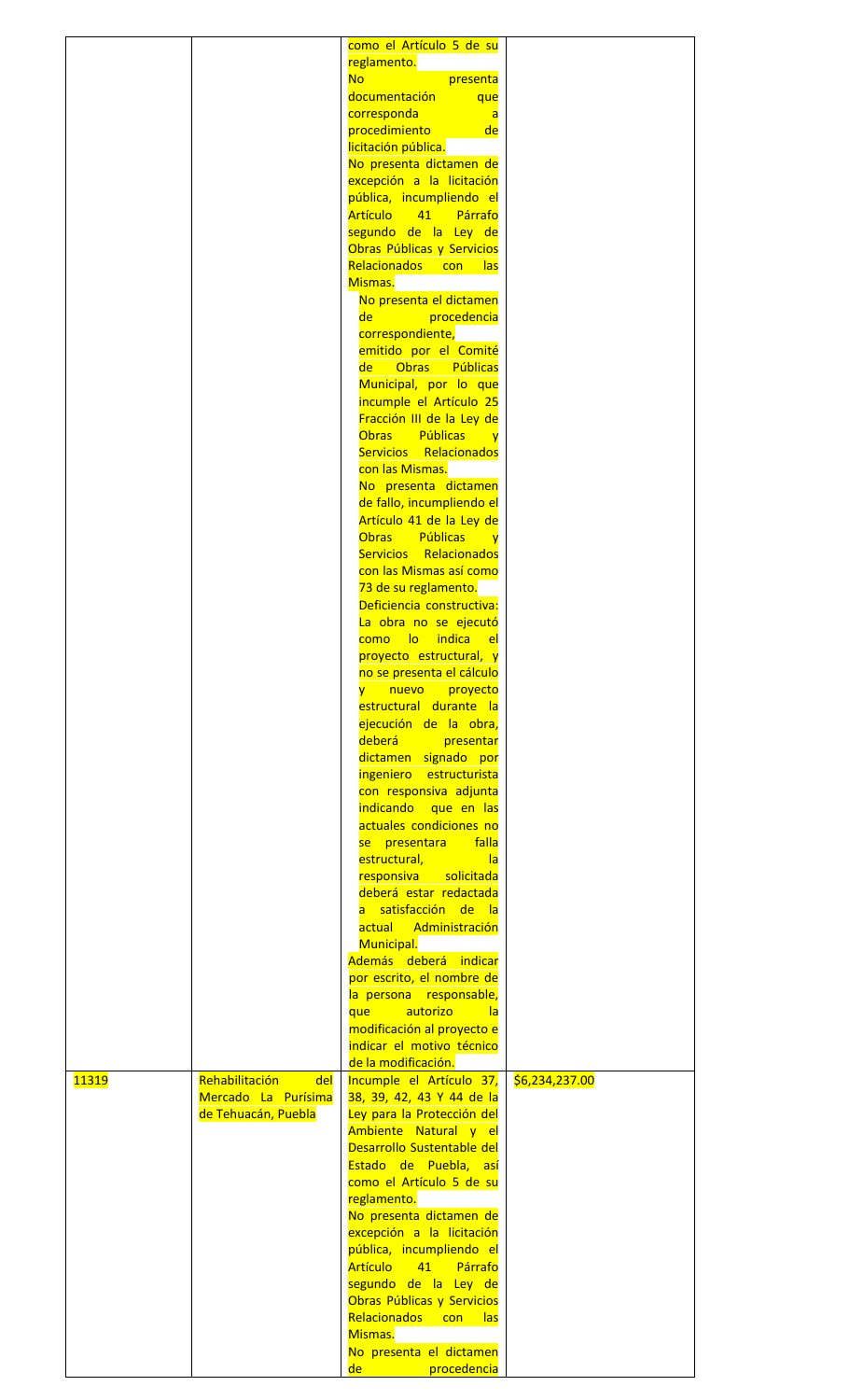| Suma de montos de obras observadas del<br>ejercicio 2011 |                                                    | \$37,849,051.98 |
|----------------------------------------------------------|----------------------------------------------------|-----------------|
|                                                          | incluido.                                          |                 |
|                                                          | \$30,817.30 sin IVA                                |                 |
|                                                          | constructiva estimada en                           |                 |
|                                                          | pública, deficiencia                               |                 |
|                                                          | al paso de peatones en vía                         |                 |
|                                                          | pluviales, ya que desaguan                         |                 |
|                                                          | bajadas de aguas                                   |                 |
|                                                          | colocación de tubos de                             |                 |
|                                                          | correspondiente a la                               |                 |
|                                                          | Deficiencia constructiva:                          |                 |
|                                                          | Mismas.                                            |                 |
|                                                          | Obras Públicas y Servicios<br>Relacionados con las |                 |
|                                                          | 25 Fracción III de la Ley de                       |                 |
|                                                          | que incumple el Artículo                           |                 |
|                                                          | Públicas Municipal, por lo                         |                 |
|                                                          | por el Comité de Obras                             |                 |
|                                                          | correspondiente, emitido                           |                 |

# **Suma de montos de obras observadas de los tres \$ 257,376,047.57 ejercicios**

Observaciones y consideraciones generales:

Dentro de la documentación comprobatoria de obras ejecutadas durante la Administración Municipal 2011 – 2014 del Municipio de Tehuacán, Puebla, cuyos fondos de financiamiento son parcial o totalmente de origen Federal (Ramo 20, Ramo 23, CONADE, PROLGYCA, Programas Regionales, etc.), se observa incumplimiento a lo indicado en los Artículos168,169,170 y 172 del Reglamento de la Ley de Obras Publicas y Servicios Relacionados con las Mismas, deberá aclarar y corregir esta situación.

Dentro de la documentación comprobatoria de obras ejecutadas durante la Administración Municipal 2011 – 2014 del Municipio de Tehuacán, Puebla, cuyos fondos de financiamiento son de origen de Recursos Propios, Participaciones Federales (Ramo 28), Ramo 33, se observa incumplimiento a lo indicado en los Artículos 127,128 y130 del Reglamento de la Ley de Obra Pública y Servicios Relacionados con la Misma para el Estado de Puebla, deberá aclarar y corregir esta situación.

La cuantificación realizada en su caso a los conceptos pagados, no ejecutados, son valoradas en base al precio unitario pagado al contratista sin considerar IVA, y en caso de que se presenten reintegros de recursos se realizaran conforme lo indicado en las leyes aplicables con respecto al cálculo de intereses.

La cuantificación realizada en su caso a las deficiencias constructivas, son valoradas en base al precio unitario pagado al contratista sin considerar IVA, es por ello que el monto indicado no implica necesariamente la corrección de la obra, por lo que en caso de presentar reintegros económicos por deficiencia constructiva queda a criterio de la Administración Municipal en funciones, determinar el monto de los mismos de manera conciliada con la contraparte involucrada o en su caso dar inicio al procedimiento de recuperación de fianzas de vicios ocultos, así como el inicio de procedimientos de determinación de responsabilidades a los funcionarios que puedan resultar responsables.

# **EGRESOS**

# **OBSERVACIONES**

1.-Se encontraron 24 ctas del Banco HSBC de las cuales 19 estan activas y 5 no se han podido determinar

2.-Se encontraron en Santander 36 cuentas las cuales 24 estan activas y 12 inactivas

3.-Se encontraron 6 cuentas en Bancomer las cuales 3 estan Bloqueadas juridicamente 1 activa y 2 no se ha podido determinar

4.-Se encontraron 4 cuentas en Interacciones las cuales aún no se han podido determinar su estado

5.-Se encontró una cuenta activa en Banorte

6.-Se encontraron 13 cuentas que aún no se sabe a que banco pertenece

Solo entregaron una relación de 14 ctas de HSBC y nunca mencionaron que dejaron 53 cuentas activas cuentas abiertas con saldo en ceros sin cancelar

No informaron que había cuentas bloqueadas y 12 cuentas que aún no se sabe de que Banco son. (se adjunta relación)

Se adjunta relaciones de Bancos

Se encontraron cheques faltantes de las chequeras recibidas por el Ayuntamiento anterior, se adjunta relación

#### Anexo 33

1.-Se anexa relación de Pasivo 2014 y Presupuesto 2013 en la cual se determina lo que se encuentra pendiente de pago

2.- No se anexa el auxiliar contable

3.-De las facturas de abarrotes de Jorge Díaz Alameda se verifico el domicilio y nunca ha existido una abarrotera en ese domicilio se adjunta evidencia

4.- Del Proveedor Rafael Campos Pérez se indago con las diferentes áreas y no se encontró digitalización alguna que ampare dicho comprobante.

5.- Del proveedor AZ Gerencia de Proyectos S.A no se encontró el expediente que ampare

6.- No se pago TELMEX del mes de Enero 2014 el cual correspondía el pago al ayuntamiento anterior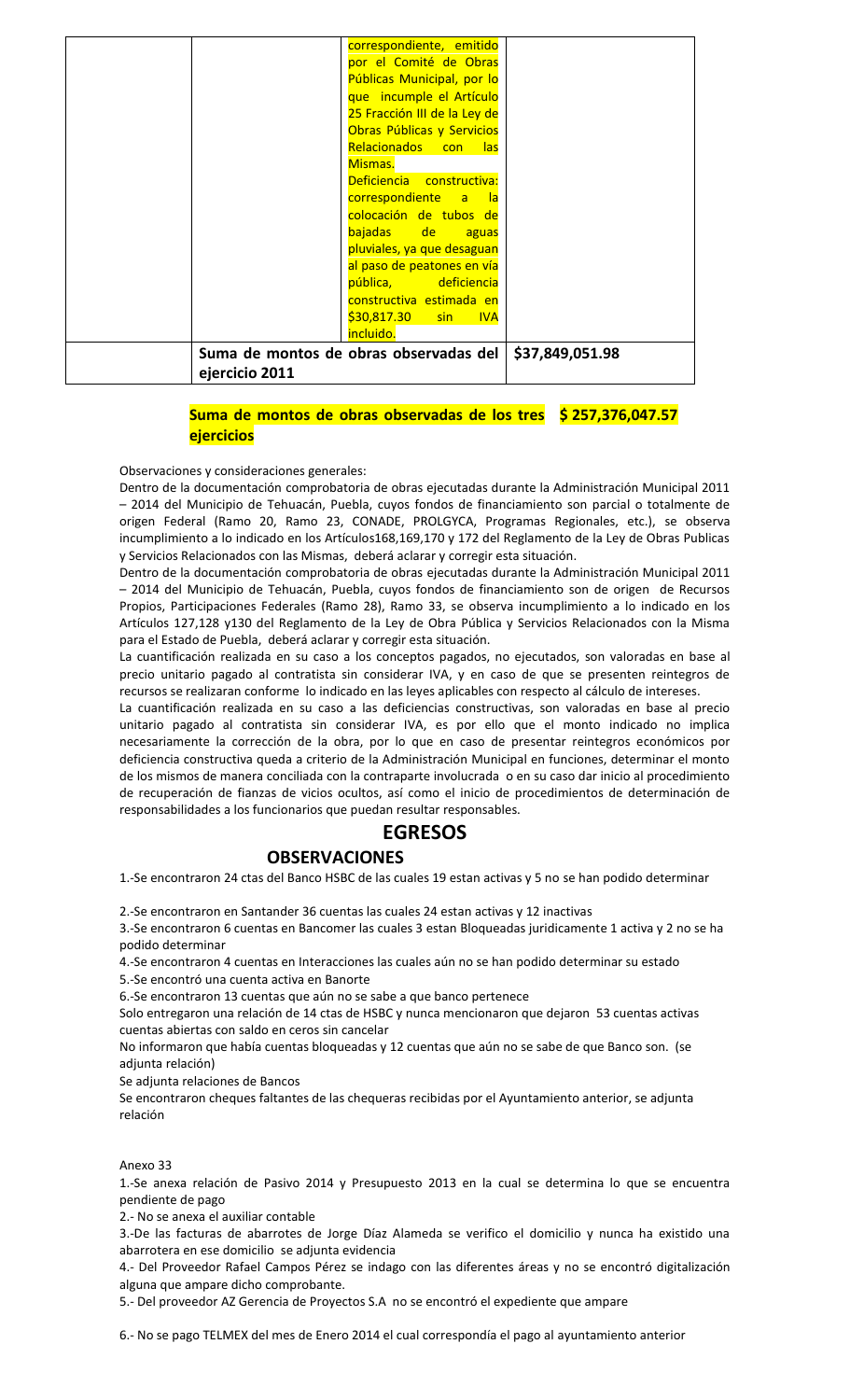7.-Proveedores que no se encuentran en las relaciones de Pasivo 2014 ni de Presupuesto 2013 que tienen recibos originales solicitan su pago

# **SEDATU**

|                     | NO. DE                 |                                                      | <b>NOMBRE DE</b>                                                                                     |                              |                                                                                                                                                                                                                                                                                                                                                                                                                                                                                                                                                                                                                                                                                                                                                                                                                                                                                                                                                                                                                                                                                                                                                                                                                                                                                                                                                                                                                                                                              | Α<br><b>NE</b><br>X |                                                                                                                                                               |
|---------------------|------------------------|------------------------------------------------------|------------------------------------------------------------------------------------------------------|------------------------------|------------------------------------------------------------------------------------------------------------------------------------------------------------------------------------------------------------------------------------------------------------------------------------------------------------------------------------------------------------------------------------------------------------------------------------------------------------------------------------------------------------------------------------------------------------------------------------------------------------------------------------------------------------------------------------------------------------------------------------------------------------------------------------------------------------------------------------------------------------------------------------------------------------------------------------------------------------------------------------------------------------------------------------------------------------------------------------------------------------------------------------------------------------------------------------------------------------------------------------------------------------------------------------------------------------------------------------------------------------------------------------------------------------------------------------------------------------------------------|---------------------|---------------------------------------------------------------------------------------------------------------------------------------------------------------|
| NO.<br>$\mathbf{1}$ | <b>ACCION</b><br>13192 | <b>PROVEEDOR</b><br><b>FABIOLA MATIAS</b><br>RAMIREZ | <b>LA OBRA</b><br><b>TALLERES</b><br>PARA LA<br>PREVENCION<br>DE CANCER<br><b>CERVICOUTERI</b><br>NO | <b>IMPORTE</b><br>226,400.00 | <b>OBSERVACIONES</b><br>LOS ESTUDIOS<br><b>QUE PRESENTA</b><br>LOS ANALISIS ES<br><b>FIRMADO POR</b><br>UN DOCTOR<br>MIGUEL ANGUEL<br><b>CHAVEZ</b><br><b>MARTINEZ CON</b><br>CEDULA PROF.<br>2081121 EL CUAL<br>NO EXISTEN POR<br><b>LOS</b><br><b>LABORATORIOS</b><br>CLINICOS DE<br>TEHUACAN.<br>LA FIRMA QUE<br>REPRESENTAN DE<br>LOS ESTUDIOS<br>SON<br><b>ESCANEADAS YA</b><br>QUE LA FIRMA<br>PERTENESE, Q.F.B<br>GABRIELA<br>SANCHEZ GOMEZ<br>Y NO AL DR.<br>MIGUEL ANGUEL<br><b>CHAVEZ</b><br>MARTINEZ<br>DONDE SE<br>COTEJA CON UN<br><b>ESTUDIO</b><br>ORIGINAL.<br>LOS ESTUDIOS<br>QUE PRESENTA C.<br><b>FABIOLA MATIAS</b><br>RAMIREZ SE<br>ASIMILA CON<br>UNA UBICACIÓN<br>EN INTERNET EL<br><b>CUAL TRAE</b><br>EJEMPLOS QUE<br>SE ENCONTRO. EL<br><b>CUAL SE ANEXA</b><br>UNA COPIA CON<br>LA LICITACION<br>NO. LA-<br>012NBU999-N40-<br>2013, CON<br>DOMICILIO EN EL<br>MUNICIPIO DE<br>IXTAPALUCA EDO.<br>DE MEXICO<br>COMO JEFE DE<br>SERVICIO DEL<br>BANCO DE<br>SANGRE DE LA<br><b>EMPRESA</b><br>LABORATORIO<br>MEDICO<br>POLANCO S.A DE<br>C.V EL CUAL SE<br>PUEDE APRECIAR<br>SU FIRMA,<br>DONDE NO ES<br>COMPATIBLE<br>CON LOS<br><b>ESTUDIOS</b><br><b>CLINICOS DE</b><br>TEHUACAN.<br>CORRESPONDIENT<br>E A LOS ESTUDIOS<br>Y TALLERES SE<br>REALIZARON<br>SIETE VISITAS DE<br>LAS CUALES SEIS,<br>LAS PERSONAS<br>QUE NOS<br>ATENDIERON NO<br>CONOCEN A<br>ESAS PERSONAS Y<br>LA ULTIMA<br>DIRECCION ES<br>FANTASMA<br>DONDE LA<br>NUMERACION NO | O<br>Α<br>В<br>c    | <b>RESPONSABLES</b><br><b>ISSAC MORENO</b><br>CALVA, FABIOLA<br>MATIAS RAMIREZ,<br>MIGUEL ANGEL<br><b>CASTRO SANCHEZ Y</b><br>VICTOR MANUEL<br>SANCHEZ CASTRO |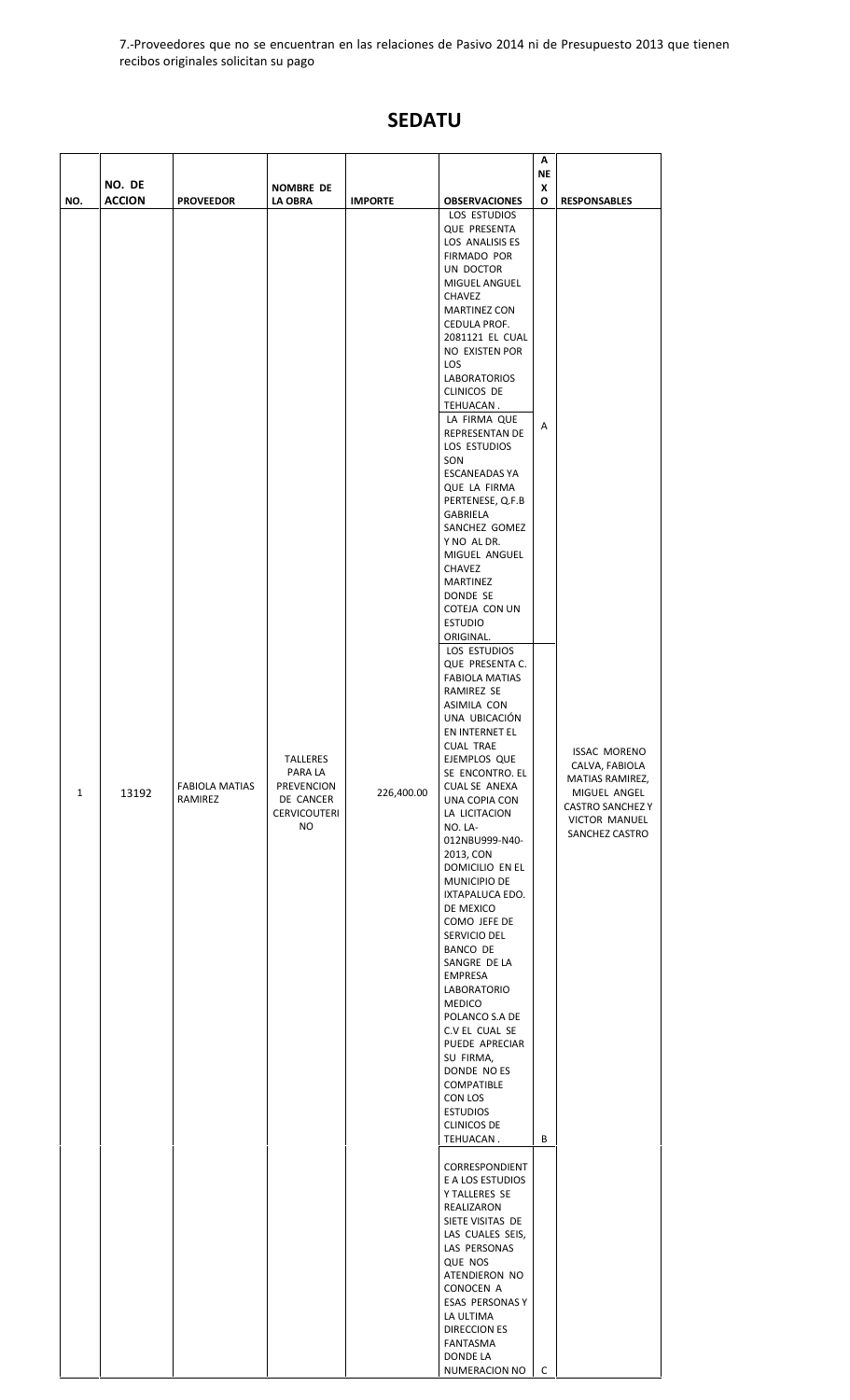|   |       |                                  |                                                                                                                                                                            |            | EXISTE.                                                                                                                                                                                                                                                                                                                                                                                                                                                                                                                                                                                                                                                        |        |                                                                                                                                        |  |
|---|-------|----------------------------------|----------------------------------------------------------------------------------------------------------------------------------------------------------------------------|------------|----------------------------------------------------------------------------------------------------------------------------------------------------------------------------------------------------------------------------------------------------------------------------------------------------------------------------------------------------------------------------------------------------------------------------------------------------------------------------------------------------------------------------------------------------------------------------------------------------------------------------------------------------------------|--------|----------------------------------------------------------------------------------------------------------------------------------------|--|
|   |       |                                  |                                                                                                                                                                            |            |                                                                                                                                                                                                                                                                                                                                                                                                                                                                                                                                                                                                                                                                |        |                                                                                                                                        |  |
|   |       |                                  |                                                                                                                                                                            |            |                                                                                                                                                                                                                                                                                                                                                                                                                                                                                                                                                                                                                                                                |        |                                                                                                                                        |  |
|   |       |                                  |                                                                                                                                                                            |            |                                                                                                                                                                                                                                                                                                                                                                                                                                                                                                                                                                                                                                                                |        |                                                                                                                                        |  |
|   |       |                                  |                                                                                                                                                                            |            | AL REVISAR EL<br><b>EXPEDIENTE</b><br><b>TECNICO SIENDO</b><br>UNA OBRA DE<br>ADJUDICACION<br><b>DIRECTA</b><br>PRESENTA TRES<br>COTIZACIONES<br>DE LAS CUALES<br><b>UNA</b><br><b>CORRESPONDE A</b><br>MIGUEL ANGEL<br><b>CASTRO SANCHEZ</b><br>Y LA FIRMA<br><b>VICTOR MANUEL</b><br>CASTRO SANCHEZ<br><b>DONDE AMBOS</b><br>REPRESENTAN<br>UN PARENTESCO<br><b>CON FABIOLA</b><br><b>MATIAS</b><br>RAMIREZ,<br>ADEMAS LAS<br><b>DOS</b><br>COTIZACIONES<br>TIENEN EL<br><b>MISMO</b>                                                                                                                                                                        |        |                                                                                                                                        |  |
|   |       |                                  |                                                                                                                                                                            |            | DOMICILIO FISCAL<br>DONDE EL<br>PRESEPUESTO<br><b>GANADOR NO</b><br><b>CORRESPONDE A</b><br>LA MISMA OBRA<br>SE ANEXAN COPIA<br>DE LA ACTA DE<br>MATRIMONIO DE<br><b>FABIOLA MATIAS</b><br>RAMIREZ CON<br><b>VICTOR MANUEL</b><br><b>CASTRO SANCHEZ</b><br>Y A LA VEZ<br>HERMANO DE<br>MIGUEL ANGEL<br>CASTRO<br>SANCHEZ.                                                                                                                                                                                                                                                                                                                                      | D      |                                                                                                                                        |  |
| 2 | 13219 | <b>FABIOLA MATIAS</b><br>RAMIREZ | <b>TALLERES</b><br>PARA LA<br><b>PREVENCION</b><br>DE CANCER<br><b>CERVICOUTERI</b><br>NO EN EL<br><b>CENTRO DE</b><br>DESARROLLO<br>COMUNITARIO<br>DE SAN<br><b>DIEGO</b> | 232,800.00 | SE REALIZARON<br><b>VISITAS A TRES</b><br>PERSONAS DE<br>LAS CUALES<br>MANIFESTARON<br>NO HABER<br>REALIZADO<br><b>NINGUN</b><br>ESTUDIO, ELLOS<br>MANIFIESTAN DE<br>NO TOMAR<br>NINGUN CURSO Y<br>NO HABER<br><b>RECIBIDO</b><br>MATERIAL<br>ADEMAS ELLOS<br>PROTESTAN<br><b>HABER</b><br><b>FALSIFICADO SU</b><br>FIRMA EN LAS<br>HOJAS QUE SE<br>LES MOSTRO DE<br>ACUERDO A LA<br><b>DOCUMENTACIO</b><br>N QUE SE<br><b>ENCUENTRAN EN</b><br><b>LOS EXPEDIENTES</b><br>TECNICOS.<br>LOS ESTUDIOS<br><b>QUE PRESENTA</b><br>LOS ANALISIS ES<br>FIRMADO POR<br>UN DOCTOR<br>MIGUEL ANGUEL<br>CHAVEZ<br><b>MARTINEZ CON</b><br>CEDULA PROF.<br>2081121 EL CUAL | Α<br>В | <b>ISSAC MORENO</b><br>CALVA, FABIOLA<br>MATIAS RAMIREZ,<br>MIGUEL ANGEL<br><b>CASTRO SANCHEZ Y</b><br>VICTOR MANUEL<br>SANCHEZ CASTRO |  |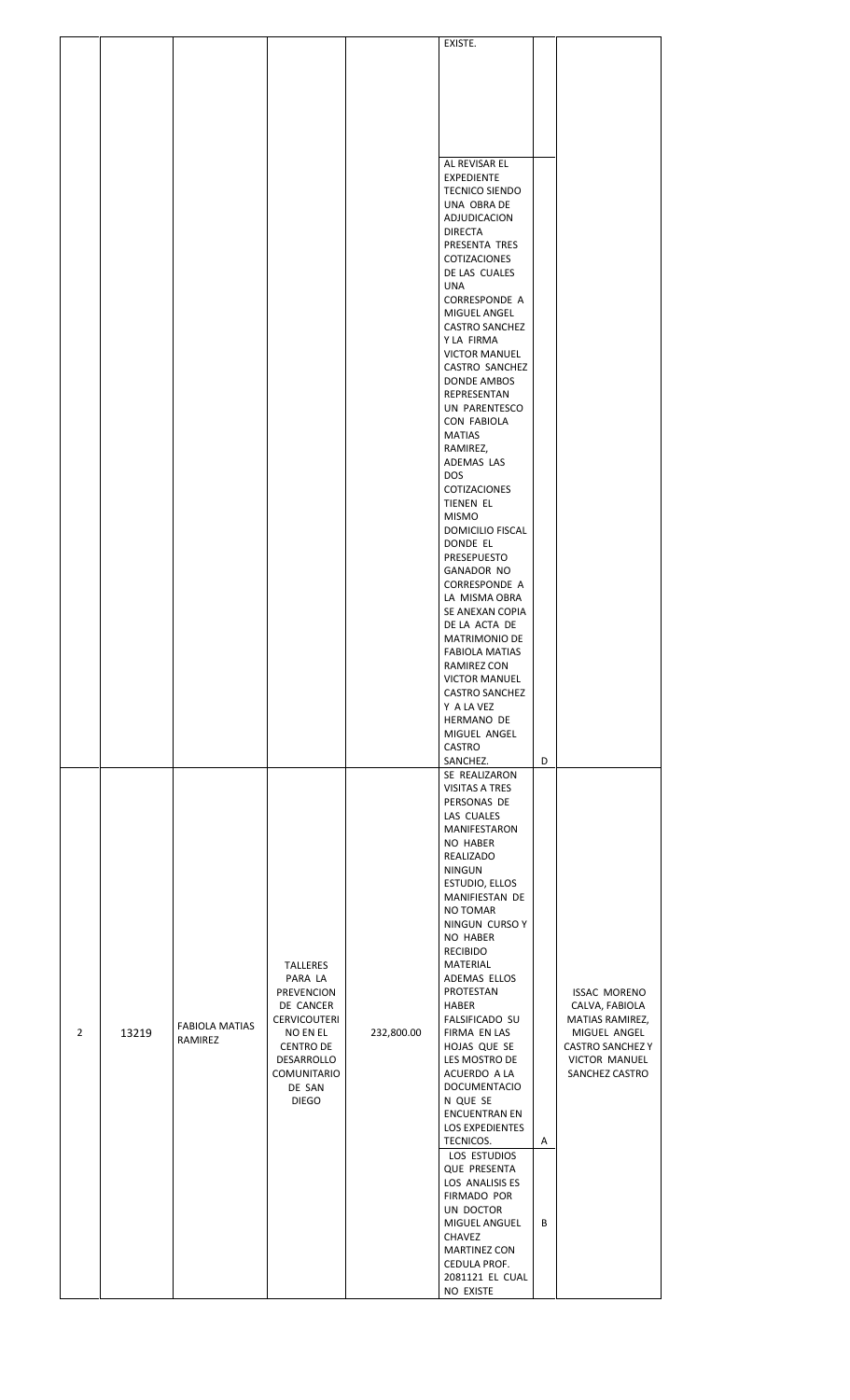| 3 | 13202 | <b>FABIOLA MATIAS</b><br>RAMIREZ | TALLERES<br>PARA LA<br>PREVENCION<br>DE CANCER<br><b>CERVICOUTERI</b><br>NO DEL RIEGO | 323,800.00 | LA FIRMA QUE<br>REPRESENTAN DE<br>LOS ESTUDIOS<br>SON<br>ESCANEADAS YA<br>QUE LA FIRMA<br>PERTENESE, Q.F.B<br>GABRIELA<br>SANCHEZ GOMEZ<br>Y NO AL DR.<br>MIGUEL ANGUEL<br><b>CHAVEZ</b><br>MARTINEZ<br>DONDE SE<br>COTEJA CON UN<br><b>ESTUDIO</b><br>ORIGINAL.<br>LOS ESTUDIOS<br>QUE PRESENTA C.<br><b>FABIOLA MATIAS</b><br>RAMIREZ SE<br>ASIMILA CON<br>UNA UBICACIÓN<br>EN INTERNET QUE<br>SE ENCONTRO. EL<br>CUAL SE ANEXA<br>UNA COPIA CON<br>LA LICITACION<br>NO. LA-<br>012NBU999-N40-<br>2013, CON<br>DOMICILIO EN EL<br>MUNICIPIO DE<br>IXTAPALUCA EDO.<br>DE MEXICO<br>COMO JEFE DE<br>SERVICIO DEL<br>BANCO DE<br>SANGRE DE LA<br><b>EMPRESA</b><br>LABORATORIO<br>MEDICO<br>POLANCO S.A DE<br>C.V EL CUAL SE<br>PUEDE APRECIAR<br>SU FIRMA.<br>DONDE NO ES<br><b>COMPATIBLE</b><br>CON LOS<br><b>ESTUDIOS</b><br><b>CLINICOS D E</b><br>TEHUACAN.<br>SEREALIZARON<br>VISITAS A CAMPO<br>A TRES<br><b>BENEFICIARIOS</b><br>DE LOS CUALES<br>UNA PERSONA<br><b>REALIZO SU</b><br><b>ESTUDIO</b><br>NADAMAS UNA<br><b>INTRODUCCION</b><br>COMO DE 30<br>MINUTOS DEL<br>TEMA Y NO<br>LEDIERON<br><b>NINGUNOS</b><br>TALLERES,<br>MATERIAL<br><b>DIDACTICO</b><br>ADEMAS<br><b>FALCIFICARON SU</b><br>FIRMA DE LOS<br>TALLERES LISTAS<br>DE ASISTENCIA Y<br><b>ENTREGAS DE</b><br>MATERIALES, DE<br>LAS OTRAS DOS<br>NO EXISTEN CON<br>E SE NOMBRE, EL<br>NUMERO DE | C | <b>ISSAC MORENO</b><br>CALVA, FABIOLA<br>MATIAS RAMIREZ,<br>MIGUEL ANGEL<br><b>CASTRO SANCHEZ Y</b><br>VICTOR MANUEL<br>SANCHEZ CASTRO |  |
|---|-------|----------------------------------|---------------------------------------------------------------------------------------|------------|-------------------------------------------------------------------------------------------------------------------------------------------------------------------------------------------------------------------------------------------------------------------------------------------------------------------------------------------------------------------------------------------------------------------------------------------------------------------------------------------------------------------------------------------------------------------------------------------------------------------------------------------------------------------------------------------------------------------------------------------------------------------------------------------------------------------------------------------------------------------------------------------------------------------------------------------------------------------------------------------------------------------------------------------------------------------------------------------------------------------------------------------------------------------------------------------------------------------------------------------------------------------------------------------------------------------------------------------------------------------------------|---|----------------------------------------------------------------------------------------------------------------------------------------|--|
|   |       |                                  |                                                                                       |            | OBRA ES<br><b>INCORRESCTO</b><br><b>QUE TRAE LAS</b><br>LISTAS DE<br><b>BENEFICIARIO</b><br>DEBE DE SER<br>13202 Y DICE<br>13212.                                                                                                                                                                                                                                                                                                                                                                                                                                                                                                                                                                                                                                                                                                                                                                                                                                                                                                                                                                                                                                                                                                                                                                                                                                             | Α |                                                                                                                                        |  |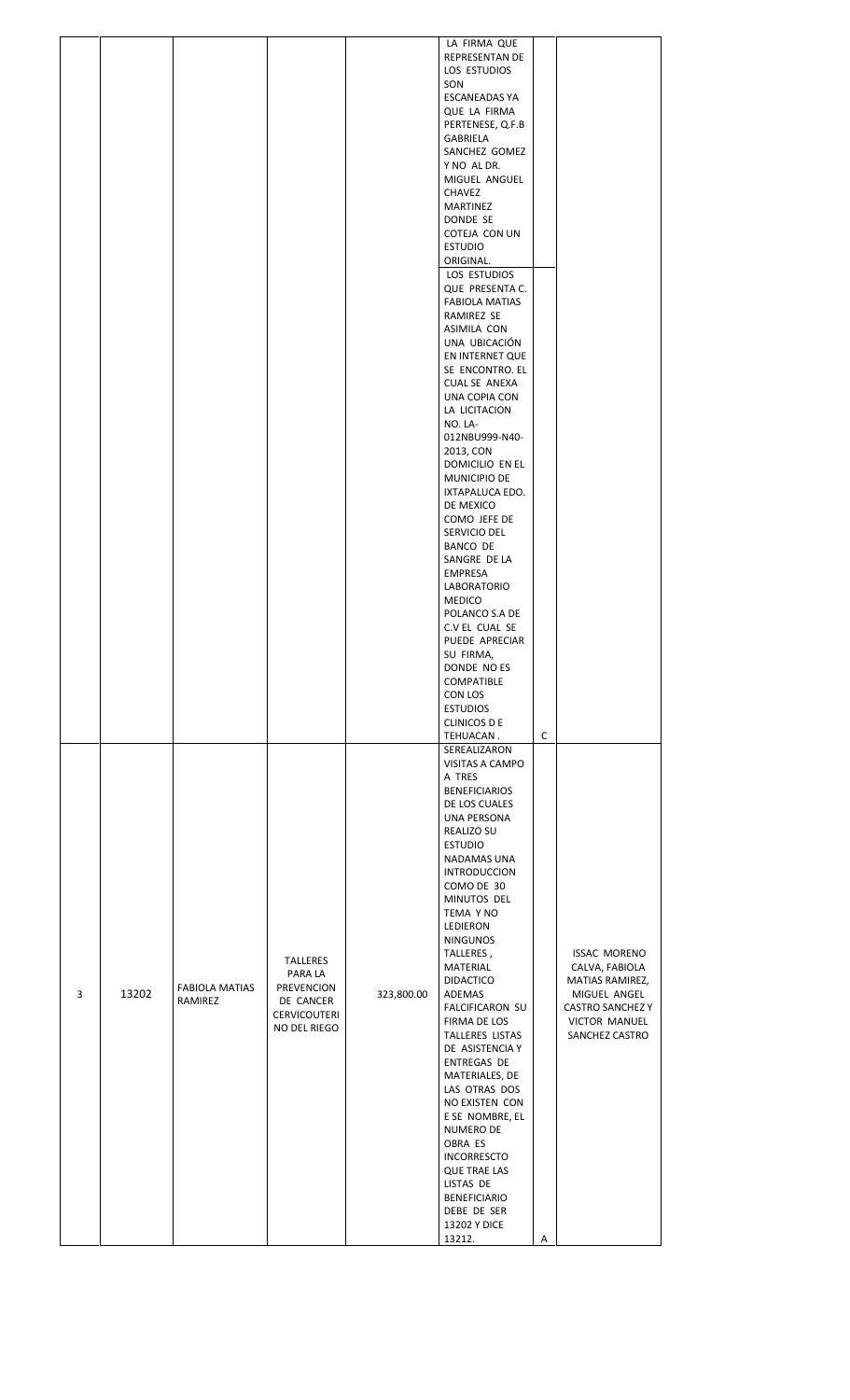| HERMANO DE<br>MIGUEL ANGEL<br>SANCHEZ<br>CORTEZ.<br>SE REALIZARON                                                                                                                                                                                                                                      |  |  | LOS ESTUDIOS<br>QUE PRESENTA C.<br><b>FABIOLA MATIAS</b><br>RAMIREZ SE<br>ASIMILA CON<br>UNA UBICACIÓN<br>EN INTERNET QUE<br>SE ENCONTRO. EL<br><b>CUAL SE ANEXA</b><br>UNA COPIA CON<br>LA LICITACION<br>NO. LA-<br>012NBU999-N40-<br>2013, CON<br>DOMICILIO EN EL<br>MUNICIPIO DE<br>IXTAPALUCA EDO.<br>DE MEXICO<br>COMO JEFE DE<br>SERVICIO DEL<br>BANCO DE<br>SANGRE DE LA<br><b>EMPRESA</b><br>LABORATORIO<br><b>MEDICO</b><br>POLANCO S.A DE<br>C.V EL CUAL SE<br>PUEDE APRECIAR<br>SU FIRMA,<br>DONDE NO ES<br>COMPATIBLE<br>CON LOS<br><b>ESTUDIOS</b><br>CLINICOS D E<br>TEHUACAN.<br>AL REVISAR EL<br><b>EXPEDIENTE</b><br>TECNICO SIENDO<br>UNA OBRA DE<br>ADJUDICACION<br><b>DIRECTA</b><br>PRESENTA TRES<br>COTIZACIONES<br>DE LAS CUALES<br><b>UNA</b><br><b>CORRESPONDE A</b><br>MIGUEL ANGEL<br><b>CASTRO SANCHEZ</b><br>Y LA FIRMA<br><b>VICTOR MANUEL</b><br>CASTRO SANCHEZ<br><b>DONDE AMBOS</b><br>REPRESENTAN<br>UN PARENTESCO<br>CON FABIOLA<br><b>MATIAS</b><br>RAMIREZ,<br>ADEMAS LAS<br><b>DOS</b><br>COTIZACIONES<br>TIENEN EL<br><b>MISMO</b><br>DOMICILIO FISCAL<br>DONDE EL<br>PRESEPUESTO<br><b>GANADOR NO</b><br>CORRESPONDE A<br>LA MISMA OBRA<br>SE ANEXAN COPIA<br>DE LA ACTA DE<br>MATRIMONIO DE<br><b>FABIOLA MATIAS</b><br>RAMIREZ CON<br><b>VICTOR MANUEL</b><br>SANCHEZ CORTEZ | В<br>C |                                                                                                                                        |  |
|--------------------------------------------------------------------------------------------------------------------------------------------------------------------------------------------------------------------------------------------------------------------------------------------------------|--|--|------------------------------------------------------------------------------------------------------------------------------------------------------------------------------------------------------------------------------------------------------------------------------------------------------------------------------------------------------------------------------------------------------------------------------------------------------------------------------------------------------------------------------------------------------------------------------------------------------------------------------------------------------------------------------------------------------------------------------------------------------------------------------------------------------------------------------------------------------------------------------------------------------------------------------------------------------------------------------------------------------------------------------------------------------------------------------------------------------------------------------------------------------------------------------------------------------------------------------------------------------------------------------------------------------------------------|--------|----------------------------------------------------------------------------------------------------------------------------------------|--|
|                                                                                                                                                                                                                                                                                                        |  |  | Y A LA VEZ<br>TRES VISITAS DE                                                                                                                                                                                                                                                                                                                                                                                                                                                                                                                                                                                                                                                                                                                                                                                                                                                                                                                                                                                                                                                                                                                                                                                                                                                                                          |        |                                                                                                                                        |  |
| CAMPO DONDE<br>LAS DIRECCIONES<br><b>TALLERES DE</b><br>VISITADAS, LAS<br><b>FABIOLA MATIAS</b><br>CAPACITACION<br>4<br>13198<br>PERSONAS NO<br>RAMIREZ<br>EN MEDICINA<br>EXISTEN CON EL<br>ALTERNATIVA<br>NOMBRE QUE<br><b>VIENEN EN LA</b><br>LISTAS DE LOS<br>114,500.00<br><b>EXPEDIENTES</b><br>Α |  |  |                                                                                                                                                                                                                                                                                                                                                                                                                                                                                                                                                                                                                                                                                                                                                                                                                                                                                                                                                                                                                                                                                                                                                                                                                                                                                                                        |        | <b>ISSAC MORENO</b><br>CALVA, FABIOLA<br>MATIAS RAMIREZ,<br>MIGUEL ANGEL<br><b>CASTRO SANCHEZ Y</b><br>VICTOR MANUEL<br>SANCHEZ CASTRO |  |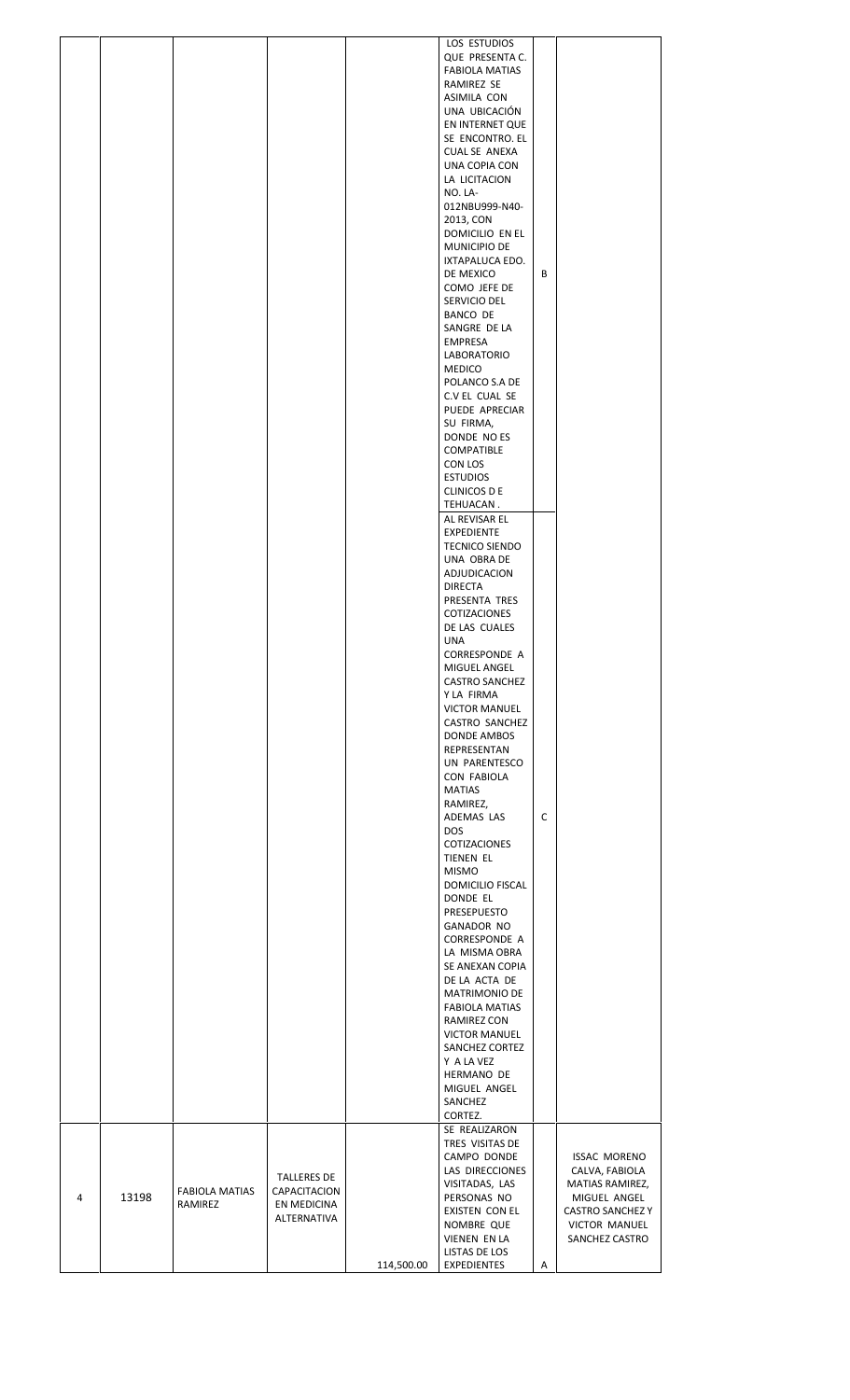| 5 | 13214 | <b>FABIOLA MATIAS</b><br>RAMIREZ | <b>CURSOS DE</b><br>CAPACITACION<br>EN EL USO DE<br>EQUIPO DE<br><b>FOTOGRAFIA</b><br>EN EL MIC DEL<br>CENTRO DE<br>DESARROLLO<br><b>COMUNITARIO</b><br>EL RIEGO | 66,000.00  | AL REVISAR EL<br><b>EXPEDIENTE</b><br><b>TECNICO SIENDO</b><br>UNA OBRA DE<br>ADJUDICACION<br><b>DIRECTA</b><br>PRESENTA TRES<br>COTIZACIONES<br>DE LAS CUALES<br><b>UNA</b><br><b>CORRESPONDE A</b><br>MIGUEL ANGEL<br><b>CASTRO SANCHEZ</b><br>Y LA FIRMA<br><b>VICTOR MANUEL</b><br>CASTRO SANCHEZ<br>DONDE AMBOS<br>REPRESENTAN<br>UN PARENTESCO<br>CON FABIOLA<br><b>MATIAS</b><br>RAMIREZ,<br>ADEMAS LAS<br><b>DOS</b><br>COTIZACIONES<br>TIENEN EL<br><b>MISMO</b><br>DOMICILIO FISCAL<br>DONDE SE<br>ANEXA COPIA DE<br>LA ACTA DE<br>MATRIMONIO DE<br><b>FABIOLA MATIAS</b><br>RAMIREZ CON<br><b>VICTOR MANUEL</b><br><b>CASTRO SANCHEZ</b><br>Y A LA VEZ<br>HERMANO DE<br>MIGUEL ANGEL<br><b>CASTRO</b><br>SANCHEZ.<br>SE REALIZARON<br>TRES VISITAS DE<br>CAMPO DONDE<br>LAS DIRECCIONES<br>VISITADAS, LAS<br>PERSONAS NO<br>EXISTEN CON EL<br>NOMBRE QUE<br>VIENEN EN LA<br>LISTAS DE LOS<br>EXPEDIENTES<br>AL REVISAR EL<br><b>EXPEDIENTE</b><br><b>TECNICO SIENDO</b><br>UNA OBRA DE<br>ADJUDICACION<br><b>DIRECTA</b><br>PRESENTA TRES<br>COTIZACIONES<br>DE LAS CUALES<br><b>UNA</b><br><b>CORRESPONDE A</b><br>MIGUEL ANGEL<br><b>CASTRO SANCHEZ</b><br>Y LA FIRMA<br><b>VICTOR MANUEL</b><br>CASTRO SANCHEZ<br>DONDE AMBOS<br>REPRESENTAN<br>UN PARENTESCO<br>CON FABIOLA<br><b>MATIAS</b><br>RAMIREZ,<br>ADEMAS LAS<br><b>DOS</b><br>COTIZACIONES<br>TIENEN EL<br><b>MISMO</b><br>DOMICILIO FISCAL<br>DONDE SE<br>ANEXA COPIA DE<br>LA ACTA DE<br>MATRIMONIO DE<br><b>FABIOLA MATIAS</b><br>RAMIREZ CON<br><b>VICTOR MANUEL</b><br><b>CASTRO SANCHEZ</b><br>Y A LA VEZ<br>HERMANO DE<br>MIGUEL ANGEL<br>CASTRO<br>SANCHEZ. | B<br>Α<br>$\sf{B}$ | <b>ISSAC MORENO</b><br>CALVA, FABIOLA<br>MATIAS RAMIREZ,<br>MIGUEL ANGEL<br><b>CASTRO SANCHEZ Y</b><br><b>VICTOR MANUEL</b><br>SANCHEZ CASTRO |
|---|-------|----------------------------------|------------------------------------------------------------------------------------------------------------------------------------------------------------------|------------|----------------------------------------------------------------------------------------------------------------------------------------------------------------------------------------------------------------------------------------------------------------------------------------------------------------------------------------------------------------------------------------------------------------------------------------------------------------------------------------------------------------------------------------------------------------------------------------------------------------------------------------------------------------------------------------------------------------------------------------------------------------------------------------------------------------------------------------------------------------------------------------------------------------------------------------------------------------------------------------------------------------------------------------------------------------------------------------------------------------------------------------------------------------------------------------------------------------------------------------------------------------------------------------------------------------------------------------------------------------------------------------------------------------------------------------------------------------------------------------------------------------------------------------------------------------------------------------------------------------------------------------------|--------------------|-----------------------------------------------------------------------------------------------------------------------------------------------|
| 6 | 13218 | <b>FABIOLA MATIAS</b><br>RAMIREZ | <b>CURSOS DE</b><br><b>FABRICACION</b><br>DE<br><b>PRODUCTOS</b><br>DE LIMPIEZA                                                                                  | 116,000.00 | SE REALIZARON<br><b>CUATRO VISITAS</b><br>DE LAS CUALES<br>DOS NO EXISTE<br>ESE NOMBRE DE                                                                                                                                                                                                                                                                                                                                                                                                                                                                                                                                                                                                                                                                                                                                                                                                                                                                                                                                                                                                                                                                                                                                                                                                                                                                                                                                                                                                                                                                                                                                                    | Α                  | <b>ISSAC MORENO</b><br>CALVA, FABIOLA<br>MATIAS RAMIREZ,<br>MIGUEL ANGEL<br><b>CASTRO SANCHEZ Y</b>                                           |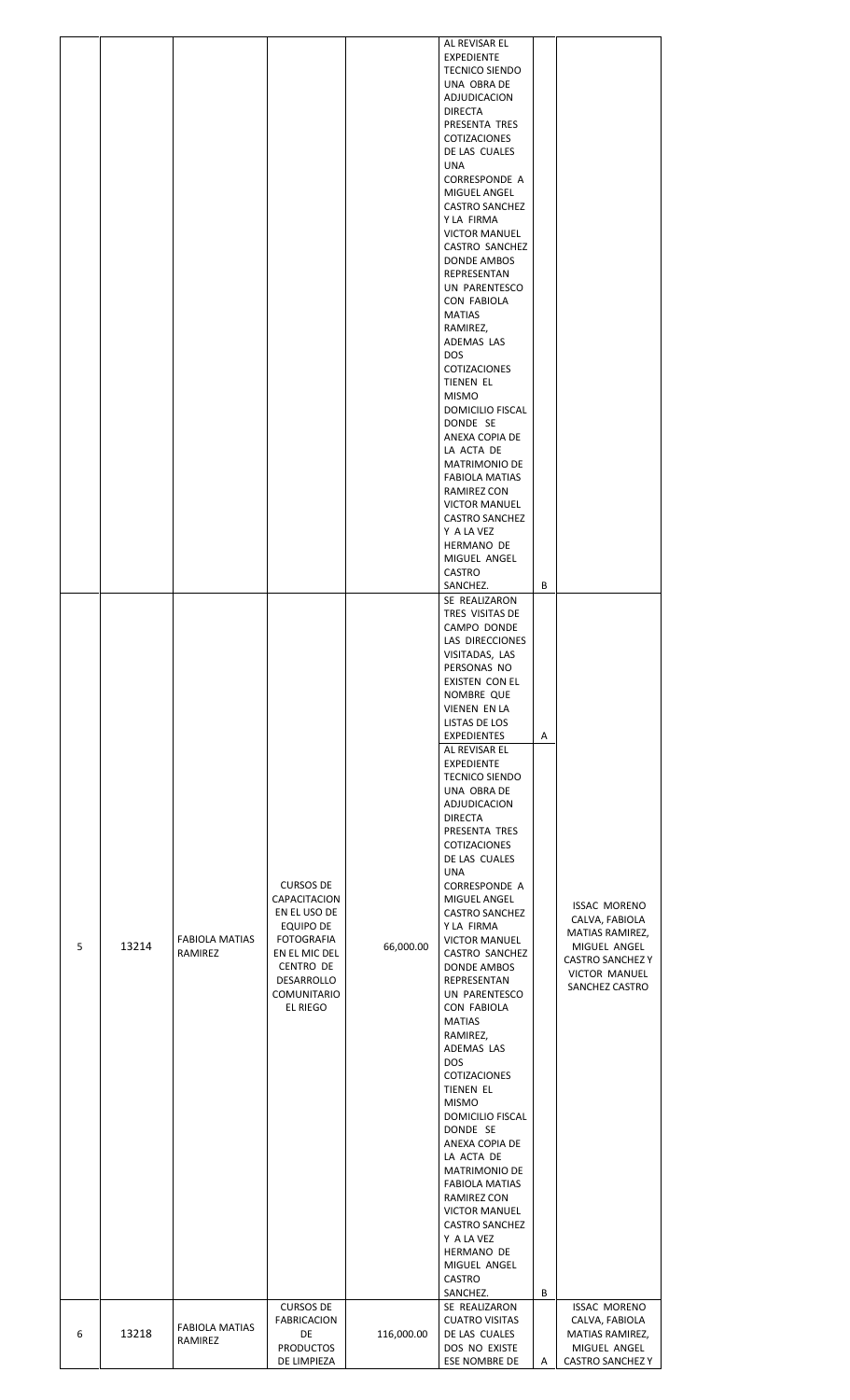|                |       |                       |                                 |            | LA PERSONA, Y                         |   | <b>VICTOR MANUEL</b>                    |  |
|----------------|-------|-----------------------|---------------------------------|------------|---------------------------------------|---|-----------------------------------------|--|
|                |       |                       |                                 |            | LAS OTRAS DOS<br>CON EL               |   | SANCHEZ CASTRO                          |  |
|                |       |                       |                                 |            | DOMICILIO 1A                          |   |                                         |  |
|                |       |                       |                                 |            | PRIVADA DE LA 12                      |   |                                         |  |
|                |       |                       |                                 |            | PONENTE 1214<br>COL.                  |   |                                         |  |
|                |       |                       |                                 |            | <b>CONSTITUYENTES</b>                 |   |                                         |  |
|                |       |                       |                                 |            | NO EXISTE LA                          |   |                                         |  |
|                |       |                       |                                 |            | NUMERACION.<br>AL REVISAR EL          |   |                                         |  |
|                |       |                       |                                 |            | <b>EXPEDIENTE</b>                     |   |                                         |  |
|                |       |                       |                                 |            | <b>TECNICO SIENDO</b>                 |   |                                         |  |
|                |       |                       |                                 |            | UNA OBRA DE<br>ADJUDICACION           |   |                                         |  |
|                |       |                       |                                 |            | <b>DIRECTA</b>                        |   |                                         |  |
|                |       |                       |                                 |            | PRESENTA TRES                         |   |                                         |  |
|                |       |                       |                                 |            | COTIZACIONES                          |   |                                         |  |
|                |       |                       |                                 |            | DE LAS CUALES<br>UNA                  |   |                                         |  |
|                |       |                       |                                 |            | CORRESPONDE A                         |   |                                         |  |
|                |       |                       |                                 |            | MIGUEL ANGEL<br><b>CASTRO SANCHEZ</b> |   |                                         |  |
|                |       |                       |                                 |            | Y LA FIRMA                            |   |                                         |  |
|                |       |                       |                                 |            | <b>VICTOR MANUEL</b>                  |   |                                         |  |
|                |       |                       |                                 |            | CASTRO SANCHEZ                        |   |                                         |  |
|                |       |                       |                                 |            | DONDE AMBOS<br>REPRESENTAN            |   |                                         |  |
|                |       |                       |                                 |            | UN PARENTESCO                         |   |                                         |  |
|                |       |                       |                                 |            | CON FABIOLA                           |   |                                         |  |
|                |       |                       |                                 |            | <b>MATIAS</b><br>RAMIREZ,             |   |                                         |  |
|                |       |                       |                                 |            | ADEMAS LAS                            |   |                                         |  |
|                |       |                       |                                 |            | <b>DOS</b>                            |   |                                         |  |
|                |       |                       |                                 |            | COTIZACIONES<br>TIENEN EL             |   |                                         |  |
|                |       |                       |                                 |            | <b>MISMO</b>                          |   |                                         |  |
|                |       |                       |                                 |            | DOMICILIO FISCAL                      |   |                                         |  |
|                |       |                       |                                 |            | DONDE SE<br>ANEXA COPIA DE            |   |                                         |  |
|                |       |                       |                                 |            | LA ACTA DE                            |   |                                         |  |
|                |       |                       |                                 |            | MATRIMONIO DE                         |   |                                         |  |
|                |       |                       |                                 |            | <b>FABIOLA MATIAS</b><br>RAMIREZ CON  |   |                                         |  |
|                |       |                       |                                 |            | <b>VICTOR MANUEL</b>                  |   |                                         |  |
|                |       |                       |                                 |            | <b>CASTRO SANCHEZ</b>                 |   |                                         |  |
|                |       |                       |                                 |            | Y A LA VEZ<br>HERMANO DE              |   |                                         |  |
|                |       |                       |                                 |            | MIGUEL ANGEL                          |   |                                         |  |
|                |       |                       |                                 |            | CASTRO                                |   |                                         |  |
|                |       |                       |                                 |            | SANCHEZ.                              | В |                                         |  |
|                |       |                       |                                 |            | SE REALIZARON<br>DOS VISITAS DE       |   |                                         |  |
|                |       |                       |                                 |            | CAMPO DONDE                           |   |                                         |  |
|                |       |                       |                                 |            | LAS PERSONAS                          |   |                                         |  |
|                |       |                       |                                 |            | <b>VISITADAS</b><br>MANIFIESTAS DE    |   |                                         |  |
|                |       |                       |                                 |            | NO TOMAR,                             |   |                                         |  |
|                |       |                       |                                 |            | RECIBIR, ALGUN                        |   |                                         |  |
|                |       |                       |                                 |            | CURSO O<br>MATERIAL                   |   |                                         |  |
|                |       |                       |                                 |            | DIDACTICO,                            |   |                                         |  |
|                |       |                       |                                 |            | ADEMAS                                |   |                                         |  |
|                |       |                       |                                 |            | DESCONOCEN SU<br>FIRMA QUE SE         |   |                                         |  |
|                |       |                       |                                 |            | LES PRESENTO                          |   |                                         |  |
|                |       |                       |                                 |            | SEGÚN                                 |   |                                         |  |
|                |       |                       |                                 |            | EXPEDIENTE DE<br>COMPROBACION         | Α |                                         |  |
|                |       |                       |                                 |            | AL REVISAR EL                         |   |                                         |  |
|                |       |                       |                                 |            | <b>EXPEDIENTE</b>                     |   |                                         |  |
|                |       |                       | <b>CURSOS DE</b><br>AGRICULTURA |            | <b>TECNICO SIENDO</b><br>UNA OBRA DE  |   | <b>ISSAC MORENO</b><br>CALVA, FABIOLA   |  |
|                |       | <b>FABIOLA MATIAS</b> | URBANA EN                       |            | ADJUDICACION                          |   | MATIAS RAMIREZ,                         |  |
| $\overline{7}$ | 13213 | RAMIREZ               | EL CENTRO DE<br>DESARROLLO      | 169,200.00 | <b>DIRECTA</b><br>PRESENTA TRES       |   | MIGUEL ANGEL<br><b>CASTRO SANCHEZ Y</b> |  |
|                |       |                       | COMUNITARIO                     |            | COTIZACIONES                          |   | VICTOR MANUEL                           |  |
|                |       |                       | DE EL RIEGO                     |            | DE LAS CUALES                         |   | SANCHEZ CASTRO                          |  |
|                |       |                       |                                 |            | <b>UNA</b><br>CORRESPONDE A           |   |                                         |  |
|                |       |                       |                                 |            | MIGUEL ANGEL                          |   |                                         |  |
|                |       |                       |                                 |            | <b>CASTRO SANCHEZ</b>                 |   |                                         |  |
|                |       |                       |                                 |            | Y LA FIRMA<br><b>VICTOR MANUEL</b>    |   |                                         |  |
|                |       |                       |                                 |            | CASTRO SANCHEZ                        |   |                                         |  |
|                |       |                       |                                 |            | DONDE AMBOS                           |   |                                         |  |
|                |       |                       |                                 |            | REPRESENTAN<br>UN PARENTESCO          |   |                                         |  |
|                |       |                       |                                 |            | CON FABIOLA                           |   |                                         |  |
|                |       |                       |                                 |            | MATIAS                                |   |                                         |  |
|                |       |                       |                                 |            | RAMIREZ,<br>ADEMAS LAS                |   |                                         |  |
|                |       |                       |                                 |            | <b>DOS</b>                            |   |                                         |  |
|                |       |                       |                                 |            | <b>COTIZACIONES</b>                   |   |                                         |  |
|                |       |                       |                                 |            | TIENEN EL<br><b>MISMO</b>             |   |                                         |  |
|                |       |                       |                                 |            | DOMICILIO FISCAL                      |   |                                         |  |
|                |       |                       |                                 |            | DONDE SE                              | B |                                         |  |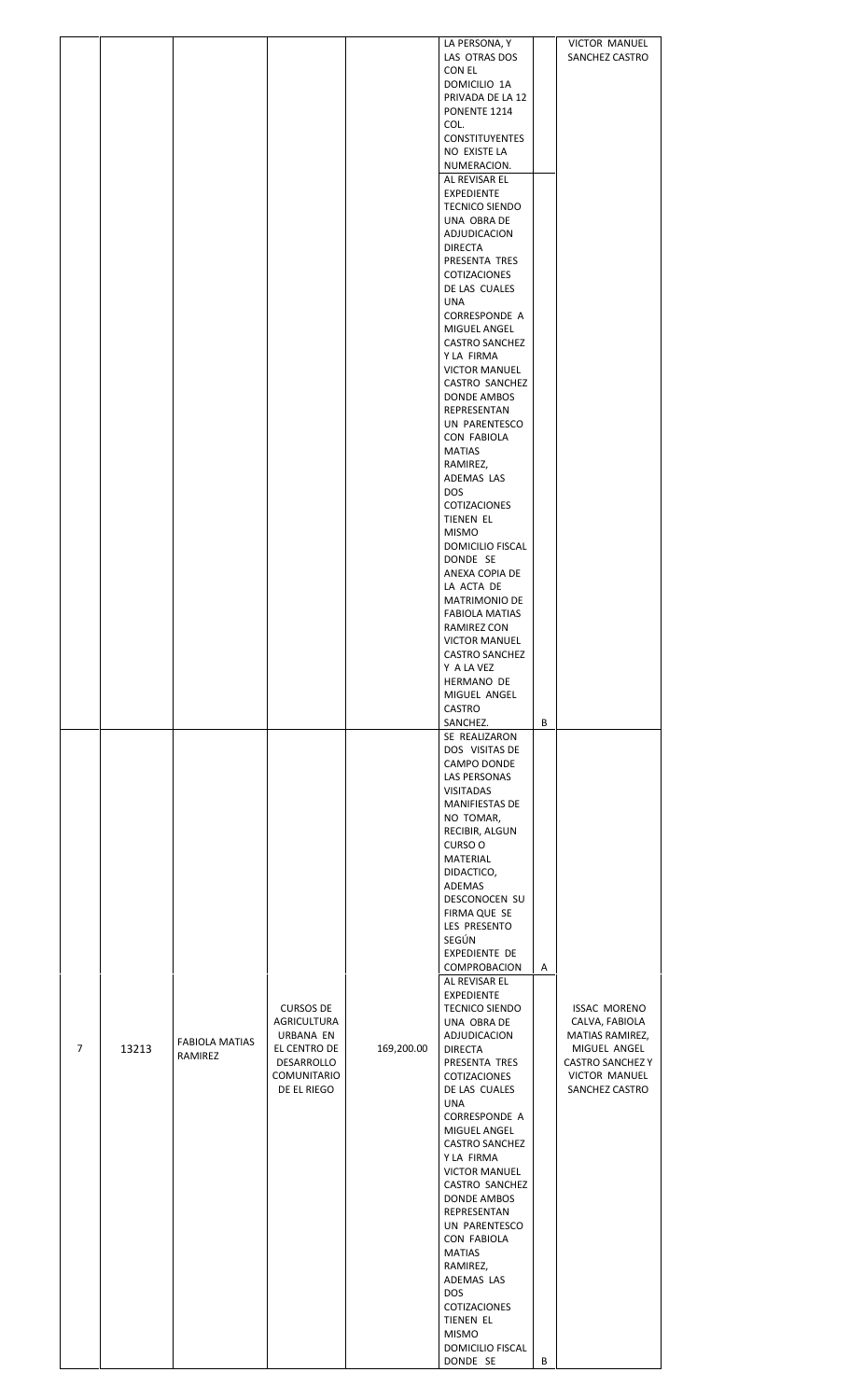|   |       |                                  |                                                                                                                        |            | ANEXA COPIA DE<br>LA ACTA DE<br><b>MATRIMONIO DE</b><br><b>FABIOLA MATIAS</b><br>RAMIREZ CON<br><b>VICTOR MANUEL</b><br><b>CASTRO SANCHEZ</b><br>Y A LA VEZ<br>HERMANO DE<br>MIGUEL ANGEL<br>CASTRO<br>SANCHEZ.                                                                                                                                                                                                                                                                                                                                                                                                                                                                                                                                                                                                                                                                                                                                                                                                                                                                                                               |             |                                                                                                                                               |
|---|-------|----------------------------------|------------------------------------------------------------------------------------------------------------------------|------------|-------------------------------------------------------------------------------------------------------------------------------------------------------------------------------------------------------------------------------------------------------------------------------------------------------------------------------------------------------------------------------------------------------------------------------------------------------------------------------------------------------------------------------------------------------------------------------------------------------------------------------------------------------------------------------------------------------------------------------------------------------------------------------------------------------------------------------------------------------------------------------------------------------------------------------------------------------------------------------------------------------------------------------------------------------------------------------------------------------------------------------|-------------|-----------------------------------------------------------------------------------------------------------------------------------------------|
| 8 | 13209 | <b>FABIOLA MATIAS</b><br>RAMIREZ | CORSOS DE<br>CAPACITACION<br>DE TECNICAS<br>VERDES EN EL<br><b>CENTRO DE</b><br>DESARROLLO<br>COMUNITARIO<br>DEL RIEGO | 183,360.00 | SE REALIZO UNA<br>VISITA DE CAMPO<br>DONDE LA<br>PERSONA<br><b>VISITADA EN LA</b><br><b>DIRECCION</b><br>SEÑALADA EN EL<br><b>EXPEDIENTE</b><br><b>COMPROBATORIO</b><br>S NO EXISTE LA<br>PERSONA<br>AL REVISAR EL<br><b>EXPEDIENTE</b><br><b>TECNICO SIENDO</b><br>UNA OBRA DE<br>ADJUDICACION<br><b>DIRECTA</b><br>PRESENTA TRES<br>COTIZACIONES<br>DE LAS CUALES<br><b>UNA</b><br><b>CORRESPONDE A</b><br>MIGUEL ANGEL<br><b>CASTRO SANCHEZ</b><br>Y LA FIRMA<br><b>VICTOR MANUEL</b><br>CASTRO SANCHEZ<br>DONDE AMBOS<br>REPRESENTAN<br>UN PARENTESCO<br><b>CON FABIOLA</b><br><b>MATIAS</b><br>RAMIREZ,<br>ADEMAS LAS<br><b>DOS</b><br>COTIZACIONES<br>TIENEN EL<br><b>MISMO</b><br>DOMICILIO FISCAL<br>DONDE SE<br>ANEXA COPIA DE<br>LA ACTA DE<br>MATRIMONIO DE<br><b>FABIOLA MATIAS</b><br>RAMIREZ CON<br><b>VICTOR MANUEL</b><br><b>CASTRO SANCHEZ</b><br>Y A LA VEZ<br>HERMANO DE<br>MIGUEL ANGEL<br><b>CASTRO</b><br>SANCHEZ.<br>SE REALIZO UN<br>COMPARATIVO<br>CON UNA<br><b>ACCION</b><br>REALIZADA EN EL<br>EJERCICIO FISCAL<br>2012 DONDE SE<br>ASIMILAN<br>ALGUNOS<br><b>REPORTES</b><br><b>FOTOGRAFICOS</b> | A<br>В<br>С | <b>ISSAC MORENO</b><br>CALVA, FABIOLA<br>MATIAS RAMIREZ,<br>MIGUEL ANGEL<br><b>CASTRO SANCHEZ Y</b><br><b>VICTOR MANUEL</b><br>SANCHEZ CASTRO |
| 9 | 13230 | <b>FABIOLA MATIAS</b><br>RAMIREZ | <b>CURSOS DE</b><br>AGRICULTURA<br>URBANA                                                                              | 13230      | SE REALIZO UNA<br>VISITA DE CAMPO<br><b>DONDE LA</b><br>PERSONA<br>VISITADA EN LA<br><b>DIRECCION</b><br>SEÑALADA EN EL<br><b>EXPEDIENTE</b><br><b>COMPROBATORIO</b><br>S NO EXISTE LA<br>PERSONA                                                                                                                                                                                                                                                                                                                                                                                                                                                                                                                                                                                                                                                                                                                                                                                                                                                                                                                             | Α           | <b>ISSAC MORENO</b><br>CALVA, FABIOLA<br>MATIAS RAMIREZ,<br>MIGUEL ANGEL<br><b>CASTRO SANCHEZ Y</b><br><b>VICTOR MANUEL</b><br>SANCHEZ CASTRO |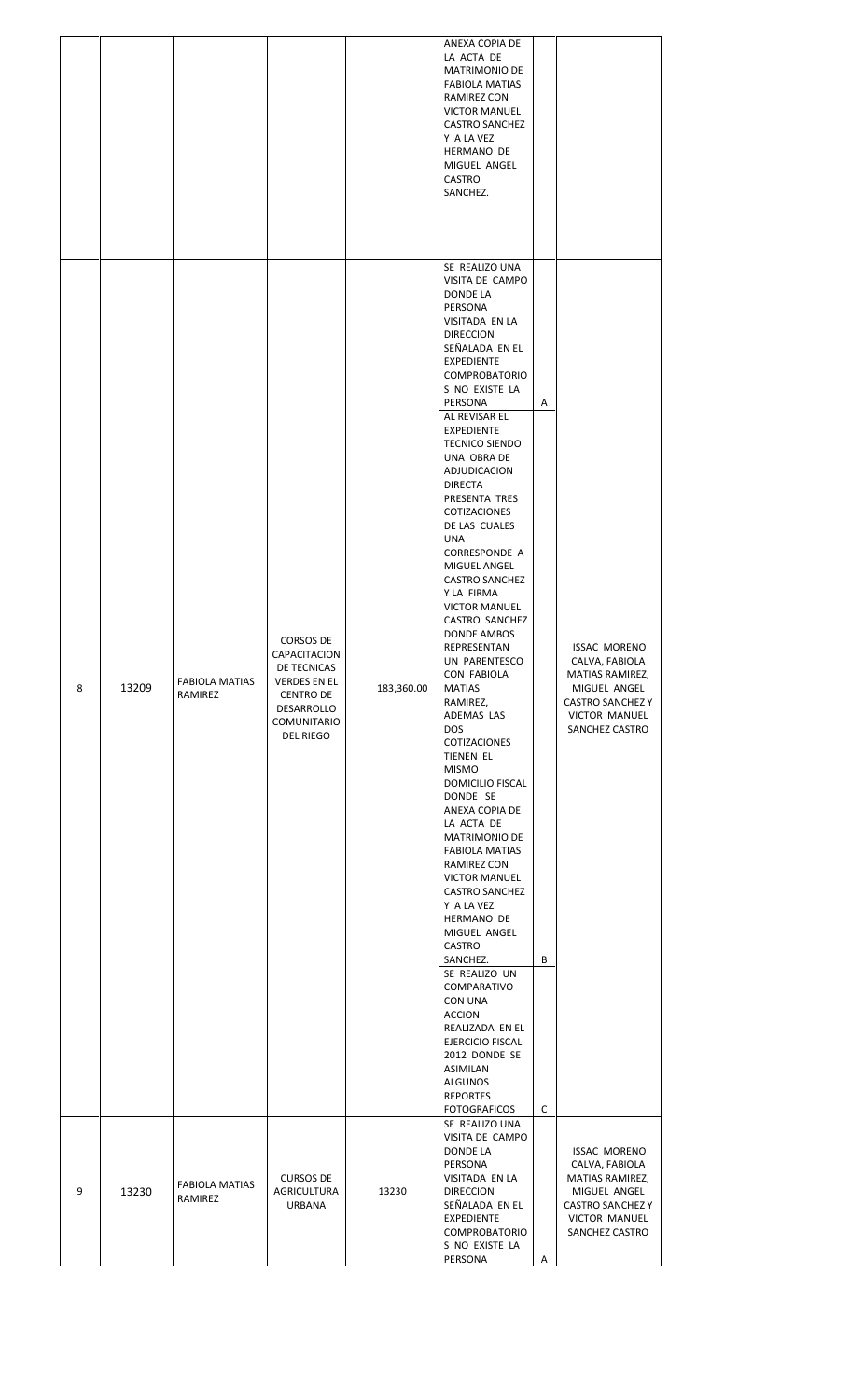|    |       |                                  |                                                                                                                                   |            | AL REVISAR EL<br><b>EXPEDIENTE</b><br><b>TECNICO SIENDO</b><br>UNA OBRA DE<br>ADJUDICACION<br><b>DIRECTA</b>                                                                    |   |                                                                                                                                               |
|----|-------|----------------------------------|-----------------------------------------------------------------------------------------------------------------------------------|------------|---------------------------------------------------------------------------------------------------------------------------------------------------------------------------------|---|-----------------------------------------------------------------------------------------------------------------------------------------------|
|    |       |                                  |                                                                                                                                   |            | PRESENTA TRES<br>COTIZACIONES<br>DE LAS CUALES<br><b>UNA</b><br><b>CORRESPONDE A</b><br>MIGUEL ANGEL<br><b>CASTRO SANCHEZ</b><br>Y LA FIRMA<br><b>VICTOR MANUEL</b>             |   |                                                                                                                                               |
|    |       |                                  |                                                                                                                                   |            | CASTRO SANCHEZ<br>DONDE AMBOS<br>REPRESENTAN<br>UN PARENTESCO<br>CON FABIOLA<br><b>MATIAS</b><br>RAMIREZ,<br>ADEMAS LAS                                                         |   |                                                                                                                                               |
|    |       |                                  |                                                                                                                                   |            | <b>DOS</b><br>COTIZACIONES<br>TIENEN EL<br><b>MISMO</b><br>DOMICILIO FISCAL<br>DONDE SE<br>ANEXA COPIA DE<br>LA ACTA DE<br><b>MATRIMONIO DE</b>                                 |   |                                                                                                                                               |
|    |       |                                  |                                                                                                                                   |            | FABIOLA MATIAS<br>RAMIREZ CON<br><b>VICTOR MANUEL</b><br><b>CASTRO SANCHEZ</b><br>Y A LA VEZ<br>HERMANO DE<br>MIGUEL ANGEL<br>CASTRO                                            | B |                                                                                                                                               |
|    |       |                                  |                                                                                                                                   |            | SANCHEZ.<br>SE REALIZO LA<br>VISITA CON LA<br>DIRECTORA DE LA<br><b>ESCUELA</b><br>PRIMARIA LEONA<br>VICARON,<br><b>GRACIELA</b><br>AGUILAR EL CUAL                             |   |                                                                                                                                               |
|    |       |                                  |                                                                                                                                   |            | ELLA MANIFIESTA<br>DE NO HABER<br><b>AUTORIZADO</b><br>NINGUN PERMISO<br>PARA IMPARTIN<br>NINGUN TALLER<br>ADEMAS,<br>COTEJANDO CON<br>LA LISTA DE                              |   |                                                                                                                                               |
|    |       |                                  |                                                                                                                                   |            | <b>BENEFICIARIOS</b><br>QUE SE LES<br>MOSTRO NO<br>PERTENESE A SU<br>ESCUELA NI LOS<br>SALONES<br>AL REVISAR EL<br><b>EXPEDIENTE</b>                                            | Α |                                                                                                                                               |
| 10 | 13228 | <b>FABIOLA MATIAS</b><br>RAMIREZ | <b>TALLERES DE</b><br>PREVENCION A<br>LA VIOLENCIA<br>DE GENERO Y<br><b>GRUPOS</b><br>VULNERABLES<br>EN JOVENES Y<br><b>NIÑOS</b> | 213,000.00 | <b>TECNICO SIENDO</b><br>UNA OBRA DE<br>ADJUDICACION<br><b>DIRECTA</b><br>PRESENTA TRES<br>COTIZACIONES<br>DE LAS CUALES<br><b>UNA</b><br>CORRESPONDE A<br>MIGUEL ANGEL         |   | <b>ISSAC MORENO</b><br>CALVA, FABIOLA<br>MATIAS RAMIREZ,<br>MIGUEL ANGEL<br><b>CASTRO SANCHEZ Y</b><br><b>VICTOR MANUEL</b><br>SANCHEZ CASTRO |
|    |       |                                  |                                                                                                                                   |            | <b>CASTRO SANCHEZ</b><br>Y LA FIRMA<br><b>VICTOR MANUEL</b><br>CASTRO SANCHEZ<br><b>DONDE AMBOS</b><br>REPRESENTAN<br>UN PARENTESCO<br>CON FABIOLA<br><b>MATIAS</b><br>RAMIREZ, |   |                                                                                                                                               |
|    |       |                                  |                                                                                                                                   |            | ADEMAS LAS<br><b>DOS</b><br>COTIZACIONES<br>TIENEN EL<br><b>MISMO</b><br>DOMICILIO FISCAL<br>DONDE SE<br>ANEXA COPIA DE                                                         |   |                                                                                                                                               |
|    |       |                                  |                                                                                                                                   |            | LA ACTA DE<br>MATRIMONIO DE<br><b>FABIOLA MATIAS</b><br>RAMIREZ CON<br><b>VICTOR MANUEL</b>                                                                                     | В |                                                                                                                                               |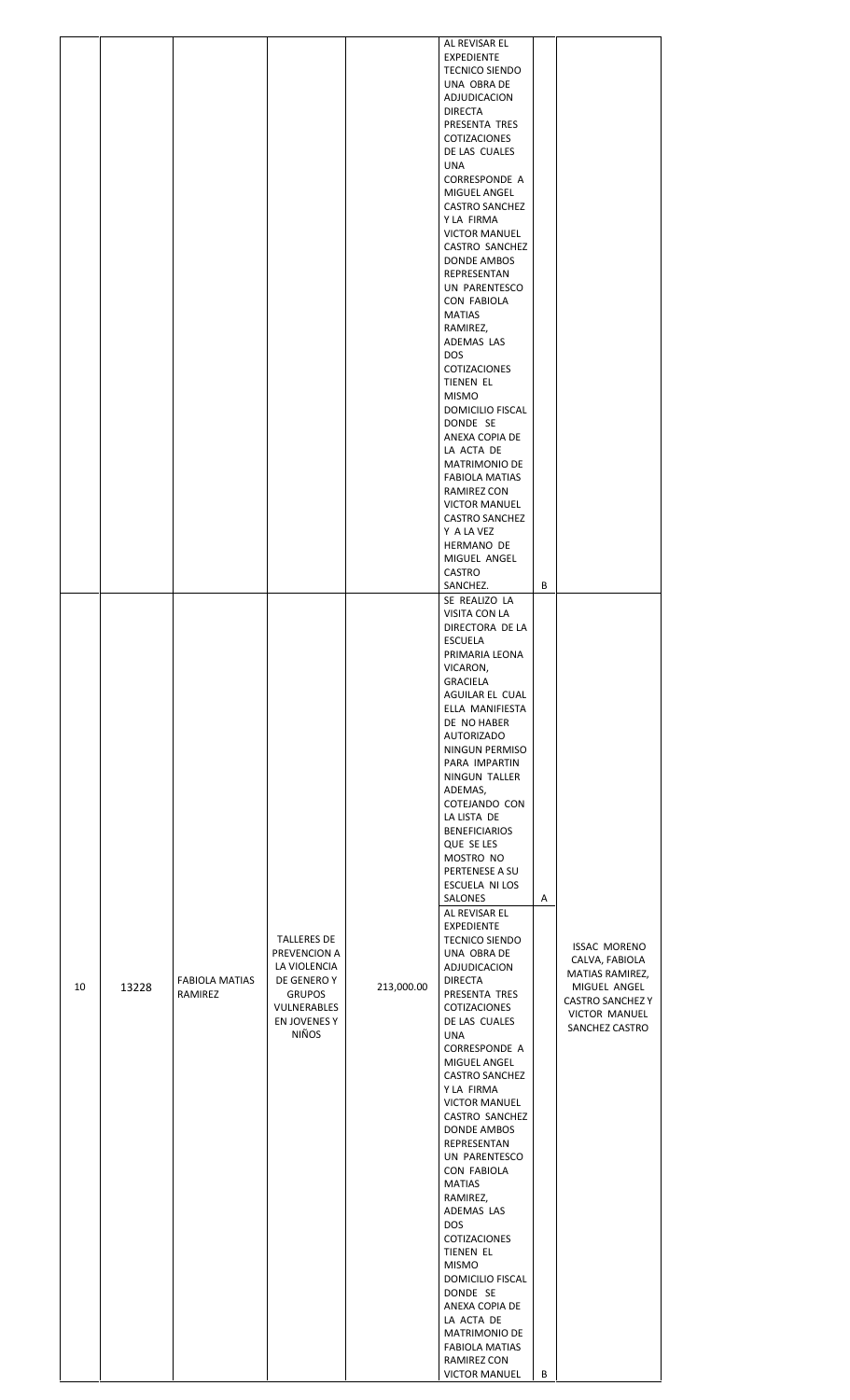|    |       |                                  |                                                                                                                                                                                                         |            | <b>CASTRO SANCHEZ</b><br>Y A LA VEZ<br>HERMANO DE<br>MIGUEL ANGEL<br>CASTRO<br>SANCHEZ.<br><b>EL REPORTE</b><br><b>FOTOGRAFICO</b><br>PERTENECE AL<br><b>CENTRO ESCOLAR</b><br>VENUSTIANO<br>CARANZA Y NO                                                                                                                                                                                                                                                                                                                                                                                                                                                                                                                                                                                                                                     |        |                                                                                                                                               |
|----|-------|----------------------------------|---------------------------------------------------------------------------------------------------------------------------------------------------------------------------------------------------------|------------|-----------------------------------------------------------------------------------------------------------------------------------------------------------------------------------------------------------------------------------------------------------------------------------------------------------------------------------------------------------------------------------------------------------------------------------------------------------------------------------------------------------------------------------------------------------------------------------------------------------------------------------------------------------------------------------------------------------------------------------------------------------------------------------------------------------------------------------------------|--------|-----------------------------------------------------------------------------------------------------------------------------------------------|
|    |       |                                  |                                                                                                                                                                                                         |            | A LA ESCUELA<br>LEONA VICARIO<br>COMO LO<br><b>DEMUESTRA EL</b><br><b>REPORTE</b><br><b>FOTOGRAFICO</b><br>SE REALIZARON<br>TRES VISITAS DE<br>CAMPO DONDE<br>LAS DIRECCIONES                                                                                                                                                                                                                                                                                                                                                                                                                                                                                                                                                                                                                                                                 | c      |                                                                                                                                               |
| 11 | 13207 | <b>FABIOLA MATIAS</b><br>RAMIREZ | <b>TALLERES DE</b><br><b>MEDICINA</b><br>ALTERNATIVA<br>EN LOS<br><b>POLIGONOS</b><br><b>HABITAT</b>                                                                                                    | 114,500.00 | VISITADAS, LAS<br>PERSONAS NO<br>EXISTEN CON EL<br>NOMBRE QUE<br>VIENEN EN LA<br>LISTAS DE LOS<br>EXPEDIENTES<br>AL REVISAR EL<br><b>EXPEDIENTE</b><br><b>TECNICO SIENDO</b><br>UNA OBRA DE<br>ADJUDICACION<br><b>DIRECTA</b><br>PRESENTA TRES<br>COTIZACIONES<br>DE LAS CUALES<br><b>UNA</b><br><b>CORRESPONDE A</b><br>MIGUEL ANGEL<br><b>CASTRO SANCHEZ</b><br>Y LA FIRMA<br><b>VICTOR MANUEL</b><br>CASTRO SANCHEZ<br>DONDE AMBOS<br>REPRESENTAN<br>UN PARENTESCO<br>CON FABIOLA<br><b>MATIAS</b><br>RAMIREZ,<br>ADEMAS LAS<br><b>DOS</b><br>COTIZACIONES<br>TIENEN EL<br><b>MISMO</b><br>DOMICILIO FISCAL<br>DONDE SE<br>ANEXA COPIA DE<br>LA ACTA DE<br><b>MATRIMONIO DE</b><br><b>FABIOLA MATIAS</b><br>RAMIREZ CON<br><b>VICTOR MANUEL</b><br><b>CASTRO SANCHEZ</b><br>Y A LA VEZ<br>HERMANO DE<br>MIGUEL ANGEL<br>CASTRO<br>SANCHEZ. | Α<br>В | <b>ISSAC MORENO</b><br>CALVA, FABIOLA<br>MATIAS RAMIREZ,<br>MIGUEL ANGEL<br><b>CASTRO SANCHEZ Y</b><br><b>VICTOR MANUEL</b><br>SANCHEZ CASTRO |
| 12 | 13226 | <b>FABIOLA MATIAS</b><br>RAMIREZ | <b>TALLERES</b><br>PARA<br><b>DETECCION</b><br><b>OPORTUNUA</b><br>DE<br>CARDIOPATIAS<br>, ACCIDENTES<br>CEREBROVASC<br><b>ULARES EN</b><br><b>HOMBRES Y</b><br><b>MUJERES</b><br>MAYORES DE<br>35 AÑOS | 218,000.00 | SE REALIZARON<br>DOS VISITAS DE<br>CAMPO DONDE<br>LAS PERSONAS<br><b>BENEFICIARIAS</b><br><b>MANIFIESTAN EN</b><br>REALIZAR SU<br><b>ESTUDIO</b><br>NADMAS PERO<br>ELLOS NO<br><b>TOMARON</b><br>NINGUN CURSO Y<br>NO RECIBIERON<br><b>NINGUN</b><br>MATERIAL,<br>ADEMAS ELLAS<br>EXPRESAN QUE<br>NO ES SU FIRMA<br>SEÑALAN SER<br><b>FALSAS SEGUN LA</b><br><b>DOCUMENTACIO</b><br>N QUE SE LES<br>MOSTRO.                                                                                                                                                                                                                                                                                                                                                                                                                                   | Α      | <b>ISSAC MORENO</b><br>CALVA, FABIOLA<br>MATIAS RAMIREZ,<br>MIGUEL ANGEL<br><b>CASTRO SANCHEZ Y</b><br><b>VICTOR MANUEL</b><br>SANCHEZ CASTRO |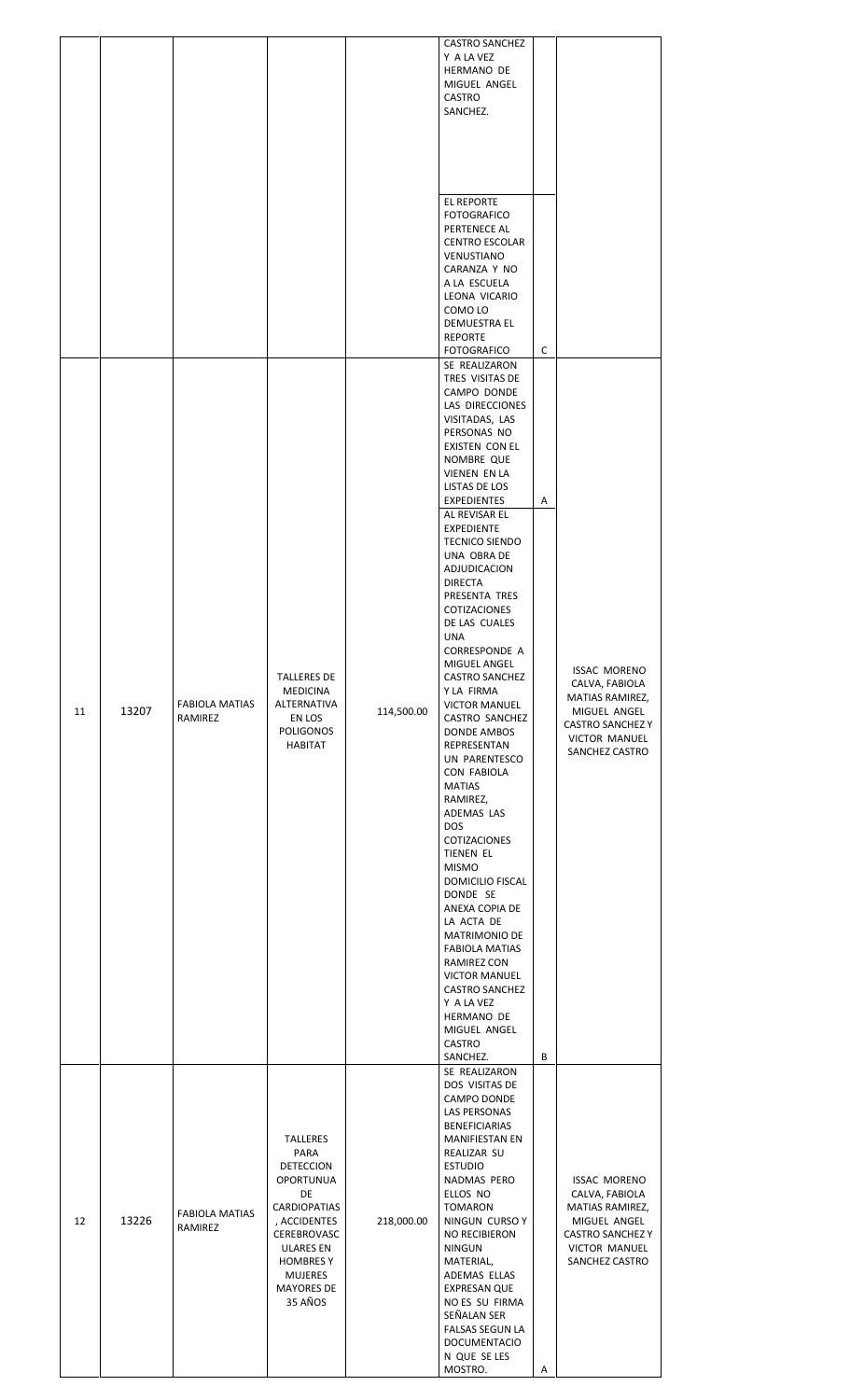|    |       |                                  |                                                                          |            | AL REVISAR EL<br><b>EXPEDIENTE</b><br><b>TECNICO SIENDO</b><br>UNA OBRA DE<br>ADJUDICACION<br><b>DIRECTA</b>                                                                                                   |   |                                                                                                                                        |
|----|-------|----------------------------------|--------------------------------------------------------------------------|------------|----------------------------------------------------------------------------------------------------------------------------------------------------------------------------------------------------------------|---|----------------------------------------------------------------------------------------------------------------------------------------|
|    |       |                                  |                                                                          |            | PRESENTA TRES<br>COTIZACIONES<br>DE LAS CUALES<br><b>UNA</b><br><b>CORRESPONDE A</b>                                                                                                                           |   |                                                                                                                                        |
|    |       |                                  |                                                                          |            | MIGUEL ANGEL<br><b>CASTRO SANCHEZ</b><br>Y LA FIRMA<br><b>VICTOR MANUEL</b><br>CASTRO SANCHEZ<br>DONDE AMBOS<br>REPRESENTAN<br>UN PARENTESCO<br>CON FABIOLA                                                    |   |                                                                                                                                        |
|    |       |                                  |                                                                          |            | <b>MATIAS</b><br>RAMIREZ,<br>ADEMAS LAS<br><b>DOS</b><br>COTIZACIONES<br>TIENEN EL<br><b>MISMO</b>                                                                                                             |   |                                                                                                                                        |
|    |       |                                  |                                                                          |            | DOMICILIO FISCAL<br>DONDE SE<br>ANEXA COPIA DE<br>LA ACTA DE<br>MATRIMONIO DE                                                                                                                                  |   |                                                                                                                                        |
|    |       |                                  |                                                                          |            | <b>FABIOLA MATIAS</b><br>RAMIREZ CON<br><b>VICTOR MANUEL</b><br><b>CASTRO SANCHEZ</b><br>Y A LA VEZ<br>HERMANO DE                                                                                              |   |                                                                                                                                        |
|    |       |                                  |                                                                          |            | MIGUEL ANGEL<br>CASTRO<br>SANCHEZ.                                                                                                                                                                             | B |                                                                                                                                        |
|    |       |                                  |                                                                          |            | SE REALIZARON<br>DOS VISITAS DE<br>CAMPO DONDE<br>LAS PERSONAS<br>ENCONTRADAS<br>MANIFESTARON<br>NO HABER<br>TOMADO EL<br>CURSO, DONDE<br>UNA DE ELLAS<br><b>FUE</b>                                           |   |                                                                                                                                        |
|    |       |                                  |                                                                          |            | <b>INSTRUCTORA</b><br><b>DONDE RECIBIO</b><br>UN TRATO MAL<br>DONDE ACUDEN<br>EL DIA<br>08/05/2014 A<br>PONER SU<br>DEMANDA ANTE<br>LA CONTRALORIA<br>MUNICIPAL.<br>AL REVISAR EL<br><b>EXPEDIENTE</b>         | Α |                                                                                                                                        |
| 13 | 13199 | <b>FABIOLA MATIAS</b><br>RAMIREZ | <b>CURSOS DE</b><br>FABRICACION<br>DE<br><b>PRODUCTOS</b><br>DE LIMPIEZA | 116,000.00 | <b>TECNICO SIENDO</b><br>UNA OBRA DE<br>ADJUDICACION<br><b>DIRECTA</b><br>PRESENTA TRES<br>COTIZACIONES<br>DE LAS CUALES<br><b>UNA</b><br>CORRESPONDE A<br>MIGUEL ANGEL<br><b>CASTRO SANCHEZ</b><br>Y LA FIRMA |   | <b>ISSAC MORENO</b><br>CALVA, FABIOLA<br>MATIAS RAMIREZ,<br>MIGUEL ANGEL<br><b>CASTRO SANCHEZ Y</b><br>VICTOR MANUEL<br>SANCHEZ CASTRO |
|    |       |                                  |                                                                          |            | <b>VICTOR MANUEL</b><br>CASTRO SANCHEZ<br>DONDE AMBOS<br>REPRESENTAN<br>UN PARENTESCO<br>CON FABIOLA<br><b>MATIAS</b><br>RAMIREZ,<br>ADEMAS LAS                                                                |   |                                                                                                                                        |
|    |       |                                  |                                                                          |            | <b>DOS</b><br>COTIZACIONES<br>TIENEN EL<br><b>MISMO</b><br><b>DOMICILIO FISCAL</b><br>DONDE SE<br>ANEXA COPIA DE                                                                                               |   |                                                                                                                                        |
|    |       |                                  |                                                                          |            | LA ACTA DE<br>MATRIMONIO DE<br><b>FABIOLA MATIAS</b><br>RAMIREZ CON<br><b>VICTOR MANUEL</b><br><b>CASTRO SANCHEZ</b><br>Y A LA VEZ                                                                             | B |                                                                                                                                        |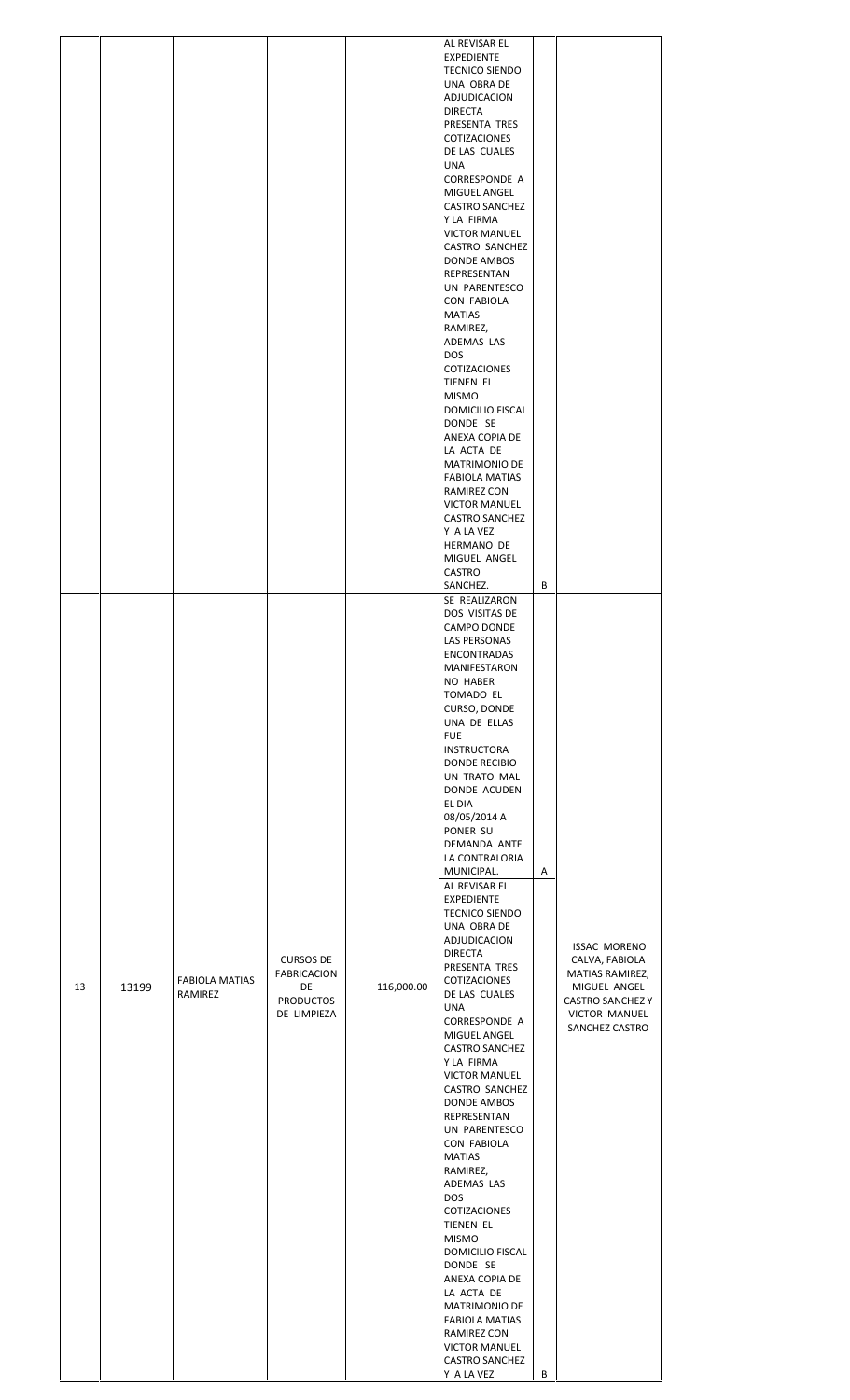|    |       |                                  |                                                                                                                                     |            | HERMANO DE<br>MIGUEL ANGEL<br>CASTRO<br>SANCHEZ.                                                                                                                                                                                                                                                                                                                                                                                                                                                                                                                                                                                                                                                                                                                                                                                                                                                                                                                                                                    |        |                                                                                                                                               |
|----|-------|----------------------------------|-------------------------------------------------------------------------------------------------------------------------------------|------------|---------------------------------------------------------------------------------------------------------------------------------------------------------------------------------------------------------------------------------------------------------------------------------------------------------------------------------------------------------------------------------------------------------------------------------------------------------------------------------------------------------------------------------------------------------------------------------------------------------------------------------------------------------------------------------------------------------------------------------------------------------------------------------------------------------------------------------------------------------------------------------------------------------------------------------------------------------------------------------------------------------------------|--------|-----------------------------------------------------------------------------------------------------------------------------------------------|
| 14 | 13205 | <b>FABIOLA MATIAS</b><br>RAMIREZ | <b>TUTORIAS</b><br>PARA LA<br>REGULARIZACI<br>ON Y APOYO<br><b>EN TAREAS EN</b><br><b>LOS</b><br><b>POLIGONOS</b><br><b>HABITAT</b> | 146,300.00 | SE<br><b>ENCONTRARON</b><br><b>EVIDENCIAS DE</b><br><b>REPORTES</b><br><b>FOTOGRAFICOS</b><br>DONDE HAY UNA<br>SIMILITUD DE<br>ACCIONES DEL E<br><b>JERCICIO FISCAL</b><br>2012 CON 2013<br>DONDE SE<br>ENCUENTRAN<br><b>FOTOGRAFIAS</b><br>MUY PARECIDAS<br>AL REVISAR EL<br><b>EXPEDIENTE</b><br><b>TECNICO SIENDO</b><br>UNA OBRA DE<br>ADJUDICACION<br><b>DIRECTA</b><br>PRESENTA TRES<br>COTIZACIONES<br>DE LAS CUALES<br>UNA<br><b>CORRESPONDE A</b><br>MIGUEL ANGEL<br><b>CASTRO SANCHEZ</b><br>Y LA FIRMA<br><b>VICTOR MANUEL</b><br>CASTRO SANCHEZ<br>DONDE AMBOS<br>REPRESENTAN<br>UN PARENTESCO<br>CON FABIOLA<br><b>MATIAS</b><br>RAMIREZ,<br>ADEMAS LAS<br><b>DOS</b><br>COTIZACIONES<br><b>TIENEN EL</b><br><b>MISMO</b><br>DOMICILIO FISCAL<br>DONDE SE<br>ANEXA COPIA DE<br>LA ACTA DE<br>MATRIMONIO DE<br><b>FABIOLA MATIAS</b><br>RAMIREZ CON<br><b>VICTOR MANUEL</b><br><b>CASTRO SANCHEZ</b><br>Y A LA VEZ<br>HERMANO DE<br>MIGUEL ANGEL<br>CASTRO<br>SANCHEZ.<br>SEREALIZARON<br>DOS VISITAS A | Α<br>B | <b>ISSAC MORENO</b><br>CALVA, FABIOLA<br>MATIAS RAMIREZ,<br>MIGUEL ANGEL<br><b>CASTRO SANCHEZ Y</b><br>VICTOR MANUEL<br>SANCHEZ CASTRO        |
| 15 | 13224 | <b>FABIOLA MATIAS</b><br>RAMIREZ | <b>CURSOS DE</b><br>AGRICULTURA<br>URBA EN EL<br><b>CENTRO DE</b><br>DESARROLLO<br><b>COMUNITARIO</b><br>DE LOMAS DE<br>LA SOLEDAD  | 169,200.00 | CAMPO DONDE<br>LOS DOMICILIOS<br><b>VERIFICADOS NO</b><br>SE<br>ENCONTRARON A<br>LAS PERSONAS<br>QUE SE<br>ENCUENTRAN<br>REGISTRADAS EN<br>LAS LISTAS DE<br><b>BENEFICIARIOS</b><br>AL REVISAR EL<br><b>EXPEDIENTE</b><br><b>TECNICO SIENDO</b><br>UNA OBRA DE<br>ADJUDICACION<br><b>DIRECTA</b><br>PRESENTA TRES<br>COTIZACIONES<br>DE LAS CUALES<br>UNA<br><b>CORRESPONDE A</b><br>MIGUEL ANGEL<br><b>CASTRO SANCHEZ</b><br>Y LA FIRMA<br><b>VICTOR MANUEL</b><br>CASTRO SANCHEZ<br>DONDE AMBOS<br>REPRESENTAN<br>UN PARENTESCO                                                                                                                                                                                                                                                                                                                                                                                                                                                                                   | Α<br>В | <b>ISSAC MORENO</b><br>CALVA, FABIOLA<br>MATIAS RAMIREZ,<br>MIGUEL ANGEL<br><b>CASTRO SANCHEZ Y</b><br><b>VICTOR MANUEL</b><br>SANCHEZ CASTRO |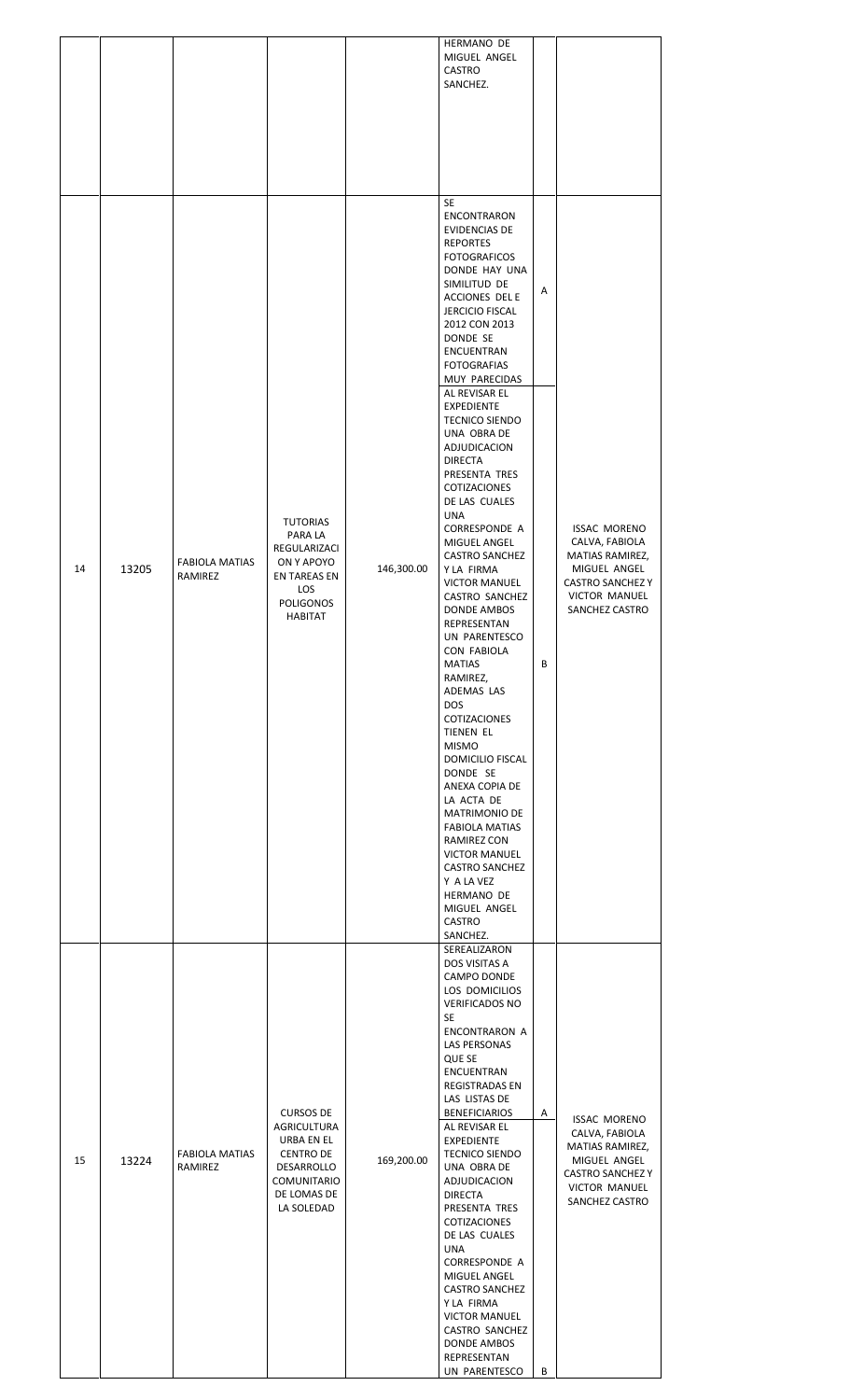| 16 | 13201 | <b>FABIOLA MATIAS</b><br>RAMIREZ                           | <b>CURSOS DE</b><br>CAPACITACION<br>Y APLICACIÓN<br>DE TECNICAS<br>PARA LA<br><b>INSTALACION</b><br>DE TECHOS<br><b>VERDES</b>                         | 183,360.00 | <b>CON FABIOLA</b><br><b>MATIAS</b><br>RAMIREZ,<br>ADEMAS LAS<br><b>DOS</b><br>COTIZACIONES<br>TIENEN EL<br><b>MISMO</b><br><b>DOMICILIO FISCAL</b><br>DONDE SE<br>ANEXA COPIA DE<br>LA ACTA DE<br>MATRIMONIO DE<br><b>FABIOLA MATIAS</b><br>RAMIREZ CON<br><b>VICTOR MANUEL</b><br><b>CASTRO SANCHEZ</b><br>Y A LA VEZ<br>HERMANO DE<br>MIGUEL ANGEL<br><b>CASTRO</b><br>SANCHEZ.<br>SEREALIZARON<br>DOS VISITAS A<br><b>CAMPO DONDE</b><br>LOS DOMICILIOS<br><b>VERIFICADOS NO</b><br>SE<br>ENCONTRARON A<br>LAS PERSONAS<br>QUE SE<br>ENCUENTRAN<br>REGISTRADAS EN<br>LAS LISTAS DE<br><b>BENEFICIARIOS</b><br>AL REVISAR EL<br><b>EXPEDIENTE</b><br><b>TECNICO SIENDO</b><br>UNA OBRA DE<br>ADJUDICACION<br><b>DIRECTA</b><br>PRESENTA TRES<br>COTIZACIONES<br>DE LAS CUALES<br>UNA<br>CORRESPONDE A<br>MIGUEL ANGEL<br><b>CASTRO SANCHEZ</b><br>Y LA FIRMA<br><b>VICTOR MANUEL</b><br>CASTRO SANCHEZ<br>DONDE AMBOS<br>REPRESENTAN<br>UN PARENTESCO<br>CON FABIOLA<br><b>MATIAS</b><br>RAMIREZ,<br>ADEMAS LAS<br><b>DOS</b><br>COTIZACIONES<br>TIENEN EL<br><b>MISMO</b><br>DOMICILIO FISCAL<br>DONDE SE<br>ANEXA COPIA DE<br>LA ACTA DE<br>MATRIMONIO DE<br>FABIOLA MATIAS<br>RAMIREZ CON<br><b>VICTOR MANUEL</b><br><b>CASTRO SANCHEZ</b><br>Y A LA VEZ<br>HERMANO DE<br>MIGUEL ANGEL<br>CASTRO<br>SANCHEZ. | Α<br>В | <b>ISSAC MORENO</b><br>CALVA, FABIOLA<br>MATIAS RAMIREZ,<br>MIGUEL ANGEL<br><b>CASTRO SANCHEZ Y</b><br><b>VICTOR MANUEL</b><br>SANCHEZ CASTRO |
|----|-------|------------------------------------------------------------|--------------------------------------------------------------------------------------------------------------------------------------------------------|------------|--------------------------------------------------------------------------------------------------------------------------------------------------------------------------------------------------------------------------------------------------------------------------------------------------------------------------------------------------------------------------------------------------------------------------------------------------------------------------------------------------------------------------------------------------------------------------------------------------------------------------------------------------------------------------------------------------------------------------------------------------------------------------------------------------------------------------------------------------------------------------------------------------------------------------------------------------------------------------------------------------------------------------------------------------------------------------------------------------------------------------------------------------------------------------------------------------------------------------------------------------------------------------------------------------------------------|--------|-----------------------------------------------------------------------------------------------------------------------------------------------|
| 17 | 12249 | COMERCIALIZADO<br>RA LA CORONA<br>DEL CENTRO S.A<br>DE C.V | ADQUISICION<br>DE EQUIPO DE<br><b>COMPUTO</b><br>PARA LOS<br><b>CENTROS D E</b><br>DESARROLLO<br>DEL RIEGO,<br>LOMAS D E LA<br>SOLEDAD, Y<br>SAN DIEGO | 427,500.00 | SE RELACIONA EL<br><b>FALTANDE LA</b><br>ADQUISICION DE<br>45<br><b>COMPUTADORAS</b><br>Y ESCRITORIOS DE<br>ACUERDO A LOS<br>ARCHIVOS, DE LA<br>EMPRESA<br><b>COMERCIALIZADO</b><br>RA LA CORONA<br>DEL CENTRO S.A<br>DE C.V C.<br>EPIFANIO JORGE<br>HERNANDEZ<br>VAZQUEZ<br>REPRESENTANTE<br>LEGAL CON LA<br>FACURA NO.<br>1183<br>CORRESPONDIENT<br>E AL EJERCICIO                                                                                                                                                                                                                                                                                                                                                                                                                                                                                                                                                                                                                                                                                                                                                                                                                                                                                                                                               | A      | C. MISAEL<br>MEXICANO<br>PACHECO, C. ISAAC<br>MORENO CALVA.                                                                                   |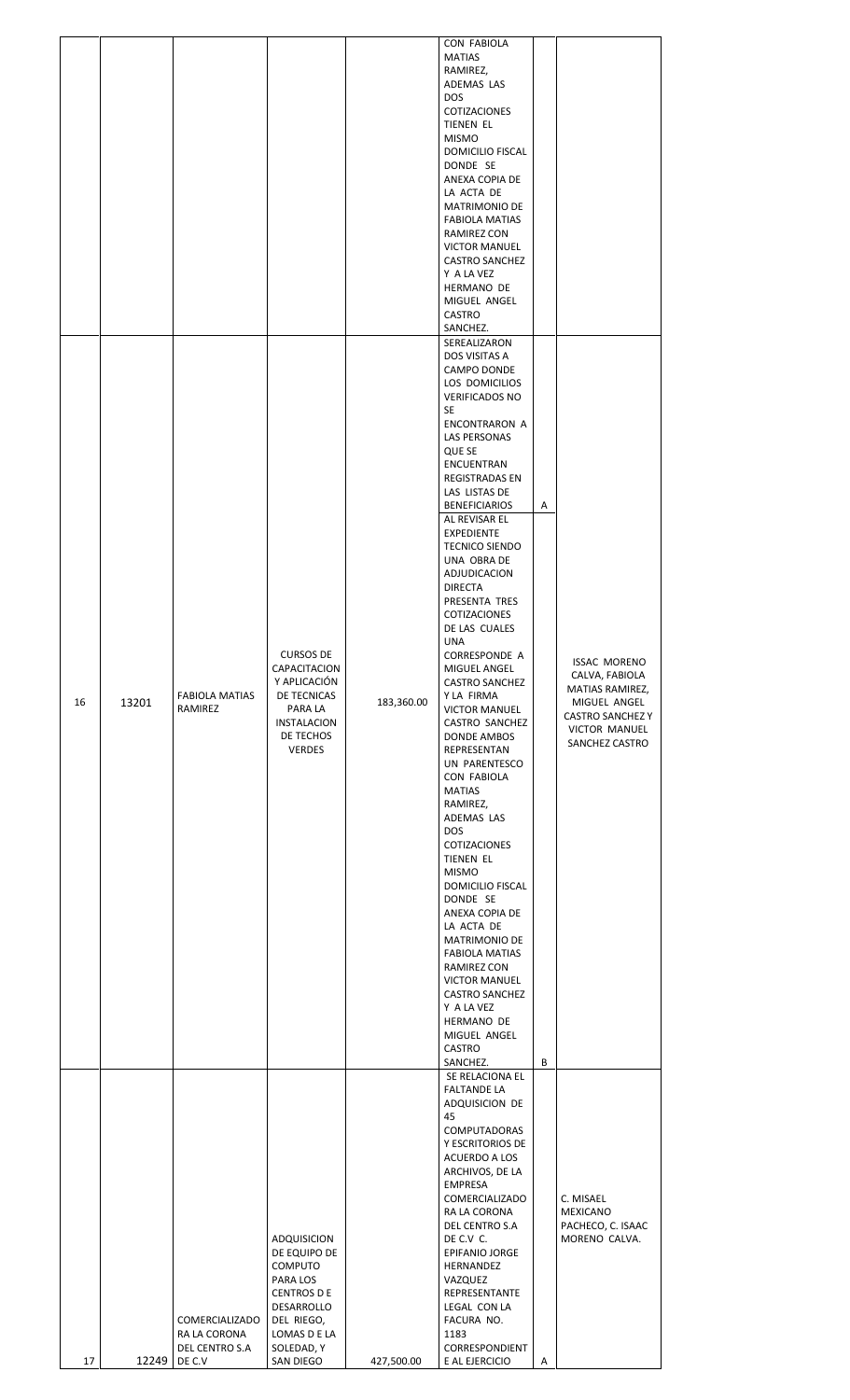|    |       |                                        |                                                                                                                                                                                                            |              | <b>FISCAL 2012.</b><br>SE RELACIONA EL<br><b>FALTANTE DE</b>                                                                                                                                                                                     |   |                                                                 |
|----|-------|----------------------------------------|------------------------------------------------------------------------------------------------------------------------------------------------------------------------------------------------------------|--------------|--------------------------------------------------------------------------------------------------------------------------------------------------------------------------------------------------------------------------------------------------|---|-----------------------------------------------------------------|
|    |       | <b>INTEGRACION Y</b><br>ADMINISTRACION | <b>PREVENCION</b><br>DE<br><b>EMBARAZOS</b><br><b>EN JOVENES</b><br><b>ADOLECENTES</b><br>DE NIVEL<br><b>EDUCATIVO</b><br><b>BASICO Y</b><br><b>MEDIO</b><br><b>SUPERIOR DE</b><br>LOS<br><b>POLIGONOS</b> |              | <b>DIEZ BEBES</b><br><b>VIRTUALES EL</b><br><b>CUALSE</b><br>PRESENTA LA<br>FACTURA 0056 Y<br><b>ACTA DE</b><br><b>ENTREGA</b><br><b>RECEPCION DE</b><br>DOCUMENTOS, SE<br>RELACIONA AL C.<br><b>CRHSTIAN</b><br><b>MARTINEZ</b><br>AGUILAR COMO |   | C. MISAEL<br><b>MEXICANO</b><br>PACHECO, C.<br><b>CHRISTIAN</b> |
| 18 | 11150 | DE NEGOCIOS S.C                        | <b>HABITAT</b>                                                                                                                                                                                             | 206000       | <b>ENLACE HABITAT.</b>                                                                                                                                                                                                                           | A | <b>MARTINEZ AGUILAR</b>                                         |
|    |       |                                        | <b>TOTAL</b>                                                                                                                                                                                               | 3,239,150.00 |                                                                                                                                                                                                                                                  |   |                                                                 |

| <b>OBSERVACIONES</b><br><b>RESPONSABLE</b><br><b>DEPENDECIA</b><br><b>SECCION</b><br>$\blacksquare$ No. ANEXO $\blacksquare$ |
|------------------------------------------------------------------------------------------------------------------------------|
|------------------------------------------------------------------------------------------------------------------------------|

| ANEXO 1            | Presidencia                                                            | Administrativa                               | No se encontraron irregularidades                                                                                                                                                                                                                                                                                                                                                                                                  | C. Ernestina<br><b>Fernández Méndez</b><br>Presidente<br>Municipal                               |
|--------------------|------------------------------------------------------------------------|----------------------------------------------|------------------------------------------------------------------------------------------------------------------------------------------------------------------------------------------------------------------------------------------------------------------------------------------------------------------------------------------------------------------------------------------------------------------------------------|--------------------------------------------------------------------------------------------------|
| ANEXO 2            | Sindicatura.                                                           | Área<br><b>Administrativa</b>                | Existen irregularidades en lo que<br>respecta a la identidad de bienes<br>inmuebles, asi como de los bienes<br>muebles que conforman<br>sindicatura, justificando haber<br>informando a contraloria Municipal.                                                                                                                                                                                                                     | Lic. Miguel Ángel<br><b>Romero Calderón</b><br><b>Sindico Municipal</b>                          |
| ANEXO <sub>3</sub> | <b>Recursos</b><br><b>Humanos</b>                                      | Administrativa                               | Se encontraron irregularidades en<br>información sobre los jubilados,<br>pensionados y sindicato,<br>ya que liquidaron a trabajadores sin<br>derecho. Asi como la incorrecta<br>utilización de recurso SUBSEMUN.<br>Tambien se hace la observacion de los<br>sueldos diarios que obtenían los<br>trabajadores de confianza.<br>y el doble pago de prima vacacional a<br>trabajadores como se justifica con los<br>recibos de pago. | Lic. Miguel Ángel<br><b>Reyna Morales</b><br><b>Director Recursos</b><br><b>Humanos</b>          |
| ANEXO 4            | Planeación y<br><b>Provectos</b>                                       | <b>Administrativa</b>                        | Se encontraron irregularidades                                                                                                                                                                                                                                                                                                                                                                                                     | L.A.P. Eliseo<br><b>Hernández Trinidad</b><br>Director de<br>Planeación y<br>Proyectos.          |
| ANEXO <sub>5</sub> | <b>Servicios Públicos</b><br><b>Municipales</b>                        | Coordinación de<br><b>Parques y Jardines</b> | Se encontraron irregularidades, en la<br>falta de documentación<br>que justifique el robo de Motosierra<br>MS-21, asi como de<br>bienes de los cuales fue informado a<br>Contraloría Municipal.                                                                                                                                                                                                                                    | Lic. Israel Aguilar<br><b>Rosas</b><br>Coordinador de<br><b>Parques y Jardines</b>               |
| ANEXO <sub>6</sub> | <b>Direccion de</b><br><b>Servicios Públicos</b><br><b>Municipales</b> |                                              | Se encontraron inconsistencias en el<br>Inventario, mismo que<br>ya fue informado a la Contraloría<br>Municipal.                                                                                                                                                                                                                                                                                                                   | Lic. Juan Martínez<br><b>Hernández</b><br>Dirección de<br><b>Servicios</b><br><b>Municipales</b> |
| ANEXO <sub>7</sub> | Servicios Públicos<br><b>Municipales</b>                               | Mantenimiento de<br><b>Edificios</b>         | Se encontraron inconsistencias en el<br>inventario, mismas que debera de<br>informar a contraloria Municipal.                                                                                                                                                                                                                                                                                                                      | Lic. Mario Alberto<br><b>Andrades Ortiz</b><br>Coordinador de<br>Alumbrado Público               |
| ANEXO <sub>8</sub> | Servicios Públicos<br><b>Municipales</b>                               | Alumbrado Público                            | Se encontraron inconsistencias en el<br>Inventario, mismas que<br>$\cdot$                                                                                                                                                                                                                                                                                                                                                          | Lic. Mario Alberto<br><b>Andrades Ortiz</b><br>Coordinador de<br>Alumbrado Público               |
| ANEXO 9            | Instituto<br>Municipal de La<br>Juventud                               |                                              | Se encontraron irregularidades, mismas<br>que ya fueron                                                                                                                                                                                                                                                                                                                                                                            | L.A.P. Guillermo<br>Salomón Martínez<br>Sánchez<br>Director del                                  |
|                    |                                                                        |                                              | informadas a contraloria Municipal.                                                                                                                                                                                                                                                                                                                                                                                                | <b>Instituto Municipal</b>                                                                       |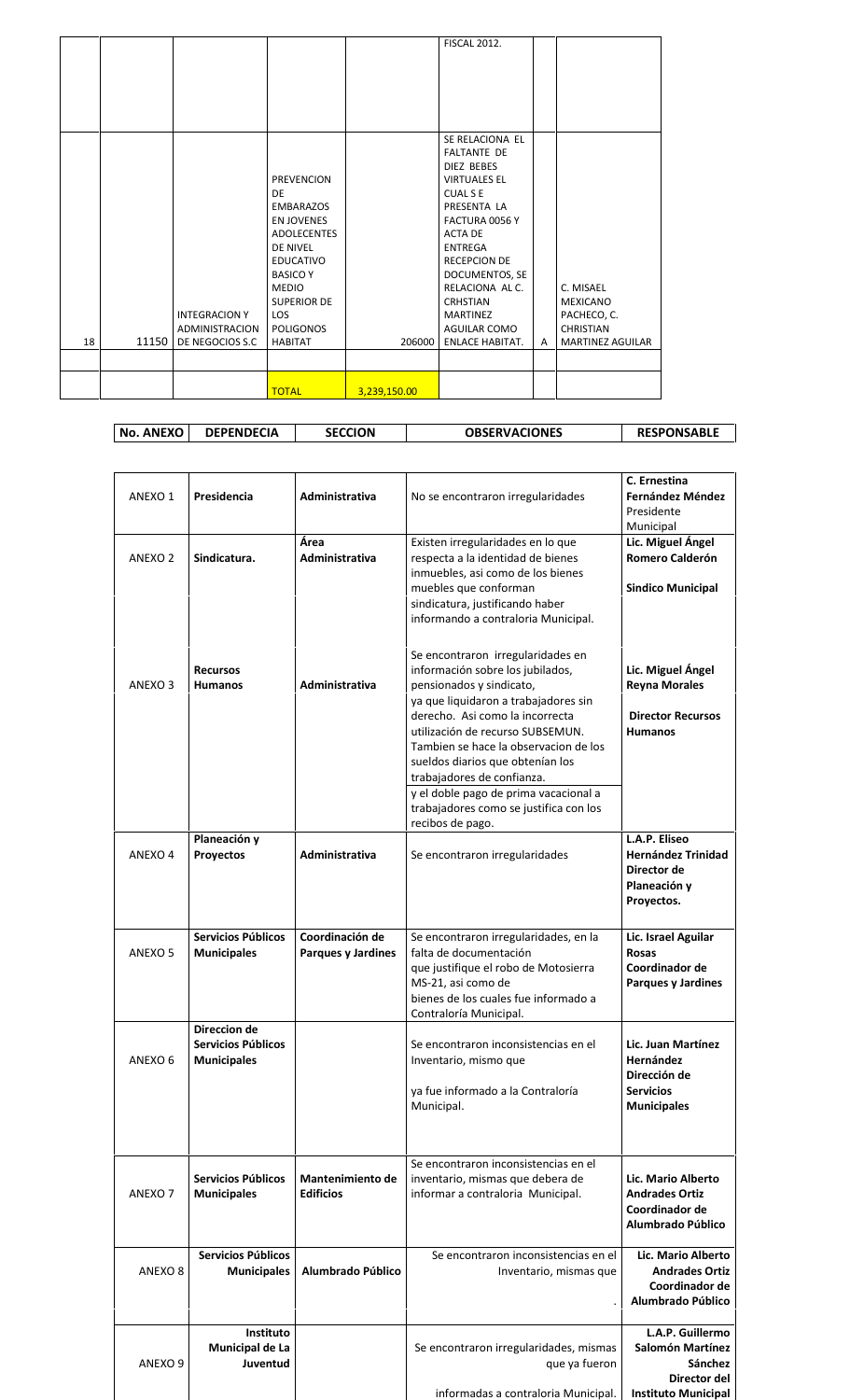| de La Juventud           |                                        |                   |                          |                 |
|--------------------------|----------------------------------------|-------------------|--------------------------|-----------------|
| Lic. Angélica            | Se encontraron irregularidades en la   |                   |                          |                 |
| Rodríguez                | informacion y documentos respecto los  |                   |                          |                 |
| Rodríguez                | archivos de los                        |                   | Desarrollo Urbano        | ANEXO 10        |
| Directora de             | permisos de casinos, licencias de      |                   |                          |                 |
| <b>Desarrollo Urbano</b> | contrucción, así como de               |                   |                          |                 |
|                          | licencias de uso de suelo con carácter |                   |                          |                 |
|                          | de permanente. Debera de informar a    |                   |                          |                 |
|                          | contraloria Municipal                  |                   |                          |                 |
| Lic. Israel González     | Se encontraron inconsistencias en el   |                   | Servicios Públicos       |                 |
| Cruz                     | inventario, mismas que                 | Panteón Municipal | <b>Municipales</b>       | ANEXO 11        |
|                          | fueron informadas a contraloría        |                   |                          |                 |
|                          | Municipal.                             |                   |                          |                 |
|                          |                                        |                   |                          |                 |
| <b>Ing. Sergio Eloy</b>  |                                        |                   |                          |                 |
| <b>Hernández</b>         | Se encontraron irregularidades en el   |                   |                          |                 |
| <b>Carrizosa</b>         | inventario.                            |                   | <b>Obras Públicas</b>    | <b>ANEXO 12</b> |
| <b>Director De Obras</b> |                                        |                   |                          |                 |
| <b>Públicas</b>          |                                        |                   |                          |                 |
|                          |                                        |                   |                          |                 |
| Lic. Óscar Luis          | Se encontraron irregularidades en      |                   |                          |                 |
|                          |                                        |                   |                          |                 |
| <b>Carrasco Blanco</b>   | expedientes y libros de                | Administrativa    | <b>Desarrollo Social</b> | ANEXO 13        |
| Director de              | recursos que se aplicaron, asi como en |                   |                          |                 |
|                          | el inventario de bienes                |                   |                          |                 |
|                          |                                        |                   |                          |                 |
| <b>Desarrollo Social</b> | que conforma el departamento           |                   |                          |                 |

| <b>RESPONSABLE</b>                                                                                    | <b>OBSEVACIONES</b>                                                                                                                            | <b>SECCION</b>          | <b>DEPENDECIA</b>                                  | <b>No. ANEXO</b> |
|-------------------------------------------------------------------------------------------------------|------------------------------------------------------------------------------------------------------------------------------------------------|-------------------------|----------------------------------------------------|------------------|
|                                                                                                       |                                                                                                                                                |                         |                                                    |                  |
| Ing. Pedro Cruz<br><b>Almaraz</b><br><b>Director De</b><br><b>Protección Civil</b><br><b>Bomberos</b> | Inconsistencias en el inventario de<br>bienes muebles                                                                                          |                         | Dirección<br>Protección Civil Y<br><b>Bomberos</b> | ANEXO 14         |
| <b>C.P. Pedro Cortes</b><br><b>Torres</b>                                                             | Inconsistencias en el inventario de<br>bienes muebles,<br>mismas que deberá informar a                                                         | <b>Dirección</b>        | CE.RE.SO.                                          | ANEXO 15         |
| Director CE.RE.SO.                                                                                    | contraloría Municipal.                                                                                                                         |                         |                                                    |                  |
| Mtro. José Ovidio<br>Ramón Román<br>Ramos                                                             | Inconsistencias en el inventario de<br>bienes muebles<br>hace falta informarle a Contraloría                                                   | Dirección De<br>Cultura | Cultura                                            | ANEXO 16         |
| <b>Director De Cultura</b>                                                                            | Municipal.                                                                                                                                     |                         |                                                    |                  |
| C. Norma Gloria<br><b>Martínez Rivera</b><br>Directora De<br>Ingresos.                                | Inconsistencias en el inventario de<br>bienes muebles                                                                                          | <b>Tesorería</b>        | Ingresos                                           | ANEXO 17         |
| Lic. Jesús Alberto<br>Cabanzo Florián<br><b>Director General De</b>                                   | Irregularidades en la información<br>recibida,<br>Inconsistencias en el inventario de                                                          | Administrativa          | Jurídico                                           | ANEXO 18         |
| <b>Asuntos Jurídicos</b>                                                                              | bienes muebles,                                                                                                                                |                         |                                                    |                  |
| Lic. Jesús Esteban<br>Vázquez Sánchez<br><b>Director De</b><br>Logística                              | Inconsistencias en el inventario de<br>bienes muebles,                                                                                         | Logística               | Dirección De<br>Logística                          | ANEXO 19         |
| Ing. Gerardo García                                                                                   | No se encontraron inconsistencias. La                                                                                                          |                         | Academia de                                        |                  |
| <b>Cervantes</b><br>Director de la<br>Academia de                                                     | única observación que<br>manifiesta es el mal estado de las                                                                                    |                         | Policía                                            | ANEXO 20         |
| Policía                                                                                               | instalaciones.                                                                                                                                 |                         |                                                    |                  |
| Dr. Santiago<br><b>Mendoza Tierra</b>                                                                 | Irregularidades en documentacion,<br>informacion y bienes muebles<br>recibidos, partes informativos,<br>archivos de hechos de tránsito a cargo | Administrativa          | Tránsito<br><b>Municipal</b>                       | ANEXO 21         |
| Director de Tránsito<br>Municipal.                                                                    | del área de peritos, infracciones, placas,<br>tambien se encontraron                                                                           |                         |                                                    |                  |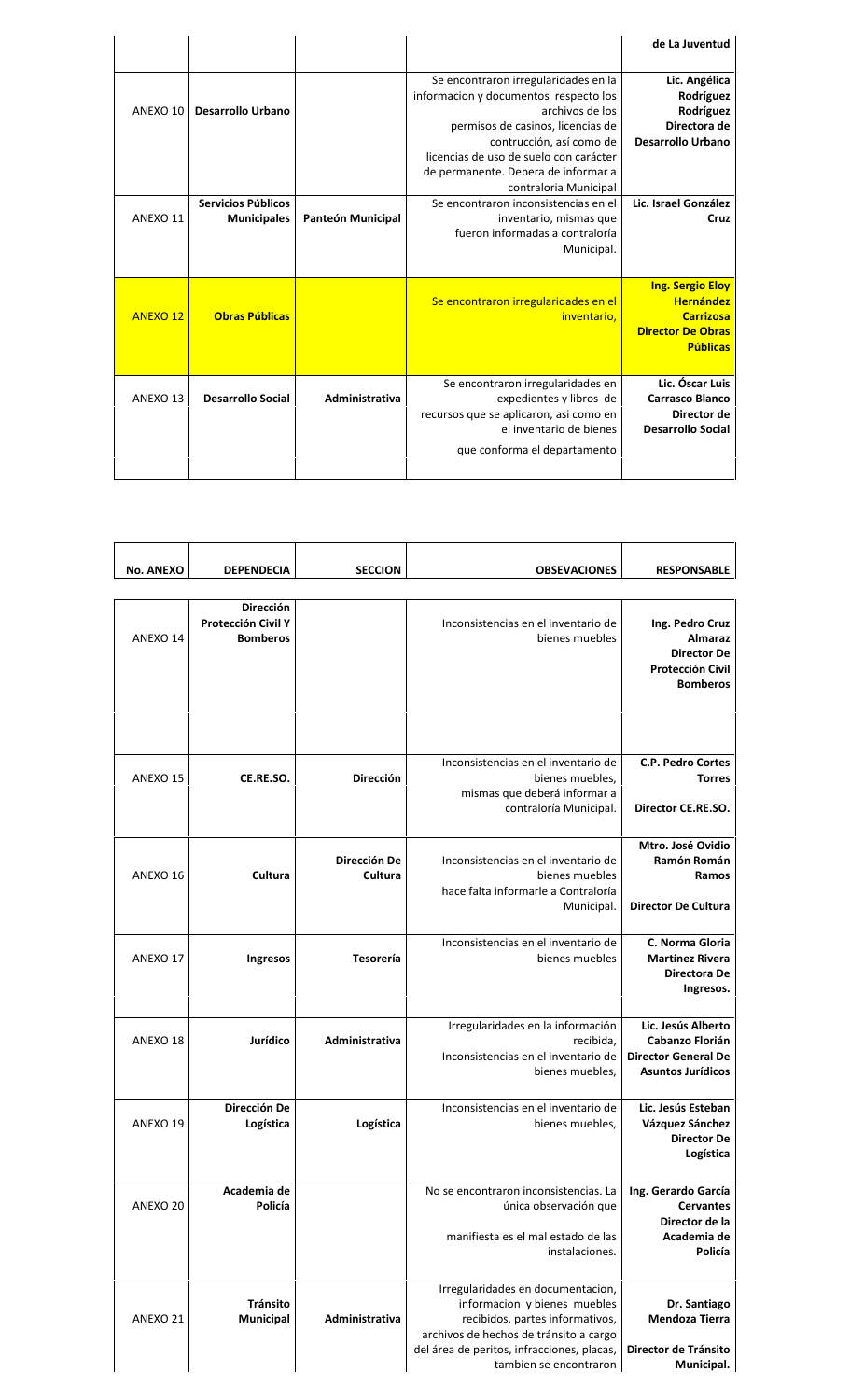|                               |                        | inconsistencias en los inventarios de<br>vehículos que se encuantran en el<br>corralón<br>Municipal, se hace la observación que<br>debe de informar las incosistencias<br>a Contraloría Municipal. |                                 |
|-------------------------------|------------------------|----------------------------------------------------------------------------------------------------------------------------------------------------------------------------------------------------|---------------------------------|
|                               | Medicina               | Se encontraron irregularidades en el                                                                                                                                                               |                                 |
| Dirección de Salud            | Preventiva y           | inventario, primordialmente en un                                                                                                                                                                  | Dr. Oscar Javier                |
| ANEXO 22<br><b>Municipal</b>  | Fomento a la           | vehiculo                                                                                                                                                                                           | González Ibarra                 |
|                               |                        | de motor tipo equinox, modelo 2006,                                                                                                                                                                |                                 |
|                               |                        | color blanco, con Niv.                                                                                                                                                                             | <b>Director De Salud</b>        |
|                               | <b>Salud Municipal</b> | 2CNDL13F966128277                                                                                                                                                                                  | <b>Municipal</b>                |
|                               |                        | que se encuantra en el corralon                                                                                                                                                                    |                                 |
|                               |                        | Municipal. debera de informar a                                                                                                                                                                    |                                 |
|                               |                        | contraloria Municipal                                                                                                                                                                              |                                 |
|                               |                        | Se encontraron 93 faltantes de bienes                                                                                                                                                              |                                 |
| Dirección de                  |                        | muebles, asi como inconsistencias en la                                                                                                                                                            | C. Severino Álvarez             |
| Seguridad Pública<br>ANEXO 23 | Administrativa         | informacion.                                                                                                                                                                                       | Fernández<br>Director de        |
|                               |                        | documentos e inventarios, mismas que<br>deberá informar a contraloría                                                                                                                              | Seguridad Pública               |
|                               |                        | Municipal.                                                                                                                                                                                         | <b>Municipal</b>                |
|                               |                        |                                                                                                                                                                                                    |                                 |
| Normatividad                  |                        | Se encontraron inconsistencias en el                                                                                                                                                               | Lic. Maria Robertina            |
| ANEXO 24<br><b>Comercial</b>  | Administrativa.        | inventario de bienes muebles,                                                                                                                                                                      | Jiménez Mertínez<br>Director de |
|                               |                        | mismas que deberá informar a                                                                                                                                                                       | Normatividad                    |
|                               |                        | contraloría Municipal.                                                                                                                                                                             | <b>Comercial</b>                |
|                               |                        |                                                                                                                                                                                                    |                                 |
|                               |                        | Se encontraron irregularidades en                                                                                                                                                                  | L.A.P. Antonio                  |
|                               |                        |                                                                                                                                                                                                    |                                 |
| ANEXO 25<br>Mi Pyme           | Administrativa         | relación de la información                                                                                                                                                                         | <b>Flores Cortes</b>            |

| <b>RESPONSABLE</b>                                                                                     | <b>OBSEVACIONES</b>                                                                                                                | <b>SECCION</b>                         | <b>DEPENDECIA</b>                                         | <b>No. ANEXO</b> |
|--------------------------------------------------------------------------------------------------------|------------------------------------------------------------------------------------------------------------------------------------|----------------------------------------|-----------------------------------------------------------|------------------|
|                                                                                                        |                                                                                                                                    |                                        |                                                           |                  |
| L.A.E. Norma E.<br><b>Castillo Zarate</b><br>Directora de<br><b>Instituto Municipal</b><br>de la Mujer | inconsistencias en el inventario de<br>bienes muebles debera de informar a<br>Contraloria Municipal                                |                                        | Instituto<br>Municipal de la<br>Mujer                     | ANEXO 26         |
| Lic. Leticia<br><b>Hernández Ramírez</b><br>M.V.Z. Manuel                                              | Se encontraron inconsistencias en la<br>informacion.<br>inconsistencias en el inventario de<br>bienes muebles debera de informar a | <b>Relaciones</b><br><b>Exteriores</b> | Secretaria General<br>Secretaría de<br>Servicios Públicos | ANEXO 27         |
| <b>Alatriste Bautista</b><br>Coordinador del<br><b>Control Canino</b>                                  | Contraloria Municipal                                                                                                              | <b>Control Canino</b>                  | <b>Municipales</b>                                        | ANEXO 28         |
| Ing. Habib Raichs<br><b>Mauleon</b><br>Director de<br>Turismo.                                         | inconsistencias en el inventario de<br>bienes muebles debera de informar a<br>Contraloria Municipal                                | Administrativa                         | <b>Turismo</b><br>Municipal                               | ANEXO 29         |
| C. Florencio Cruz<br>Galindo<br>Administrador de<br><b>Rastro Municipal</b>                            | inconsistencias en el inventario de<br>bienes muebles debera de informar a<br>Contraloria Municipal                                | Administrativa                         | <b>Rastro Municipal</b>                                   | ANEXO 30         |
| C. Cleotilde de<br>Carrera Jiménez<br>Directora de<br><b>Grupos Vulnerables</b>                        | Direccion de nueva creacion.                                                                                                       | Administrativa                         | Dirección de<br>Grupos<br><b>Vulnerables</b>              | ANEXO 31         |
| Lic. Raúl Moreno<br>González<br>Directora de<br>Ecología y Medio                                       | Se encontraron irregularidades en los<br>bienes muebles, deberá                                                                    | Administrativa                         | Dirección de<br><b>Medio Ambiente</b><br>y Ecología       | ANEXO 32         |
| Ambiente                                                                                               | de informanr a Contraloría Municipal.                                                                                              |                                        |                                                           |                  |
| Lic. Carlos Rivero<br>Lozada                                                                           | No se encontraron irregularidades.                                                                                                 | Administrativa                         | <b>Registro Civil</b>                                     | ANEXO 33         |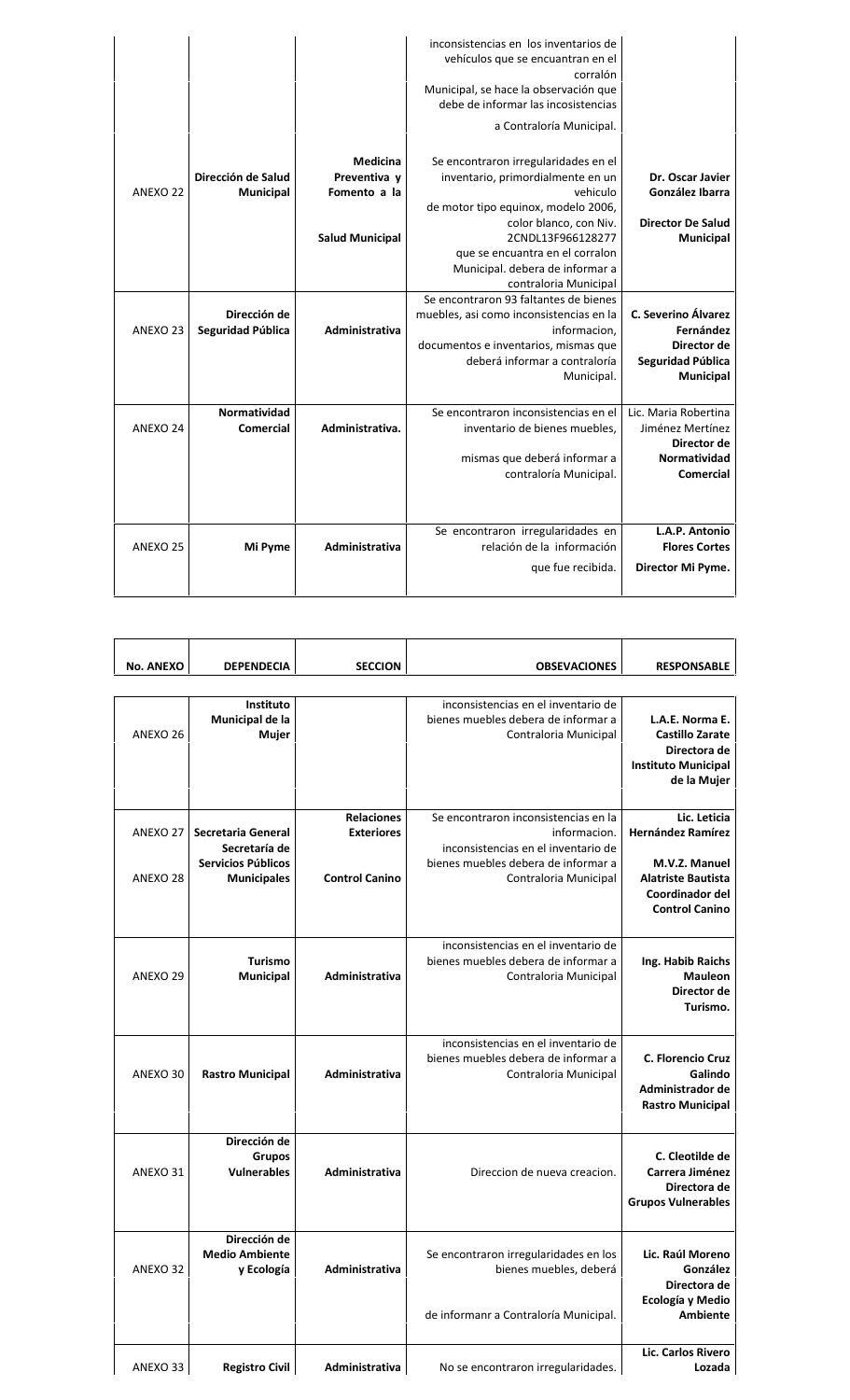| <b>Director De</b><br><b>Registro Civil</b>                                                                     |                                                                                                                                 |                                                                         |                                         |          |
|-----------------------------------------------------------------------------------------------------------------|---------------------------------------------------------------------------------------------------------------------------------|-------------------------------------------------------------------------|-----------------------------------------|----------|
| C.P. Hugo Cesar<br><b>Montalvo Sandoval</b><br>Director de<br><b>Desarrollo Social</b>                          | No se encontraron irregularidades                                                                                               | Administrativa                                                          | Dirección de<br><b>Desarrollo Rural</b> | ANEXO 34 |
| Lic. José Pablo<br>Santiago Alfonso.<br>Jefe De<br><b>Departamento De</b><br>Ejecutor                           | No se encontraron irregularidades                                                                                               | <b>Tesorería</b>                                                        | Ejecutor                                | ANEXO 35 |
| Dr. Alfredo<br><b>Oyarzabal Miranda</b><br><b>Director Del</b><br><b>Hospital Municipal</b>                     | Se encontraron inconsistencias en el<br>inventario de bienes muebles,<br>mismas que deberá informar a<br>contraloría Municipal. | Administrativa                                                          | Hospital<br><b>Municipal</b>            | ANEXO 36 |
| C, Ismael Enrique<br>Cruz Labastida<br>Coordinador de<br><b>Control Sanitario</b><br>Municipal                  | Se encontraron inconsistencias en el<br>Inventario de bienes muebles<br>mismas que deberá informar a<br>contraloría Municipal.  | Administrativa                                                          | <b>Control Sanitario</b>                | ANEXO 37 |
| C. Wenceslao<br><b>Torres Ramírez</b><br><b>Coordinador De</b><br><b>Colonias Y Juntas</b><br><b>Auxiliares</b> | No Se Encontraron Irregularidades                                                                                               | <b>Coordinación De</b><br><b>Colonias Y Juntas</b><br><b>Auxiliares</b> | <b>Desarrollo Social</b>                | ANEXO 38 |
| C. Felipe Santiago<br>Quezada Velázquez<br><b>Director De</b><br>Informática.                                   | No se encontraron irregularidades                                                                                               | Contraloría                                                             | Informática                             | ANEXO 39 |
| C.P. Adriana<br><b>Fuentes Ramos</b><br>Contralora<br><b>Municipal</b>                                          | No se encontraron irregularidades                                                                                               | Administrativa                                                          | Contraloría                             | ANEXO 40 |

| <b>RESPONSABLE</b>       | <b>OBSEVACIONES</b>                    | <b>SECCION</b> | <b>DEPENDECIA</b>        | <b>No. ANEXO</b> |
|--------------------------|----------------------------------------|----------------|--------------------------|------------------|
|                          |                                        |                |                          |                  |
| C. Nidya Hernández       | Inconsistencias en el inventario de    |                | Comunicación             |                  |
| y Hernández              | bienes muebles.                        | Presidencia    | <b>Social</b>            | ANEXO 41         |
| <b>Directora De</b>      |                                        |                |                          |                  |
| Comunicación             | mismos que deberá de informar a        |                |                          |                  |
| <b>Social</b>            | contraloría Municipal.                 |                |                          |                  |
| C.P. Mercedes            |                                        |                |                          |                  |
| Julieta Rivera           |                                        |                | Dirección de             |                  |
| Magaña                   | Se encontraron irregularidades         | Administrativa | <b>Egresos</b>           | ANEXO 42         |
| Directora De             |                                        |                |                          |                  |
| <b>Egresos</b>           |                                        |                |                          |                  |
|                          |                                        |                | Dirección de             |                  |
|                          |                                        |                | Información              |                  |
| Arq. Daniel Aguilar      | Inconsistencias en el inventario de    |                | Geográfica y             |                  |
| Arroyo                   | bienes muebles.                        | Administrativa | Catastro                 | ANEXO 43         |
| <b>Director De</b>       |                                        |                |                          |                  |
| Información              |                                        |                |                          |                  |
| Geográfica y             | mismos que deberá de informar a        |                |                          |                  |
| Catastro                 | contraloría Municipal.                 |                |                          |                  |
|                          |                                        |                |                          |                  |
|                          | Inconsistencias en el inventario de    |                |                          |                  |
| Lic. Oscar Luis          | bienes muebles, irregularidades en los |                |                          |                  |
| <b>Carrasco Blanco</b>   | expedientes asi como                   | Administrativa | <b>Desarrollo Social</b> | ANEXO 44         |
|                          | en la comprobación de la obra          |                |                          |                  |
| <b>Director De</b>       | etiquetada con el numero 13096 que     |                |                          |                  |
| <b>Desarrollo Social</b> | corresponde al programa                |                |                          |                  |
|                          | activate y vive mejor. Debera de       |                |                          |                  |
|                          | informar a contraloria Municipal.      |                |                          |                  |
|                          | Se encontraron irregularidades en la   |                |                          |                  |
| Lic. Óscar Luis          | informacion, programa SUBSEMUN, ya     |                |                          |                  |
| <b>Carrasco Blanco</b>   | que las                                | Administrativa | Cerit                    | ANEXO 45         |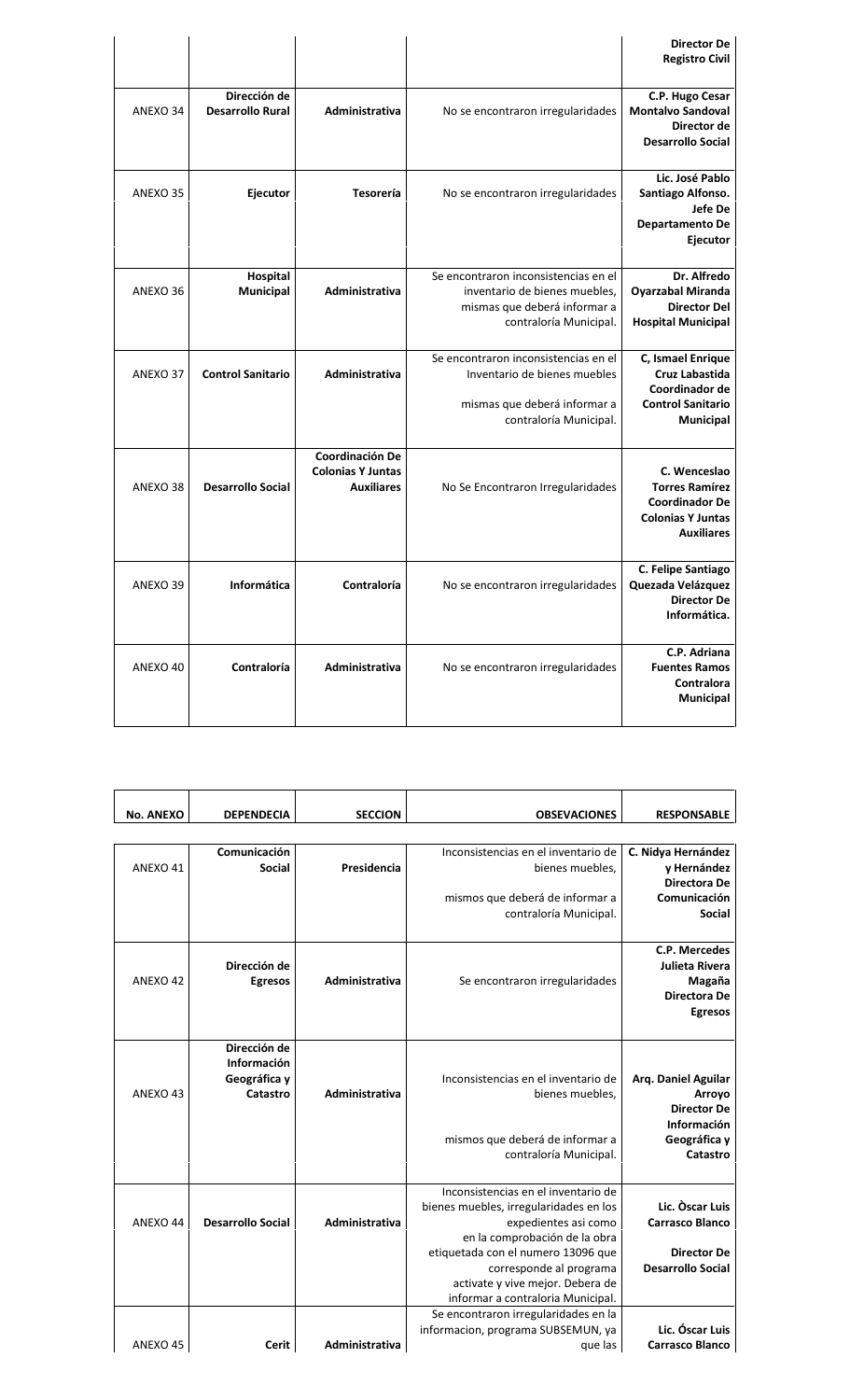| <b>Director De</b><br><b>Desarrollo Social.</b>                                                                | camaras entregadas no cumplen con las<br>especificaciones requeridas, no se<br>entrego la ubicación,<br>ficha de funcionamiento y<br>mantenimiento, asi como<br>inconsistencias en los bienes muebles<br>que conforman el departamento,<br>debera informar a contraloria<br>municipal.                                                                                                      |                        |                                                     |                     |
|----------------------------------------------------------------------------------------------------------------|---------------------------------------------------------------------------------------------------------------------------------------------------------------------------------------------------------------------------------------------------------------------------------------------------------------------------------------------------------------------------------------------|------------------------|-----------------------------------------------------|---------------------|
| C. Olimpo Evaristo<br><b>Valencia Dionisio</b><br>Director de<br>Programas<br>Federales y enlace<br>con Sedatu | Se encontraron inconsistencias en el<br>inventario de bienes muebles, se<br>puntualiza la simulacion<br>de talleres, programas que fueron<br>adjudicados para las mismas personas<br>que tienen un<br>parentesco con los servidores publicos,<br>de los documentos se observa trafico de<br>influencias y<br>la utilizacion de programas para usos<br>distintos. Informandole a contraloria | Administrativa         | <b>Dirección General</b><br><b>Programas Sedatu</b> | ANEXO 46            |
| Dr. Willebaldo<br>Adán Cepeda<br>Ramírez<br>Director de<br><b>Fomento Comercial</b><br>y Abasto                | Municipal.<br>Inconsistencias en el inventario de<br>bienes muebles,<br>mismos que deberá de informar a<br>contraloría Municipal.                                                                                                                                                                                                                                                           | Administrativa         | Dirección de<br>Fomento<br>Comercial y<br>Abasto    | ANEXO 47            |
| C. Constantino<br><b>Merino Vaquero</b><br>Administrador del<br>mercado la<br>purísima                         | Inconsistencias en el inventario de<br>bienes muebles,<br>mismos que deberá de informar a<br>contraloría Municipal.                                                                                                                                                                                                                                                                         | Mercado la<br>Purísima | Dirección de<br>Fomento<br>Comercial y<br>Abasto    | ANEXO 48            |
| C. P. Maritza<br>Méndez Cabrera<br>Directora de<br>contabilidad                                                | Se encontraron inconsistencias en el<br>inventario de bienes muebles.<br>mismos que deberá de informar a<br>contraloría Municipal.                                                                                                                                                                                                                                                          | <b>Contabilidad</b>    | Tesorería<br><b>Municipal</b>                       | ANEXO 49            |
| C. Verónica Rubí<br>Neri Miquiorena<br>Recepción de salón<br>de regidores                                      | Se encontraron inconsistencias en el<br>inventario de bienes muebles,<br>mismos que deberá de informar a<br>contraloría Municipal.                                                                                                                                                                                                                                                          | Recepción              | Salón de<br><b>Regidores</b>                        | ANEXO 50            |
| Lic. Gabriela Gabina<br>Leyva Marín<br>Directora de<br>Patrimonio<br>Histórico                                 | Se encontraron inconsistencias en el<br>inventario de bienes muebles,<br>mismos que deberá de informar a<br>contraloría Municipal.                                                                                                                                                                                                                                                          | Administración         | Dirección de<br>Patrimonio<br>Histórico             | ANEXO 51            |
| LEF. Angelica<br><b>Herrera Valencia</b><br>Director de<br><b>Fomento Deportivo</b>                            | Se encontraron inconsistencias en el<br>inventario de bienes muebles,<br>mismos que deberá de informar a<br>contraloría Municipal.                                                                                                                                                                                                                                                          | Administración         | Fomento<br><b>Deportivo</b>                         | ANEXO <sub>52</sub> |
| Ing. Alberto Enrique<br>García Hernández<br>Director de<br>Educaciónj                                          | Se encontraron inconsistencias en el<br>inventario de bienes muebles,<br>mismos que deberá de informar a<br>contraloría Municipal.                                                                                                                                                                                                                                                          | Administración         | Dirección de<br>Educación                           | ANEXO 53            |
|                                                                                                                |                                                                                                                                                                                                                                                                                                                                                                                             |                        | Secretaría del<br>Ayuntamiento de                   | ANEXO 54            |
| Lic.José Honorio<br>Pacheco Flores<br>Secretarío General<br>del Ayuntamiento                                   | Se encontraron inconsistencias en el<br>inventario de bienes muebles,<br>mismos que ya informo a contraloria<br>Municipal.                                                                                                                                                                                                                                                                  | Secretaría             | Tehuacán                                            |                     |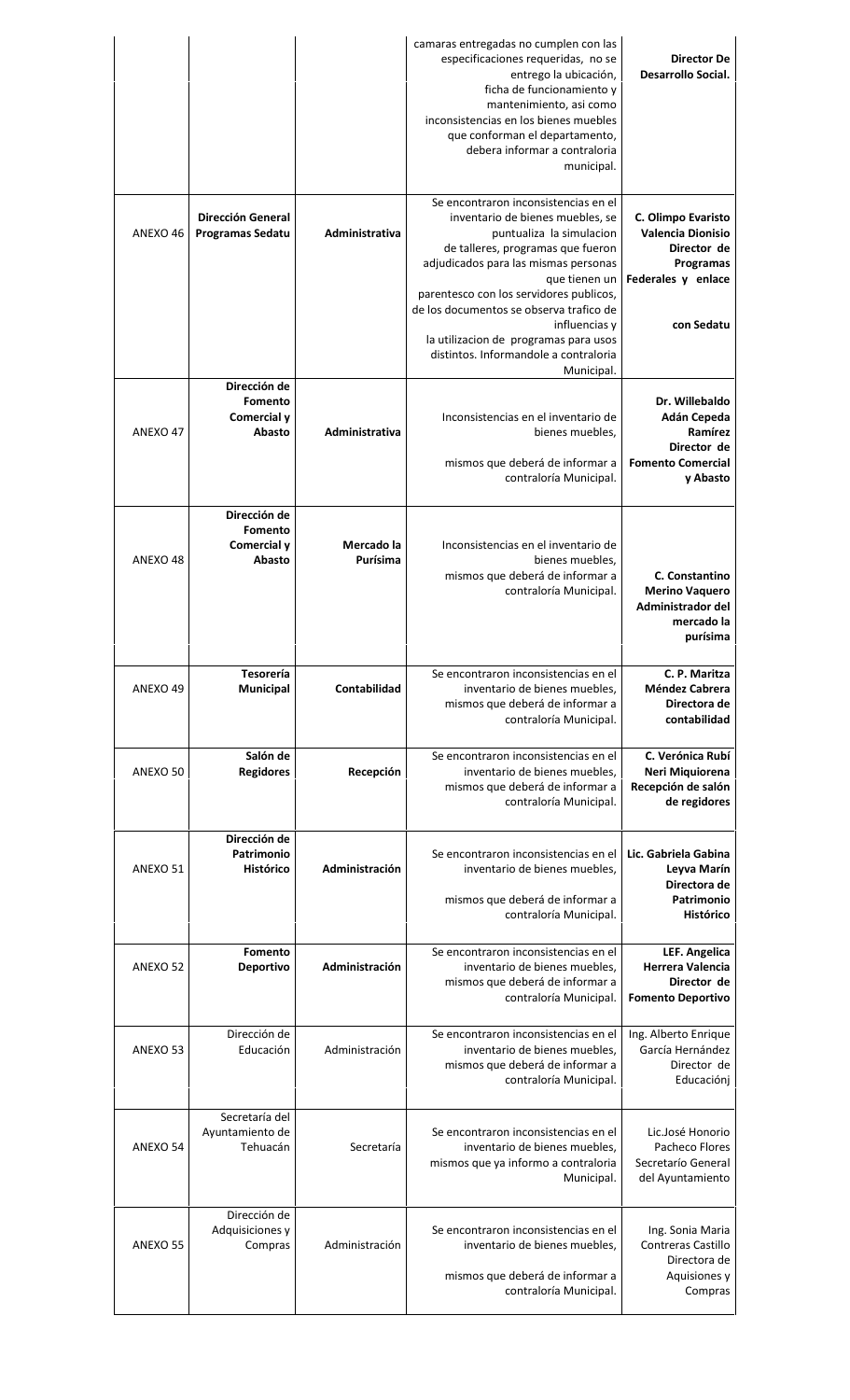A).- CON LA FACULTADES CONCEDIDAS A ESTA COMISIÓN, EN EL ARTÍCULO 68 DE LA LEY ORGÁNICA MUNICIPAL, TOMANDO EN CUENTA QUE SE LLEVO A CABO UN ANÁLISIS POR ESTA COMISIÓN DE LAS DISTINTAS ÁREAS QUE COMPONEN ESTA ADMINISTRACIÓN, A TRAVÉS DE COMPARECENCIAS PERSONALES Y POR ESCRITO DE CADA UNO DE LOS ENCARGADOS DE LAS ÁREAS DE PRESIDENCIA, SINDICATURA, SISTEMA PARA EL DESARROLLO INTEGRAL DE LA FAMILIA, SECRETARIA GENERAL DEL AYUNTAMIENTO DIRECCIÓN DE ENLACE CON LA SECRETARIA DE RELACIONES EXTERIORES, DIRECCIÓN DE ATENCIÓN CIUDADANA, DIRECCIÓN DEL REGISTRO CIVIL, DIRECCIÓN DEL CENTRO DE READAPTACIÓN SOCIAL, DIRECCIÓN DE SEGURIDAD PÚBLICA, DIRECCIÓN DE TRÁNSITO MUNICIPAL, DIRECCIÓN DE PROTECCIÓN CIVIL ,DIRECCIÓN DE LA ACADEMIA DE POLICÍA, DIRECCIÓN DE ASUNTOS JURÍDICOS, DIRECCIÓN DEL ,DEPARTAMENTO EJECUTOR, DIRECCIÓN DE RECURSOS HUMANOS, DIRECCIÓN DE INGRESOS, DIRECCIÓN DE EGRESOS, DIRECCIÓN DE CONTABILIDAD, DIRECCIÓN DE PROGRAMAS FEDERALES Y ENLACE CON LA SECRETARIA DE DESARROLLO AGRARIO, TERRITORIAL Y URBANO, DIRECCIÓN DE ADQUISICIONES Y COMPRAS, DIRECCIÓN DE MICRO PEQUEÑA Y MEDIANA EMPRESA, DIRECCIÓN DE DESARROLLO URBANO, DIRECCIÓN DE OBRAS PÚBLICAS, DIRECCIÓN DE LOGÍSTICA, DIRECCIÓN DE NORMATIVIDAD COMERCIAL , DIRECCIÓN DE FOMENTO COMERCIAL, DIRECCIÓN DE DESARROLLO RURAL, DIRECCIÓN DE MEDIO AMBIENTE Y ECOLOGÍA, DIRECCIÓN DEL HOSPITAL MUNICIPAL, DIRECCIÓN DE SALUD MUNICIPAL, DIRECCIÓN DE EDUCACIÓN PÚBLICA, DIRECCIÓN DE INFORMACIÓN GEOGRÁFICA Y CATASTRO, DIRECCIÓN DE CULTURA, DIRECCIÓN DE TURISMO, DIRECCIÓN DE PATRIMONIO HISTÓRICO, DIRECCIÓN DE FOMENTO DEPORTIVO, DIRECCIÓN DE GRUPOS VULNERABLES, DIRECCIÓN DEL INSTITUTO MUNICIPAL DE LA JUVENTUD, DIRECCIÓN DEL INSTITUTO MUNICIPAL DE LA MUJER, DIRECCIÓN DE DESARROLLO SOCIAL, DIRECCIÓN DE PLANEACIÓN Y PROYECTOS Y DIRECCIÓN DE SERVICIOS PÚBLICOS MUNICIPALES.

DERIVADO DE LA DOCUMENTACIÓN PRESENTADA, ASÍ COMO DE LA INSPECCIÓN OCULAR PRACTICADA EN LAS DEPENDENCIAS REFERIDAS EN EL PÁRRAFO ANTERIOR, CON FUNDAMENTO EN EL ARTÍCULO 68 DE LA LEY ORGANICA MUNICIPAL, ESTA COMISIÓN RECOMIENDA LLAMAR A COMPARECER A LOS TITULARES DE LAS SIGUIENTES DEPENDENCIAS DEL AYUNTAMIENTO 2011-2014, PRESIDENTE, SINDICATURA ,TESORERÍA MUNICIPAL, DIRECCION DE OBRAS PUBLICAS, DESARROLLO SOCIAL, DIRECCIÓN DEL CENTRO DE READAPTACIÓN SOCIAL , DESARROLLO INTEGRAL DE LA FAMILIA DEL MUNICIPIO DE TEHUACÁN PUEBLA, SEGURIDAD PUBLICA MUNICIPAL , SECRETARIA DEL AYUNTAMIENTO, TRANSITO MUNICIPAL, EGRESOS, CONTABILIDAD, DIRECCIÓN DE PROGRAMAS FEDERALES Y ENLACE CON LA SECRETARIA DE DESARROLLO AGRARIO, TERRITORIAL Y URBANO, DIRECCION DE RECURSOS HUMANOSA FIN DE QUE INFORMEN A ESTE AYUNTAMIENTO, SOBRE BIENES, DOCUMENTACIÓN E INFORMACIÓN FALTANTE. EN LO QUE RESPECTA A LAS DEMÁS DEPENDENCIAS, ESTA COMISIÓN INFORMA QUE NO ENCONTRÓ IRREGULARIDAD ALGUNA, EN CUANTO A LA ENTREGA DE LOS BIENES Y EXPEDIENTES QUE REALIZÓ LA ADMINISTRACIÓN 2011-2014.

B).- SE PROPONE SE INSTRUYA AL C. SECRETARIO GENERAL DEL AYUNTAMIENTO, PARA QUE CITE A LOS FUNCIONARIOS INDICADOS EN ESTE DICTAMEN A COMPARECER A LA HORA Y FECHA QUE SE TENGA A BIEN INDICAR EN EL CITATORIO RESPECTIVO ANTE ESTA COMISIÓN REVISORIA DE ENTREGA RECEPCIÓN, EN CASO DE INCUMPLIMIENTO DEL PRESENTE MANDATO SE LE DARÁ VISTA A LAS AUTORIDADES CORRESPONDIENTES.

C).- EL PRESENTE DICTAMEN SE EMITE SIN PERJUICIO DE QUE EL H. AYUNTAMIENTO DE TEHUACÁN, PUEBLA DICTE EL ACUERDO A QUE SE REFIERE EL SEGUNDO PÁRRAFO DEL ARTÍCULO 69 DE LA LEY ORGÁNICA MUNICIPAL, EN CUANTO A QUE EL MISMO NO EXIME DE RESPONSABILIDAD A LOS INTEGRANTES Y SERVIDORES PÚBLICOS DEL AYUNTAMIENTO SALIENTE.- ATENTAMENTE.- SUFRAGIO EFECTIVO. NO REELECCIÓN.- COMISION DE ENTREGA-RECEPCION.- C. NORMA LILIANA FLORES MÉNDEZ.- PRESIDENTE.- C. ABRAHAM DAVID AGUILAR SÁNCHEZ.- INTEGRANTE.- C. JUAN ÁLVAREZ CAMPOS.- INTEGRANTE.- PIOQUINTO APOLINAR LEYVA.- INTEGRANTE.- C. JESÚS AMADOR HERNÁNDEZ MARTÍNEZ.- SECRETARIO INTEGRANTE.- C. PALOMA NOVELO ALDAZ.- INTEGRANTE.- C. AMBROSIO LINARES AMAYO.- INTEGRANTE.- C. VICTOR MANUEL RODRIGUEZ LEZAMA.- INTEGRANTE.- FIRMAS ILEGIBLES".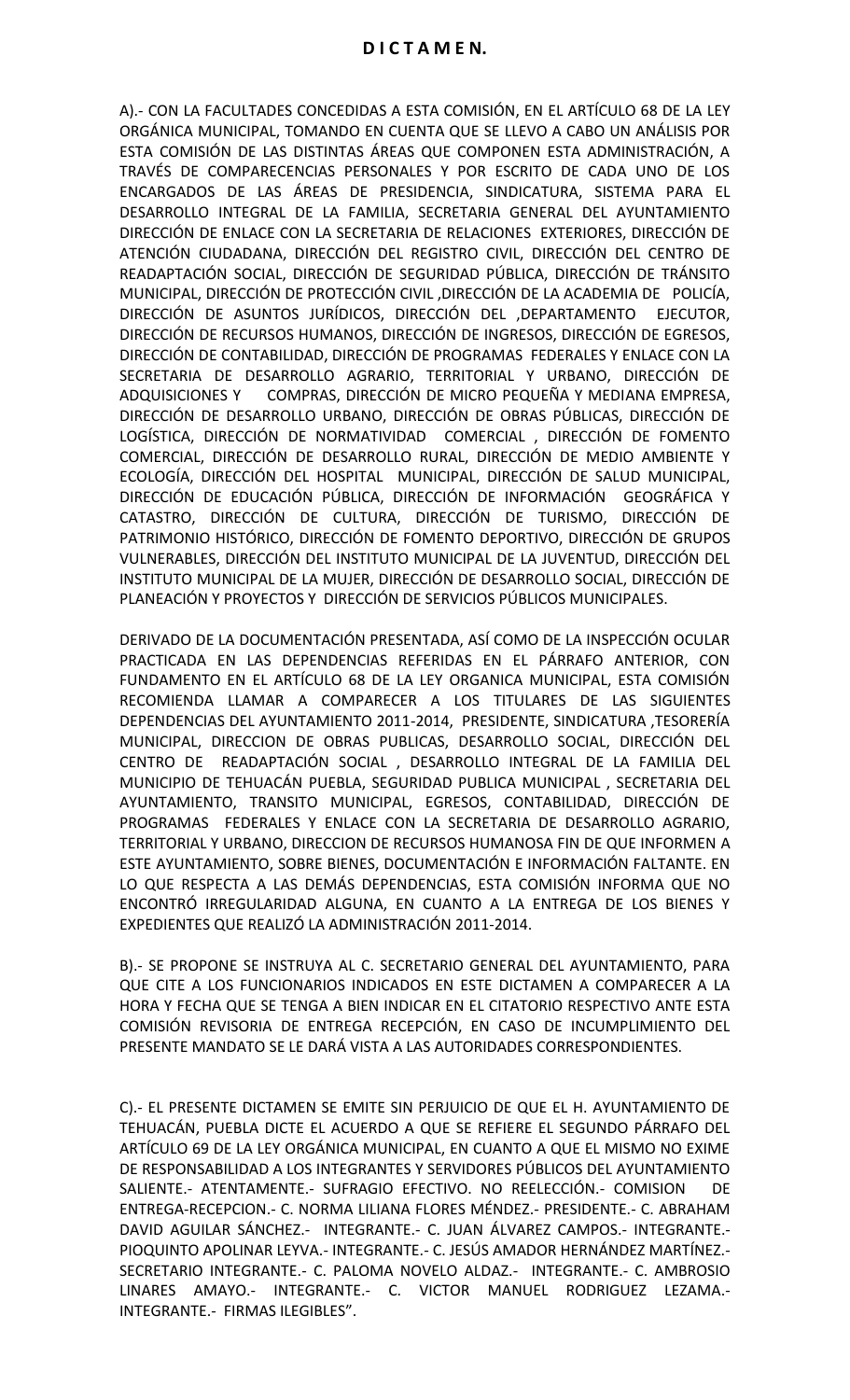LA REGIDORA NORMA LILIANA FLORES MENDEZ, COMENTA EN RELACIÓN A UNA DE LAS ANOMALIAS DETECTADAS RESPECTO DE QUE EN EL EXPEDIENTE DE LA ESCUELA LEONA VICARIO, SE ENCUENTRAN LAS FOTOGRAFIAS DE ALUMNOS DEL CENTRO ESCOLAR PRESIDENTE VENUSTIANO.

EN USO DE LA PALABRA LA REGIDORA MARTHA GARCÍA DE LA CADENA ROMERO, SOLICITA COPIA DEL DICTAMEN, PORQUE ES PREOCUPANTE PARA ELLA EL TEMA.

EL C. JUAN ALVAREZ CAMPOS, MANIFIESTA QUE LE PREOCUPA PORQUE ES EL TEMA DE LOS HABITANTES. ASI MISMO EN RELACIÓN AL PROYECTO REALIZADO EN LA ESCUELA LEONA VICARIO, EN DONDE COMENTA LA REGIDORA NORMA LILIANA FLORES MENDEZ QUE SE UTILIZARON LAS FIRMAS Y FOTOGRAFIAS DE LA OBRA DEL CENTRO ESCOLAR EN LUGAR DE PONER LOS ANTECEDENTES DE LA ESCUELA LEONA VICARIO, SIENDO QUE LA DIRECTORA DE LA ESCUELA LEONA VICARIO DESCONOCIA TOTALMENTE DE ALGUNA OBRA QUE SE HUBIERE REALIZADO EN DICHA INSTITUCION.

TAMBIEN MENCIONA QUE SE CHEQUEN LOS TIEMPOS DE ENTREGA RECEPCIÓN, PARA QUE NO VAYAMOS A SOBREPASAR EL TIEMPO OTORGADO POR LA LEY.

SEÑORA PRESIDENTA MUNICIPAL, SEÑORES REGIDORES Y SINDICO MUNICIPAL, EN VOTACIÓN SE LES CONSULTA SI SE APRUEBA LA PROPUESTA PRESENTADA EN CUESTIÓN, LOS QUE ESTÉN POR LA AFIRMATIVA SÍRVANSE MANIFESTARLO LEVANTANDO LA MANO. HABIÉNDOSE ANALIZADO AMPLIAMENTE EL CONTENIDO DEL DICTAMEN DE REFERENCIA, POR MAYORÍA CON 13 VOTOS A FAVOR Y 1 ABSTENCIÓN POR PARTE DE LA REGIDORA PALOMA NOVELO ALDAZ; INTEGRANTES DEL HONORABLE CABILDO, SE DETERMINA EL SIGUIENTE:

# **A C U E R D O**

**PRIMERO.-** DERIVADO DE LA DOCUMENTACIÓN PRESENTADA, ASÍ COMO DE LA INSPECCIÓN OCULAR PRACTICADA EN LAS DEPENDENCIAS REFERIDAS EN EL PÁRRAFO ANTERIOR, CON FUNDAMENTO EN EL ARTÍCULO 68 DE LA LEY ORGANICA MUNICIPAL, SE APRUEBA LLAMAR A COMPARECER A LOS TITULARES DE LAS SIGUIENTES DEPENDENCIAS DEL AYUNTAMIENTO 2011-2014, PRESIDENTE, SINDICATURA ,TESORERÍA MUNICIPAL, DIRECCION DE OBRAS PUBLICAS, DESARROLLO SOCIAL, DIRECCIÓN DEL CENTRO DE READAPTACIÓN SOCIAL , DESARROLLO INTEGRAL DE LA FAMILIA DEL MUNICIPIO DE TEHUACÁN PUEBLA, SEGURIDAD PUBLICA MUNICIPAL , SECRETARIA DEL AYUNTAMIENTO, TRANSITO MUNICIPAL, EGRESOS, CONTABILIDAD, DIRECCIÓN DE PROGRAMAS FEDERALES Y ENLACE CON LA SECRETARIA DE DESARROLLO AGRARIO, TERRITORIAL Y URBANO, DIRECCION DE RECURSOS HUMANOS, A FIN DE QUE INFORMEN A ESTE AYUNTAMIENTO, SOBRE BIENES, DOCUMENTACIÓN E INFORMACIÓN FALTANTE. EN LO QUE RESPECTA A LAS DEMÁS DEPENDENCIAS, LA COMISIÓN INFORMA QUE NO ENCONTRÓ IRREGULARIDAD ALGUNA, EN CUANTO A LA ENTREGA DE LOS BIENES Y EXPEDIENTES QUE REALIZÓ LA ADMINISTRACIÓN 2011-2014.

**SEGUNDO.-** SE INSTRUYE AL C. SECRETARIO GENERAL DEL AYUNTAMIENTO, PARA QUE CITE A LOS FUNCIONARIOS INDICADOS EN EL DICTAMEN A COMPARECER A LA HORA Y FECHA QUE SE TENGA A BIEN INDICAR EN EL CITATORIO RESPECTIVO ANTE ESTA COMISIÓN REVISORIA DE ENTREGA RECEPCIÓN, EN CASO DE INCUMPLIMIENTO DEL PRESENTE MANDATO SE LE DARÁ VISTA A LAS AUTORIDADES CORRESPONDIENTES.

**TERCERO.-** EL PRESENTE DICTAMEN SE EMITE SIN PERJUICIO DE QUE EL H. AYUNTAMIENTO DE TEHUACÁN, PUEBLA DICTE EL ACUERDO A QUE SE REFIERE EL SEGUNDO PÁRRAFO DEL ARTÍCULO 69 DE LA LEY ORGÁNICA MUNICIPAL, EN CUANTO A QUE EL MISMO NO EXIME DE RESPONSABILIDAD A LOS INTEGRANTES Y SERVIDORES PÚBLICOS DEL AYUNTAMIENTO SALIENTE.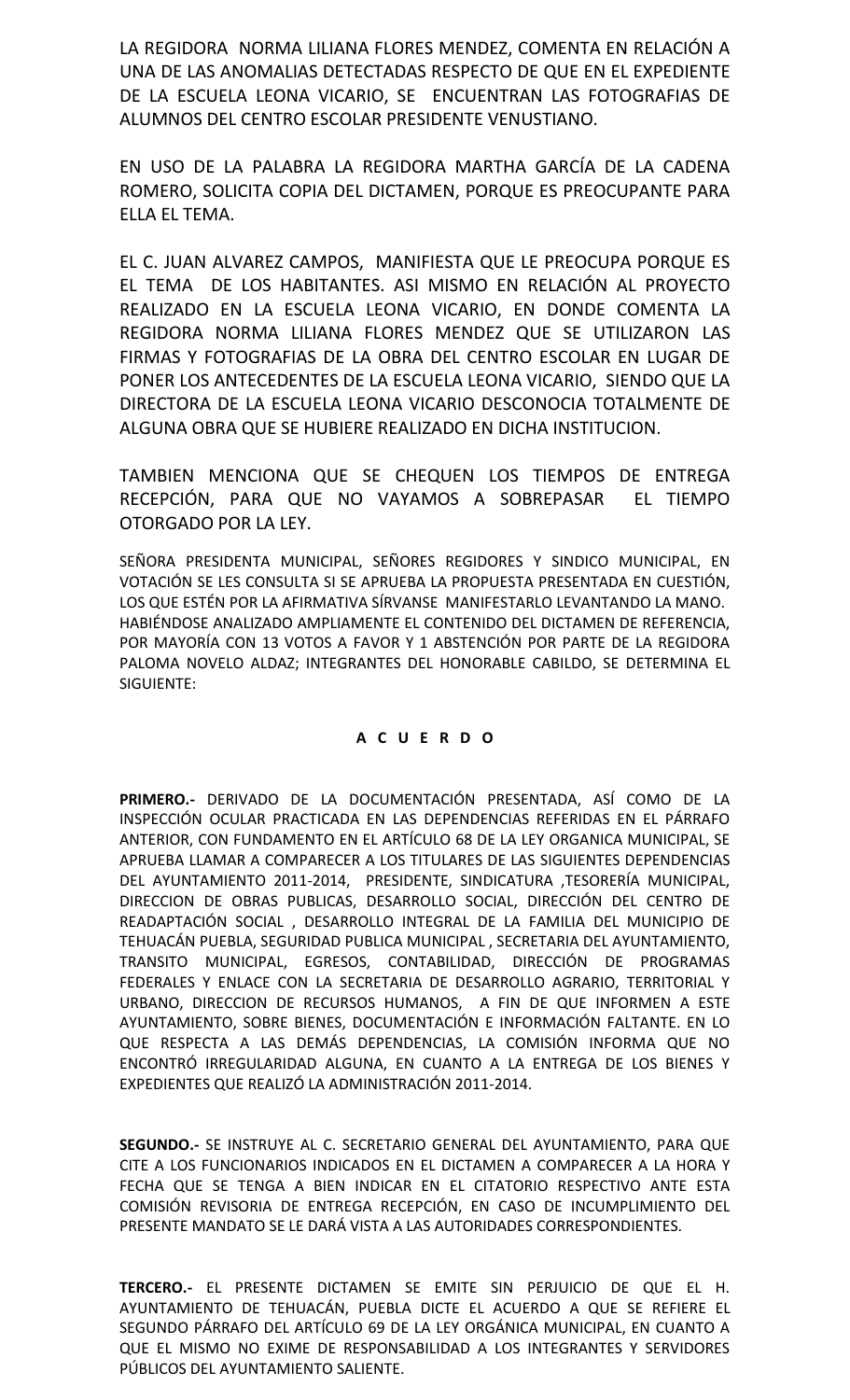LO ANTERIOR CON FUNDAMENTO EN LOS DISPOSITIVOS LEGALES INVOCADOS EN EL DICTAMEN DE REFERENCIA

**REGIDURÍA DE SALUBRIDAD Y ASISTENCIA PÚBLICA.- ANÁLISIS, DISCUSIÓN Y EN SU CASO APROBACIÓN DEL CABILDO PARA QUE SE AUTORICE A LA C. PRESIDENTA MUNICIPAL, OTORGUE MANDATO ESPECIAL IRREVOCABLE A FAVOR DE LA SECRETARÍA DE FINANZAS Y ADMINISTRACIÓN DEL GOBIERNO DEL ESTADO DE PUEBLA, PARA QUE SE EFECTÚE DESCUENTO DE PARTICIPACIONES QUE LE CORRESPONDEN AL MUNICIPIO POR CONCEPTO DE CONSUMO DE CLORO.**

SEÑORA REGIDORA TIENE USTED EL USO DE LA PALABRA.

LA C. MARTHA GARCÍA DE LA CADENA ROMERO, PROCEDE A DAR LECTURA AL DOCUMENTO DE REFERENCIA, MISMO QUE A LA LETRA DICE:

# **"… HONORABLE CABILDO.**

LOS SUSCRITOS C. MARTHA GARCÍA DE LA CADENA ROMERO REGIDORA PRESIDENTA DE LA COMISION DE SALUBRIDAD Y ASISTENCIA PÚBLICA E INTEGRANTES C.C. NORMA LILIANA FLORES MÉNDEZ, JOSE BERNANDO POZOS GUTIERREZ, PALOMA NOVELO ALDAZ, DEL HONORABLE AYUNTAMIENTO DE TEHUACÁN, PUEBLA, CON FUNDAMENTO EN EL ARTÍCULO 92 DE LA LEY ORGÁNICA MUNICIPAL DE ESTADO DE PUEBLA, SOMETO A ESTE CUERPO COLEGIADO EL PRESENTE DICTAMEN RESPECTO DE:

LA AUTORIZACIÓN DE ESTE HONORABLE CABILDO, PARA QUE LA PRESIDENTA MUNICIPAL FIRME A NOMBRE DEL H. AYUNTAMIENTO EL MANDATO ESPECIAL IRREVOCABLE A FAVOR DEL TITULAR DE LA SECRETARIA DE FINANZAS Y ADMINISTRACION DE GOBIERNO DEL ESTADO DE PUEBLA PARA QUE A TRAVES DE LA DIRECCION DE DEUDA PUBLICA ADSCRITA A LA UNIDAD DE INVERSION DE LA SUBSECRETARIA DE EGRESOS, EFECTUE EL DESCUENTO MENSUAL DE LAS PARTICIPACIONES QUE LE CORRESPONDEN AL MUNICIPIO, DURANTE EL PERIODO COMPRENDIDO DEL 17 FEBRERO DE 2014 AL 31 DE OCTUBRE DE 2016, Y EFECTUE EL PAGO DIRECTAMENTE A LOS SERVICIOS DE SALUD DEL ESTADO DE PUEBLA.

#### **C O N S I D E R A N D O:**

**PRIMERO**.- QUE EN EL PÁRRAFO PRIMERO DE LA FRACCIÓN II DEL ARTICULO 115 DE LA CONSTITUCIÓN POLÍTICA DE LOS ESTADOS UNIDOS MEXICANOS, DETERMINA QUE LOS AYUNTAMIENTO TIENE FACULTADES PARA APROBAR DE ACUERDO CON LA LEYES EN LA MATERIA MUNICIPAL QUE DEBERÁN EXPEDIR LAS LEGISLATURAS DE LOS ESTADOS, EL BANDO DE POLICÍA Y BUEN GOBIERNO LOS REGLAMENTOS CIRCULARES Y DISPOSICIONES ADMINISTRATIVAS DE OBSERVANCIA GENERAL DENTRO DE SUS RESPECTIVAS JURISDICCIONES QUE ORGANICEN LA ADMINISTRACIÓN PUBLICA MUNICIPAL, REGULEN LAS MATERIAS PROCEDIMIENTOS FUNCIONES Y SERVICIOS PÚBLICOS DE SUS COMPETENCIA MISMA DISPOSICIÓN QUE ES TRASLADADA A LA FRACCIÓN III DEL ARTICULO 105 DE LA CONSTITUCIÓN GENERAL DE LA REPUBLICA.

SEGUNDO.- QUE LA LEY ORGÁNICA MUNICIPAL EN SU ARTICULO 78 FRACCIÓN IV EL AYUNTAMIENTO TIENE LA FACULTAD DE EXPEDIR Y ACTUALIZAR LOS BANDOS DE POLICÍA Y BUEN GOBIERNO REGLAMENTOS CIRCULARES Y DISPOSICIONES ADMINISTRATIVAS DE OBSERVANCIA GENERAL, REFERENTES A SU ORGANIZACIÓN, FUNCIONAMIENTO, SERVICIOS PÚBLICOS QUE DEBEN PRESTAR SUJETÁNDOSE A LAS BASES NORMATIVAS ESTABLECIDAS POR LA CONSTITUCIÓN POLÍTICA DE ESTADO LIBRE Y SOBERANO DE PUEBLA, VIGILANDO SU OBSERVANCIA Y APLICACIÓN.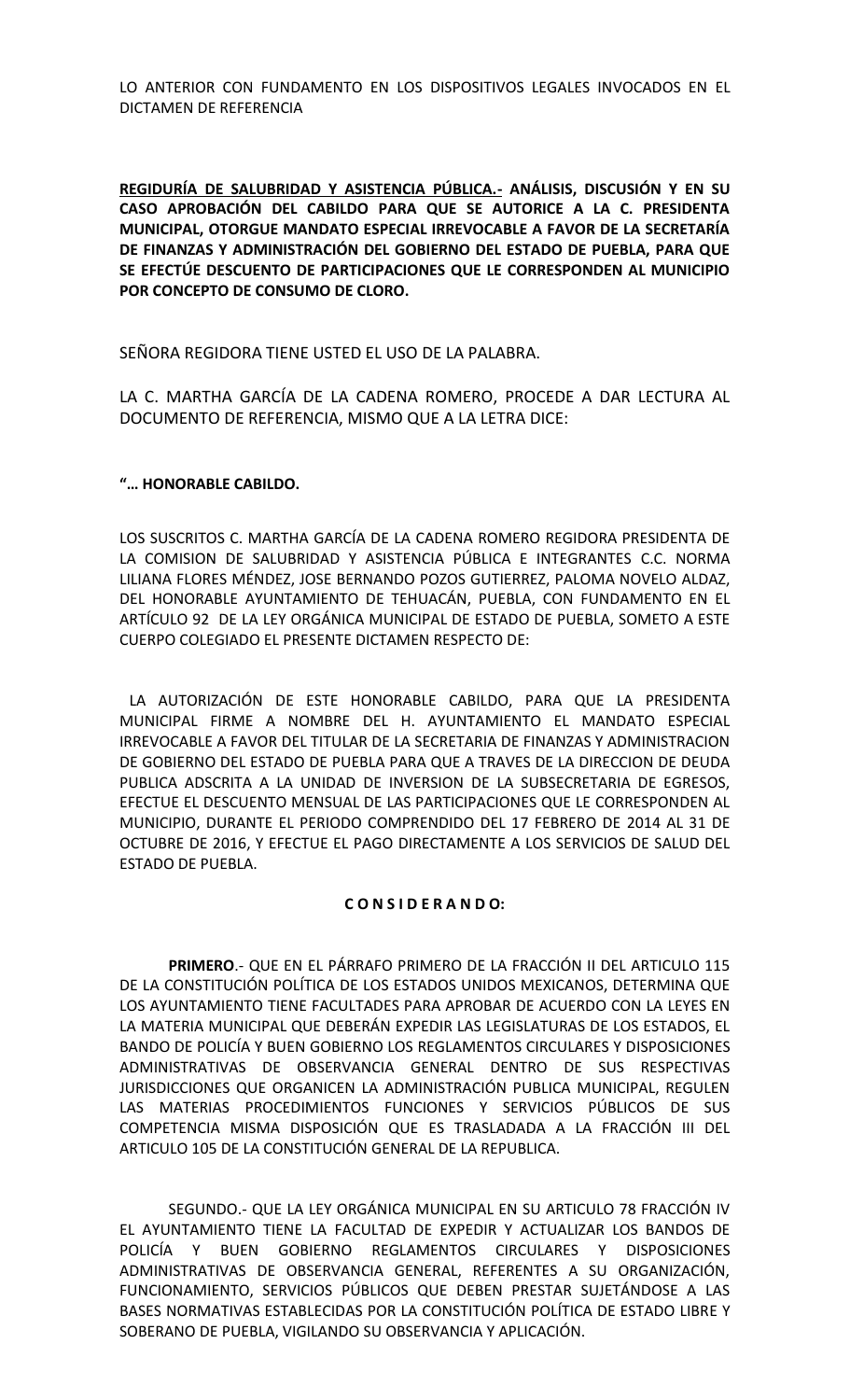TERCERO.- EL 18 DE JUNIO DE 1993, SE PUBLICÓ EN EL PERIÓDICO OFICIAL DEL ESTADO EL ACUERDO DE COORDINACIÓN ADMINISTRATIVA EN MATERIA DE SALUD, ENTRE EL GOBIERNO FEDERAL (SECRETARÍA DE SALUD), LA COMISIÓN NACIONAL DEL AGUA, EL GOBIERNO DEL ESTADO DE PUEBLA, Y LOS MUNICIPIOS DEL ESTADO EXCEPTUANDO AL MUNICIPIO DE PUEBLA, SUSCRITO EL 24 DE MARZO DE 1993, CON EL FIN DE DOTAR A LA POBLACIÓN DE AGUA LIMPIA, TENIENDO COMO OBJETO ENTRE OTROS:

QUE LA SECRETARÍA DE SALUD Y LA COMISIÓN NACIONAL DEL AGUA SE COMPROMETIERON A PROPORCIONAR A LAS AUTORIDADES MUNICIPALES DEL ESTADO CON EXCEPCIÓN DEL MUNICIPIO DE PUEBLA, LAS MEDIDAS TÉCNICAS Y ADMINISTRATIVAS DE SUPERVISIÓN MENSUAL, PARA COMPROBAR LA CALIDAD DEL AGUA PARA CONSUMO HUMANO.

QUE LA REFERIDA SECRETARÍA DE SALUD SE COMPROMETE A CONTRATAR Y SUMINISTRAR EN FORMA CONTINUA A LOS AYUNTAMIENTOS DE TODA LA ENTIDAD, EL CLORO DESINFECTANTE DEL AGUA, MEDIANTE LAS SEDES Y DISTRIBUIDORES REGIONALES, CONFORME A LAS ESPECIFICACIONES DE CALIDAD SEÑALADAS POR LA SECRETARÍA DE SALUD Y LA COMISIÓN NACIONAL DEL AGUA.

ASIMISMO, LAS AUTORIDADES MUNICIPALES MANIFESTARON SU CONFORMIDAD EN REALIZAR EL PAGO DEL CLORO NECESARIO QUE LE SEA SURTIDO, A TRAVÉS DE APORTACIONES MENSUALES CON CARGO A SUS PARTICIPACIONES FEDERALES, PARA LO CUAL, SE DESIGNÓ A LA SECRETARÍA DE FINANZAS COMO ENTIDAD MANDATARIA, ACEPTANDO ÉSTA EL COMPROMISO DE RECIBIR LAS APORTACIONES MUNICIPALES PARA ESTE FIN Y ENTREGARLAS A LA SECRETARÍA DE SALUD FEDERAL.

CUARTO.- QUE EL 11 DE FEBRERO DE 1997, SE PUBLICÓ EN EL DIARIO OFICIAL DE LA FEDERACIÓN EL ACUERDO DE COORDINACIÓN PARA LA DESCENTRALIZACIÓN INTEGRAL DE LOS SERVICIOS DE SALUD DE LA ENTIDAD, PERMITIENDO AL GOBIERNO DEL ESTADO, CONTAR CON AUTONOMÍA EN EL EJERCICIO DE LAS FACULTADES QUE LE OTORGA LA LEY GENERAL DE SALUD.

LAS ACCIONES CONJUNTAS QUE SE HAN ESTADO REALIZANDO PARA CONTINUAR CON EL PROGRAMA DE CLORACIÓN EN TODOS LOS SISTEMAS DE DISTRIBUCIÓN DE AGUA POTABLE EN LA ENTIDAD, COORDINADAS POR EL ORGANISMO PÚBLICO DESCENTRALIZADO DENOMINADO SERVICIOS DE SALUD DEL ESTADO DE PUEBLA, HAN PERMITIDO IMPULSAR LAS MEDIDAS PREVENTIVAS DE INFECCIONES Y ENFERMEDADES GASTROINTESTINALES Y PARASITARIAS, MEDIANTE LA ADQUISICIÓN Y APLICACIÓN DE CLORO.

POR LO ANTERIORMENTE EXPUESTO Y FUNDADO SOMETO A ESTE CUERPO EDILICIO EL SIGUIENTE:

# **D I C T A M E N.**

**ÚNICO.-** CON ESTA FECHA EL HONORABLE CABILDO AUTORIZA AL PRESIDENTE MUNICIPAL, PARA QUE EN SU NOMBRE Y REPRESENTACIÓN, OTORGUE MANDATO ESPECIAL IRREVOCABLE A FAVOR DE LA SECRETARÍA DE FINANZAS Y ADMINISTRACIÓN DEL GOBIERNO DEL ESTADO DE PUEBLA, PARA QUE A TRAVÉS DE LA DIRECCIÓN DE DEUDA PÚBLICA ADSCRITA A LA UNIDAD DE INVERSIÓN DE LA SUBSECRETARÍA DE EGRESOS, EFECTÚE EL DESCUENTO MENSUAL DE LAS PARTICIPACIONES QUE LE CORRESPONDEN AL MUNICIPIO, POR CONCEPTO DEL PAGO DE LOS IMPORTES POR CONSUMO DE CLORO EN EL MUNICIPIO, DURANTE EL PERIODO COMPRENDIDO DEL **17 DE FEBRERO DE 2014 AL 31 DE DICIEMBRE DE 2016**, Y EFECTÚE EL PAGO DIRECTAMENTE A LOS SERVICIOS DE SALUD DEL ESTADO DE PUEBLA.

ASIMISMO, EN EL SUPUESTO DE QUE LOS RECURSOS SEÑALADOS PREVIAMENTE NO SEAN SUFICIENTES PARA CUBRIR EL DESTINO ESPECÍFICO MENCIONADO, EL PRESIDENTE MUNICIPAL DEBERÁ CUBRIR LOS FALTANTES RESPECTIVOS CON OTROS RECURSOS QUE FORMAN PARTE DEL PATRIMONIO DE LA HACIENDA PÚBLICA MUNICIPAL.- **SUFRAGIO**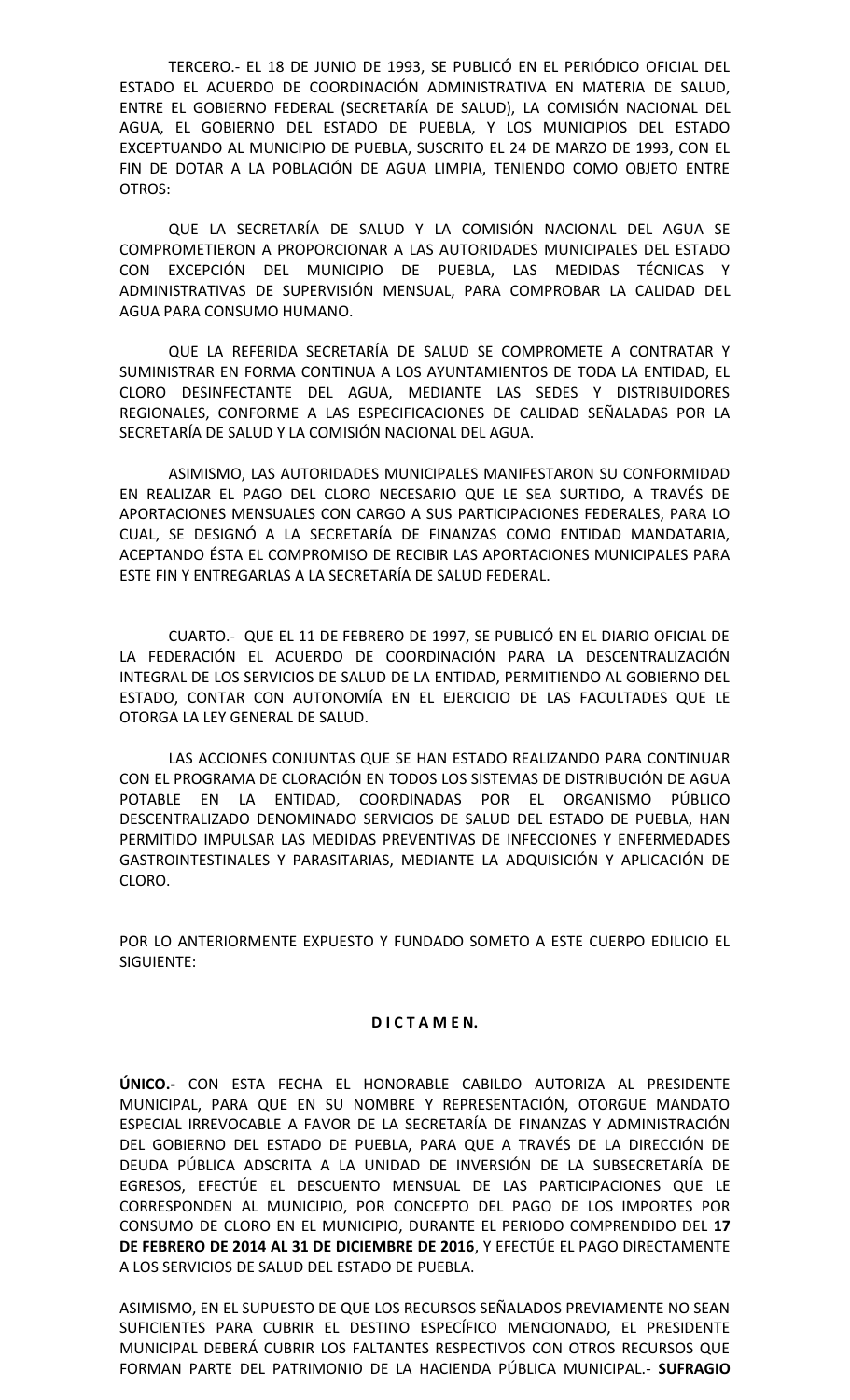**EFECTIVO NO REELECCIÓN.- VEINTE DIAS DEL MES DE MAYO DE DOS MIL CATORCE.-** C. MARTHA GARCIA DE LA CADENA ROMERO.- REGIDORA PRESIDENTA DE LA COMISION DE SALUBRIDAD Y ASISTENCIA PÚBLICA. C. NORMA LILIANA FLORES MÉNDEZ.- REGIDORA INTEGRANTE DE LA COMISIÓN.- C. JOSE BERNARDO POZOS GUTIERREZ.- REGIDOR INTEGRANTE DE LA COMISIÓN.- C. PALOMA NOVELO ALDAZ.- REGIDORA INTEGRANTE DE LA COMISIÓN.- FIRMAS ILEGIBLES".

EL REGIDOR JOSÉ BERNARDO POZOS GUTIÉRREZ, APOYA LA COMISIÓN DE SALUD.

EL LIC. MIGUEL ANGEL ROMERO CALDERON, APOYA A LA REGIDORA MARTHA, PORQUE ES IMPORTANTE QUE SE LLEVE A CABO LA CLORACIÓN.

LA REGIDORA GLADYS GUADALUPE COMENTA QUE LA CLORACIÓN ES IMPORTANTE PARA EL USO DE LA VIDA DIARIA Y NO SE PUEDE SUSPENDER.

SEÑORA PRESIDENTA MUNICIPAL, SEÑORES REGIDORES Y SINDICO MUNICIPAL, EN VOTACIÓN SE LES CONSULTA SI SE APRUEBA LA PROPUESTA PRESENTADA EN CUESTIÓN, LOS QUE ESTÉN POR LA AFIRMATIVA SÍRVANSE MANIFESTARLO LEVANTANDO LA MANO.

HABIÉNDOSE ANALIZADO AMPLIAMENTE EL CONTENIDO DEL DICTAMEN DE REFERENCIA, POR UNANIMIDAD DE VOTOS A FAVOR, POR PARTE DE LOS INTEGRANTES DEL HONORABLE CABILDO, SE DETERMINA EL SIGUIENTE:

# **A C U E R D O**

**ÚNICO.-** CON ESTA FECHA EL HONORABLE CABILDO AUTORIZA AL PRESIDENTE MUNICIPAL, PARA QUE EN SU NOMBRE Y REPRESENTACIÓN, OTORGUE MANDATO ESPECIAL IRREVOCABLE A FAVOR DE LA SECRETARÍA DE FINANZAS Y ADMINISTRACIÓN DEL GOBIERNO DEL ESTADO DE PUEBLA, PARA QUE A TRAVÉS DE LA DIRECCIÓN DE DEUDA PÚBLICA ADSCRITA A LA UNIDAD DE INVERSIÓN DE LA SUBSECRETARÍA DE EGRESOS, EFECTÚE EL DESCUENTO MENSUAL DE LAS PARTICIPACIONES QUE LE CORRESPONDEN AL MUNICIPIO, POR CONCEPTO DEL PAGO DE LOS IMPORTES POR CONSUMO DE CLORO EN EL MUNICIPIO, DURANTE EL PERIODO COMPRENDIDO DEL **17 DE FEBRERO DE 2014 AL 31 DE DICIEMBRE DE 2016**, Y EFECTÚE EL PAGO DIRECTAMENTE A LOS SERVICIOS DE SALUD DEL ESTADO DE PUEBLA.

ASIMISMO, EN EL SUPUESTO DE QUE LOS RECURSOS SEÑALADOS PREVIAMENTE NO SEAN SUFICIENTES PARA CUBRIR EL DESTINO ESPECÍFICO MENCIONADO, EL PRESIDENTE MUNICIPAL DEBERÁ CUBRIR LOS FALTANTES RESPECTIVOS CON OTROS RECURSOS QUE FORMAN PARTE DEL PATRIMONIO DE LA HACIENDA PÚBLICA MUNICIPAL.

NO HABIÉNDO ASUNTO QUE TRATAR SE DA POR TERMINADA LA PRESENTE SESIÓN DE CABILDO, SIENDO LAS DIEZ HORAS CON DIEZ MINUTOS DEL DÍA VEINTE DE MAYO DEL AÑO DOS MIL CATORCE, PROCEDIENDOSE A LEVANTAR LA PRESENTE ACTA QUE FIRMAN LOS QUE EN ELLA INTERVINIERON.- DOY FE.----------------------------------------------------------

#### **SECRETARIO DEL H. AYUNTAMIENTO**

**LIC. JOSÉ HONORIO PACHECO FLORES.**